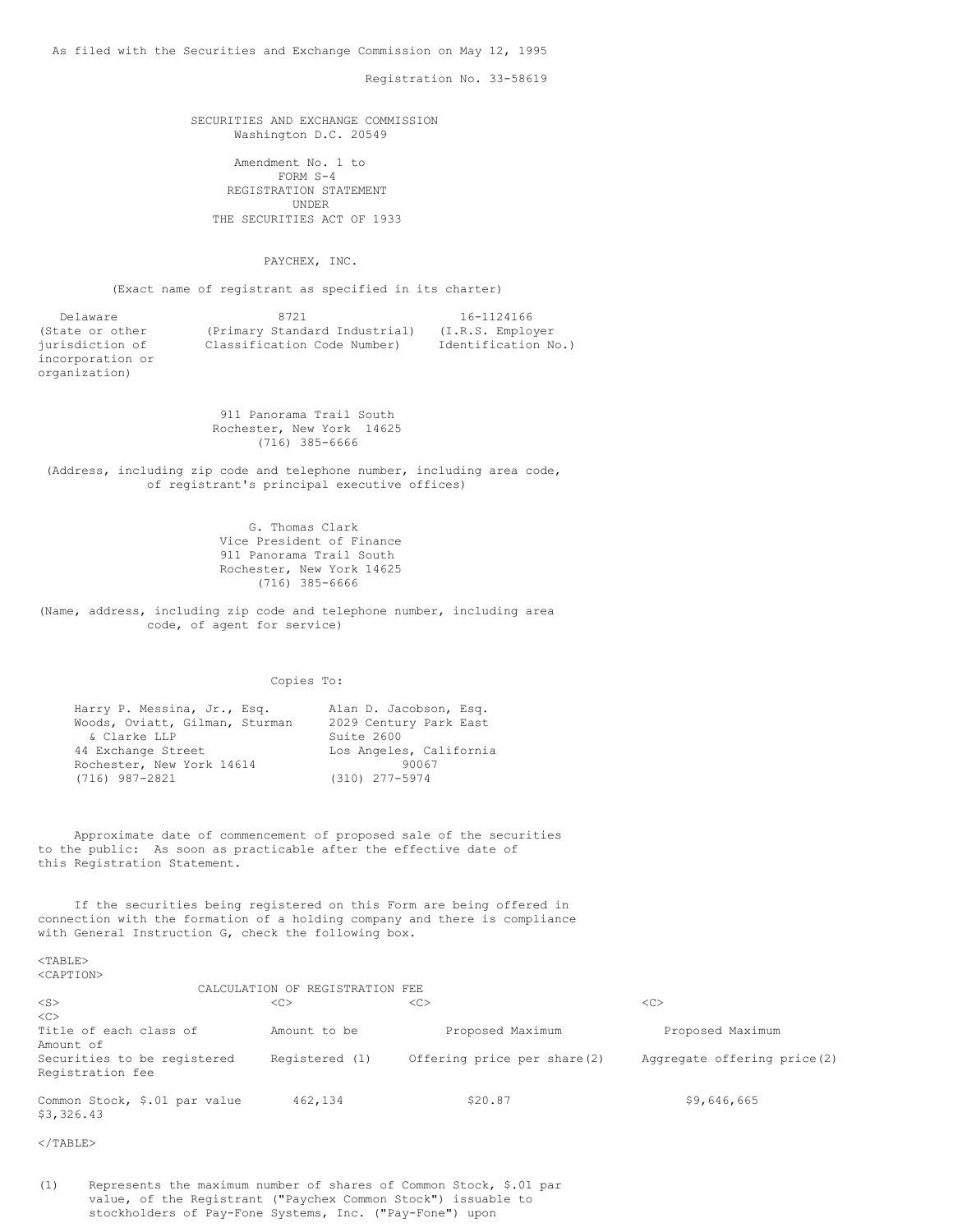consummation of the merger of Registrant's subsidiary with and into Pay-Fone after giving effect to a 3-for-2 split of shares of Paychex Common Stock in the form of a stock dividend payable on May 25, 1995 to holders of record on May 2, 1995.

(2) Determined in accordance with Rule  $457(f)(1)$  and based on the average of the high and low sales prices of Pay-Fone Shares on the American Stock Exchange on April 10, 1995.

PAYCHEX, INC.

CROSS-REFERENCE SHEET TO FORM S-4 REGISTRATION STATEMENT

(Pursuant to Item 501(b) of Regulation S-K)

Part I - INFORMATION REQUIRED IN THE PROSPECTUS

Forms S-4 Item Numbers Location in Proxy Statement/ and Captions **Prospectus** Prospectus A. INFORMATION ABOUT THE TRANSACTION 1. Forepart of Registration Statement and Outside Front Cover Page Prospectus... Facing Page of Registration Statement; Cross-Reference Sheet; Outside Front Cover Page of Proxy Statement/ Prospectus 2. Inside Front and Outside Back Cover Pages of Prospectus................... Inside Front Cover Page of Proxy Statement/Prospectus; Available Information; Incorporation by Reference; Table of Contents 3. Risk Factors, Ratio of Earnings to Fixed Charges and Other Information.. Summary 4. Terms of the Transaction............. Summary; The Merger; Certain Provisions of the Merger Agreement and Other Agreements; Comparison of Rights of Holders of Pay-Fone Shares and Paychex Common Stock; Description of Paychex Common Stock 5. Pro Forma Financial Information...... Not Applicable 6. Material Contacts with the Company Being Acquired....................... The Merger - Background of the Merger 7. Additional Information Required for Reoffering By Persons and Parties Deemed to be Underwriters............ Not Applicable 8. Interests of Named Experts and Counsel.............................. Legal Matters; Experts 9. Disclosure of Commission Position on Indemnification for Securities Act Liabilities.......................... Not Applicable B. INFORMATION ABOUT THE REGISTRANT 10. Information with Respect to S-3 Registrants.......................... Not Applicable 11. Incorporation of Certain Information by Reference......................... Not Applicable 12. Information with Respect to S-2 or S-3 Registrants.......................... Available Information; Incorporation by Reference; Summary; The Companies - Paychex 13. Incorporation of Certain Information by Reference......................... Incorporation by Reference 14. Information with Respect to Registrants Other than S-3 or S-2 Companies...... Not Applicable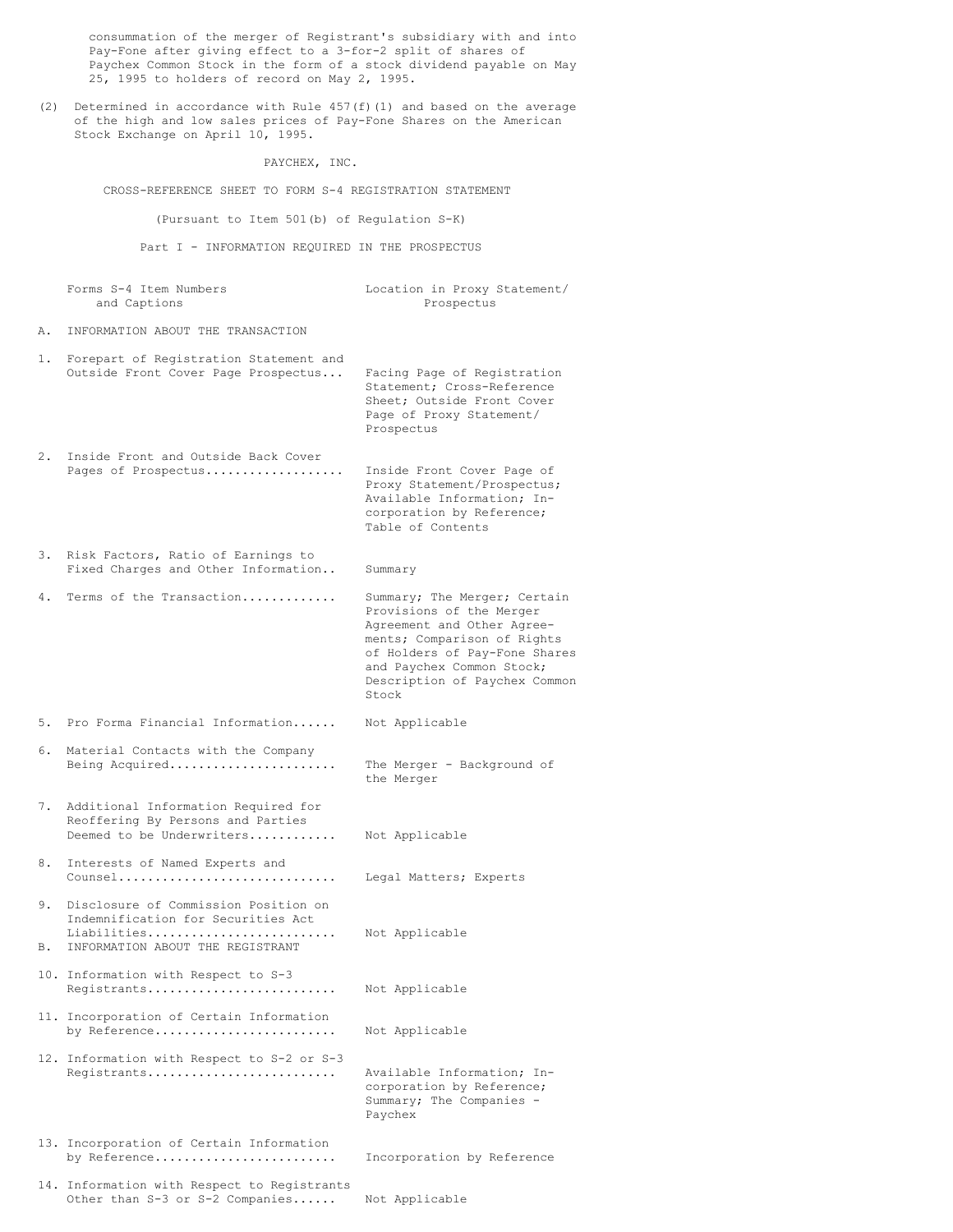#### C. INFORMATION ABOUT THE COMPANY BEING ACQUIRED

|    | 15. Information with Respect to S-3<br>Companies                              | Not Applicable                                                                                                                                                                                                                                               |
|----|-------------------------------------------------------------------------------|--------------------------------------------------------------------------------------------------------------------------------------------------------------------------------------------------------------------------------------------------------------|
|    | 16. Information with Respect to S-2 or<br>S-3 Companies                       | Not Applicable                                                                                                                                                                                                                                               |
|    | 17. Information with Respect to Companies<br>Other Than S-3 or S-2 Companies  | Available Information;<br>Summary; The Companies-Pay-<br>Fone; Management's Discussion<br>and Analysis of Financial<br>Condition and Results of<br>Operations of Pay-Fone;<br>Ownership of Pay-Fone Shares;<br>Pay-Fone Consolidated<br>Financial Statements |
| D. | VOTING AND MANAGEMENT INFORMATION                                             |                                                                                                                                                                                                                                                              |
|    | 18. Information if Proxies, Consents or<br>Authorizations are to be Solicited | Outside Front Cover Page of                                                                                                                                                                                                                                  |

Proxy Statement/Prospectus; Incorporation by Reference; Summary; The Special Meeting; The Merger

19. Information if Proxies, Consents or Authorizations are not to be Solicited or in an Exchange Offer.... Not Applicable

> PAY-FONE SYSTEMS, INC. 8100 Balboa Boulevard Van Nuys, California 91406

CHAIRMAN'S LETTER TO SHAREHOLDERS

### May 24, 1995

To Our Shareholders:

You are cordially invited to attend a Special Meeting of Shareholders of Pay-Fone Systems, Inc. ("Pay-Fone") at Pay-Fone's executive offices located at 8100 Balboa Boulevard, Van Nuys, California, on June 15, 1995, at 10:00 a.m. local time.

At the Special Meeting, shareholders will be asked to approve and adopt a Restated Agreement and Plan of Merger (the "Merger Agreement") pursuant to which a newly-formed, wholly owned subsidiary of Paychex, Inc. ("Paychex") will merge into Pay-Fone and Pay-Fone will become a wholly owned subsidiary of Paychex (the "Merger").

Pursuant to the Merger Agreement, upon consummation of the Merger outstanding shares of Pay-Fone Common Stock will be converted into shares of Paychex Common Stock based on an Exchange Ratio specified in a formula set forth in the Merger Agreement which will be calculated prior to the Special Meeting. The Exchange Ratio will be calculated primarily on the basis of a total value for Pay-Fone of \$10,475,000 (subject to reduction for certain events) and the market price of Paychex Common Stock during a period prior to the Special Meeting. The formula by which the Exchange Ratio will be determined and other terms of the proposed Merger are described in the accompanying Proxy Statement/Prospectus, which you are urged to read carefully.

The Board of Directors believes that the Merger is fair to, and in the best interests of, Pay-Fone and its shareholders. The Board has unanimously approved the terms of the Merger and recommends that you vote in favor of the Merger.

Whether or not you plan to attend the Special Meeting, please be sure to date, sign and return the proxy card in the enclosed envelope as promptly as possible so that your shares may be represented at the Meeting and voted in accordance with your wishes. This will not prevent you from voting your shares in person if you subsequently choose to attend the Special Meeting.

Pay-Fone has established two special extensions on its toll-free number, 800-472-9765, for use by shareholders in connection with the Merger. Extension 160, the exchange ratio information extension, will provide current information regarding the provisional Exchange Ratio and after June 7th, the definitive Exchange Ratio. Extension 180, the proxy service extension, will enable shareholders to deliver proxies telephonically. More detailed information regarding these special telephone services is contained in the accompanying Proxy Statement/Prospectus.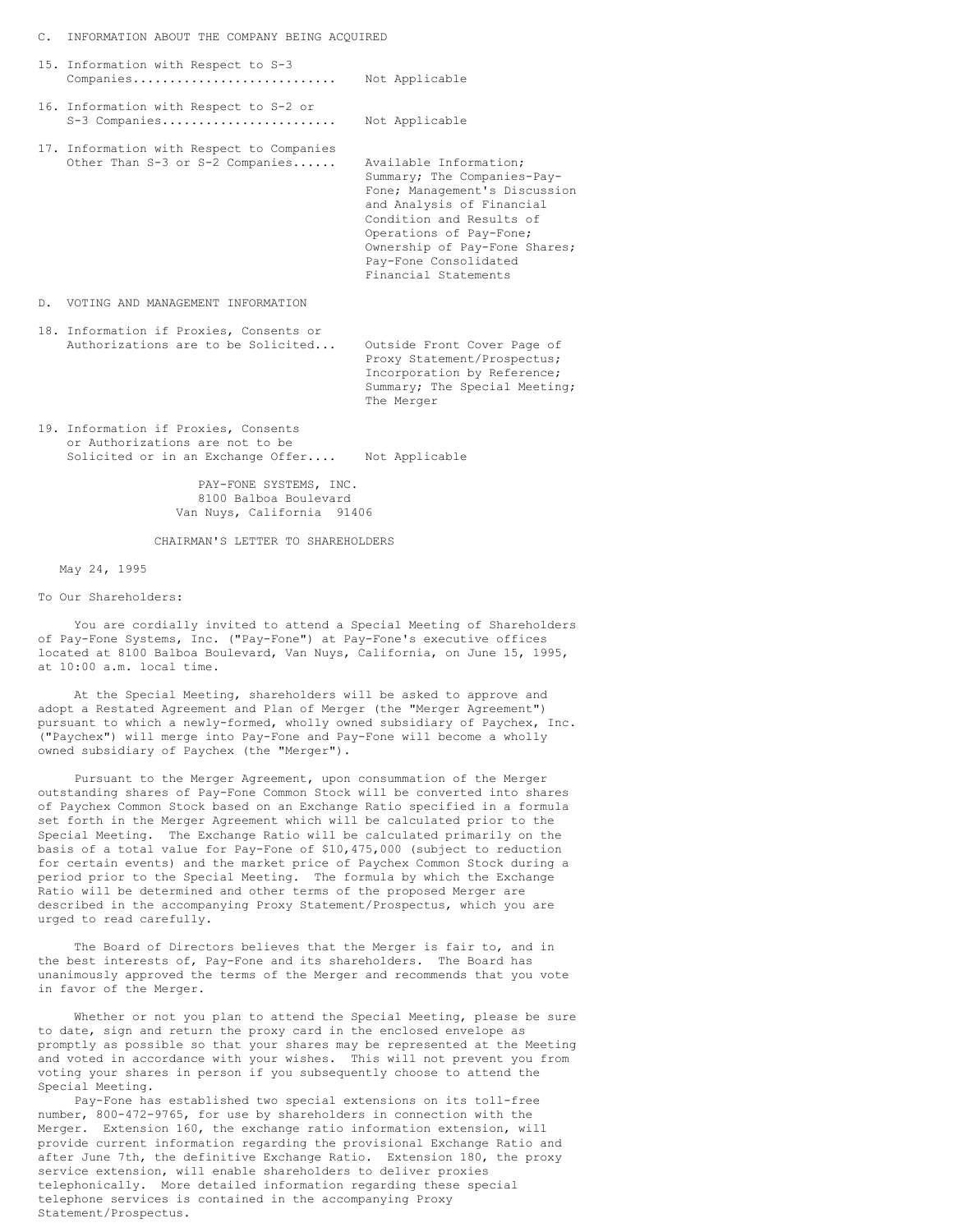Sincerely,

Richard Kelton Chairman of the Board

Pay-Fone Systems, Inc. 8100 Balboa Boulevard Van Nuys, CA 91406

Notice of Special Meeting of Shareholders to be Held June 15, 1995

To The Shareholders:

Notice is hereby given that a Special Meeting of Shareholders of Pay-Fone Systems, Inc. ("Pay-Fone") will be held at 8100 Balboa Boulevard, Van Nuys, California, on June 15, 1995, at 10:00 a.m. local time, to vote with respect to the approval and adoption of the Restated Agreement and Plan of Merger (the "Merger Agreement") described in the attached Proxy Statement/Prospectus pursuant to which Pay-Fone would become a wholly owned subsidiary of Paychex, Inc. ("Paychex").

Pursuant to the Merger Agreement, outstanding shares of Pay- Fone Common Stock will be converted into shares of Paychex Common Stock based on an Exchange Ratio specified in a formula set forth in the Merger Agreement which will be calculated prior to the Special Meeting. The Exchange Ratio will be calculated primarily on the basis of a total value for Pay-Fone of \$10,475,000 (subject to possible reduction) and the market price of Paychex Common Stock during a period prior to the Special Meeting. The formula by which the Exchange Ratio will be determined and other terms of the proposed Merger are described in the accompanying Proxy Statement/Prospectus, which you are urged to read carefully.

Only shareholders of record at the close of business on May 8, 1995, are entitled to notice of and to vote at the Special Meeting. Dissenters' rights may be available to Pay-Fone shareholders if certain conditions are satisfied. All actions to perfect dissenters' rights must be taken only by the record holder of the shares. See "The Merger - Rights of Dissenting Shareholders"

We hope you will be represented at the meeting by signing and returning the enclosed proxy card in the accompanying envelope as promptly as possible, whether or not you expect to be present in person. Your proxy may be revoked at any time by following the procedures set forth in the accompanying Proxy Statement/Prospectus.

By Order of the Board of Directors

David Kelton Secretary

May 24, 1995

PROXY STATEMENT OF PAY-FONE SYSTEMS, INC.

For Special Meeting of Shareholders to be held on June 15, 1995

PROSPECTUS OF

PAYCHEX, INC.

462,134 Shares of Common Stock, \$.01 Par Value

This Proxy Statement/Prospectus is being furnished by Pay- Fone Systems, Inc., a California corporation ("Pay-Fone"), and Paychex, Inc., a Delaware corporation ("Paychex"), to holders of shares of Pay-Fone's Common Stock \$.10 par value ("Pay-Fone Shares"), in connection with the solicitation of proxies by the Board of Directors of Pay-Fone (the "Pay-Fone Board") for use at a Special Meeting of shareholders to be held at the time and place and for the purposes set forth in the accompanying Notice of Special Meeting of Shareholders, and any adjournment or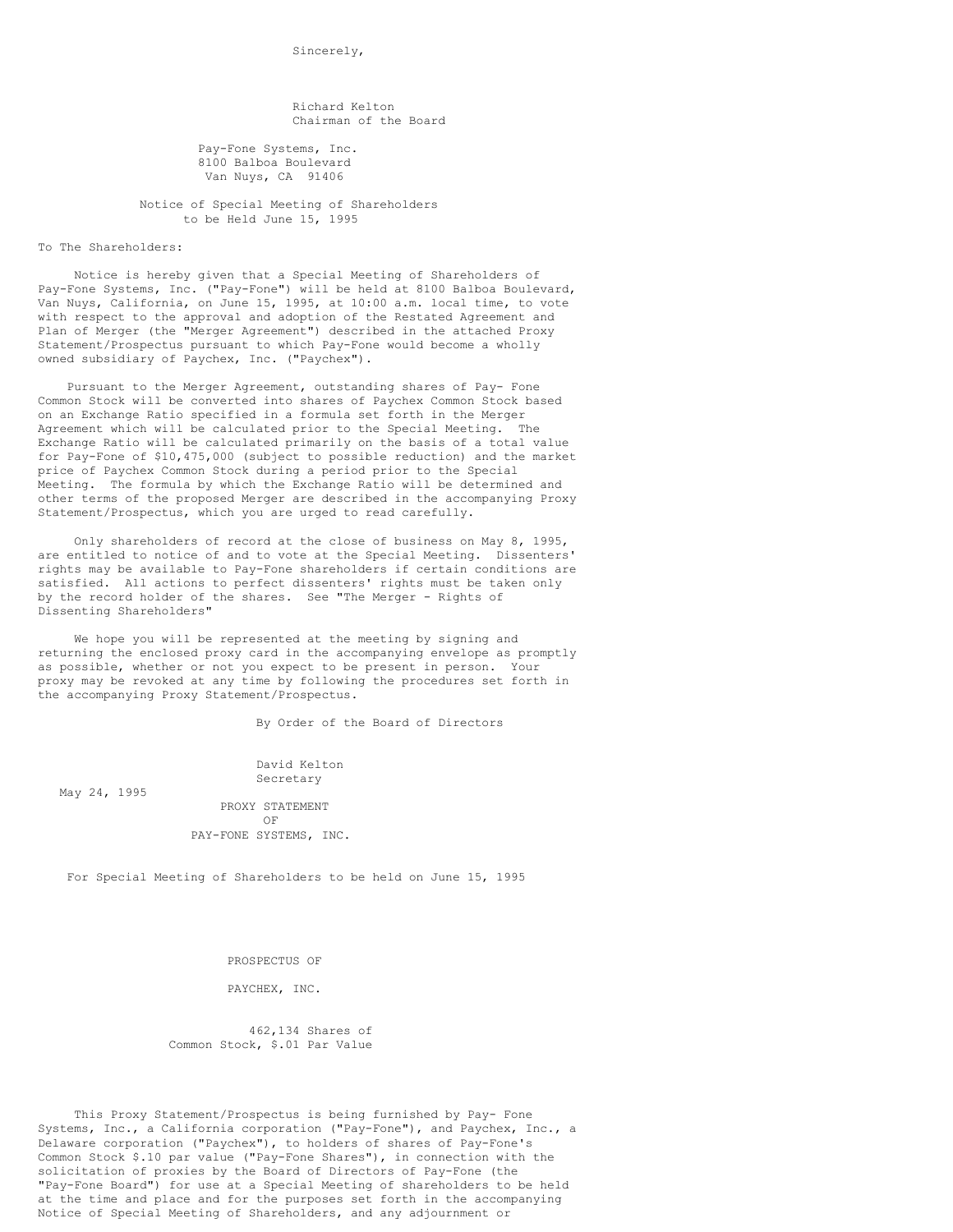postponement thereof (the "Special Meeting"). This Proxy Statement/Prospectus and the accompanying proxy card are first being mailed to shareholders of Pay-Fone on or about May 24, 1995.

At the Special Meeting, the shareholders of Pay-Fone will consider and vote upon a proposal to approve and adopt the Restated Agreement and Plan of Merger which amends and restates as of May 8, 1995 the Agreement and Plan of Merger, dated as of March 17, 1995 (as so amended and restated, the "Merger Agreement") by and among Paychex, Paychex Merger Corp., a wholly-owned subsidiary of Paychex ("Merger Sub") and Pay-Fone. A copy of the Merger Agreement is attached to this Proxy Statement/Prospectus as Annex I and is incorporated herein by reference.

Under the terms of the Merger Agreement, upon completion of the merger of Merger Sub with and into Pay-Fone (the "Merger"), all outstanding Pay-Fone Shares, other than shares owned by Paychex and shares owned by Pay-Fone shareholders who perfect dissenters' rights as hereinafter described, will be converted into the right to receive and become exchangeable for shares of \$.01 par value Paychex Common Stock ("Paychex Common Stock"). The number of shares or fraction of a share of Paychex Common Stock, as constituted on and after May 25, 1995, into which a Pay-Fone Share will be converted (the "Exchange Ratio") will be determined by dividing \$10,475,000, subject to certain possible adjustments, by the product of (i) the seventeen trading day average of the last reported sale prices for a share of Paychex Common Stock on the NASDAQ National Market during the eight trading days commencing with May 26, 1995 and terminating on June 7, 1995 and two-thirds (2/3) of the last reported sale prices of a share of Paychex Common Stock (as then constituted) on the NASDAQ National Market for the nine trading days commencing on May 15, 1995 and terminating on May 25, 1995, which average may be adjusted by up to \$2.00 as specified in the Merger Agreement, and (ii) the sum of the number of Pay- Fone Shares outstanding and the number of Pay-Fone Shares issuable pursuant to options exercisable on June 6, 1995. See "THE MERGER - Merger Consideration."

The Merger Agreement, as originally entered into, provided that the Exchange Ratio would be appropriately adjusted to reflect a stock split or similar transaction affecting Paychex Common Stock prior to the date on which the Merger becomes effective. The Board of Directors of Paychex (the "Paychex Board") has declared a 3-for-2 stock split of Paychex Common Stock (the "Paychex 1995 Stock Split") in the form of a stock dividend payable on May 25, 1995 to shareholders of record on May 2, 1995. The date of the Special Meeting and the date on which the Merger would become effective will both be subsequent to May 25, 1995, the effective date of the Paychex 1995 Stock Split. Accordingly, the parties to the Merger Agreement amended and restated the Merger Agreement in order, among other things, to take the Paychex 1995 Stock Split into account and, except as specifically noted in this Proxy Statement/Prospectus, all references to Paychex Common Stock and shares thereof will refer to Paychex Common Stock as it will be constituted after the Paychex 1995 Stock Split is effective.

This Proxy Statement/Prospectus also constitutes the prospectus of Paychex with respect to a maximum of 462,134 shares of Paychex Common Stock to be issued in connection with the Merger in exchange for the outstanding Pay-Fone Shares. On May 19, 1995, the last reported sale price on NASDAQ National Market of a share of Paychex Common Stock, as constituted before the effectiveness of the Paychex 1995 Stock Split was The equivalent price for a share of Paychex Common Stock as it will be constituted after the effective date of the Paychex 1995 Stock Split would be \$\_\_\_\_\_\_\_\_\_\_.

All information concerning Paychex contained in this Proxy Statement/Prospectus has been furnished by Paychex; and all information concerning Pay-Fone prior to the Merger contained in this Proxy Statement/Prospectus has been furnished by Pay-Fone. This Proxy Statement/Prospectus does not cover any resales of shares of Paychex Common Stock that will be received by Pay-Fone shareholders in connection with the Merger, and no person is authorized to make any use of this Proxy Statement/Prospectus in connection with any such resale. THE SECURITIES TO BE ISSUED PURSUANT TO THIS PROXY STATEMENT/PROSPECTUS HAVE NOT BEEN APPROVED OR DISAPPROVED BY THE SECURITIES AND EXCHANGE COMMISSION OR ANY STATE SECURITIES COMMISSION, NOR HAS THE SECURITIES AND EXCHANGE COMMISSION OR ANY STATE SECURITIES COMMISSION PASSED UPON THE ACCURACY OR ADEQUACY OF THIS PROXY STATEMENT/PROSPECTUS. ANY REPRESENTATION TO THE CONTRARY IS A CRIMINAL OFFENSE.

The date of this Proxy Statement/Prospectus is May 24, 1995. AVAILABLE INFORMATION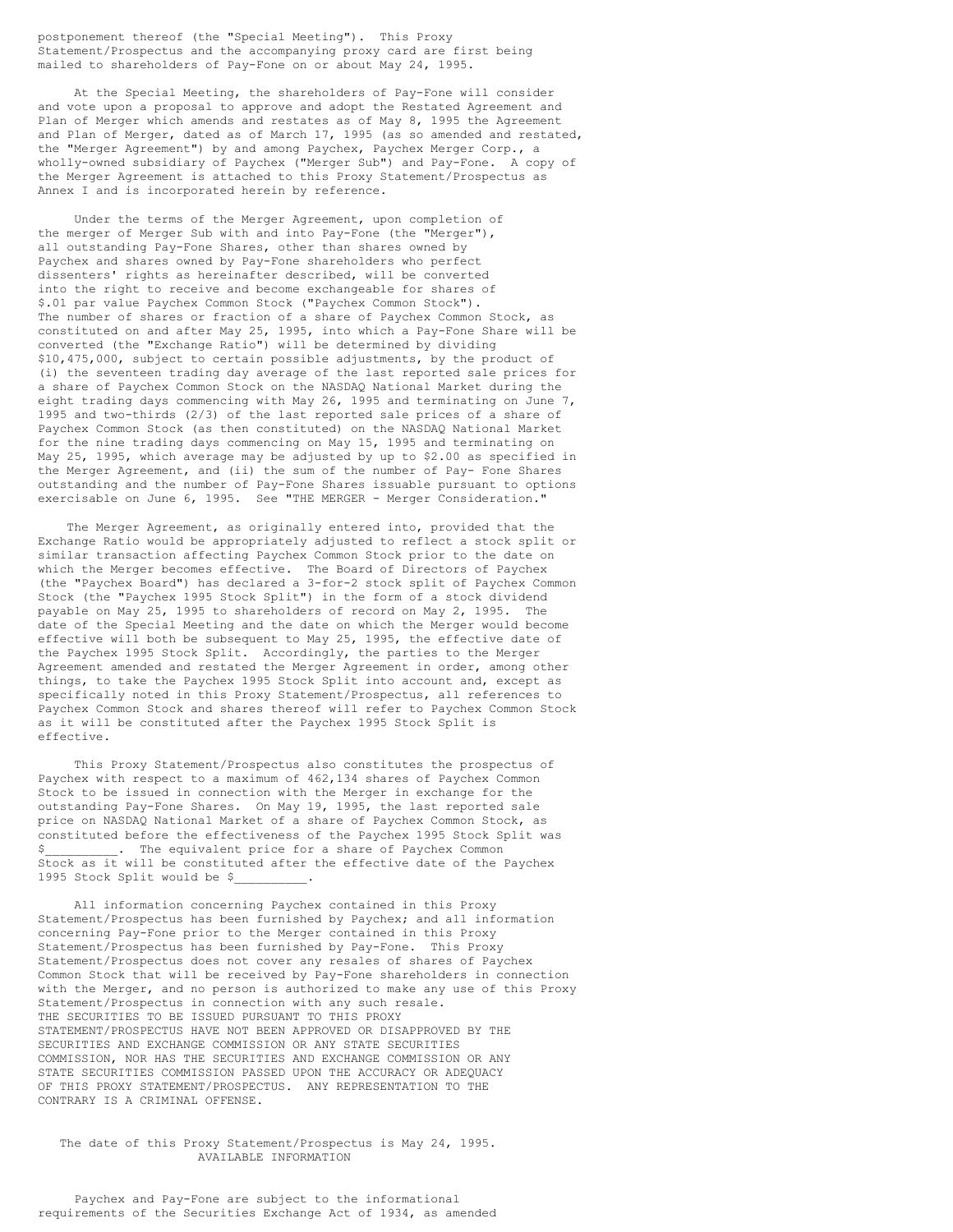(the "Exchange Act"), and in accordance therewith file reports, proxy statements and other information with the Securities and Exchange Commission ("SEC"). Copies of such reports, proxy statements and other information can be inspected and copied at the public reference facilities maintained by the SEC at Room 1024, Judiciary Plaza, 450 Fifth Street, N.W., Washington, D.C. 20549 and at the following regional offices of the SEC: 500 West Madison Street, Suite 1400, Chicago, Illinois 60661; and 7 World Trade Center, 13th Floor, New York, New York 10048. Copies of such material can be obtained at prescribed rates from the Public Reference Section of the SEC, 450 Fifth Street, N.W., Washington, D.C. 20549.

Paychex has filed with the SEC a Registration Statement on Form S-4 (the "Registration Statement") under the Securities Act of 1933, as amended (the "Securities Act") with respect to the shares of Paychex Common Stock to be issued pursuant to the Merger Agreement. This Proxy Statement/Prospectus does not contain all the information set forth in the Registration Statement, certain portions of which have been omitted pursuant to the rules and regulations of the SEC. Such additional information may be obtained from the SEC's principal office in Washington, D.C.

Reports, proxy statements and other information concerning Paychex can be inspected at the NASDAQ Stock Market, 1735 K Street, N.W., Washington, D.C. 20006 on which the Paychex Common Stock is listed. Reports, proxy statements and other information concerning Pay-Fone can be inspected at the American Stock Exchange, 86 Trinity Place, New York, New York 10006, on which exchange the Pay-Fone Shares are listed.

No person is authorized to give any information or to make any representations other than those contained or incorporated by reference in this Proxy Statement/Prospectus, and if given or made, such information or representations should not be relied upon as having been authorized. This Proxy Statement/Prospectus does not constitute an offer to sell, or a solicitation of an offer to purchase, the securities offered by this Proxy Statement/Prospectus, or the solicitation of a proxy, in any jurisdiction to or from any person to whom or from whom it is unlawful to make such offer, solicitation of an offer or proxy solicitation in such jurisdiction. Neither the delivery of this Proxy Statement/Prospectus nor any distribution of securities pursuant to this Proxy Statement/Prospectus shall, under any circumstances, create any implication that there has been no change in the information set forth or incorporated herein by reference or in the affairs of Paychex or Pay-Fone since the date of this Proxy Statement/Prospectus. However, if any material change occurs during the period that this Proxy Statement/Prospectus is required to be delivered, this Proxy Statement/Prospectus will be amended and supplemented accordingly.

#### INCORPORATION BY REFERENCE

The following documents are delivered herewith: the Paychex 1994 Annual Report to Stockholders ("Annual Report"), the Paychex Proxy Statement for the 1994 Annual Meeting of Stockholders ("Paychex 1994 Proxy Statement") and the Paychex Form 10-Q for the quarterly period ended February 28, 1995.

The following documents, which have been filed by Paychex with the SEC pursuant to the Exchange Act, are incorporated herein by reference:

(a) Paychex Annual Report on Form 10-K for the year ended May 31, 1994 which includes:

- (i) Market for Registrant's Common Equity and Related Security Holder Matters (Exhibit 13 and Part II, Item 5);
- (ii) Selected Financial Data (Exhibit 13 and Part II, Item 6);
- (iii) Management's Discussion and Analysis of Financial Condition and Results of Operations (Exhibit 13 and Part II, Item 7); and
- (iv) Supplementary financial data (Exhibit 13 and Part II, Item 8);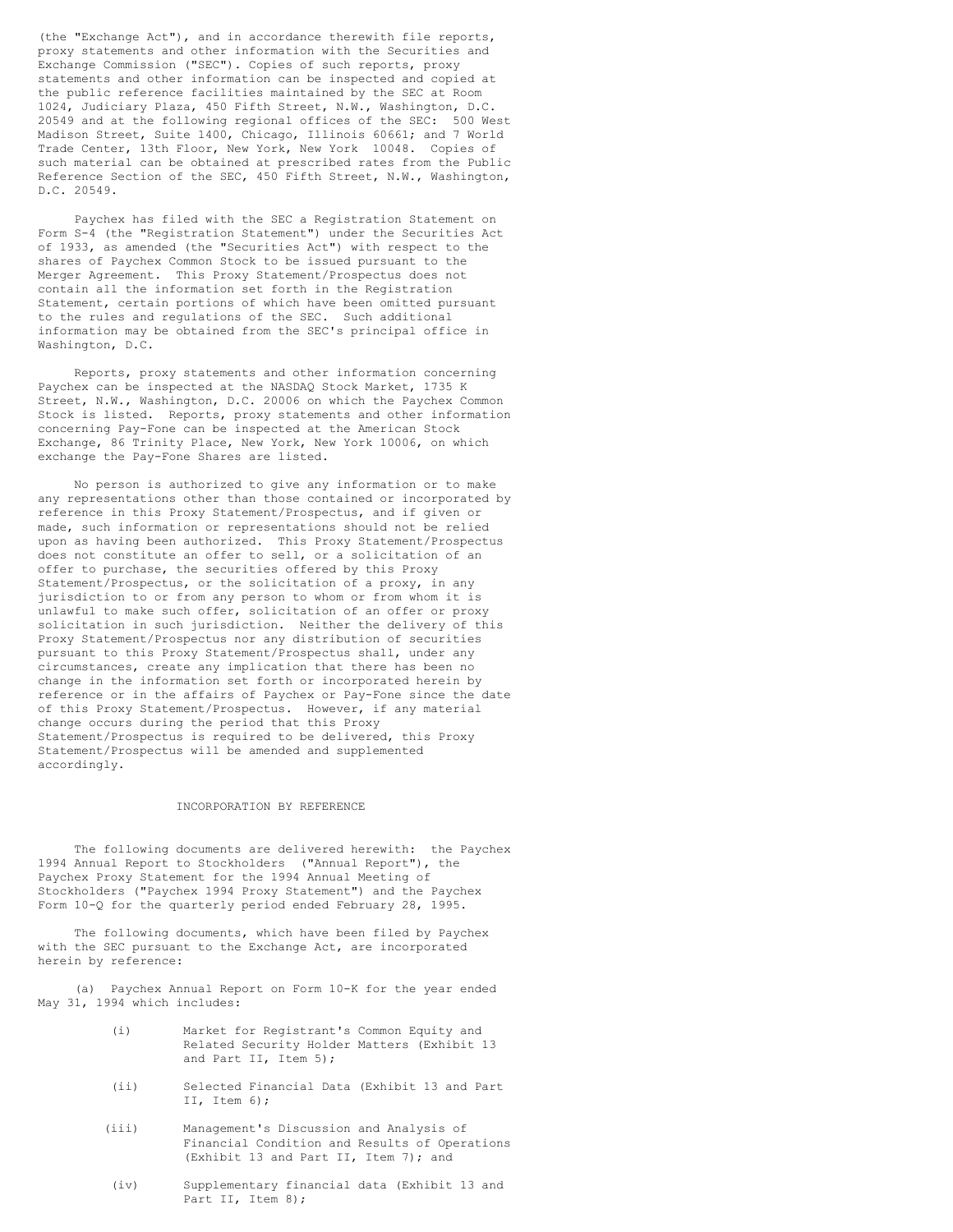Information on a per share basis presented in the foregoing documents has not been restated to give effect to the Paychex 1995 Stock Split.

(b) The Paychex 1994 Proxy Statement;

(c) Paychex Quarterly Reports on Form 10-Q for the quarters ended August 31, 1994, November 30, 1994, February 28, 1995; and

(d) Paychex Current Report on Form 8-K dated March 17, 1995.

All documents subsequently filed by Paychex pursuant to Section 13(a), 13(c), 14 or 15(d) of the Exchange Act after the date of this Proxy Statement/Prospectus and prior to the date of the Special Meeting shall be deemed to be incorporated herein by reference and to be a part hereof from the date of filing of such documents. All information appearing in this Proxy Statement/Prospectus or in any document incorporated herein by reference is not necessarily complete and is qualified in its entirety by the information and financial statements (including notes thereto) appearing in the documents incorporated herein by reference and should be read together with such information and documents.

Any statement contained in a document incorporated or deemed to be incorporated herein by reference shall be deemed to be modified or superseded for purposes of this Proxy Statement/Prospectus to the extent that a statement contained herein or in any other subsequently filed document that is deemed to be incorporated herein by reference modifies or supersedes such statement. Any such statement so modified or superseded shall not be deemed, except as so modified or superseded, to constitute a part of this Proxy Statement/Prospectus.

This Proxy Statement/Prospectus incorporates documents by reference which are not presented herein or delivered herewith. Copies of any such documents, other than exhibits to such documents which are not specifically incorporated by reference therein, are available without charge to any person, including any beneficial owner of Pay-Fone Shares, to whom this Proxy Statement/Prospectus is delivered upon written or oral request to Paychex, 911 Panorama Trail South, Rochester, New York 14625, Attention Secretary's Department, telephone (716) 385-3406); to ensure timely delivery of the documents, any request should be made before June 7, 1995.

TABLE OF CONTENTS

| <b>PAGE</b>                                     |
|-------------------------------------------------|
|                                                 |
|                                                 |
| - 9                                             |
|                                                 |
| Selected Financial and Per Share Data. 18       |
| Comparative Market Prices and Dividend Data. 20 |
|                                                 |
|                                                 |
| Purpose of the Meeting 21                       |
| Voting Rights; Record Date 21                   |
| Solicitation of Proxies. 23                     |
|                                                 |
|                                                 |
|                                                 |
|                                                 |
|                                                 |
|                                                 |
|                                                 |
|                                                 |
|                                                 |
| Background of the Merger 30                     |
| Pay-Fone's Reasons for the Merger. 32           |
| Paychex' Reasons for the Merger. 33             |
|                                                 |
|                                                 |
| Procedures for Exchange of Certificates. 36     |
| Certain Federal Income Tax Consequences. 37     |
|                                                 |
| Rights of Dissenting Shareholders. 41           |
| Effect on Pay-Fone Stock Options 43             |
| Interests of Certain Persons in the Merger 44   |
| Resale of Paychex Common Stock 46               |
|                                                 |
| CERTAIN PROVISIONS OF THE MERGER AGREEMENT      |
|                                                 |
| Representations and Warranties 47               |
| Business of Pay-Fone Pending the Merger. 47     |
| Certain Covenants of Paychex 48                 |
|                                                 |
|                                                 |
|                                                 |
|                                                 |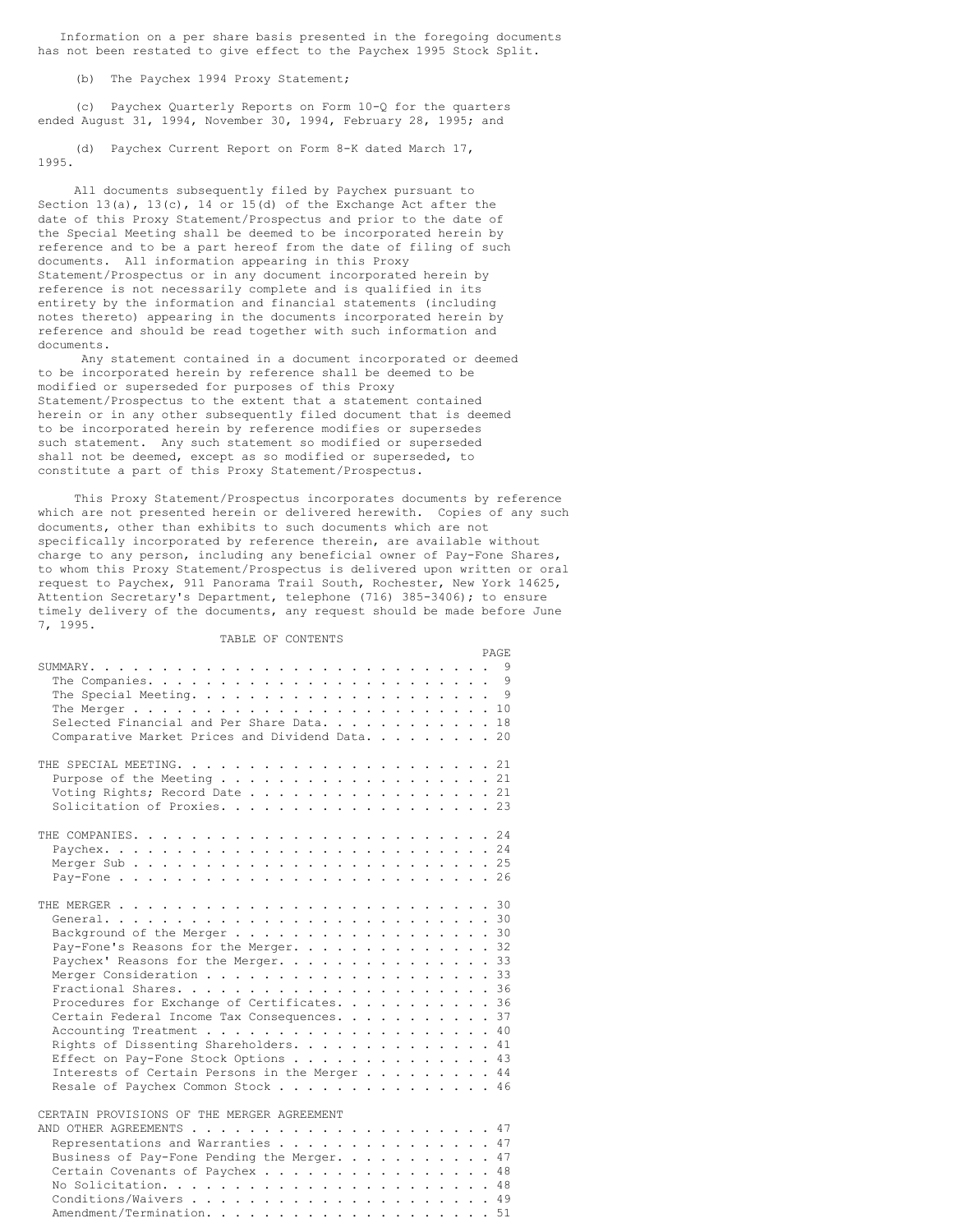|                              | Escrow and Indemnity Agreement 53                                                                                                                                                                                                                                                                                                                                                                                                                                                                                                                                                                                                             |
|------------------------------|-----------------------------------------------------------------------------------------------------------------------------------------------------------------------------------------------------------------------------------------------------------------------------------------------------------------------------------------------------------------------------------------------------------------------------------------------------------------------------------------------------------------------------------------------------------------------------------------------------------------------------------------------|
|                              | MANAGEMENT'S DISCUSSION AND ANALYSIS OF<br>FINANCIAL CONDITION AND RESULTS OF<br>Liquidity and Capital Resources. 58<br>OWNERSHIP OF PAY-FONE SHARES 59                                                                                                                                                                                                                                                                                                                                                                                                                                                                                       |
|                              | DESCRIPTION OF PAYCHEX COMMON STOCK. 61                                                                                                                                                                                                                                                                                                                                                                                                                                                                                                                                                                                                       |
|                              | COMPARISON OF RIGHTS OF HOLDERS OF PAY-FONE SHARES<br>AND PAYCHEX COMMON STOCK<br>$\cdots$ . 62<br>$\ddot{\phantom{0}}$<br>Limitation of Director Liability 63<br>Size of Board of Directors 64<br>Special Meetings of Shareholders $\ldots$ , 64<br>Vote Required for Certain Mergers or Reorganizations 65<br>Class Vote for Certain Reorganizations 66<br>Fairness Opinion for Certain Reorganizations 66<br>Delaware Anti-Takeover Law 66<br>Inspection of Shareholder List 67<br>Loans to Directors, Officers and Employees 68<br>Interested Director Transactions 68<br>Payment of Dividends and Repurchase of Shares of Common Stock69 |
| LEGAL OPINIONS               | $\ddots$ . 70<br>the second contract of the second contract of the second second contract of the second second second second second second second second second second second second second second second second second second second second se                                                                                                                                                                                                                                                                                                                                                                                               |
|                              |                                                                                                                                                                                                                                                                                                                                                                                                                                                                                                                                                                                                                                               |
|                              | PAY-FONE CONSOLIDATED FINANCIAL STATEMENTS 70                                                                                                                                                                                                                                                                                                                                                                                                                                                                                                                                                                                                 |
| ANNEXES                      |                                                                                                                                                                                                                                                                                                                                                                                                                                                                                                                                                                                                                                               |
| Ι.                           | Restated Agreement and Plan of Merger<br>Exhibit A.<br>Affiliates Agreement<br>Exhibit B.<br>Escrow and Indemnity Agreement                                                                                                                                                                                                                                                                                                                                                                                                                                                                                                                   |
| II.<br>seq.                  | California General Corporation Law, Sections 1300 et                                                                                                                                                                                                                                                                                                                                                                                                                                                                                                                                                                                          |
| DOCUMENTS DELIVERED HEREWITH |                                                                                                                                                                                                                                                                                                                                                                                                                                                                                                                                                                                                                                               |
| Α.<br>Β.<br>Stockholders     | Paychex 1994 Annual Report to Stockholders<br>Paychex Proxy Statement for 1994 Annual Meeting of                                                                                                                                                                                                                                                                                                                                                                                                                                                                                                                                              |
| $\mathbb{C}$ .               | Paychex Form 10-Q Quarterly Report for Quarterly<br>Period Ended February 28, 1995<br>SUMMARY                                                                                                                                                                                                                                                                                                                                                                                                                                                                                                                                                 |
| entirety.                    | The following is a summary of certain information contained<br>elsewhere in this Proxy Statement/Prospectus. Reference is made<br>to, and this summary is qualified in its entirety by, the more<br>detailed information contained, or incorporated by reference, in<br>this Proxy Statement/Prospectus and the Annexes hereto. Unless<br>otherwise defined herein, capitalized terms used in this summary<br>have the respective meanings ascribed to them elsewhere in this<br>Proxy Statement/Prospectus. Shareholders are urged to read this<br>Proxy Statement/Prospectus and the Annexes hereto in their                                |
| THE COMPANIES                |                                                                                                                                                                                                                                                                                                                                                                                                                                                                                                                                                                                                                                               |
| Paychex, Inc                 | Paychex provides automated payroll and tax<br>reporting and payment services and human resource<br>services nationwide to over 200,000 businesses with<br>one to 200 employees. Its principal executive<br>offices are at 911 Panorama Trail South, Rochester,<br>New York 14625; its telephone number is (716)<br>385-6666                                                                                                                                                                                                                                                                                                                   |

Pay-Fone Systems,<br>Inc. . . . . . . . . Inc. . . . . . . . . Pay-Fone provides automated payroll and tax reporting and payment services to over 3,500 small-to-medium sized businesses through five offices in California. Its principal executive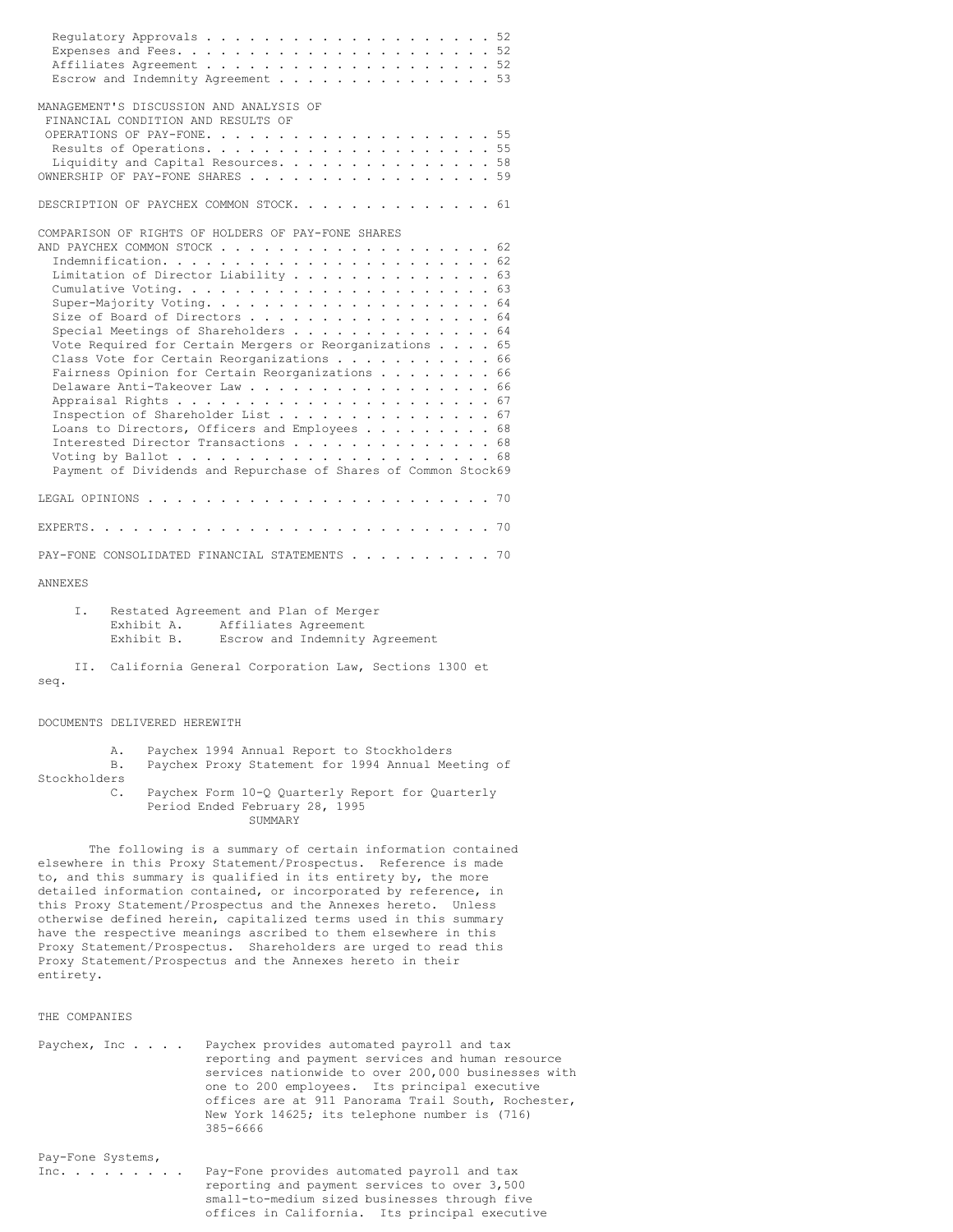| California 92406; its telephone number is (818)<br>$997 - 0808.$                                                                                                                                                                                                                                                                                                                                                                                                                                                                                                                                                                                                                                                                                                                                                                                                                                                                                                                                                                                                                                                                              |
|-----------------------------------------------------------------------------------------------------------------------------------------------------------------------------------------------------------------------------------------------------------------------------------------------------------------------------------------------------------------------------------------------------------------------------------------------------------------------------------------------------------------------------------------------------------------------------------------------------------------------------------------------------------------------------------------------------------------------------------------------------------------------------------------------------------------------------------------------------------------------------------------------------------------------------------------------------------------------------------------------------------------------------------------------------------------------------------------------------------------------------------------------|
| Merger Sub is a wholly owned subsidiary of Paychex<br>formed solely for the purpose of the Merger.<br>Its<br>principal executive offices and telephone number<br>are the same as Paychex'.                                                                                                                                                                                                                                                                                                                                                                                                                                                                                                                                                                                                                                                                                                                                                                                                                                                                                                                                                    |
|                                                                                                                                                                                                                                                                                                                                                                                                                                                                                                                                                                                                                                                                                                                                                                                                                                                                                                                                                                                                                                                                                                                                               |
| The Special Meeting will be held at $10:00$ a.m.,<br>local time, on June 15, 1995, at the executive<br>offices of Pay-Fone, 8100 Balboa Boulevard, Van<br>Nuys, California 92406.                                                                                                                                                                                                                                                                                                                                                                                                                                                                                                                                                                                                                                                                                                                                                                                                                                                                                                                                                             |
| Holders of record of Pay-Fone Shares at the<br>close of business on May 8, 1995 are entitled to<br>notice of, and to vote at, the Special Meeting.<br>At<br>such date there were outstanding 1, 495, 023 Pay-Fone<br>Shares, each of which will be entitled to one vote<br>on each matter to be acted upon or which may<br>properly come before the Special Meeting.                                                                                                                                                                                                                                                                                                                                                                                                                                                                                                                                                                                                                                                                                                                                                                          |
| The purpose of the Special Meeting is to consider<br>and vote upon a proposal to approve and adopt the<br>Merger Agreement pursuant to which Pay-Fone will<br>become a wholly owned subsidiary of Paychex and<br>Pay-Fone shareholders will become stockholders of<br>Paychex.                                                                                                                                                                                                                                                                                                                                                                                                                                                                                                                                                                                                                                                                                                                                                                                                                                                                |
| Approval and adoption of the Merger Agreement<br>will require the affirmative vote of the holders<br>of a majority of the outstanding Pay-Fone Shares.<br>On the record date, Pay-Fone directors, executive<br>officers and their affiliates as a group had the<br>power to vote approximately 76% of the Pay-Fone<br>Shares entitled to vote at the Special Meeting and<br>such persons have agreed to vote such Pay-Fone<br>Shares in favor of the approval and adoption of<br>the Merger Agreement. See "OWNERSHIP OF PAY-FONE<br>SHARES."                                                                                                                                                                                                                                                                                                                                                                                                                                                                                                                                                                                                 |
|                                                                                                                                                                                                                                                                                                                                                                                                                                                                                                                                                                                                                                                                                                                                                                                                                                                                                                                                                                                                                                                                                                                                               |
| At the Effective Time (as defined below), pursuant<br>to the Merger Agreement (i) Merger Sub will be<br>merged with and into Pay-Fone, which will continue<br>as the surviving corporation and become a wholly<br>owned subsidiary of Paychex, and (ii) the issued<br>and outstanding Pay-Fone Shares will be converted<br>into the right to receive shares of Paychex Common<br>Stock at the Exchange Ratio.<br>Pursuant to the Merger Agreement, each Pay-Fone<br>Share outstanding at the Effective Time will be<br>converted into the right to receive that number of<br>shares of Paychex Common Stock calculated by<br>dividing (a) \$10,475,000, subject to certain<br>adjustments, by (b) the product of (i) a<br>price (the "Formula Price") based on the<br>seventeen trading day average of the last reported<br>sale prices of Paychex Common Stock on the NASDAQ<br>National Market during the eight trading days<br>commencing with May 26, 1995 and terminating on<br>June 7, 1995 and two-thirds (2/3) of the last<br>reported sale prices of a share of Paychex Common<br>Stock (as then constituted) on the NASDAQ National |
|                                                                                                                                                                                                                                                                                                                                                                                                                                                                                                                                                                                                                                                                                                                                                                                                                                                                                                                                                                                                                                                                                                                                               |

Market for the nine trading days commencing on May 15, 1995 and terminating on May 25, 1995, (the "Actual Price"), which average may be adjusted by up to \$2.00 as specified in the Merger Agreement and (ii) the sum of the number of Pay-Fone Shares outstanding at the close of business on June 6, 1995 and the number of Pay-Fone Shares issuable upon exercise of then exercisable stock options granted by Pay-Fone.

The Merger Agreement, as originally entered into, provided that the Exchange Ratio would be appropriately adjusted to reflect a stock split or similar transaction affecting Paychex Common Stock prior to the date on which the Merger becomes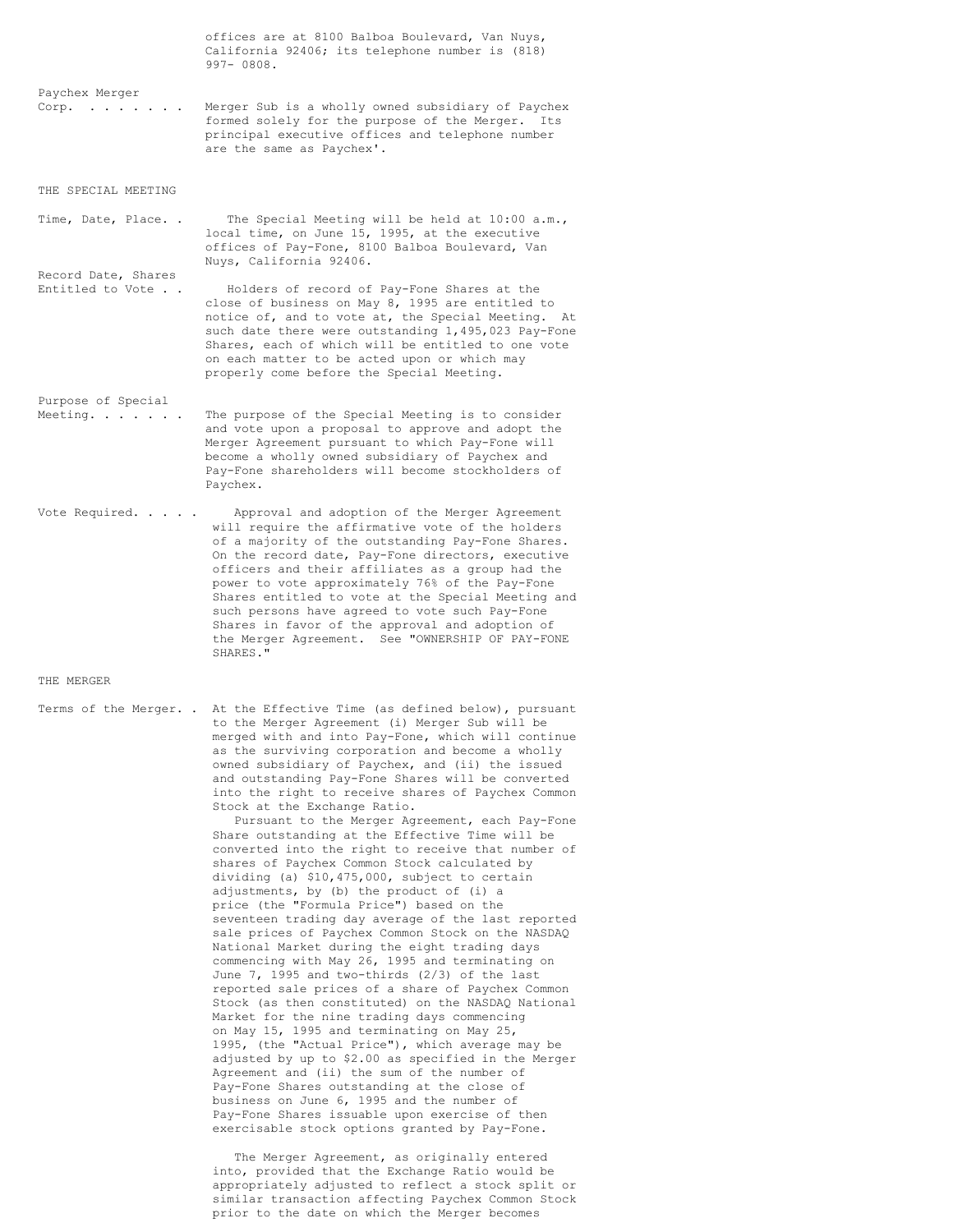effective. The Paychex Board has declared a 3-for-2 stock split of Paychex Common Stock (the Paychex 1995 Stock Split) in the form of a stock dividend payable on May 25, 1995 to shareholders of record on May 2, 1995. The date of the Special Meeting and the date on which the Merger would become effective will both be subsequent to May 25, 1995, the effective date of the Paychex 1995 Stock Split. When amended and restating the Merger Agreement, the parties thereto explicitly took the Paychex 1995 Stock Split into account and, except as specifically noted in this Proxy Statement/Prospectus, all references to Paychex Common Stock and shares thereof will refer to Paychex Common Stock as it be constituted after the Paychex 1995 Stock Split is effective.

The \$10,475,000 will be reduced by (a) the sum of all amounts expended by Pay-Fone between March 17, 1995 and June 7, 1995 in contesting and resolving claims asserted by the Internal Revenue Service against Pay-Fone for the fiscal years 1987 through 1991 and California state tax claims based on the same facts and for the same periods (the "Tax Claim Adjustment") and (b) the sum of all losses (other than those taken into account in (a) above), each of which exceeds \$25,000 and is calculable without regard to materiality standards in the Merger Agreement, which would be suffered by Paychex upon consummation of the Merger as a result of a breach of a representation, warranty or covenant made by Pay-Fone in the Merger Agreement and which were specified in a notice from Paychex to Pay-Fone given prior to June 8, 1995 in the aggregate exceed \$175,000 (the "General Adjustment"), which reductions may be offset by (c) the sum of all benefits that would be enjoyed by Paychex upon consummation of the Merger as a result of conditions more favorable or performance more beneficial than represented or promised by Pay-Fone under the Merger Agreement and were specified in a notice from Pay-Fone to Paychex given prior to June 8, 1995 (the "Positive Adjustment"). Through May 19, 1995, no notice had been given relating to losses or benefits that would be taken into account in calculating the General Adjustment or the Positive Adjustment, and the Tax Claim Adjustment through that date amounted to approximately \$\_\_\_\_\_\_\_\_\_. Pay-Fone has the right to terminate the Merger Agreement in the event the net negative adjustment as a result of the General Adjustment and the Positive Adjustment exceeds \$360,000, upon payment to Paychex of \$70,000.

The Formula Price and the Actual Price will be the same so long as the Actual Price is no less than \$24.67 and no more than \$28.67. In the event the Actual Price is (a) greater than \$28.67 but no more than \$30.67 or (b) less than \$24.67 but no less than \$22.67, the Formula Price shall be \$28.67 and \$24.67, respectively. In the event the Actual Price is (a) greater than \$30.67 or (b) less than \$22.67, the Formula Price shall be the Actual Price less \$2 or plus \$2, respectively. In the event the Actual Price is (a) more than \$32.67 or (b) less than \$20.67, Pay-Fone and Paychex, respectively, shall have the right to terminate the Agreement unless (a) Paychex agrees to a Formula Price of \$30.67 or (b) Pay-Fone agrees to a Formula Price of \$22.67, respectively.

Fractional shares of Paychex Common Stock will not be issued. Pay-Fone shareholders otherwise entitled to fractional shares will be paid cash in lieu of such fraction.

See "THE MERGER - Merger Consideration."

# Background of the

Merger . . . . . . . See "THE MERGER - Background of the Merger."

# Reasons for the

Merger . . . . . . . See "THE MERGER - Pay-Fone's Reasons for the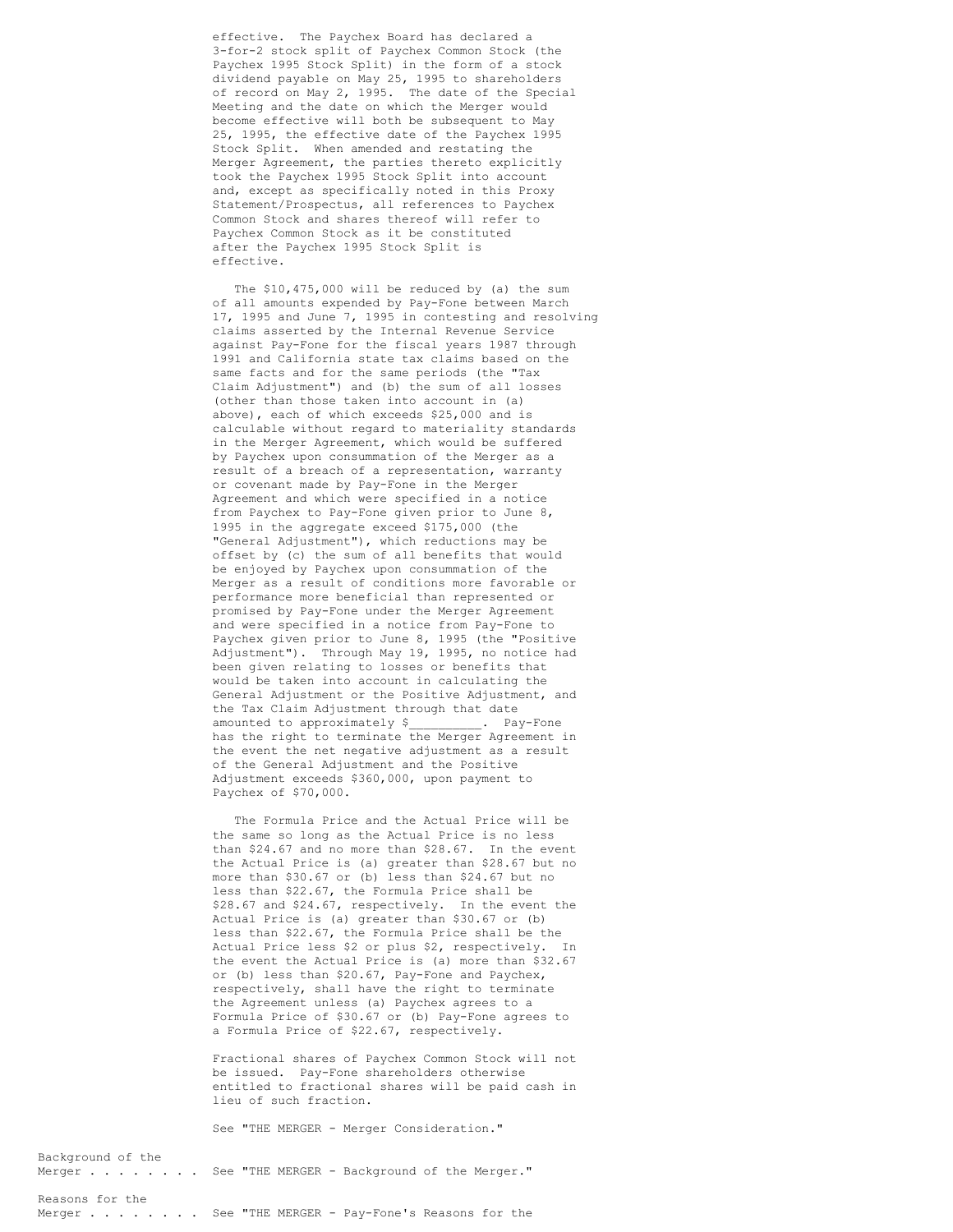|                                                            | Merger" and "THE MERGER - Paychex' Reasons for the<br>Merger."                                                                                                                                                                                                                                                                                                                                                                                                                                                                                                                                                                                                                                                                                                                                                                                                                                                                                                                                                                                                                                                                                             |
|------------------------------------------------------------|------------------------------------------------------------------------------------------------------------------------------------------------------------------------------------------------------------------------------------------------------------------------------------------------------------------------------------------------------------------------------------------------------------------------------------------------------------------------------------------------------------------------------------------------------------------------------------------------------------------------------------------------------------------------------------------------------------------------------------------------------------------------------------------------------------------------------------------------------------------------------------------------------------------------------------------------------------------------------------------------------------------------------------------------------------------------------------------------------------------------------------------------------------|
| Recommendation of the<br>Pay-Fone Board                    | The Pay-Fone Board of Directors believes the<br>Merger is fair and in the best interests of<br>Pay-Fone and its shareholders.<br>The Board<br>unanimously approved the Merger Agreement and<br>recommends a vote in favor of the approval and<br>adoption of the Merger Agreement by the<br>shareholders of Pay- Fone.                                                                                                                                                                                                                                                                                                                                                                                                                                                                                                                                                                                                                                                                                                                                                                                                                                     |
| Effective Time of the<br>Merger $\ldots$ $\ldots$ $\ldots$ | It is anticipated that the Merger will become<br>effective as promptly as practicable after<br>Pay-Fone shareholder approval has been obtained,<br>assuming all other conditions to the consummation<br>of the Merger have been satisfied or waived.<br>The<br>Merger will become effective when appropriate<br>certificates have been filed by the Secretaries of<br>State of California and Delaware (the "Effective<br>Time").                                                                                                                                                                                                                                                                                                                                                                                                                                                                                                                                                                                                                                                                                                                          |
| Conditions to the Merger;                                  |                                                                                                                                                                                                                                                                                                                                                                                                                                                                                                                                                                                                                                                                                                                                                                                                                                                                                                                                                                                                                                                                                                                                                            |
| Termination of the<br>Merger Agreement                     | The obligations of Paychex and Pay-Fone to<br>consummate the Merger are subject to the<br>satisfaction of certain conditions, including (in<br>addition to approval by Pay-Fone shareholders)<br>approval for listing the shares of Paychex Common<br>Stock to be issued in the Merger on the NASDAQ<br>National Market, the absence of any injunction<br>prohibiting the Merger, the receipt of an<br>accountant's letter with respect to qualification<br>of the Merger as a pooling of interests and the<br>receipt of certain legal opinions from respective<br>counsel. See "CERTAIN PROVISIONS OF THE MERGER<br>AGREEMENT AND OTHER AGREEMENTS -<br>Conditions/Waiver."                                                                                                                                                                                                                                                                                                                                                                                                                                                                              |
|                                                            | The Merger Agreement may be terminated (i) by<br>mutual written consent of the parties or (ii) by<br>either party if (a) the Merger is not consummated<br>by August 31, 1995 (unless caused by the action or<br>inaction of the party seeking termination) (b) any<br>permanent injunction or other order preventing<br>consummation of the Merger has become final and<br>nonappealable, or (c) a party acquires verified<br>information regarding the other party not known<br>when the Merger Agreement was signed which has or<br>would reasonably be expected to have a material<br>adverse effect on the other party, or (iii) by<br>Paychex if the Board Pay-Fone shall have withdrawn<br>or amended its recommendation of the Merger and 5%<br>or more of the Pay-Fone shareholders shall have<br>elected to exercise dissenters' rights, or (iv) by<br>Pay-Fone if the net reduction of the \$10,475,000<br>numerator in the Exchange Ratio formula by reason<br>of the General Adjustment and the Positive<br>Adjustment exceeds \$360,000. See "CERTAIN<br>PROVISIONS OF THE MERGER AGREEMENT AND OTHER<br>AGREEMENTS - Amendment/Termination." |
| Dissenters' Rights                                         | Under California law, record holders of<br>Pay-Fone Shares who comply with certain procedures<br>are entitled to receive payment in cash for the<br>fair market value of their Pay-Fone Shares,<br>provided, however, that such dissenters' rights<br>will be available only with respect to Pay-Fone<br>Shares which are subject to a restriction on<br>transfer imposed by Pay-Fone or by any law or<br>regulation or if holders of 5% or more of the<br>outstanding Pay-Fone Shares demand such payment in<br>accordance with California law. See "THE MERGER -<br>Rights of Dissenting Shareholders."                                                                                                                                                                                                                                                                                                                                                                                                                                                                                                                                                  |
| Certain Federal Income<br>Tax Consequences                 | The federal income tax consequences of the Merger<br>will depend on whether, among other things, the<br>Merger qualifies as a "tax-free" reorganization<br>under the Internal Revenue Code of 1986, as<br>amended. If the Merger so qualifies, tax counsel                                                                                                                                                                                                                                                                                                                                                                                                                                                                                                                                                                                                                                                                                                                                                                                                                                                                                                 |

has advised that no gain or loss generally would be recognized by Pay-Fone shareholders upon the exchange of their Pay-Fone Shares for Paychex Common Stock (except for cash received in lieu of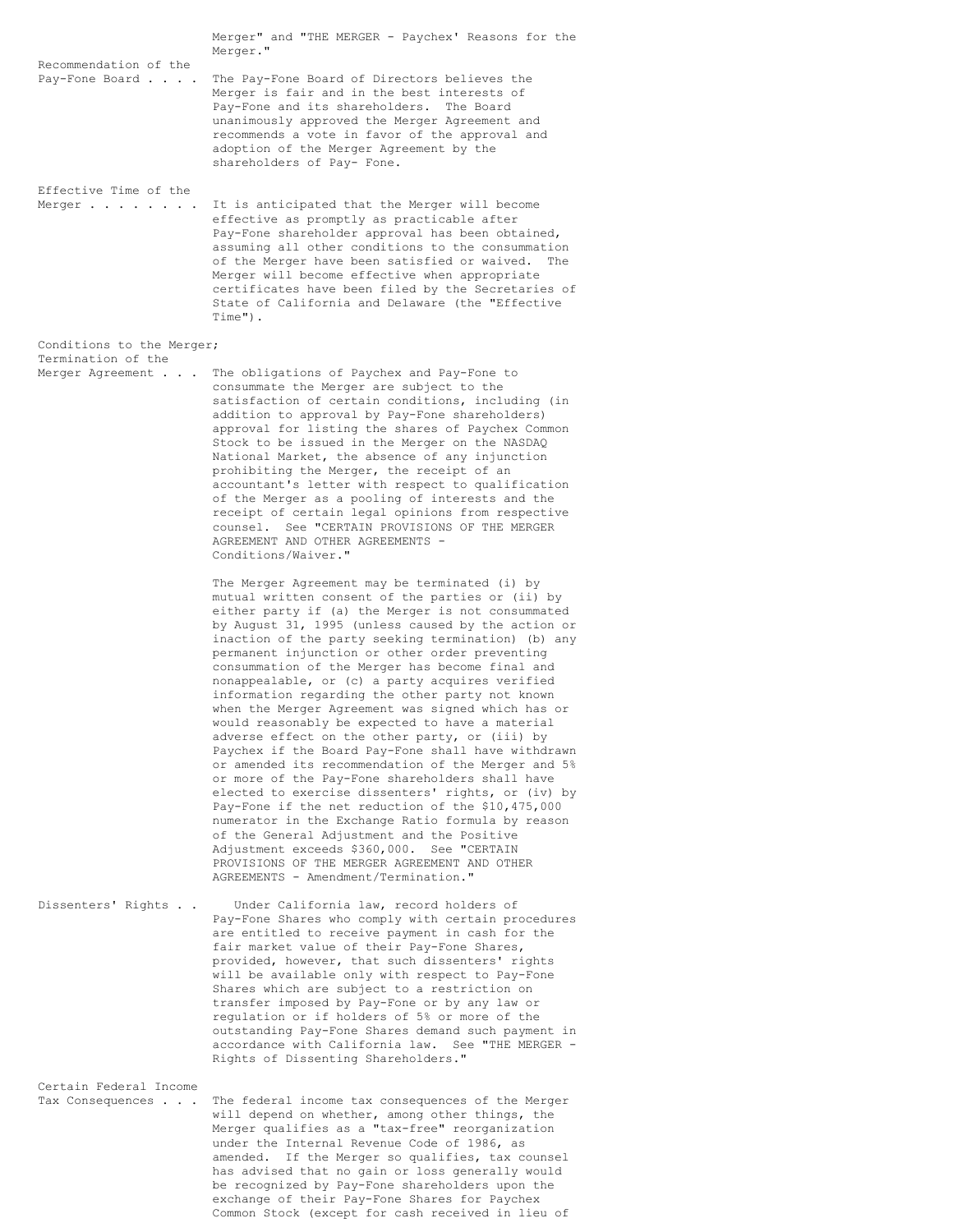a fractional share). If the Merger does not so qualify, tax counsel has advised that the exchange would be a taxable transaction. Because certain actions by Pay-Fone or its historic shareholders occurring after the Merger could violate the continuity of business enterprise or continuity of interest requirements for a "tax-free" reorganization, tax counsel has expressed no opinion as to whether the Merger will so qualify. No ruling from the Internal Revenue Service has been requested or obtained regarding any of the federal income tax consequences of the Merger. Accordingly, Pay-Fone shareholders should consult their own tax advisors as to the tax consequences of the Merger. See "THE MERGER - Certain Federal Income Tax Consequences."

Accounting Treatment . The Merger is intended to qualify as a pooling of interests for accounting and financial reporting purposes. Consummation of the Merger is conditional upon Paychex' receipt of an opinion to that effect from Ernst & Young LLP, its independent auditors. See "THE MERGER - Accounting Treatment."

Affiliates Agreement . Paychex and Pay-Fone have entered into an agreement with certain affiliates of Pay-Fone, including its directors, officers and a principal shareholder (the "Affiliates Agreement") whereby each such affiliate agreed to vote Pay- Fone Shares owned by him (an aggregate of approximately 76% of the Pay-Fone Shares outstanding on the record date for the Special Meeting) in favor of the approval and adoption of the Merger Agreement. The Affiliates Agreement also contains certain provisions relating to the treatment of the Merger as a pooling of interests which limit transfer of Pay-Fone Shares and Paychex Common Stock by such affiliates. See "CERTAIN PROVISIONS OF THE MERGER AGREEMENT AND OTHER AGREEMENTS - Affiliates Agreement."

Escrow and Indemnity

Agreement. . . . . . . In order to satisfy a Paychex requirement that Paychex not bear any substantial economic risk with respect to certain claims asserted against Pay- Fone by the Internal Revenue Service and related claims as a result of the Merger, the directors of Pay-Fone and Allied Contractors, Inc., a shareholder of Pay-Fone (collectively, the "EIA Share-holders"), have executed an Escrow and Indemnity Agreement pursuant to which the EIA Shareholders have agreed under certain conditions to indemnify Paychex and Pay-Fone against certain specifically identified losses suffered after the Merger resulting from pending and possible tax claims that have been or may be asserted by the Internal Revenue Service and by the California Franchise Tax Board for income or franchise taxes due from Pay-Fone for fiscal years 1987 through 1995. See "CERTAIN PROVISIONS OF THE MERGER AGREEMENT AND OTHER AGREEMENTS - Escrow and Indemnity Agreement." Interests of Certain

Persons In the Merger. .In considering the recommendation of the Pay-Fone Board with respect to the Merger Agreement and the transactions contemplated thereby, shareholders should be aware that the Pay-Fone Board and management have certain interests in the Merger which arise from, among other things, certain compensation and employment arrangements. In addition, in the event certain tax claims against Pay-Fone are not resolved prior to the Merger, on approved terms, certain affiliates and directors of Pay-Fone would provide indemnification with respect thereto. See "THE MERGER - Interests of Certain Persons in the Merger."

Comparison of Shareholder Rights . . .If the Merger is consummated, shareholders of Pay-Fone, a California corporation, will become stockholders of Paychex, a Delaware corporation. The rights of Paychex stockholders differ in certain respects from the rights of Pay-Fone shareholders, with respect to, among other things,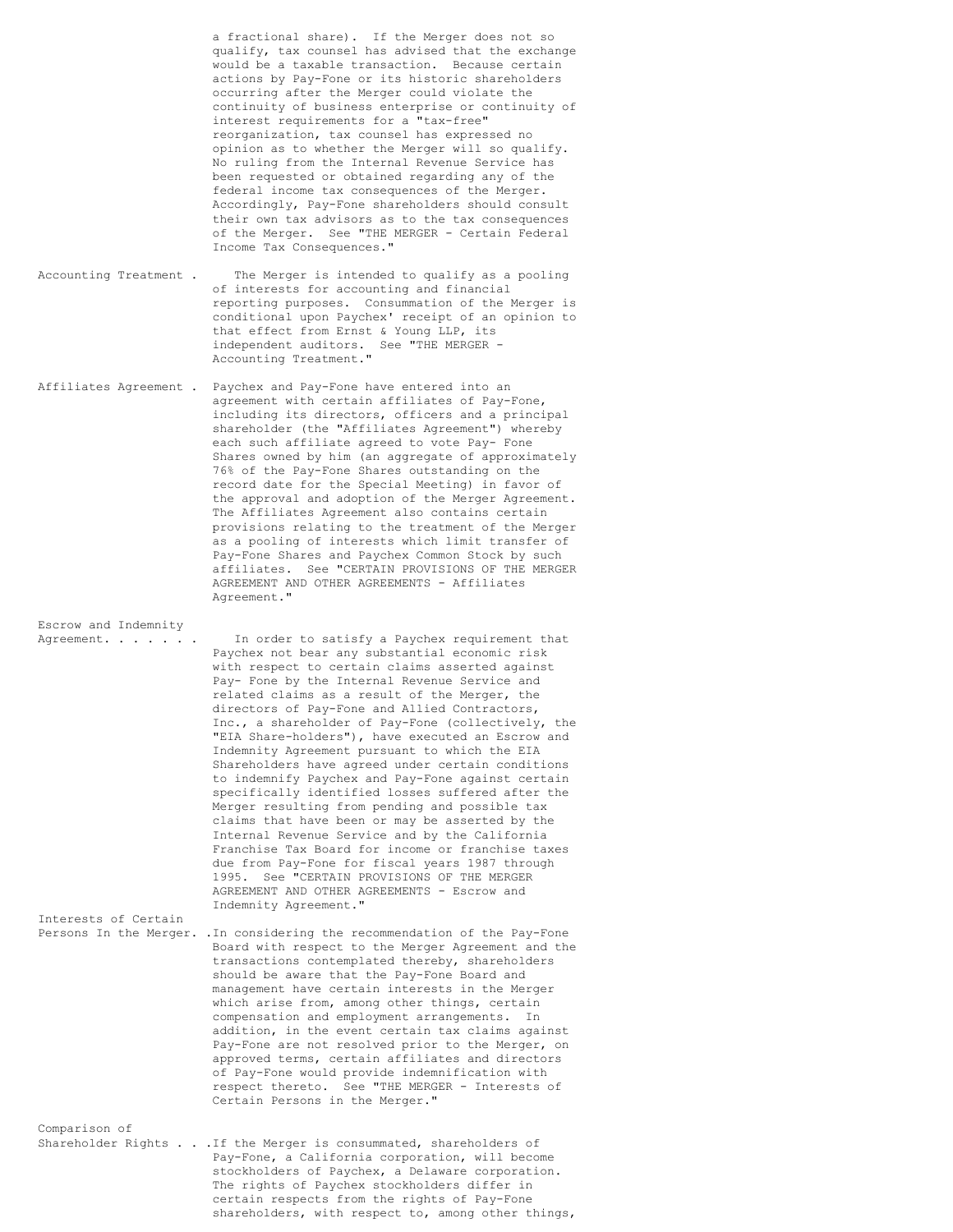limitations on director liability, cumulative voting, super-majority voting, the right of shareholders to call meetings of shareholders, and votes required for certain mergers and reorganizations. The state laws also differ with respect to their affect on parties who may seek to take control of corporations. See "COMPARISON OF RIGHTS OF HOLDERS OF PAY-FONE SHARES AND PAYCHEX COMMON STOCK."

<TABLE> <CAPTION>

# SELECTED FINANCIAL AND PER SHARE DATA (In thousands, except percentages and per share data)

The following tables set forth certain historical consolidated financial information and per share data of Paychex and Pay-Fone, respectively, for the periods indicated. The financial data for the interim 1995 and 1994 periods are derived from unaudited financial statements. This information should be read in conjunction with the consolidated financial statements and related notes of Paychex and Pay-Fone appearing elsewhere in this Proxy Statement/Prospectus or incorporated herein by reference.

Paychex and Pay-Fone proforma combined financial data giving effect to the Merger under the pooling of interests accounting method are not considered to be significant to the consolidated financial statements of Paychex. Accordingly, such pro forma

combined financial data are not presented.

### SELECTED HISTORICAL CONSOLIDATED FINANCIAL AND PER SHARE DATA OF PAYCHEX

|                                                                   | _________________ | Nine Months Ended<br>February 28, | Year Ended May 31,  |                      |                                                   |           |  |
|-------------------------------------------------------------------|-------------------|-----------------------------------|---------------------|----------------------|---------------------------------------------------|-----------|--|
| --------<br>1990                                                  | 1995              | 1994<br>$- - - - -$               | 1994<br>$- - - -$   | 1993<br>$- - - -$    | 1992<br>$\frac{1}{2}$                             | 1991      |  |
| $-- - -$                                                          |                   |                                   |                     |                      |                                                   |           |  |
| $<$ S $>$                                                         | (Unaudited)<br><< | <<                                | $<<$ $>>$           | <<                   | <<                                                | <<        |  |
| <<<br>Consolidated Summary<br>of Operations                       |                   |                                   |                     |                      |                                                   |           |  |
| Revenue<br>\$120,200                                              |                   | \$195,327 \$165,212               |                     |                      | \$224,052 \$190,032 \$161,272                     | \$137,081 |  |
| Operating costs<br>45,031                                         | 57,358            | 50,633                            | 68,082              | 60,715               | 53,243                                            | 49,982    |  |
| Selling, general and<br>administrative expenses<br>63,042         | 100,164           | 87,248                            | 119,187             | 102,660              | 89,301                                            | 73,816    |  |
| Operating income                                                  | 37,805            | 27,331                            | 36,783              | 26,657               | 18,728                                            | 13,283    |  |
| 12,127<br>Percent of revenue                                      | 19.4              | 16.5                              | 16.4                | 14.0                 | 11.6                                              | 9.7       |  |
| 10.1<br>Net income<br>8,566                                       |                   | 28,537 20,671                     |                     | 28,070 19,955 13,702 |                                                   | 9,623     |  |
| Percent of revenue<br>7.1                                         | 14.6              | 12.5                              | 12.5 10.5           |                      | 8.5                                               | 7.0       |  |
| ___________<br>Consolidated Balance Sheet<br>Data - End of Period |                   |                                   |                     |                      |                                                   |           |  |
| Working capital<br>\$21,257                                       | \$89,036          |                                   |                     |                      | $$62,124$ $$68,031$ $$46,389$ $$27,884$ $$19,221$ |           |  |
| Total assets<br>62,109                                            | 158,765           | 127,996 129,789                   |                     | 106,920              | 86,242                                            | 70,413    |  |
| Long term debt (including<br>current portion)<br>2,137            | 948               | 1,260                             | 948                 | 1,634                | 2,024                                             | 2,408     |  |
| Stockholders' equity<br>47,160                                    | 131,066           | 102,816 108,508                   |                     | 85,189               | 67,405                                            | 54,491    |  |
| ----------<br>Common Stock Data (1)                               |                   |                                   |                     |                      |                                                   |           |  |
| Net income per share<br>\$<br>.19                                 | $\frac{1}{5}$ .63 | $\mathsf{S}$<br>.46               | $\mathsf{S}$<br>.63 | $\sqrt{5}$ . 45      | \$<br>.31                                         | \$<br>.22 |  |
| Cash dividends per share<br>.05                                   | .16               | .11                               | .15                 | .10                  | .07                                               | .06       |  |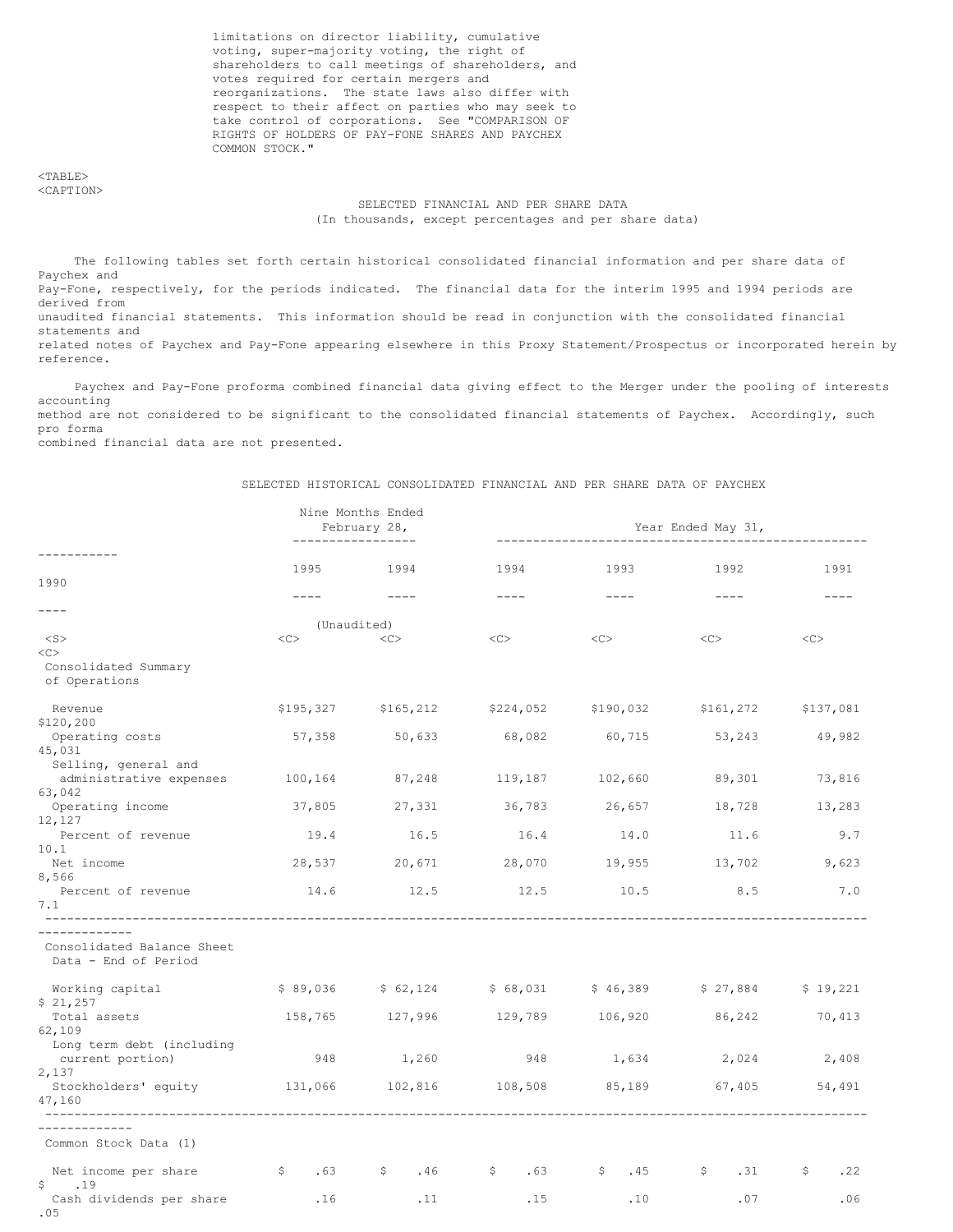| Net book value per share(2)<br>1.07                        | 2.91   | 2.29   | 2.42   | 1.91   | 1.51   | 1.23   |
|------------------------------------------------------------|--------|--------|--------|--------|--------|--------|
| Weighted average number of<br>shares outstanding<br>44,009 | 44,900 | 44,769 | 44,790 | 44.595 | 44,279 | 44,064 |
|                                                            |        |        |        |        |        |        |

---------------

(1) Per share amounts and average shares outstanding have been adjusted for three-for-two stock splits in May 1992 and August

1993 and for the Paychex 1995 Stock Split. Paychex 1994 Annual Report, Proxy Statement and February 28, 1995 Form 10-Q delivered herewith have not been restated to reflect the May 1995 stock split.

(2) Based on shares outstanding at period-end.

 $<$ /TABLE $>$ <TABLE>

<CAPTION>

SELECTED HISTORICAL CONSOLIDATED FINANCIAL AND PER SHARE DATA OF PAY-FONE

|                                                                   | Nine Months Ended<br>March 31,<br>------------------ |                                                                                                 |                                  | Year Ended June 30,              |                                  |             |  |
|-------------------------------------------------------------------|------------------------------------------------------|-------------------------------------------------------------------------------------------------|----------------------------------|----------------------------------|----------------------------------|-------------|--|
| 1990                                                              | 1995                                                 | 1994                                                                                            | 1994                             | 1993                             | 1992                             | 1991        |  |
| $- - - -$                                                         |                                                      |                                                                                                 | $- - - -$                        | $\frac{1}{2}$                    | $- - - -$                        |             |  |
| $<$ S $>$<br><<<br>Consolidated Summary<br>of Operations          | <<                                                   | (Unaudited)<br><<                                                                               | $<<$ $<$ $<$ $>$                 | $<<$ $<$ $<$ $>$                 | <<                               | $<\infty$   |  |
| Revenue                                                           | \$3,612                                              | \$3,371                                                                                         | \$4,460                          | \$4,505                          | \$5,186                          | \$5,248     |  |
| \$5,504<br>Operating costs<br>2,267                               | 1,653                                                | 1,248                                                                                           | 1,696                            | 1,637                            | 2,021                            | 2,146       |  |
| Selling, general and<br>administrative expenses<br>3,587          | 2,278                                                | 1,890                                                                                           | 2,542                            | 2,680                            | 3,110                            | 3,410       |  |
| Operating income (loss)<br>(350)                                  | (436)                                                | 233                                                                                             | 222                              | 188                              | 55                               | (308)       |  |
| Percent of revenue                                                |                                                      | 6.9                                                                                             | 5.0                              | 4.2                              | 1.1                              |             |  |
| Net income (loss)<br>(202)                                        | (287)                                                | 167                                                                                             | 189                              | 151                              | 111                              | (195)       |  |
| Percent of revenue                                                | $\overline{\phantom{a}}$                             | 5.0                                                                                             | 4.2                              | 3.4                              | 2.1                              |             |  |
| Consolidated Balance Sheet<br>Data - End of Period                |                                                      |                                                                                                 |                                  |                                  |                                  |             |  |
| Working capital<br>\$1,993                                        |                                                      | $\frac{1}{2}$ , $\frac{357}{1}$ $\frac{5}{2}$ , $\frac{2}{134}$ $\frac{5}{2}$ , $\frac{2}{139}$ |                                  | \$2,667                          | \$2,257                          | \$2,078     |  |
| Total assets<br>5,785                                             | 5,395                                                | 5,697                                                                                           | 5,600                            | 5,374                            | 5,324                            | 5,442       |  |
| Long term debt (including<br>current portion)                     |                                                      |                                                                                                 |                                  |                                  |                                  |             |  |
| Shareholders' equity<br>5,076                                     | 4,931                                                | 5,186                                                                                           | 5,208                            | 5,019                            | 4,868                            | 4,882       |  |
| -----------<br>Common Share Data                                  |                                                      |                                                                                                 |                                  |                                  |                                  |             |  |
| Net income (loss) per share $$(.19)$<br>\$(.13)                   |                                                      | $\sim$ \$ .11                                                                                   | $\frac{13}{2}$                   | $\mathsf{S}$<br>.10              | $\mathsf{S}$ .07                 | \$<br>(.13) |  |
| Cash dividends per share<br>Net book value per share(1)           | $\sim$ $ -$<br>3.32                                  | $\overline{\phantom{a}}$<br>3.53                                                                | $\overline{\phantom{a}}$<br>3.55 | $\overline{\phantom{a}}$<br>3.42 | $\overline{\phantom{a}}$<br>3.32 | 3.24        |  |
| 3.37<br>Weighted average number of<br>shares outstanding<br>1,506 | 1,475                                                | 1,468                                                                                           | 1,469                            | 1,488                            | 1,484                            | 1,506       |  |

-------------

(1)Based on stockholder's equity and shares outstanding at period-end.

 $\langle$ /TABLE>

 $<$ TABLE>

#### COMPARATIVE MARKET PRICES AND DIVIDEND DATA

Paychex Common Stock is listed and principally traded in the over-the-counter market and quoted on NASDAQ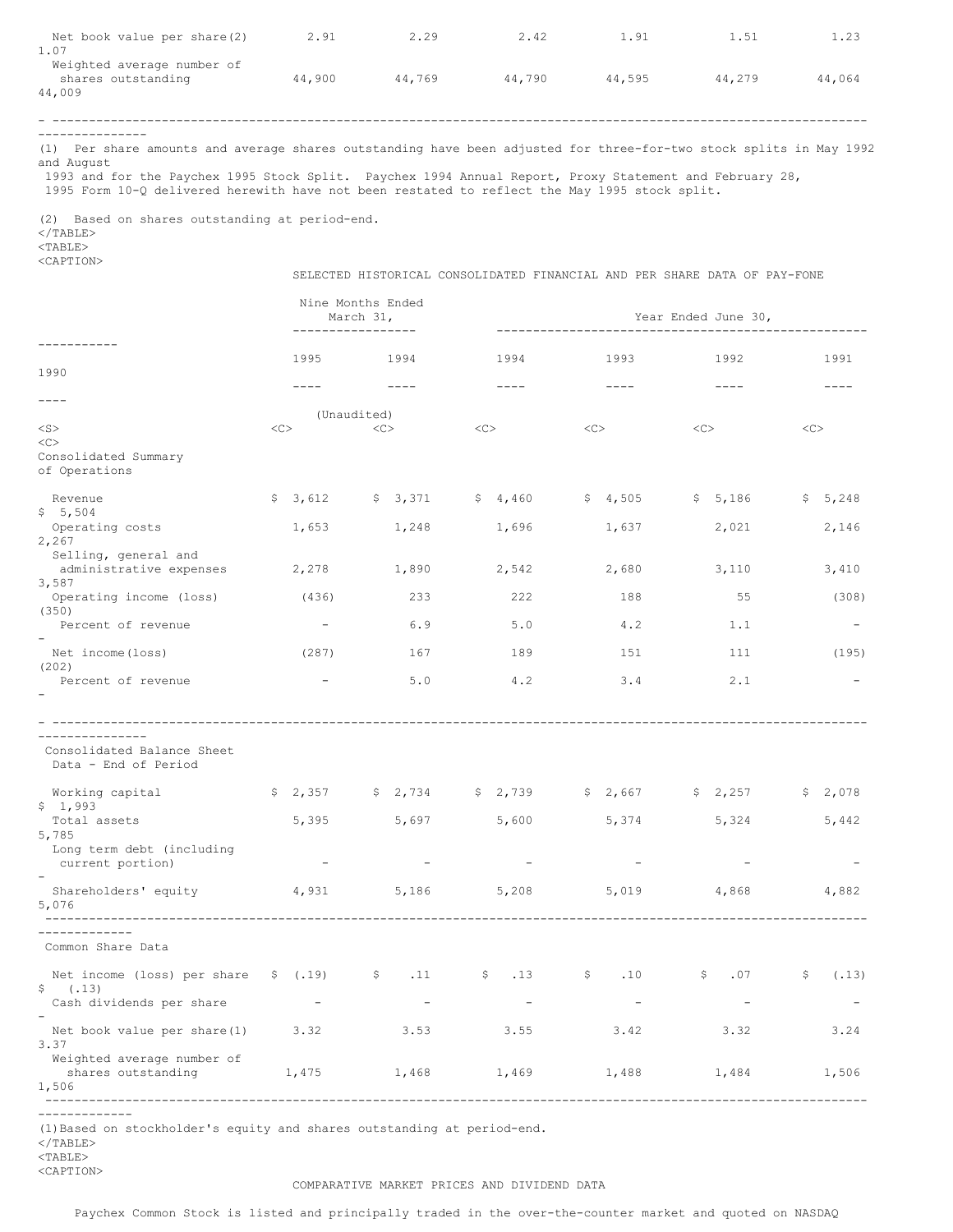National Market under the symbol "PAYX". The Pay-Fone Shares are traded on the American Stock Exchange and are reported under the symbol "PYF". The following table sets forth, for the periods indicated, the range of high and low closing sale prices per share of Paychex Common Stock as reported on the NASDAQ National Market, and per Pay-Fone Share as reported on the American Stock Exchange. The Paychex fiscal year ends on May 31, and the Pay-Fone fiscal year ends on June 30. The high and low sales prices of Paychex Common Stock have been adjusted to give effect to the Paychex 1995 Stock Split and a three-for-two stock split in August 1993. The following table also shows the cash dividends declared by Paychex. Pay-Fone has not paid any cash dividends. Pursuant to the Merger Agreement, Pay-Fone is prohibited from declaring, setting aside or paying dividends on Pay-Fone Shares,

except with the consent of Paychex.

|                                 |                  | Paychex<br>Common Stock |                  |                 | Pay-Fone<br>Common Shares |                          |  |
|---------------------------------|------------------|-------------------------|------------------|-----------------|---------------------------|--------------------------|--|
|                                 | High             | Low                     | Cash<br>Dividend | High            | Low                       | Cash<br>Dividend         |  |
| $<$ S $>$                       |                  |                         |                  |                 |                           |                          |  |
| Fiscal Year 1993                | $<\infty$        | <<                      | <<>              | $<<$ $>$        | <<>                       | <<                       |  |
| First Quarter                   | $$12$ $7/8$      | \$95/8                  | .018             | $$3\;5/8$       | $$2 \t3/4$                | $\qquad \qquad -$        |  |
| Second Quarter                  | 173/4            | $11 \t7/8$              | .027             | $3 \frac{3}{8}$ | $2 \frac{7}{8}$           | $\overline{\phantom{0}}$ |  |
| Third Quarter                   |                  | $17 \t1/8$ 14 3/8       | .027             | $3 \frac{3}{8}$ | $2 \frac{7}{8}$           |                          |  |
| Fourth Quarter                  |                  | 19 1/8 15 7/8           | .027             | $3 \frac{3}{8}$ | $2 \frac{7}{8}$           |                          |  |
| Fiscal Year 1994                |                  |                         |                  |                 |                           |                          |  |
| First Ouarter                   | 22               | $17 \frac{1}{8}$        | .027             | $3 \frac{1}{4}$ | $2\;\;5/8$                |                          |  |
| Second Quarter                  | $25 \frac{1}{8}$ | $20 \frac{1}{2}$        | .04              | 3               | $2 \frac{3}{8}$           | $\qquad \qquad -$        |  |
| Third Quarter                   | 27               | $21 \t3/8$              | .04              | 2 7/8           | $2 \frac{3}{8}$           | -                        |  |
| Fourth Ouarter                  | 26 1/8           | 21 1/8                  | .04              | 27/8            | $2 \frac{1}{4}$           |                          |  |
| Fiscal Year 1995                |                  |                         |                  |                 |                           |                          |  |
| First Quarter                   | 23               | 19                      | .04              | $5 -$           | $2 \frac{3}{8}$           |                          |  |
| Second Quarter                  | $26 \frac{1}{8}$ | 21 5/8                  | .06              | $4 \frac{1}{2}$ | $3 \frac{3}{4}$           |                          |  |
| Third Quarter<br>Fourth Quarter | 28               | $23 \frac{1}{8}$        | .06              | $6 \frac{1}{8}$ | $3 \frac{7}{8}$           |                          |  |
| through May 16, 1995            | $32 \frac{3}{8}$ | 263/8                   |                  | $6 \frac{1}{8}$ | $4 \frac{1}{4}$           |                          |  |

On March 17, 1995, the last full trading day prior to the public announcement of the proposed Merger, the closing price for a share of Paychex Common Stock (after giving effect to the Paychex 1995 Stock Split) was \$30.00 and the closing price of a

Pay-Fone Share was \$4.50.

On May 19, 1995, the last full trading day prior to the printing of this Proxy Statement/Prospectus, the closing sales prices for a share of Paychex Common Stock (after giving effect to the Paychex 1995 Stock Split) and a Pay-Fone Share were \$ and \$ , respectively. Shareholders are urged to obtain current market quotations for the Paychex Common Stock and Pay-Fone Shares. See "THE MERGER-Merger Consideration".  $\langle$ /TABLE>

#### THE SPECIAL MEETING

This Proxy Statement/Prospectus is being furnished to the shareholders of Pay-Fone in connection with solicitation of proxies by the Board of Directors of Pay-Fone for use at a Special Meeting of Shareholders to be held at 8100 Balboa Boulevard, Van Nuys, California, on June 15, 1995, at 10:00 a.m. local time, and at any adjournment or postponement thereof.

#### Purpose of the Meeting

At the Special Meeting, the shareholders of Pay-Fone will be asked to consider and vote upon a proposal to approve and adopt the Merger Agreement pursuant to which Pay-Fone would become a wholly-owned subsidiary of Paychex and the shareholders of Pay- Fone would become stockholders of Paychex. See "THE MERGER."

The Pay-Fone Board has unanimously approved the Merger Agreement and recommends a vote FOR approval and adoption of the Merger Agreement. See "THE MERGER - Pay-Fone's Reasons for the Merger." The members of the Pay-Fone Board, together with Pay- Fone's executive officers and Allied Contractors, Inc., a principal shareholder of Pay-Fone and an affiliate of three Pay- Fone directors (collectively, the "Affiliates"), have agreed to vote their Pay-Fone Shares in favor of the approval and adoption of the Merger Agreement. See "THE MERGER - Interests of Certain Persons in the Merger."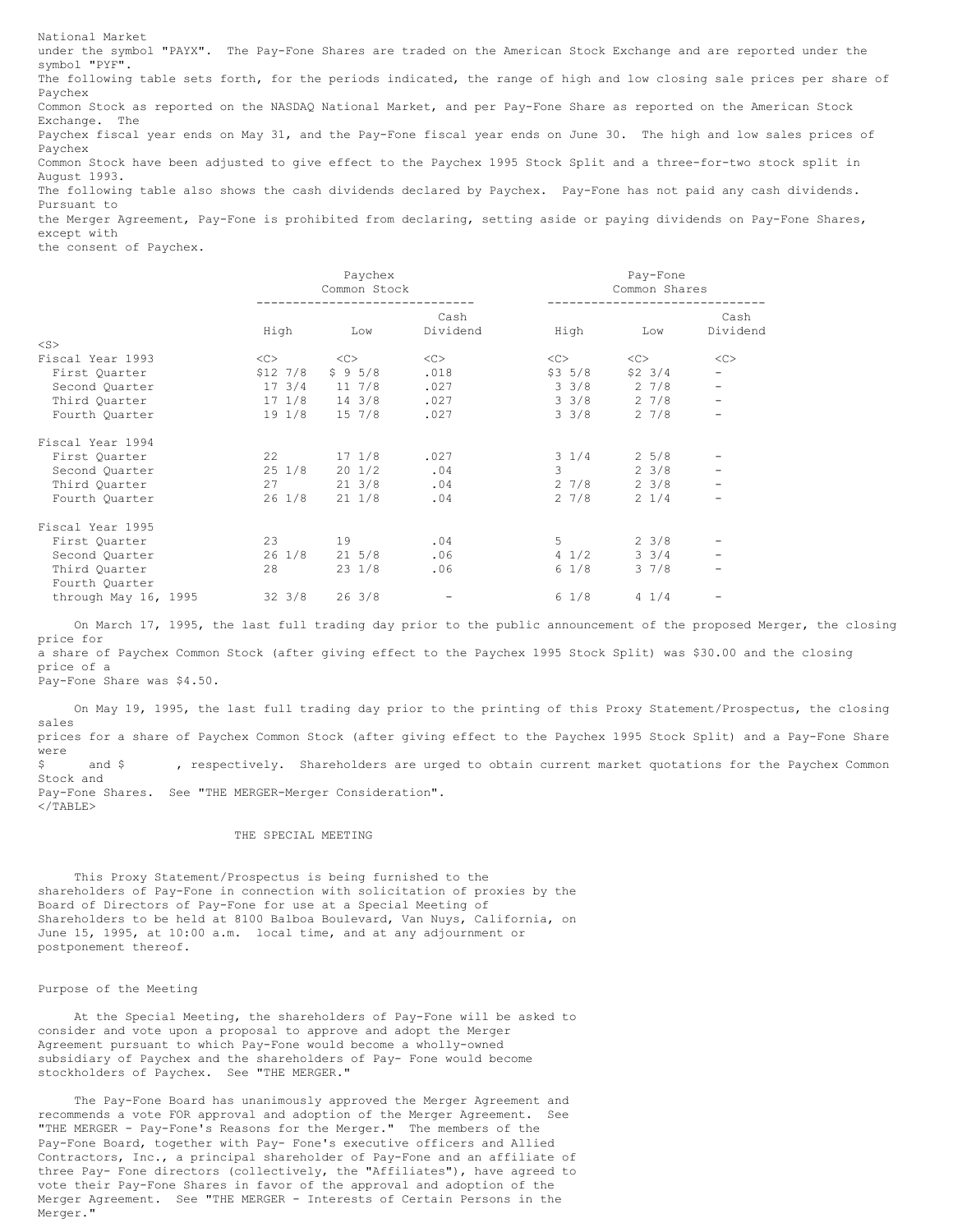#### Voting Rights; Record Date

The Pay-Fone Board has established May 1, 1995 as the date to determine those record holders of Pay-Fone Shares entitled to notice of and to vote at the Special Meeting. On that date, there were 1,495,023 Pay-Fone Shares outstanding, with each Share entitled to one vote.

The presence, in person or by proxy, of the holders of a majority of the outstanding Pay-Fone Shares at the Special Meeting is necessary to constitute a quorum. Shares represented in person or by proxy at the Special Meeting but abstaining with respect to the approval and adoption of the Merger Agreement will be treated as present with respect to the determination of the presence of a quorum.

The affirmative vote of the holders of a majority of the outstanding Pay-Fone Shares is required to approve and adopt the Merger Agreement. The Affiliates hold approximately 76% of the Pay-Fone Shares entitled to vote at the Special Meeting, and they have agreed with Paychex to vote for approval and adoption of the Merger Agreement. Accordingly, approval of the Merger Agreement is assured. See "CERTAIN PROVISIONS OF THE MERGER AGREEMENT AND OTHER AGREEMENTS - Affiliates Agreement" and "OWNERSHIP OF PAY- FONE SHARES." Abstentions have the effect of a vote against the Merger Agreement for purposes of the required vote, but not for the purpose of perfecting dissenters' rights. See "THE MERGER -- Rights of Dissenting Shareholders."

Shares represented by all properly executed or transmitted proxies received in time for the Special Meeting will be voted in the manner specified by the holders thereof. Proxies that do not contain voting instructions will be voted FOR approval of the Merger Agreement. It is not expected that any other matter will be brought before the Special Meeting. If, however, other matters are properly presented, the persons named as proxies will vote in accordance with their judgment with respect to such matters.

Any shareholder has the right to revoke his or her proxy at any time prior to the voting thereof at the Special Meeting by (i) filing a written revocation with the Secretary of Pay-Fone prior to the voting of such proxy, (ii) giving a duly executed or transmitted proxy bearing a later date, or (iii) attending the Special Meeting and voting in person. Attendance by a shareholder at the Special Meeting will not itself revoke his or her proxy.

In addition to signing, dating and returning the enclosed proxy card or another appropriate form of proxy, a shareholder may telephonically deliver a proxy, including a proxy given for the purpose of revoking or changing the voting instructions provided in an earlier dated proxy, by telephoning (800) 472-9765 and asking for the special "proxy service" extension, which is extension 180. In order to deliver a proxy in this manner, a shareholder or the shareholders' attorney-in-fact will need to submit information that will enable Pay-Fone to determine that the proxy is authorized. For this prupose, Pay-Fone will utilize certain information that appears on the proxy card that accompanies his Proxy Statement/Prospectus. To the right of the shareholders' name and address on the proxy card are three short series of numbers or numbers and letters, and a shareholder will be required to provide to the official answering the "proxy service" extension those three series of numbers and letters as well as the complete name in which the shareholder's Pay-Fone shares are registered, which also appears on the proxy card. Please record and retain this information so that you will be able to avail yourself of this shareholder service should you desire to deliver a proxy telephonically.

### Solicitation of Proxies

Pay-Fone will bear the cost of the solicitation of proxies from its shareholders. In addition to solicitation by mail, the directors, officers and employees of Pay-Fone, without additional compensation, may solicit proxies by telephone, telecopy or telegram or in person. Pay-Fone has requested banking institutions, brokerage firms, custodians, trustees, nominees and fiduciaries to forward solicitation materials to the beneficial owners of Common Stock held of record by such entities, and Pay- Fone will, upon the request of such record holders, reimburse reasonable forwarding expenses.

### THE COMPANIES

### Paychex

Paychex is a national payroll processing and payroll tax preparation company which provides its services to over 200,000 small-to-medium size businesses. Paychex believes that in number of clients it is the second largest payroll accounting service company in the country. Paychex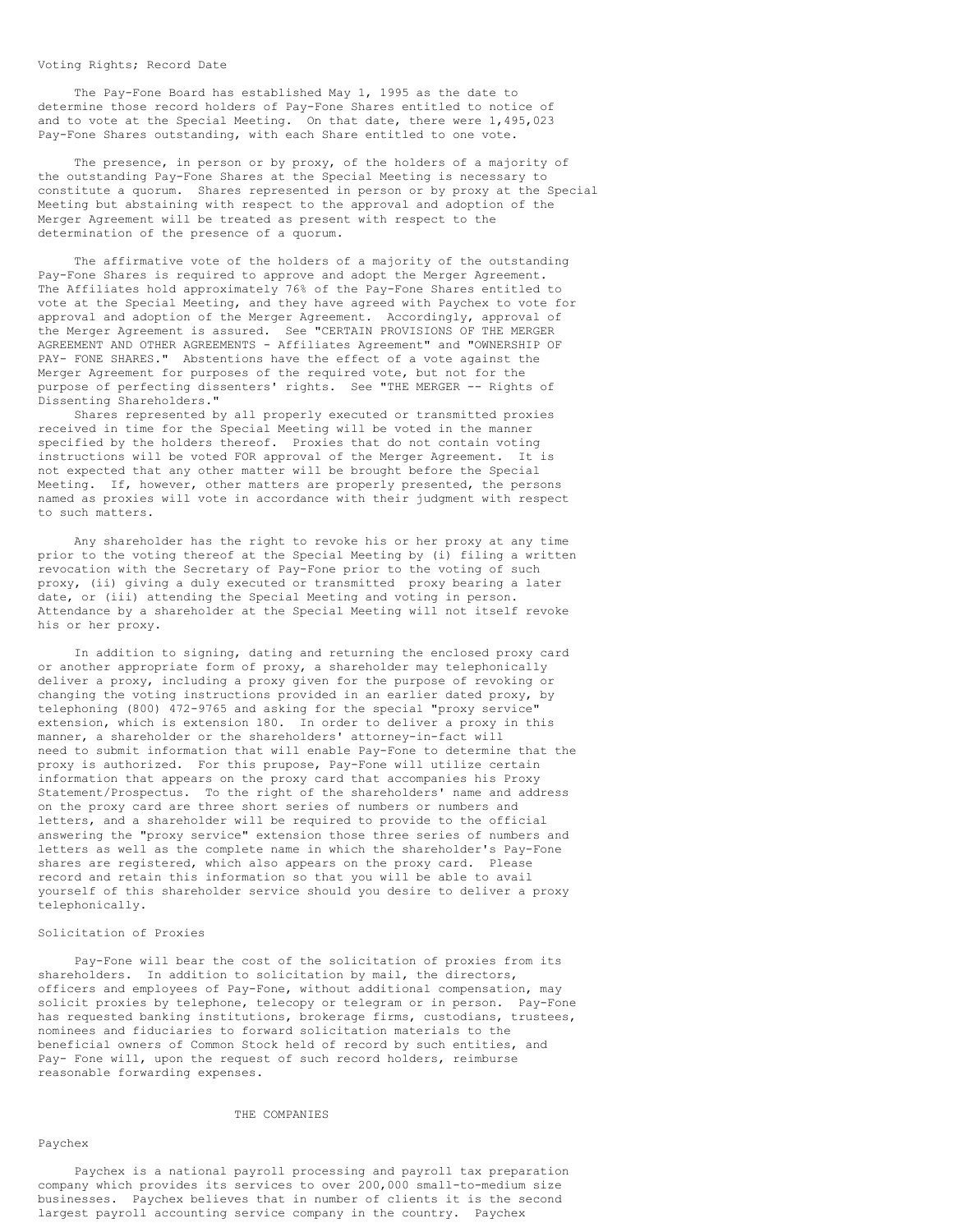prepares and furnishes paychecks, earnings statements and internal accounting records such as journals, summaries and earnings histories. Paychex also prepares for its clients all required monthly, quarterly and annual payroll tax returns for federal, state and local governments. Over 48% of its clients nationwide utilize TAXPAY, a service which provides automatic payment of payroll taxes and filing of quarterly and annual tax returns. Paychex also provides enhanced payroll services, including an automatic salary deposit service (Direct Deposit) which electronically transmits the net payroll for a client's employees to banks throughout the Federal Reserve System and a digital check signing and inserting service.

Paychex markets its services principally to small and medium sized businesses through its 70 branch operating centers and 25 sales offices located in major metropolitan areas. Its market share in branch processing center territories ranges from 1% to approximately 20%. client accounts for as much as 1% of its revenue.

Clients may discontinue Paychex service at will. Approximately 80% of the businesses which were clients in fiscal year 1993 or 1994 continued to be clients in the succeeding fiscal year. Ownership changes or business failures common to small businesses are the primary causes of client loss.

Paychex warrants its services, agreeing to reimburse any client for penalties and interest incurred as a result of a Paychex error. Warranty expense in fiscal years 1993 and 1994 was approximately \$130,000 and \$400,000 respectively and warranty expense for fiscal year 1995 to date is not materially different.

Paychex employs payroll specialists who communicate primarily by telephone with their assigned clients each payroll period to record the hours worked by each employee and any personnel or compensation changes. These specialists are trained by Paychex in all facets of payroll preparation and applicable tax regulations. All information furnished by a client is handled by someone who is "payroll intelligent" and familiar with that client's payroll.

The Paychex payroll system is an on-line, direct entry computer system which enables the payroll specialist, upon receiving the information from the client over the telephone to enter it simultaneously. Payroll processing is decentralized in each Paychex branch operating center while Taxpay and Direct Deposit processing are centralized at its headquarters. Sales offices utilize a nearby branch operating center for processing.

During 1993, Paychex introduced Paylink, a proprietary software package which enables clients to use their personal computers and modems to transmit their payroll data to the local Paychex processing center at any time, without assistance of a payroll specialist. Currently over 9,000 clients use this feature.

While payroll is its core business, Paychex also provides human resource products and services through its HRS division. HRS markets Cafeteria Plan products approved under Section 125 of the Internal Revenue Code. The Premium Only Plan allows employees to pay for certain fringe benefits with pre-tax dollars, with a resultant reduction of payroll taxes to employers and employees. The Flexible Spending Account Plan allows a client's employees to pay for health and dependent care expenses with pre-tax dollars. All administration, compliance and coverage tests are provided with these services.

The HRS Division's employee management services and products include customized employee handbooks, management manuals, job descriptions and personnel forms. These have been designed to simplify clients' office processes and enhance their employee benefits programs. Also available is a measurement and evaluation tool to assist clients in the process of hiring, training and developing employees. Group insurance products are offered in selected geographical areas.

Products and services of the HRS Division are sold through a separate sales organization located in 44 branch offices. Some of the products and services are available on a nationwide basis through a central telemarketing group. Paychex employs over 3,400 persons. The mailing address of Paychex' principal executive offices is 911 Panorama Trail South, Rochester, New York 14625, and its telephone number is (716) 385-6666.

### Merger Sub

Merger Sub, a wholly owned subsidiary of Paychex, was formed by Paychex solely for the purpose of effecting the Merger. The mailing address of Merger Sub's principal executive offices is c/o Paychex, 911 Panorama Trail South, Rochester, New York 14625 and its telephone number is (716) 385-6666.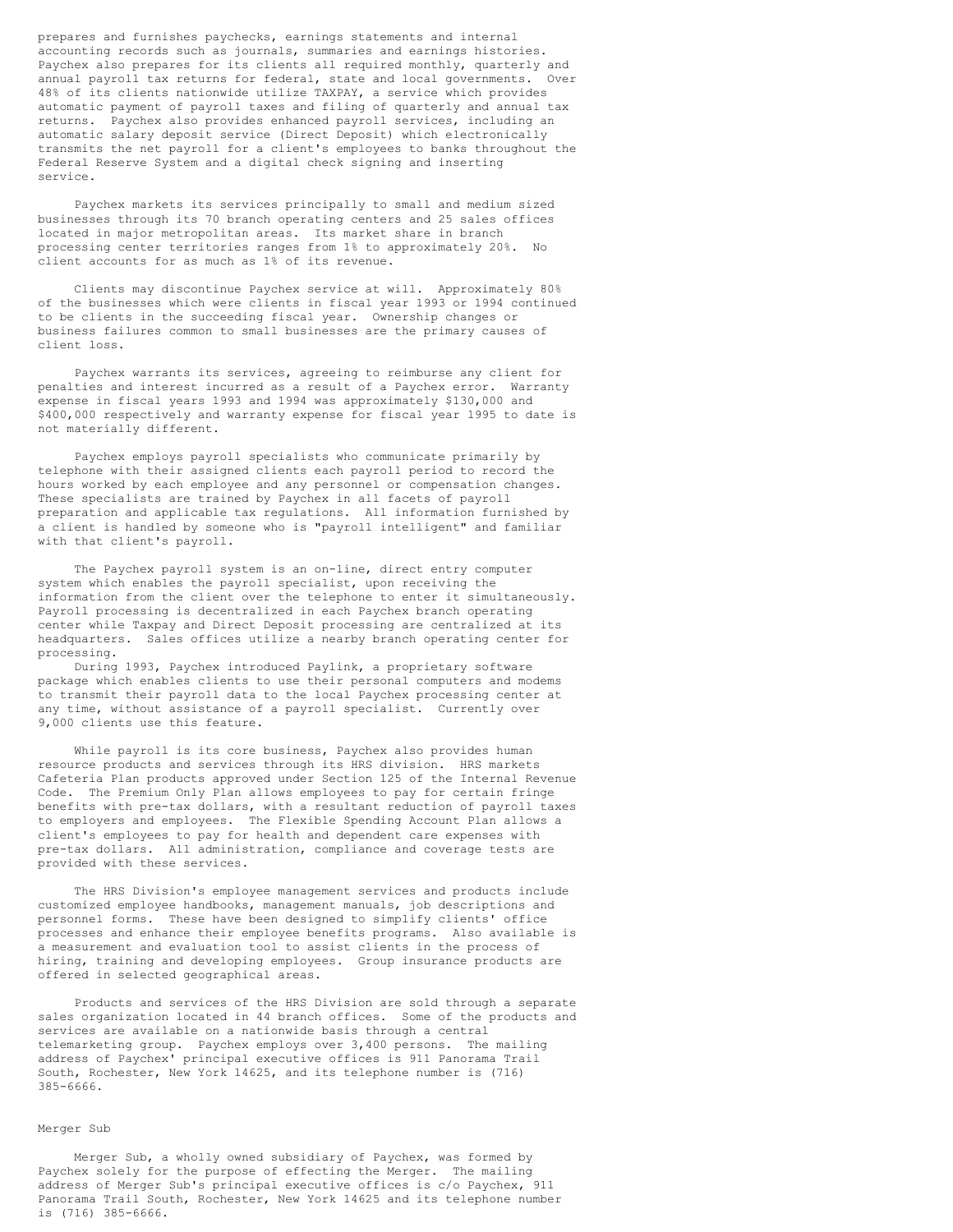#### Pay-Fone

Pay-Fone, originally founded in 1955, provides automated payroll services to businesses located primarily in California. Since 1988, Pay-Fone has operated under the name "Precision Payroll." Pay-Fone operates from three offices in Southern California and two offices in Northern California.

In fiscal year 1993 Pay-Fone sold its New York payroll business. On April 30, 1992, Pay-Fone and the Greenville, South Carolina franchise terminated their relationship. Pay-Fone and its Mobile, Alabama franchise terminated their relationship in September of 1992.

On February 1, 1994, Pay-Fone acquired Concentric Computer Corporation of Aptos, California. This acquisition added 270 new clients to Pay-Fone's customer base and positively impacted revenues in the fourth quarter of fiscal year 1994. See "MANAGEMENT'S DISCUSSION AND ANALYSIS OF FINANCIAL CONDITION AND RESULTS OF OPERATIONS OF PAY-FONE."

Pay-Fone was incorporated in the state of California on July 2, 1970. Its principal executive offices are located at 8100 Balboa Boulevard, Van Nuys, California 91406, telephone (818) 997-0808.

#### Payroll Services

Pay-Fone offers a range of payroll services to meet the needs of its more than 3,500 clients. From 1987 until 1994, Pay-Fone had offered a payroll tax filing and payment service in conjunction with independent contractors. In 1994, Pay-Fone introduced its Precision Tax Service, a payroll tax filing offering which enables Pay-Fone to perform these services in-house. As part of the Precision Tax Service, Pay-Fone collects funds for federal, state and local employment taxes from clients, files applicable monthly, quarterly and annual tax returns, handles all regulatory correspondence and amendments, and remits payment to the appropriate tax agencies. The service also includes year-end reconciliation and filing of W-2 and 1099 forms.

Pay-Fone's Premium Only Plan is a benefit plan which enables clients and their employees to obtain tax benefits with respect to certain payroll deductions. Pay-Fone's services include plan documentation, administration and preparation of compliance reports.

Clients provide their payroll data to Pay-Fone by one of four means:

Call-A-Check - The customer's data is communicated to Pay-Fone by telephone each pay period. The client speaks with a trained specialist who enters the appropriate information for each of the client's employees, including salary, number of hours worked and changes in employee status.

Fax-A-Check - The client's data is transmitted by facsimile machine using worksheets prepared from the prior pay period. This method is popular with small to medium size businesses.

PayMate - The client enters its payroll data on an IBM compatible computer using Pay-Fone's proprietary software program. At the end of the pay period the information is transmitted via modem to Pay-Fone's computer center. Pay-Mate also allows the client to prepare personnel statistic reports and is popular with Pay-Fone's larger clients.

Rapid-PC - This software, designed for large employers and those with more specialized payroll requirements, allows the client to calculate and post manual checks from the client's personal computer. Rapid-PC also provides import/export capabilities, general ledger reporting, 401(k) next day transmission, workers' compensation premium calculations, accruals based on hire dates, print back capability, and a user friendly report writer. It allows the client to view its payroll by individual, department and/or grand totals before transmitting the data to Pay-Fone.

Pay-Fone typically provides clients with processed payroll documents, including payroll checks, management reports and tax information, within 24 hours after receipt of the client data. Pay-Fone also offers direct deposit services by which a client's employees can have their net payroll electronically deposited to their bank accounts.

Data is received at each of Pay-Fone's offices. The information is then processed at the Van Nuys location and printed at either the Van Nuys or Burlingame location. Pay-Fone stores client records on magnetic media and maintains duplicate records in off-site storage to protect against loss due to computer or power failure.

Pay-Fone enters into a standard service agreement with each client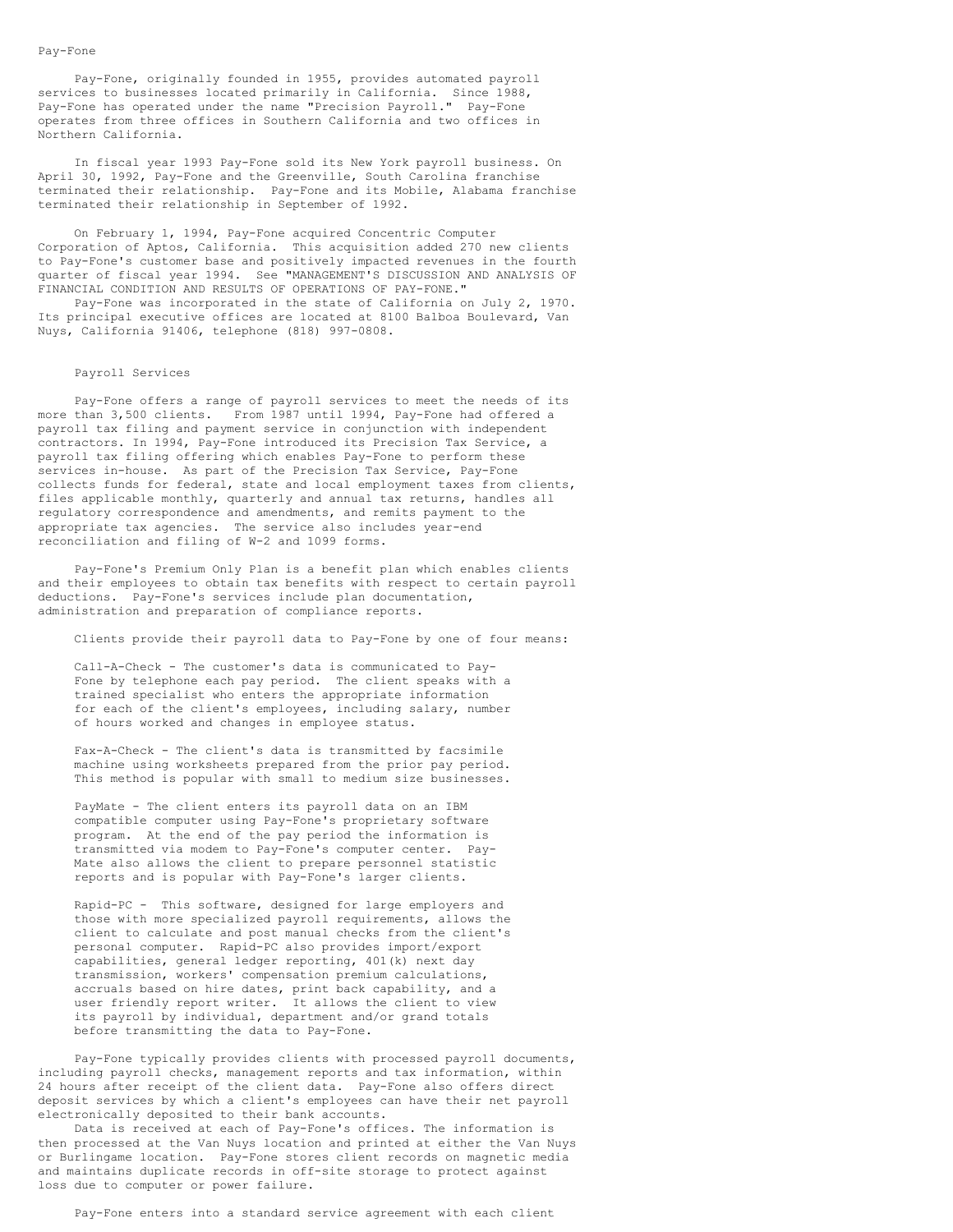which describes the services to be performed. This agreement limits Pay-Fone's liability to the client to the replacement of a defective check in the event of any errors or omissions by Pay-Fone in the documentation provided to the client. To date, Pay-Fone's liability with respect to errors and omissions has not been significant. With respect to tax filing services, Pay-Fone agrees to be responsible for certain penalties and interest which may be imposed by the regulatory agencies.

Either Pay-Fone or the client may terminate the standard service agreement on reasonably short notice. Pay-Fone provides payroll services on a weekly, bi-weekly, semi-monthly or monthly basis, and bills the customer on a monthly basis.

Personal service is an important aspect of Pay-Fone's business. Pay-Fone places a strong emphasis on a commitment to customer service.

#### Software and Equipment

Pay-Fone develops and owns computer software and related equipment, in addition to software and hardware Pay-Fone leases from third parties. Pay-Fone continually updates its proprietary software to reflect changes in Federal, state and local laws and regulations. Pay-Fone also designs system enhancements and equipment devices which are intended to enlarge and improve the capabilities of its payroll services. In fiscal years 1994, 1993 and 1992, Pay-Fone spent \$148,528, \$182,255 and \$172,784, respectively, on research and development which related to such software and equipment modifications and enhancements.

Pay-Fone owns the terminals and computer equipment required to perform its payroll services. The majority of equipment is purchased from equipment manufacturers such as IBM and is serviced under maintenance contracts. Other equipment is maintained by Company personnel.

The materials, supplies, equipment and computer hardware used by Pay-Fone, or substantially equivalent alternatives, are available from several commercial sources, and Pay-Fone is not dependent on any single source.

### Sales and Marketing

Pay-Fone markets is services through its own sales force from its headquarters and branch offices. Pay-Fone has historically targeted small to medium size businesses (up to 200 employees) as those which would have the most use for Pay-Fone's services. With the introduction of Rapid-PC, in February 1994, Pay-Fone has expanded its marketing to the large employer market, generally businesses with more than 200 employees.

#### Proprietary Rights

Pay-Fone uses the service marks MICRO/HOST, CALL-A-CHECK, FAX-A-CHECK, Precision Payroll, Precision Package, and PayMate in its business. Pay-Fone believes it has protectable rights to such marks under common law principles.

Pay-Fone considers its software, customer lists and trade practices to be proprietary trade secrets, which it intends to protect to the full extent permitted by law, and material to its business. Primary to this protection is Pay-Fone's standard employment agreement which each employee signs at the inception of his or her employment and in which, in addition to other restrictions, the employee agrees that he or she will not directly or indirectly divulge such proprietary trade secrets to any firm, person or corporation either during his employ or for a period of two years after the termination of employment.

In February, 1994, Pay-Fone licensed the Rapid PC software, which allows Pay-Fone to provide full service to the large employer market, from a third party.

### Competition

The business in which Pay-Fone is engaged is highly competitive, and Pay-Fone competes with numerous entities which provide similar services, including national data processing companies, local businesses and banks. Pay-Fone believes that important competitive factors are price, speed and quality of service. Pay-Fone believes that it competes effectively in each of these areas. Many of Pay-Fone's competitors have greater financial and personnel resources than does Pay-Fone. Since the majority of businesses prepare their own payroll in-house, the major source of competition is manual payroll systems sold by numerous vendors and the availability of low-priced computers and software programs which enable businesses to perform computerized payroll in-house.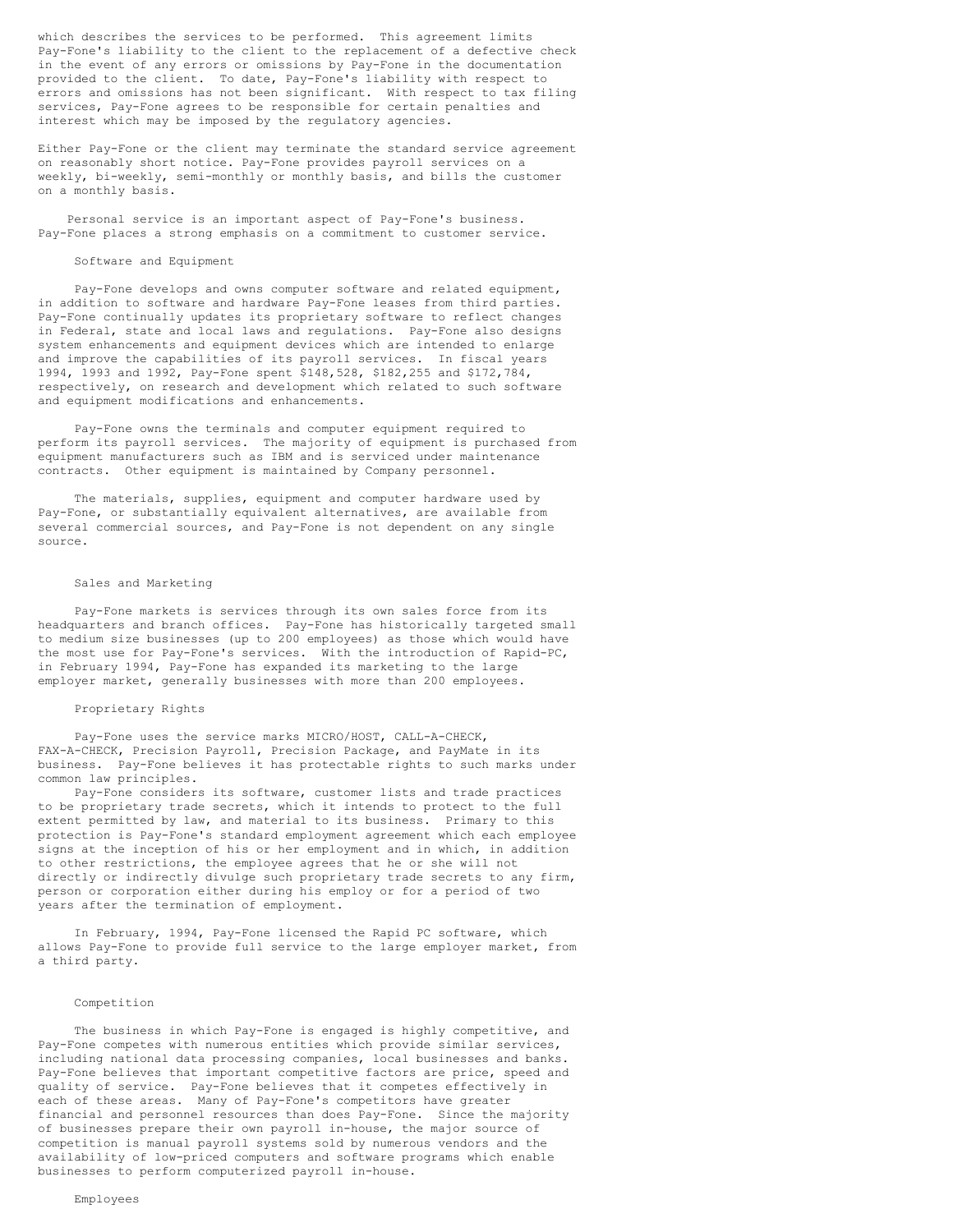As of May 8, 1995, Pay-Fone had 81 full-time employees and 1 part-time employee.

#### Properties

Pay-Fone's principal executive offices, which include local customer service and sales activities and house the central computer processing facility, are located in Van Nuys, California. The 39,663 square foot building is owned by Pay-Fone and the ground is leased under a lease expiring June 2025. Approximately 13,000 square feet of this building are subleased, most for a term which expires in February 1996. Pay-Fone also leases offices in four locations in California which house local customer service and sales operations. Pay-Fone believes that its facilities are adequate for its needs.

### THE MERGER

This section of the Proxy Statement/Prospectus and the next section entitled "CERTAIN PROVISIONS OF THE MERGER AGREEMENT AND OTHER AGREEMENTS" describe certain aspects of the proposed Merger. The following descriptions do not purport to be complete and are qualified in their entirety by reference to the Merger Agreement and the Exhibits thereto which are attached as Annex I to this Proxy Statement/Prospectus and incorporated herein by reference. All shareholders are urged to read the Merger Agreement and the Exhibits thereto in their entirety.

#### General

Pursuant to the Merger Agreement, Merger Sub will merge into Pay-Fone with Pay-Fone surviving the merger, and Pay-Fone will become a wholly owned subsidiary of Paychex. The Merger Agreement provides that the Merger will be consummated if the approval of the shareholders of Pay-Fone is obtained and all other conditions to the Merger are satisfied or waived.

The Effective Time of the Merger will occur upon the filing of the appropriate documents with the Secretaries of State of the States of Delaware and California. These filings will occur as soon as practicable after the completion of the transactions contemplated by the Merger Agreement following the Special Meeting of Pay-Fone shareholders. The Merger Agreement generally may be terminated by either Pay-Fone or Paychex if the Merger is not consummated on or before August 31, 1995 and under certain other conditions. See "CERTAIN PROVISIONS OF THE MERGER AGREEMENT AND OTHER AGREEMENTS -- Conditions/Waivers; Amendment/Termination; and Expenses and Fees."

#### Background of the Merger

Paychex and Pay-Fone have been familiar to each other for a period of years as competitors in a number of markets, principally southern California. Both companies express a commitment to providing superior customer services, and they have a number of other similar characteristics which suggested a high potential for compatibility.

Acting at the request of the Pay-Fone Board, David Malcolm, who became a director of Pay-Fone on July 12, 1994, contacted Paychex in early July 1994. This initial contact was made to determine whether Paychex had an interest in pursuing a business combination with Pay-Fone. The Pay-Fone Board believed that Pay- Fone lacked the critical mass necessary in its industry to maximize shareholder values in the near term and that its various constituencies would be better served if Pay-Fone were able to effect a business combination. Paychex expressed a serious interest in entering into acquisition discussions. To facilitate these discussions Paychex entered into a Confidentiality and Non- Disclosure Agreement with Pay-Fone on July 13, 1994.

During the next two and one-half months, selected confidential information regarding Pay-Fone was provided to Paychex, and a series of discussions were held, primarily between G. Thomas Clark, Vice President of Finance of Paychex, and Mark Kelton, a Pay-Fone director. These preliminary conversations explored the feasibility of a merger and included issues such as valuation and possible deal structures.

Mr. Kelton reviewed these discussions in depth with the Pay- Fone Board during a meeting held on September 30, 1994 and the Board authorized the continuation of discussions. Mr. Kelton also from time to time had meetings with, and made calls to, the other Pay-Fone directors to keep them appraised of the discussions and to solicit their advice.

In early October 1994, Paychex retained its attorneys and accountants to advise it in the evaluation and possible structuring of a transaction with Pay-Fone since it appeared that a transaction favorable to the shareholders of Paychex could possibly be arranged. An initial visit was made to Pay-Fone by Mr. Clark, Francis Provino, Paychex' Controller, and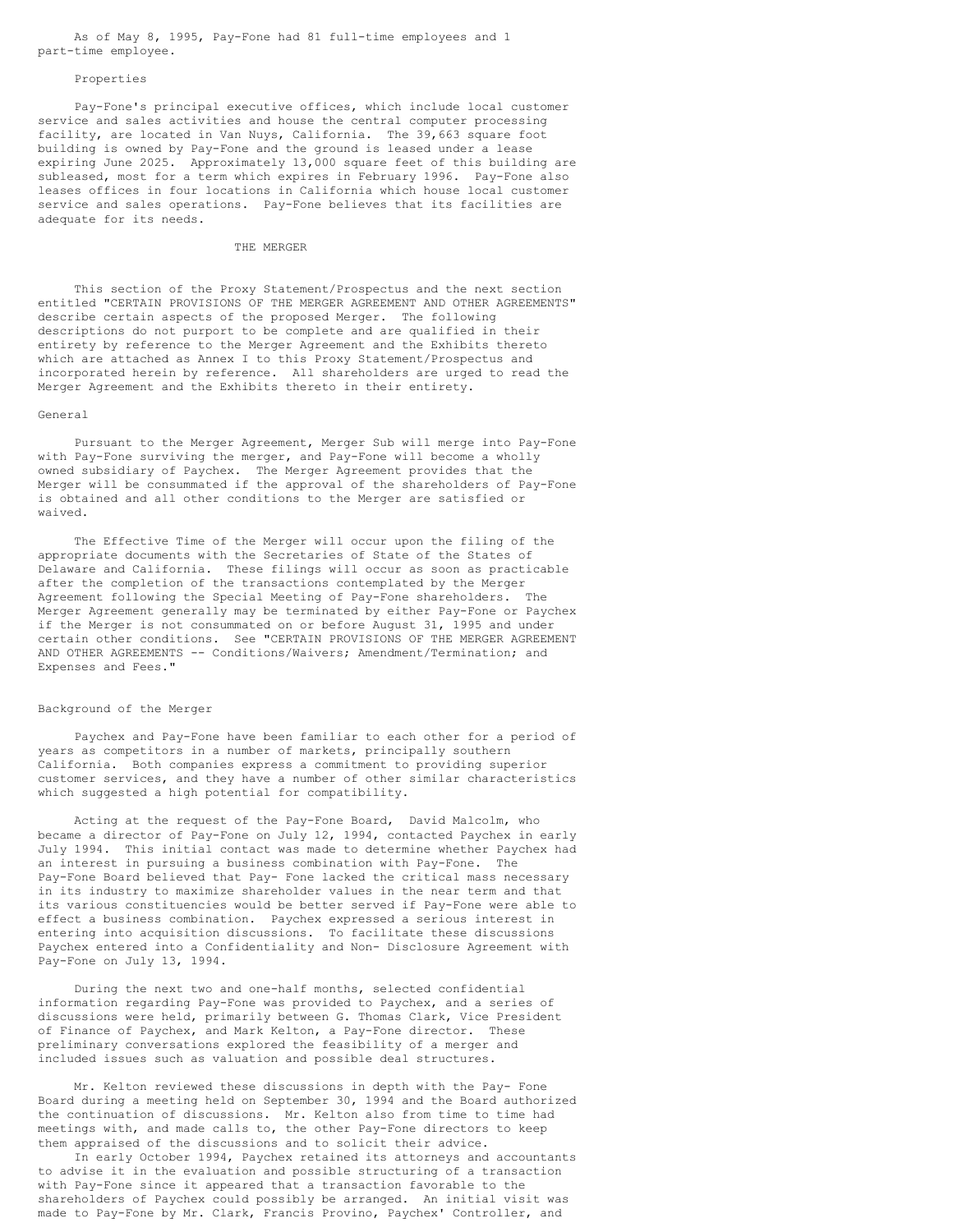Donald Mersh, a Regional Manager of Paychex, on October 11 and 12 to meet with Mr. Kelton and Pay-Fone President Mark Leekley, visit Pay-Fone's corporate headquarters and main processing facility, review confidential information, and discuss issues regarding deal structure and consideration. During October 1994, Paychex had the opportunity to review a meaningful amount of confidential information concerning Pay-Fone. Both parties desired to continue discussions with a view towards reaching an agreement of merger.

Throughout this period, Pay-Fone reviewed and evaluated the public information available regarding Paychex, and Messrs. Kelton and Leekley discussed the business of Paychex with senior Paychex officials, principally Mr. Clark.

In early November it was decided to defer further discussions and negotiations to permit Pay-Fone and Paychex to attend to the increased level of business activity associated with the end of the calendar year. At a December 16, 1994 meeting of the Pay-Fone Board, Mr. Kelton briefed the directors on the status of the negotiations, and the matter was considered at length by the Pay-Fone Board.

Discussions between Paychex and Pay-Fone resumed in mid- January, 1995, and Messrs. Clark and Provino made a second trip to meet with Messrs. Kelton and Leekley on January 28, 29 and 30, 1995. Subsequent thereto, drafting of agreements commenced while further negotiations and due diligence examinations continued. At various times between late January and mid-March, 1995, Mr. Kelton sent drafts of the agreements to each of Pay-Fone's directors and solicited their questions and comments in telephone conversations and personal meetings.

The Paychex Board was advised of the negotiations and proposed terms of agreement at regular meetings on October 5, 1994 and January 12, 1995. At the earlier meeting, the Board authorized the Paychex Executive Committee to pursue, approve and conclude the transaction within specified price limits. The Executive Committee conferred on February 8, 1995 to consider various developments and issues in the negotiations and the results of management's due diligence investigations to date. Minutes of their deliberations were provided to the full Board. On March 5, 1995, each of the members of the Executive Committee reviewed in detail the agreements prepared by counsel and, after conferring, approved said agreements and authorized Paychex officers to sign and deliver them with such changes as the officers shall have approved. The full Board then ratified all agreements as signed at its meeting on April 13, 1995.

On March 17, 1995, the Pay-Fone Board of Directors held a meeting at which it considered the final negotiated terms of the proposed transaction with Paychex and reviewed and unanimously approved the draft agreements.

The Agreement and Plan of Merger and related agreements were originally signed on March 17, 1995. The Agreement and Plan of Merger was amended and restated as of May 8, 1995 primarily to set prior to the date of the Special Meeting the time at which the Exchange Ratio would be determined and to reflect explicitly the effect of the Paychex 1995 Stock Split on various matters considered in the Agreement and Plan of Merger. The Restated Agreement and Plan of Merger is attached hereto as Annex I.

### Pay-Fone's Reasons for the Merger

The Pay-Fone Board has believed that it would be beneficial for Pay-Fone to increase the scope of its operations and revenue substantially in order to obtain economies of scale which would be likely to enhance shareholder values. With that objective, various Pay-Fone officers and directors have held discussions with the managements of a number of other payroll processing companies with a view towards increasing the scope of Pay-Fone's operations. Pay-Fone has been unable to arrange transactions that would have enabled Pay-Fone to achieve the desired scale. However, the Pay-Fone Board and management believe they have kept themselves well informed regarding prices, terms and other aspects of merger and acquisition activities in the payroll processing industry.

The principal reason for the approval of the terms of the Merger Agreement by the Pay-Fone Board is that, in the opinion of the Pay-Fone Board, the consummation of the Merger will result in greater value to the Pay-Fone shareholders than would likely have been achieved in the foreseeable future through continued independent operations. In addition, the Pay-Fone Board believes that the relative compatibility of the two companies including such important areas as their corporate culture and their commitment to customer service is likely to have beneficial effects for Pay-Fone's current clients and employees. In comparing the economic effect of the Merger to the stock market performance it believed could be achieved by Pay-Fone independently and taking into account among other things Pay- Fone's expected financial performance, the possibility of effecting acquisitions in which Pay-Fone would be the surviving company, and the risks associated therewith, the Pay-Fone Board determined that the Merger would be the superior alternative for the Pay-Fone shareholders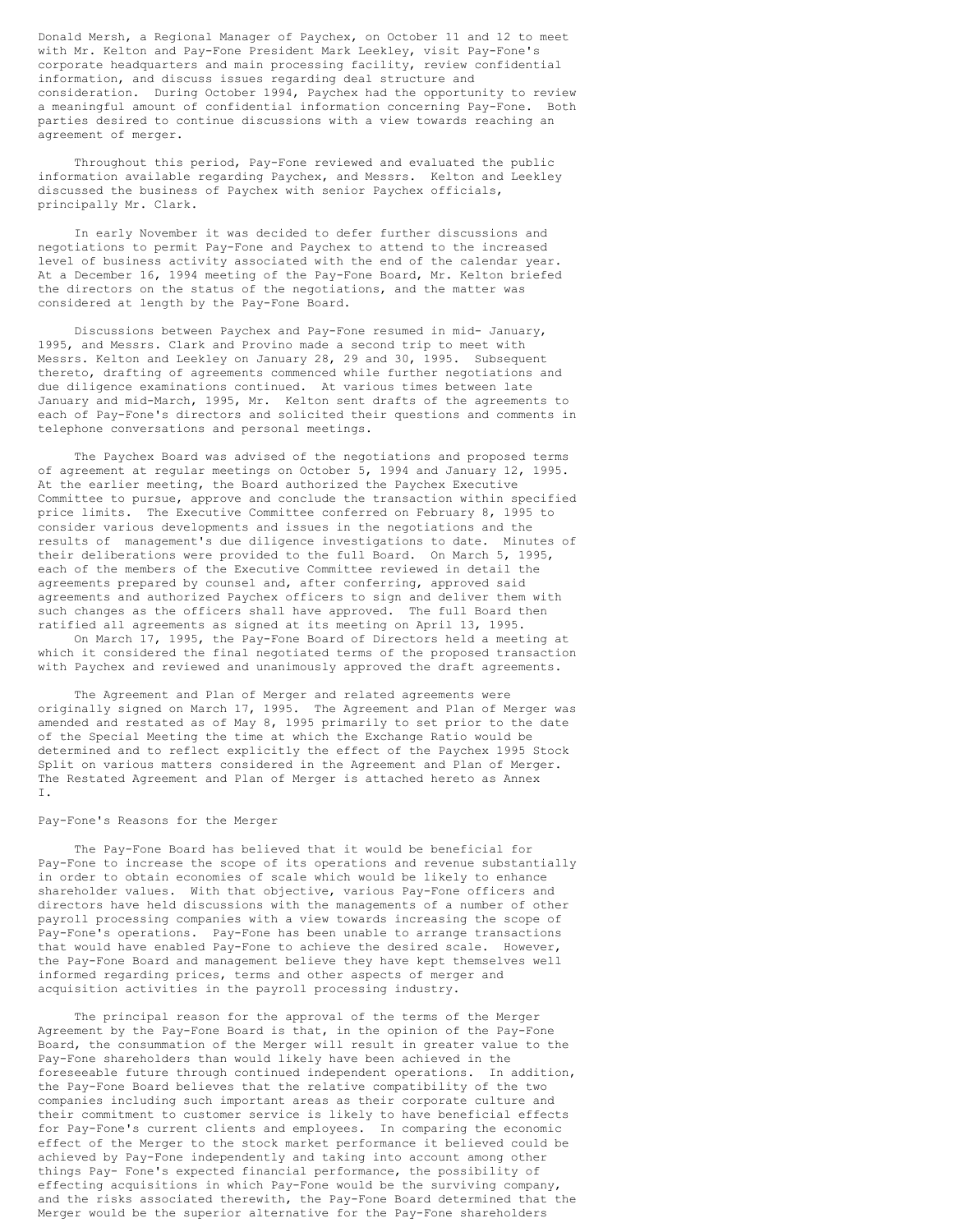#### Paychex' Reasons for the Merger

Paychex believes that the Merger is the best interests of Paychex and its stockholders because it enables Paychex to expand at a more rapid rate than possible through the normal acquisition of clients. The cost to Paychex and its stockholders in terms of shares of Paychex Common Stock issued in connection with the Merger is deemed reasonable by the Paychex Board in light of the net assets acquired and the expenses normally incurred by Paychex in connection with obtaining new clients and selling additional services. In addition, Pay-Fone provides Paychex the opportunity to increase its California payroll client base by approximately 3,500 or 10%. The Pay-Fone client base is very compatible to the Paychex client base in terms of size and payroll features delivered. Moreover, Paychex would have significant opportunities to sell the Pay-Fone client base additional add-on products such as TaxPay, Direct Deposit and Human Resource products and services. Pay-Fone has a very limited number of clients utilizing services comparable to TaxPay and Direct Deposit. Finally, Pay-Fone has an experienced group of customer service managers and employees that can provide additional quality personnel to Paychex' southern California business.

#### Merger Consideration

Pursuant to the Merger Agreement, at the Effective Time each Pay-Fone Share will be converted into the right to receive that number of shares of Paychex Common Stock calculated by dividing (a) \$10,475,000, subject to certain adjustments, by (b) the product of (i) a price (the Formula Price) based on the seventeen trading day average of the last reported sales price of Paychex Common Stock on the NASDAQ National Market during the eight trading days commencing with May 26, 1995 and terminating on June 7, 1995 and two-thirds (2/3) of the last reported sales prices of Paychex Common Stock (as then constituted) on the NASDAQ National Market for the nine trading days commencing on May 15, 1994 and terminating on May 25, 1995 (the Actual Price), which average may be adjusted by up to \$2.00 as specified in the Merger Agreement and (ii) the sum of the number of Pay-Fone Shares then outstanding and the number of Pay- Fone Shares issuable upon exercise of then exercisable stock options granted by Pay-Fone (the Exchange Ratio).

The \$10,475,000 will be reduced by (a) the Tax Claim Adjustment, which is the sum of all amounts expended by Pay-Fone between March 17, 1995 and June 7, 1995 in contesting and resolving claims asserted by the Internal Revenue Service against Pay-Fone for the fiscal years 1987 through 1991 and California state tax claims based on the same facts and for the same periods (the "Tax Claims") and (b) the General Adjustment, which is the sum of all losses (other than those taken into account in the Tax Claim Adjustments), each of which exceeds \$25,000 and is calculable without regard to materiality standards in the Merger Agreement, which would be suffered by Paychex upon consummation of the Merger as a result of a breach of a representation, warranty or covenant made by Pay-Fone in the Merger Agreement and are identified in notices given by Paychex to Pay-Fone prior to June 8, 1995 and which in the aggregate exceed \$175,000, which reductions may be offset by (c) the Positive Adjustment, which is the sum of all benefits that would be enjoyed by Paychex upon consummation of the Merger as a result of conditions more favorable or performance more beneficial than represented or promised by Pay-Fone under the Merger Agreement and which are identified in notices given by Pay-Fone to Paychex prior to June 8, 1995.(/R)

As of May 19, 1995, no notices regarding losses or benefits which would enter into the calculation of the General Adjustment and the Positive Adjustment had been given by Paychex or Pay-Fone, respectively.<br>As of that date, \$ \_\_\_\_\_\_\_\_, which would enter into calculation of the As of that date, \$ \_\_\_\_\_\_\_\_, which would enter into calculation of the Tax Claim Adjustment, had been expended by Pay-Fone. Pay-Fone has the right to terminate the Merger Agreement in the event the aggregate negative adjustment arising from the General Adjustment and the Positive Adjustment exceeds \$360,000, upon payment to Paychex of \$70,000.

The Formula Price and the Actual Price will be the same so long as the Actual Price is no less than \$24.67 and no more than \$28.67. In the event the Actual Price is greater than \$28.67 but no more than \$30.67, the Formula Price shall be \$28.67, and if the Actual Price is greater than \$30.67, the Formula Price shall be an amount equal to the Actual Price less \$2. In the event the Actual Price is greater than \$32.67, Pay-Fone shall have the right to terminate the Merger Agreement unless Paychex agrees to a Formula Price of \$30.67. In the event the Actual Price is less than \$24.67 but no less than \$22.67, the Formula Price shall be \$24.67, and if the Actual Price is less than \$22.67, the Formula Price shall be an amount equal to the Actual Price plus \$2. In the event the Actual Price is less than \$20.67, Paychex shall have the right to terminate the Merger Agreement unless Pay-Fone agrees to a Formula Price of \$22.67.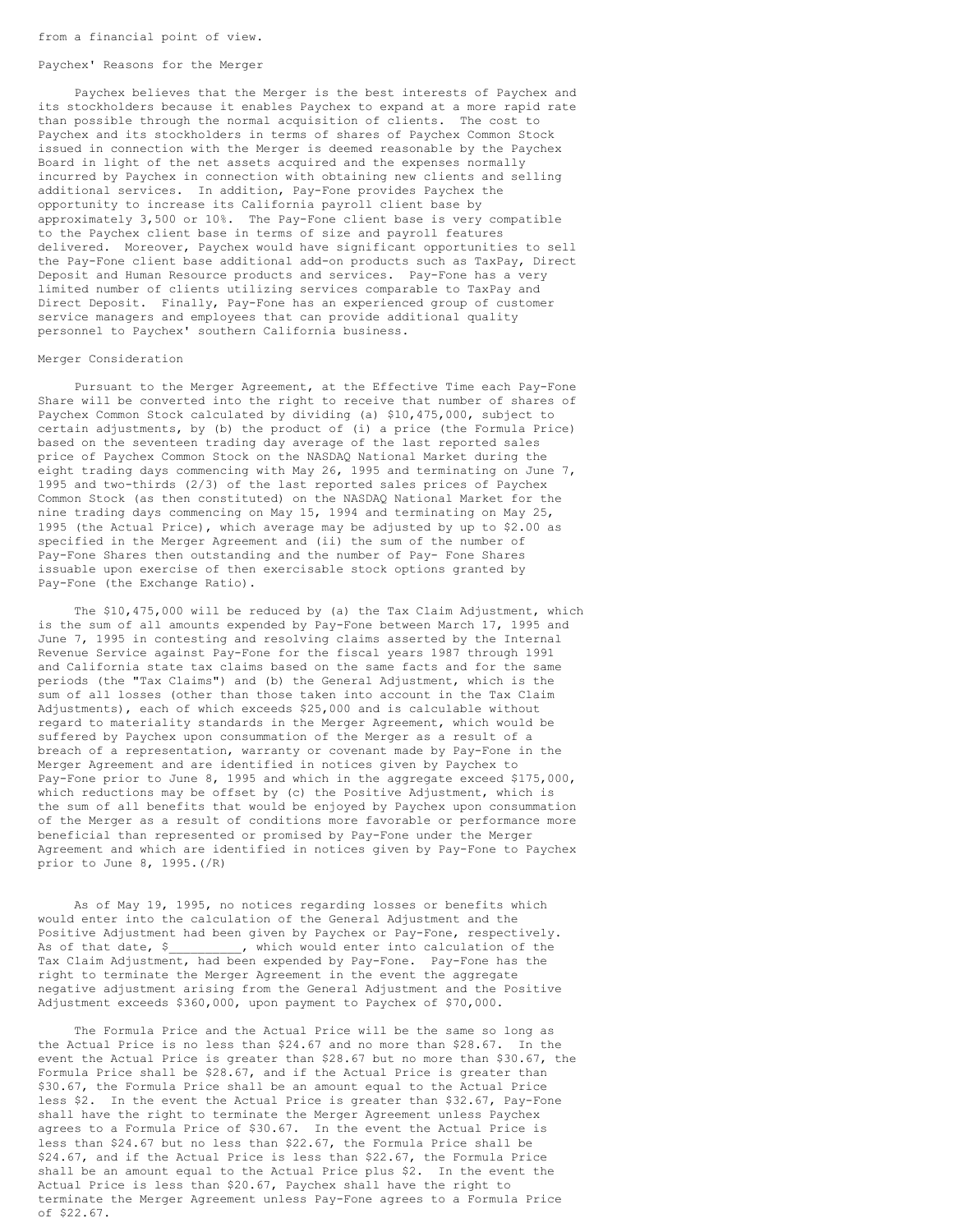For purposes of illustration only, the following chart sets forth various calculations of the Exchange Ratio based on a total of 1,607,943 Pay-Fone Shares outstanding and issuable upon exercise of exercisable options, and certain assumptions as to the Actual Price and adjustments to \$10,475,000.

<TABLE>

|                        |         |         |          | Value of       |
|------------------------|---------|---------|----------|----------------|
|                        |         |         |          | Exchange Ratio |
| Adjustment to          | Actual  | Formula | Exchange | based on       |
| \$10,475,000           | Price   | Price   | Ratio    | Actual Price   |
| $<$ S $>$              | <<      | <<      | <<       | <<             |
| Ŝ<br>$\Omega$          | \$31.00 | \$29.00 | .2246    | \$6.96         |
| 100,000                | 31.00   | 29.00   | .2225    | 6.90           |
| 360,000                | 31.00   | 29.00   | .2169    | 6.72           |
| 0                      | 22.33   | 24.33   | .2677    | 5.97           |
|                        |         |         |          |                |
| 100,000                | 22.33   | 24.33   | .2652    | 5.92           |
| 360,000<br>$<$ /TABLE> | 22.33   | 24.33   | .2585    | 5.77           |

On May 19, 1995, the latest trading date before the printing of this Proxy Statement/Prospectus, the closing price of a share of Paychex Common Stock (as then constituted) on the NASDAQ National Market was \$ , and the closing price of a Pay-Fone Share on the American Stock Exchange was \$\_\_\_\_\_\_\_\_\_\_\_\_\_. On that date, the equivalent price for a share of Paychex Common Stock as it will be constituted after the effective date of the Paychex 1995 Stock Split would be \$\_\_\_\_\_\_\_\_\_\_, and the average closing price of a share of Paychex Common Stock, as it would be constituted after the Paychex 1995 Stock Split, during the five trading days ending May 19, 1995 was \$

The Exchange Ratio will be adjusted to give effect to any stock split or other similar change in Paychex Common Stock in addition to the Paychex 1995 Stock Split which occurs prior to the Effective Time.

The Exchange Ratio will be calculated pursuant to a formula in which all of the variables will be finally determined prior to June 8, 1996. Pay-Fone has a toll-free number which Pay-Fone shareholders may call between the date of this Proxy Statement/Prospectus and the date of the Special Meeting to ascertain what the provisional Exchange Ratio and provisional market value in Paychex Common Stock deliverable in exchange for a Paychex Share would be based on information available through the close of business on the prior day. Commencing on June 8, 1995, shareholders calling this number will be provided with the definitive Exchange Ratio and the market value in Paychex Common Stock represented thereby based on the last reported sale of the Paychex Common Stock on the NASDAQ National Market on the prior trading day. The telephone number to call for this information regarding the Exchange Ratio and the market value in Paychex Common Stock represented thereby is (800) 472-9765, extension 160, the "exchange ratio information" extension.

### Fractional Shares

No fractional shares of Paychex Common Stock will be issued in the Merger. In lieu of any fractional share, each holder of Pay-Fone Shares who would otherwise be entitled to a fraction of a share of Paychex Common Stock will be paid an amount in cash equivalent to the same fraction of the Formula Price.

# Procedures for Exchange of Certificates

At the Effective Time, the outstanding Pay-Fone Shares (other than dissenting shares, if any) will be automatically converted at the Exchange Ratio into the right to receive full shares of Paychex Common Stock, plus cash in lieu of any fractional share. It is a condition to the Merger that all shares of Paychex Common Stock to be issued in the Merger are registered under the Securities Act and listed on the NASDAQ National Market.

As soon as practicable after the Effective Time, a transmittal letter will be mailed by an exchange agent appointed by Paychex to facilitate the exchange of Pay-Fone Shares for shares of Paychex Common Stock in the Merger (the "Exchange Agent") to each record shareholder of Pay-Fone informing such shareholder of the procedures to follow in forwarding his or her Pay-Fone stock certificates to the Exchange Agent. Upon receipt of such stock certificates, the Exchange Agent will deliver full shares of Paychex Common Stock to such shareholder in accordance with the Exchange Ratio and cash in lieu of fractional shares pursuant to the terms of the Merger Agreement and in accordance with the transmittal letter, together with any dividends or other distributions to which such shareholder is entitled.

There will be no further transfers of Common Stock on Pay- Fone's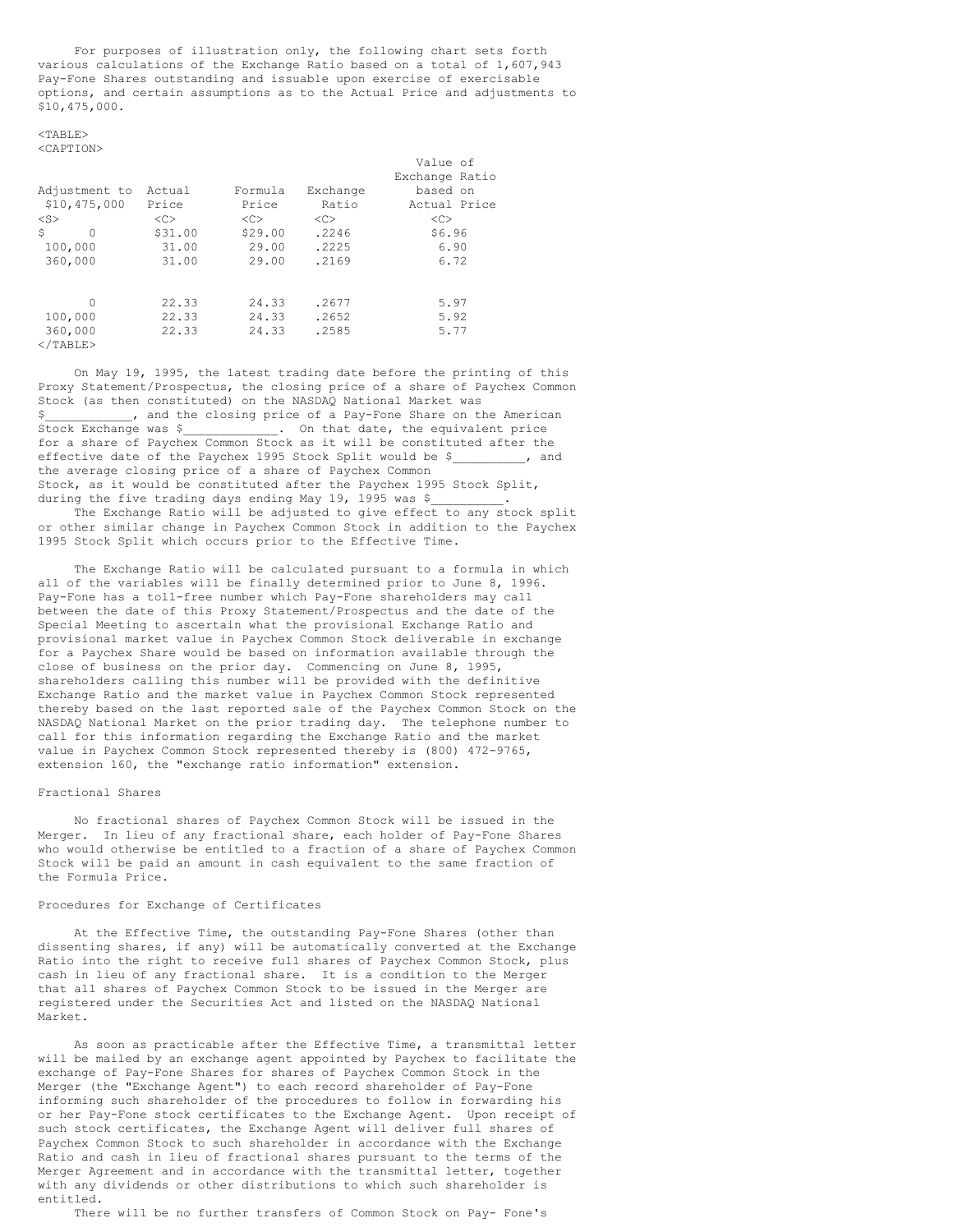stock transfer books after the Effective Time. If a certificate representing Pay-Fone Shares is presented for transfer, it will be canceled and a certificate representing the appropriate number of full shares of Paychex Common Stock and cash in lieu of fractional shares and any dividends and distributions will be issued in exchange therefor.

After the Effective Time and until surrendered, Pay-Fone Shares will be deemed for all corporate purposes, other than the payment of dividends and distributions, to evidence ownership of the number of full shares of Paychex Common Stock into which such Pay-Fone Shares were converted in the Merger. No dividends or other distributions, if any, payable to holders of Paychex Common Stock will be paid to the holders of any certificates for Pay- Fone Shares until such certificates are surrendered. Upon surrender of such certificates, all such declared dividends and distributions which shall have become payable with respect to such Paychex Common Stock in respect of a record date after the Effective Time will be paid to the holder of record of the full shares of Paychex Common Stock represented by the certificate issued in exchange therefor, without interest.

SHAREHOLDERS OF PAY-FONE SHOULD NOT FORWARD STOCK CERTIFICATES TO THE EXCHANGE AGENT UNTIL THEY HAVE RECEIVED TRANSMITTAL LETTERS. SHAREHOLDERS OF PAY-FONE SHOULD NOT RETURN STOCK CERTIFICATES WITH THE ENCLOSED PROXY.

### Certain Federal Income Tax Consequences

The following is a summary of certain federal income tax consequences of the Merger that are generally applicable to Paychex, Pay-Fone and the Pay-Fone shareholders. This summary is based on the Internal Revenue Code of 1986, as amended (the "Code"), regulations promulgated thereunder, and applicable rulings and decisions, as currently in effect, all of which are subject to change. This summary does not discuss any aspect of state, local or foreign taxation and does not discuss all of the tax consequences that may be relevant to particular Pay-Fone shareholders in light of their personal investment circumstances, or to certain types of shareholders that may be subject to special tax rules, such as financial institutions, tax-exempt organizations, insurance companies, dealers in securities, foreign corporations, individuals who are not citizens or residents of the United States and individuals who acquired their Pay-Fone Shares in connection with stock option plans or in other compensatory transactions. In addition, the discussion does not address the effects of the Merger on holders of Pay-Fone Options. The discussion with respect to Pay-Fone shareholders is limited to those shareholders who have held the Pay-Fone Shares and who will hold the Paychex Common Stock received in the Merger as "capital assets" within the meaning of Section 1221 of the Code.

This summary is based upon an opinion of Hughes Hubbard & Reed, tax counsel for Pay-Fone. It should be noted that tax counsel's opinion does not address all of the federal income tax consequences of the Merger, and neither this summary nor tax counsel's opinion is binding on the Internal Revenue Service ("IRS"). Pay-Fone has not requested and will not request a ruling from the IRS with regard to any of the federal income tax consequences of the Merger.

Accordingly, Pay-Fone shareholders and others affected by the Merger should consult their own tax advisors as to the consequences of the Merger, including the application to their particular situation of the tax consequences discussed below, as well as the application of state, local, foreign or other tax laws.

The federal income tax consequences of the Merger will depend on whether, among other things, the Merger satisfies the requirements for a "tax-free" reorganization ("Reorganization") under Code Sections  $368(a)(1)(A)$  and  $368(a)(2)(E)$ . Among the requirements for a Reorganization are that: (1) Pay-Fone after the Merger will have continued its historic business or will have used a significant portion of its historic business assets in a business; and (ii) the significant historic shareholders of Pay- Fone will not have had a plan or intention, existing at or prior to the Effective Time of the Merger, to dispose of the Paychex Common Stock to be received in the Merger such that they would not have retained a significant continuing interest in Pay-Fone after the Merger through their continued ownership of Paychex Common Stock. Pay-Fone will not be obligated after the Merger to continue its historic business or to use a significant portion of its historic assets in a business. Moreover, while the Affiliates of Pay-Fone have represented that they do not currently have and at the Closing Date will not have a present plan or intention to dispose of more than 50 percent of the Paychex Common Stock to be received in the Merger, they will not be obligated to continue to hold any Paychex Common Stock, apart from: (i) a contractual commitment with Paychex to hold all of the Paychex Common Stock received by them until results covering at least 30 days of combined operations of Pay-Fone and Paychex have been publicly disseminated by Paychex; and (ii) restrictions on resale, if any, imposed by the federal securities laws. Each of the Affiliates has expressly reserved the right at any time after the Closing Date to evaluate his or her investment portfolio, including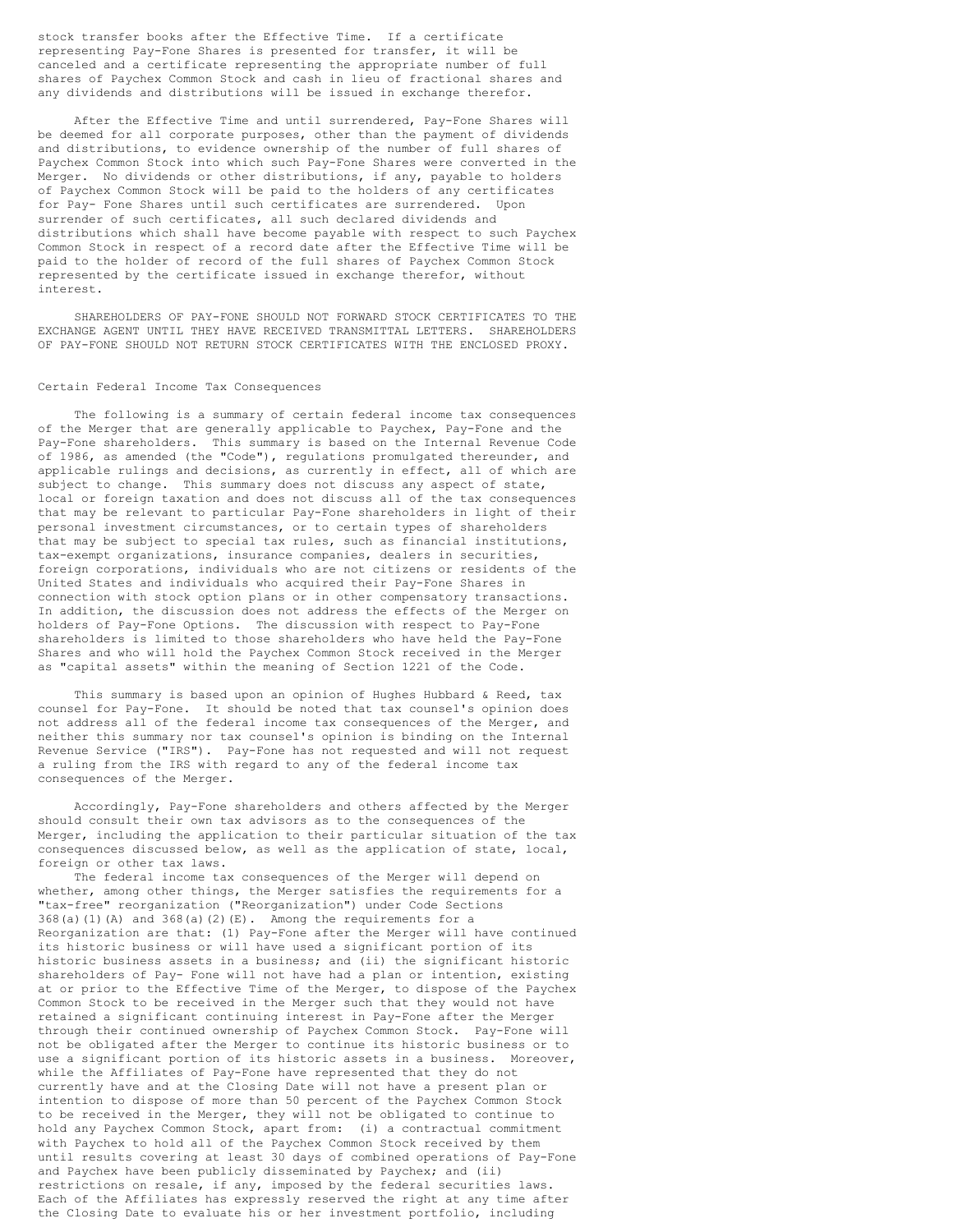Paychex Common Stock, and to make such investment decision with respect to such securities as such Affiliate shall deem to be in his or her interest.

Because certain actions by Pay-Fone or its historic shareholders occurring after the Merger could violate the continuity of business enterprise or continuity of interest requirements for a Reorganization, tax counsel has expressed no opinion as to whether the Merger will satisfy the requirements for a Reorganization. Accordingly, there can be no assurance that the Merger will satisfy the requirements for a Reorganization or that the IRS would not challenge the status of the Merger as a Reorganization based on events which take place after the Merger.

If the Merger qualifies as a Reorganization, tax counsel has advised that the following federal income tax consequences will result from the Merger.

- (a) No gain or loss would be recognized by a holder of Pay-Fone Shares upon the receipt of the Paychex Common Stock in exchange for his Pay-Fone Shares (except for cash received in lieu of a fractional share).
- (b) The aggregate tax basis of the Paychex Common Stock received by a Pay-Fone shareholder in the Merger (including a fractional share interest, if any) would be the same as the aggregate tax basis of the Pay-Fone Shares surrendered in exchange therefor.
- (c) The holding period of the Paychex Common Stock (including a fractional share interest, if any) received by a Pay-Fone shareholder in the Merger would include the holding period of the Pay-Fone Shares surrendered in exchange therefor, provided that the Pay-Fone Shares so surrendered are held as a capital asset at the Effective Time of the Merger.
- (d) A Pay-Fone shareholder who receives cash in lieu of a fractional share of Paychex Common Stock in connection with the Merger would recognize gain or loss equal to the difference between the cash received and the basis of such fractional share. Such gain or loss would be capital gain or loss, provided that the Pay-Fone Shares are held as a capital asset at the Effective Time of the Merger, and would be long-term capital gain or loss if the Pay-Fone Shares had been held for more than one year.
- (e) No gain or loss would be recognized by Paychex, Merger Sub or Pay-Fone in connection with the Merger.

If the Merger does not satisfy the requirements for a Reorganization, tax counsel has advised that a Pay-Fone shareholder would be treated as if he sold his Pay-Fone Shares in a taxable transaction. In such event, a Pay-Fone shareholder would recognize capital gain or loss in an amount equal to the difference between the fair market value, as of the Effective Time of the Merger, of the Paychex Common Stock (and the amount of cash received in lieu of a fractional share) and the tax basis of the Pay-Fone Shares surrendered in exchange therefor, provided that the Pay-Fone Shares so surrendered are held as a capital asset at the Effective Time of the Merger. Such capital gain or loss would be long-term capital gain or loss if the Pay-Fone Shares have been held for more than one year. A Pay-Fone shareholder's aggregate basis in the Paychex Common Stock received in the Merger would equal its fair market value as of the Effective Time of the Merger, and the Pay-Fone shareholder's holding period of such Paychex Common Stock would begin the day after the Merger.

Whether or not the Merger qualifies as a Reorganization, tax counsel has advised that a Pay-Fone shareholder who exercises dissenters' rights and receives cash in the Merger in lieu of Paychex Common Stock will be treated as having received the cash as a distribution in redemption of his Pay-Fone Shares as provided in Code Section 302. Such shareholder generally will recognize capital gain or loss measured by the difference between the amount of cash received and his aggregate adjusted tax basis in the Pay-Fone Shares, provided the Pay-Fone Shares were held as a capital asset at the Effective Time of the Merger. Such capital gain or loss will be long-term capital gain or loss if the Pay-Fone Shares have been held for more than one year. A shareholder exercising dissenters' rights who also owns Paychex Common Stock, or who is deemed for federal income tax purposes to own constructively Paychex Common Stock actually owned by other persons or entities, may recognize dividend income, taxable as ordinary income, equal to the amount of the cash received.

The discussion set forth above is included for general information only. It does not address the state, local or foreign tax aspects of the Merger. The discussion is based on currently existing provisions of the Code, existing and proposed treasury regulations thereunder and current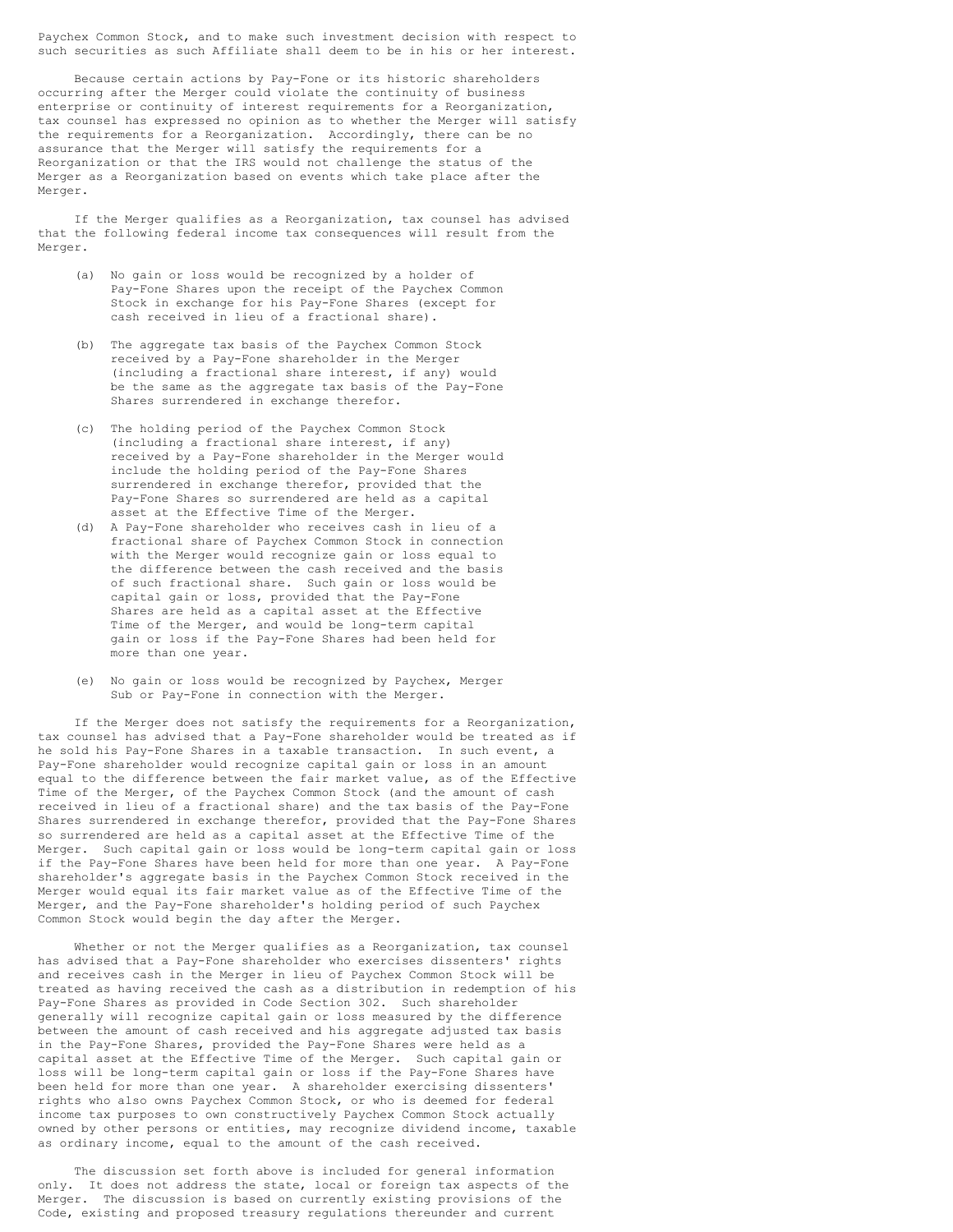administrative rulings and court decisions. All of the foregoing are subject to change and any such change could affect the continuing validity of this discussion. Each shareholder should consult his or her own tax advisor with respect to the specific tax consequences of the Merger to him or her, including the application and effect of state, local and foreign tax laws.

# Accounting Treatment

The Merger is intended to be treated as a pooling of interests transaction for accounting and financial reporting purposes. Under the pooling of interests method of accounting, the recorded assets and liabilities of Paychex and Pay-Fone will be carried forward to Paychex' consolidated financial statements at their recorded amounts, the consolidated earnings of Paychex will include earnings of Paychex and Pay-Fone for the entire fiscal year in which the Merger occurs and the reported retained earnings of Paychex and Pay-Fone for prior periods will be combined and restated as consolidated retained earnings of Paychex. See "CERTAIN PROVISIONS OF THE MERGER AGREEMENT AND OTHER AGREEMENTS -- Conditions/Waiver."

Paychex and Pay-Fone have agreed that during the period from the date of the Merger Agreement through the Effective Time, unless the parties shall have otherwise agreed in writing, neither of them will take any action that such party knows or has been advised would prevent Paychex from accounting for the Merger as a pooling of interests. Paychex and Pay-Fone have also agreed to use all reasonable efforts to cause their respective affiliates, and each of Pay-Fone's Affiliates (its officers and directors and Allied Contractors, Inc.) has agreed, not to take certain actions, including transfers of Pay-Fone Shares, that would impair Paychex' ability to account for the Merger as a pooling of interests. The Merger Agreement provides that a condition to the consummation of the Merger is the receipt by Paychex of an opinion of its independent auditors that the Merger will qualify for pooling of interests accounting treatment.

#### Rights of Dissenting Shareholders

Sections 1300-1312 of the California General Corporation Law (the "CGCL"), contain provisions which permit the shareholders of Pay-Fone who comply with the procedures specified therein to receive payment in cash for the fair market value of their shares instead of shares of Paychex Common Stock in the Merger. Sections 1300-1312 are set forth in full in Annex II to this Proxy Statement/Prospectus. The following is a brief summary of the provisions of those sections.

The Pay-Fone Shares are listed on the American Stock Exchange. Under the CGCL, dissenters' rights are not available with respect to shares listed on the American Stock Exchange unless (i) the shares are subject to a restriction on transfer imposed by Pay-Fone or by any law or regulation ("Restricted Shares"), or (ii) 5% or more of the outstanding shares demand payment in accordance with the procedures described below. A condition to Paychex' obligation to consummate the Merger is that Demands (as defined below) shall not have been filed with respect to 5% or more of outstanding Pay-Fone Shares.

Only record holders of Pay-Fone Shares may exercise dissenters' rights. Accordingly, in any case in which Pay-Fone Shares are held in the name of a nominee or agent, such as Shares held in "street name" by a broker, the beneficial owner of such Shares must make arrangements for the record holder of the Pay- Fone Shares to take all actions and to deliver all documents required to perfect the beneficial owner's dissenters' rights.

To exercise dissenters' rights, a record shareholder (the "dissenting shareholder") must vote against the Merger, Pay-Fone or its transfer agent must timely receive a written statement from such dissenting shareholder demanding that Pay-Fone pay in cash the fair market value of the dissenting shareholder's Pay- Fone Shares (the "dissenting shares") and there must be a timely and proper submission to Pay-Fone or its transfer agent of the certificates representing the dissenting shares. A vote against the Merger will not satisfy the requirements with respect to the demand for payment in cash or other actions required to perfect dissenters' rights. Shareholders who vote in favor of the Merger, abstain from voting or provide no direction on their proxy cards to vote against the Merger will lose their dissenters' rights. Except as expressly limited in Sections 1300-1312 of the CGCL, dissenting shareholders have all the rights otherwise incident to Pay-Fone Shares until the dissenting shares' fair market value is agreed upon or determined.

For purposes of determining Pay-Fone's purchase price for dissenting shares, fair market value shall be determined as of the day before the first announcement of the terms of the proposed Merger, excluding any appreciation or depreciation in consequence of the proposed Merger, but adjusted for any stock split or stock dividend which later becomes effective. On March 17, 1995, the day before the issuance of Pay-Fone's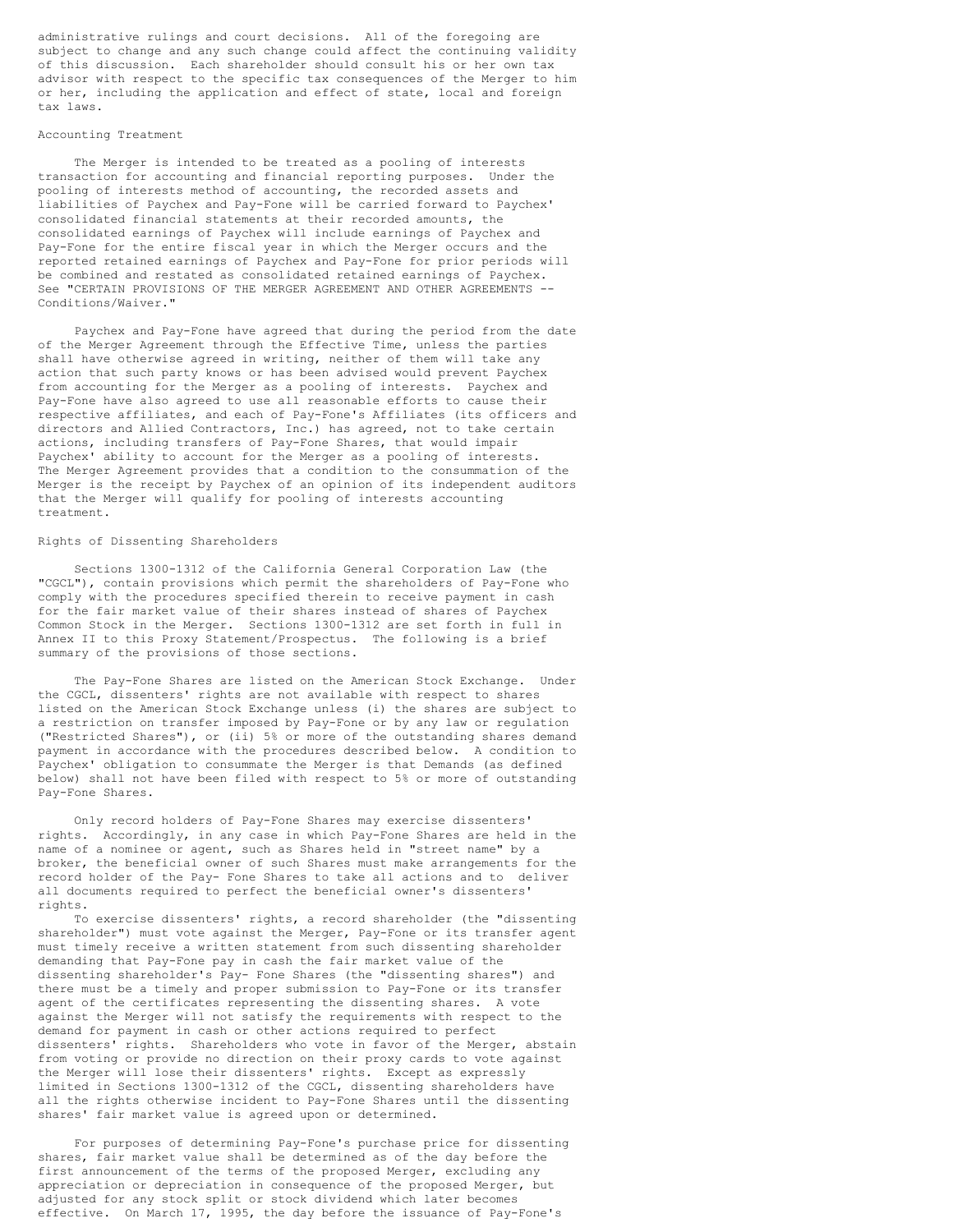press release announcing the proposed Merger, the closing sale price for Pay- Fone Common Stock on American Stock Exchange was \$4.50. See "SUMMARY - - Comparative Market Prices and Dividend Data.'

By June 15, 1995, the date of the Special Meeting, a dissenting shareholder must make, and Pay-Fone or its transfer agent must receive, a written demand (the "Demand") for Pay-Fone to purchase the dissenting shares in cash at their fair market value. The Demand must state the number and class of the shares held of record which the dissenting shareholder demands that Pay-Fone purchase and must contain a statement of what such shareholder claims to be the fair market value of the dissenting shares as of the day before the announcement of the proposed Merger. Once made, dissenting shareholder may not withdraw a Demand without the consent of Pay- Fone.

Within ten days after the approval of the Merger by the shareholders, Pay-Fone will give written notice (the "Notice") by mail of such approval to those shareholders who voted against the Merger and who timely delivered a Demand; provided, however, that the Notice shall be mailed to dissenting shareholders other than holders of Restricted Shares only if Demands were timely delivered with respect to 5% or more of the outstanding Pay-Fone Shares. The Notice shall be accompanied by a copy of Sections 1300-1304 of the CGCL relating to dissenters' rights, a statement of the price Pay-Fone considers to represent the fair market value of the dissenting shares and a brief description of the procedure to be followed to exercise dissenters' rights. Within 30 days of the mailing of the Notice, a dissenting shareholder must submit to Pay-Fone at its principal office or at the office of its transfer agent the certificates representing the dissenting shares for endorsement thereon of a statement that the shares are dissenting shares or for an exchange for certificates so endorsed.

Within 30 days after Pay-Fone and the dissenting shareholder agree that the shares are dissenting shares and agree as to the price of the shares, Pay-Fone must pay the agreed price plus interest thereon from the date of agreement. If, however, there is disagreement as to the status of the shares as dissenting shares or as to the fair market value of the shares or both, the shareholder may, within six months of the mailing of the Notice, seek a judicial determination of the status of the shares as dissenting shares or of the dissenting shares' fair market value.

A dissenting shareholder loses dissenters' rights if (i) Pay-Fone abandons the Merger (upon such abandonment Pay-Fone shall pay on demand to any dissenting shareholder who has initiated proceedings in good faith all necessary expenses incurred in such proceeding and reasonable attorneys' fees), (ii) the shares are transferred prior to their submission for endorsement as dissenting shares or are surrendered for conversion into shares of another class, (iii) there is disagreement as to the status of the shares as dissenting shares or as to the purchase price thereof and such shareholder fails to seek a judicial determination thereof within six months of the date on which the Notice was mailed, or (iv) such shareholder's Demand is withdrawn with the consent of Pay-Fone. No shareholder who has a right to demand payment of cash for his Pay-Fone Shares shall have any right at law or in equity to attack the validity of the Merger or have it set aside or rescinded except in an action to test whether a sufficient number of Pay-Fone Shares were legally voted in favor of the Merger.

All written communications from shareholders with respect to the exercise of dissenters' rights should be delivered to Mark Leekley, President of Pay-Fone Systems, Inc., 8100 Balboa Avenue, Van Nuys, California 91406. For purposes of the foregoing discussion regarding dissenters' rights, the terms "written" and "in writing" include facsimile or telegraphic communications.

The foregoing summary does not purport to be a complete statement of the provisions of the CGCL relating to the rights of dissenting shareholders and is qualified in its entirety by reference to Annex II hereto.

### Effect on Pay-Fone Stock Options

At the Effective Time each outstanding option to purchase Pay-Fone Shares ("Pay-Fone Option") shall be deemed to constitute an option to acquire, on the same terms and conditions as were applicable under such Pay-Fone Option, a number of shares of Paychex Common Stock equal to the product of the Exchange Ratio and the number of Pay-Fone Shares subject to the Pay-Fone Option at a price per share equal to the aggregate exercise price for the Pay-Fone Shares subject to such option divided by the number of full shares of Paychex Common Stock deemed purchasable pursuant to such option; the terms of the conversion of any incentive stock option shall be determined in a manner that complies with applicable provisions of the Internal Revenue Code; and the number of shares of Paychex Common Stock that may be purchased upon exercise of any Pay-Fone Option shall not include any fractional share and, upon exercise of such option as to all remaining shares of Paychex Common Stock, a cash payment shall be made for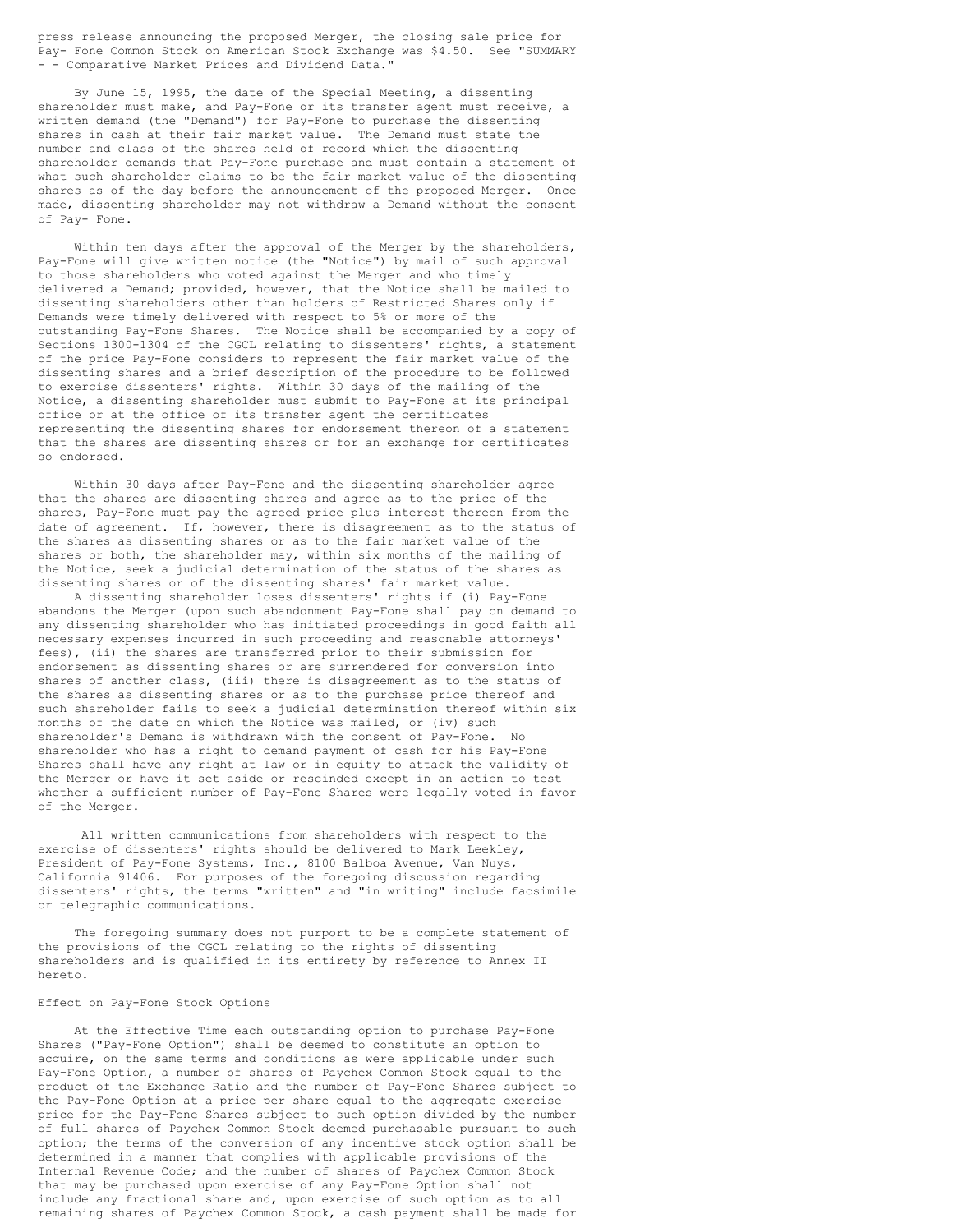any fractional share based upon the closing price of a share of Paychex Common Stock on the trading day next preceding the date of exercise and the exercise price.

Paychex has agreed to take all corporate action necessary to reserve a sufficient number of shares of Paychex Common Stock for issuance and delivery upon exercise of the Pay-Fone Options and to register such shares under the Securities Act.

### Interests of Certain Persons in the Merger

The obligation of Paychex to consummate the Merger is subject to the condition that the employment agreement between Paychex and Mark Leekley, President and Chief Executive Officer of Pay-Fone, executed on March 17, 1995, shall have become effective. Pursuant to such employment agreement, Mr. Leekley will be employed commencing at the Effective Time for a term of one year for an annual salary of \$93,000, plus a bonus of up to \$21,000 and certain other benefits. Mr. Leekley will also be awarded stock options to purchase 1,500 shares of Paychex Common Stock at the closing price thereof at the Effective Time.

As an incentive for remaining with Pay-Fone from the date of the Merger Agreement until the end of a period not to exceed eight months after the Effective Time, Pay-Fone will pay bonuses to its executive officers and other key employees in amounts ranging from \$15,000 to \$25,000 with respect to executive officers. A total of 17 employees (including five executive officers) are eligible for the bonuses, and the total bonus pool equals \$175,500. Such employees will also be paid additional severance compensation (up to \$10,263 with respect to executive officers) if they are terminated by Paychex for any reason other than for cause in the first 12 months after the Effective Time. In consideration for such payments, each employee must agree to release Pay-Fone from any claims relating to his or her employment and must execute Paychex' standard employee confidentiality agreement.

In recognition of extraordinary services rendered in negotiating the Merger, the Board of Directors of Pay-Fone (with Mark Kelton and David Malcolm abstaining) has approved and Pay- Fone has paid bonuses to Mark Kelton, Mark Leekley and David Malcolm of \$50,000, \$25,000 and \$25,000, respectively.

Pursuant to an Affiliates Agreement dated as of March 17, 1995 with Paychex, Pay-Fone's directors and executive officers and Allied Contractors, Inc. (the Affiliates) have agreed to vote their Pay-Fone Shares in favor of the Merger. The Affiliates collectively own approximately 76% of the Pay-Fone Shares outstanding and entitled to vote as of the record date for the Special Meeting and, accordingly, will be able to approve the Merger without the vote of any other shareholder. See "CERTAIN PROVISIONS OF THE MERGER AGREEMENT AND OTHER AGREEMENTS - Affiliates Agreement" and "OWNERSHIP OF PAY-FONE SHARES."

The Merger Agreement prohibits Pay-Fone from, directly or indirectly, soliciting or engaging in any discussions or negotiations with any third party, other than Paychex, concerning a transfer of control of Pay-Fone. Consistent with their fiduciary duties, Affiliates who are also directors of Pay-Fone are required to act in good faith and in the best interests of Pay-Fone and its shareholders. Accordingly, notwithstanding the terms of the Affiliates Agreement or the Merger Agreement, Pay- Fone's directors, in the exercise of their fiduciary duties, may withdraw their approval and recommendation of, or abandon, the Merger if, for example, a third party were to propose a transaction which the directors determined to be more favorable to Pay-Fone and its shareholders. The Merger Agreement provides that if the Pay-Fone Board takes a position contrary to the Merger, the holders of 5% or more of Pay-Fone Shares exercise dissenters' rights and Paychex elects to terminate the Merger Agreement, or if Pay-Fone fails to cooperate as required by the Merger Agreement in presenting the Merger to the Pay-Fone shareholders for their vote, then Pay-Fone will be required to pay \$300,000 to Paychex as liquidated damages within ten days after written demand.

In order to satisfy a Paychex requirement that Paychex not bear any substantial economic risk with respect to the Tax Claims and certain related claims as a result of the Merger, the six individuals serving as directors of Pay-Fone and Allied Contractors, Inc., a shareholder of Pay-Fone (collectively, the "EIA Shareholders"), have executed an Escrow and Indemnity Agreement with Paychex, Pay-Fone and an escrow agent which under certain circumstances will become effective at the Effective Time. Pursuant to the Escrow and Indemnity Agreement, the EIA Shareholders will indemnify Paychex and Pay-Fone against expenses and deficiencies paid after the Effective Time with respect to the Tax Claims and certain related claims. See "CERTAIN PROVISIONS OF THE MERGER AGREEMENT AND OTHER AGREEMENTS - Escrow and Indemnity Agreement." The formula for the Exchange Ratio in the Merger Agreement provides for an adjustment which would reduce the Exchange Ratio based on amounts expended by Pay-Fone between the date of the Merger Agreement and the Effective Time in contesting and resolving the Tax Claims. As a result of this provision in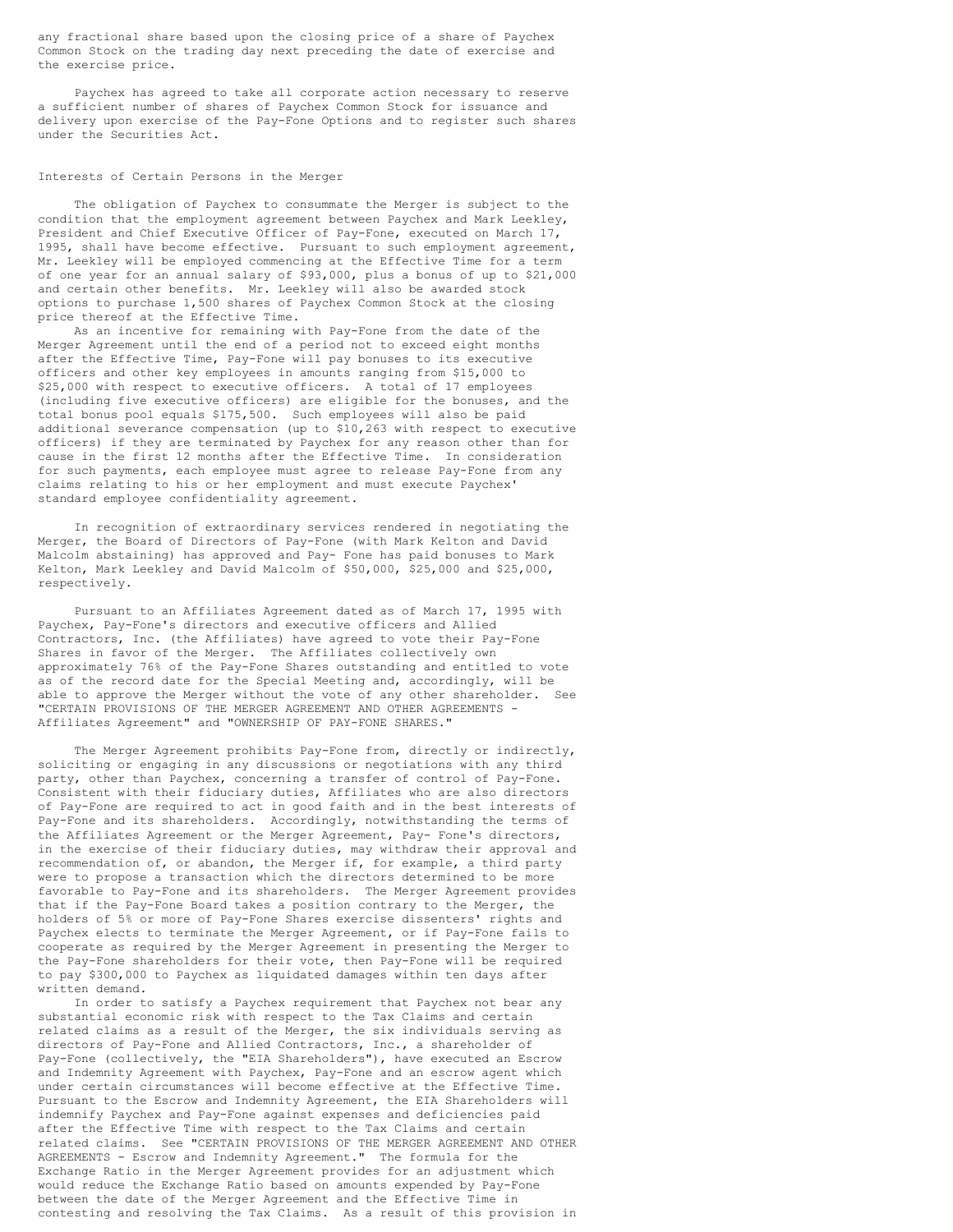the Merger Agreement, expenses and deficiencies paid with respect to the Tax Claims prior to the Merger will negatively affect the Exchange Ratio and thereby all shareholders of Pay-Fone, while such expenses and deficiencies paid after the Merger may instead be borne by the EIA Shareholders.

### Resale of Paychex Common Stock

The shares of Paychex Common Stock to be issued to the shareholders of Pay-Fone pursuant to the Merger Agreement are being registered under the Securities Act pursuant to the Registration Statement of which this Proxy Statement/Prospectus is a part. However, persons who are affiliates of Pay-Fone will not be able to resell the Paychex Common Stock received by them in the Merger unless the Paychex Common Stock is registered for resale under the Securities Act, is sold in compliance with an exemption from the registration requirements of the Securities Act or is sold in compliance with Rule 145 under the Securities Act.

Pursuant to Rule 145 under the Securities Act, the sale of Paychex Common Stock acquired by former affiliates of Pay-Fone pursuant to the Merger will be subject to certain restrictions. For two years after the Effective Date such persons may sell Paychex Common Stock under Rule 145 only if (i) Paychex has filed all reports required to be filed by Section 13 or 15(d) of the Exchange Act during the preceding twelve months, (ii) the Paychex Common Stock is sold in a "broker's transaction," which is defined in Rule 144 under the Securities Act as a sale in which (a) the seller does not solicit or arrange for orders to buy the securities, (b) the seller does not make any payment other than to the broker, (c) the broker does no more than execute the order and receive a nominal commission and (d) the broker does not solicit customer orders to buy the securities, and (iii) such sale and all other sales made by such person within the preceding three months do not collectively exceed the greater (x) 1% of the outstanding shares of Paychex Common Stock and (y) the average weekly trading volume of Paychex Common Stock on all national securities exchanges during the four-week period preceding the sale.

The Affiliates have agreed to certain other restrictions with respect to the transferability of their Paychex Common Stock as described in "CERTAIN PROVISIONS OF THE MERGER AGREEMENT AND OTHER AGREEMENTS - Affiliates Agreement."

CERTAIN PROVISIONS OF THE MERGER AGREEMENT AND OTHER AGREEMENTS

The following description does not purport to be complete and is qualified in its entirety by reference to the Merger Agreement, including exhibits thereto, a copy of which is attached as Annex I to the Proxy Statement/Prospectus and is incorporated herein by reference.

#### Representations and Warranties

The Merger Agreement contains various representations and warranties of the parties thereto. The Merger Agreement includes representations and warranties by Pay-Fone and Paychex as to (i) the corporate organization, standing and power of Pay-Fone and Paychex and their subsidiaries, (ii) approvals by their respective Boards of Directors or Committees thereof, (iii) their capitalization, (iv) the authorization of the Merger Agreement, (v) pending or threatened litigation, (vi) the Merger Agreement's non-contravention of any agreement, law, charter or by-law provision and the absence of the need (except as specified) for governmental or third-party consents to the Merger, (vii) the terms, existence, operations, liabilities and compliance with applicable laws of Pay-Fone employee plans, and certain other matters relating to the Employment Retirement Income Security Act of 1974, as amended, (viii) certain tax matters, (ix) ownership of and rights to use certain intellectual property, (x) the accuracy of financial statements and filings with the SEC, (xi) the conduct of business in the ordinary and usual course and the absence of any material adverse change in financial condition, business, results of operations, properties, assets, liabilities or prospects, (xii) certain contracts and leases, (xiii) certain transactions with affiliates, (xiv) brokers and finders, and (xv) the accuracy of information supplied for inclusion in this Proxy Statement/Prospectus and in the Registration Statement.

### Business of Pay-Fone Pending the Merger

Pay-Fone has agreed that, among other things, prior to the Effective Time or earlier termination of the Merger Agreement, it will conduct its operations according to its ordinary course of business consistent with its past practice and that it will seek to preserve its current business organizations, keep available the service of its current officers and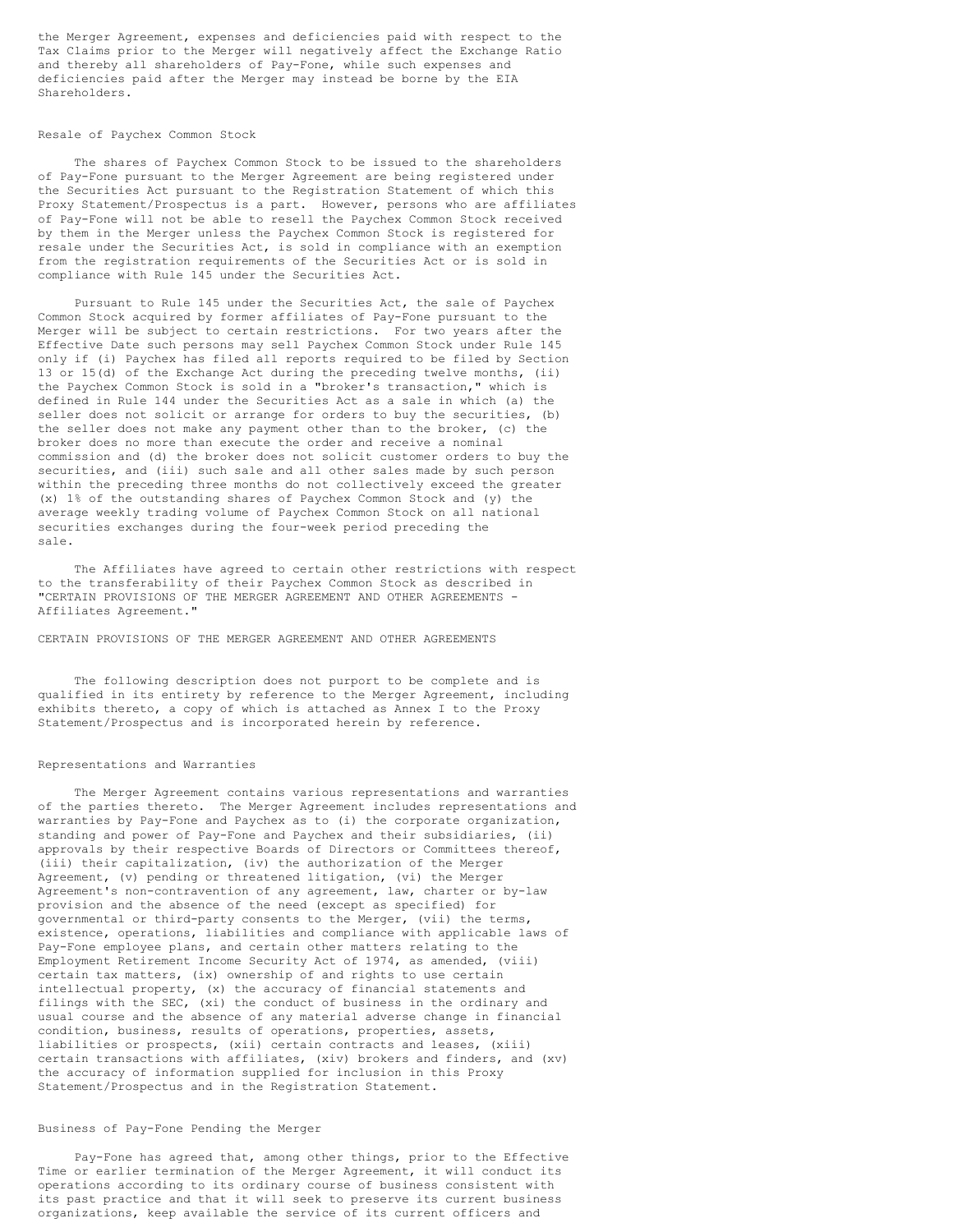employees and preserve its relationships with customers, suppliers and others having business dealings with it. Pay-Fone further agrees that, except with the consent of Paychex or as otherwise permitted pursuant to the Merger Agreement, prior to the Effective Time it will refrain from taking certain actions with respect to, among other things, its securities, employee benefits, corporate existence, or form thereof, assets, indebtedness, and major transactions.

#### Certain Covenants of Paychex

Paychex has agreed that, prior to the Effective Time or earlier termination of the Merger Agreement, except as permitted in the Merger Agreement or with Pay-Fone's prior written consent, Paychex will not (i) adopt a plan of complete or partial liquidation, dissolution, merger or consolidation (other than a merger or consolidation in which Paychex would not become a subsidiary of any other person); (ii) adopt any amendments to the Certificate of Incorporation of Paychex or take any other action requiring a vote of the other holders of Paychex Common Stock, which would adversely effect the terms and provisions of the Paychex Common Stock or the rights of the holders thereof, (iii) authorize, recommend, propose or announce an intention, or enter into any contract, agreement, commitment or arrangement to do any of the foregoing, or (iv) during the 60 days prior to the Closing purchase shares of Paychex Common Stock or take other actions a principal purpose of which is to affect the Actual Price of Paychex Common Stock or the Exchange Ratio.

#### No Solicitation

Under the Merger Agreement, Pay-Fone has agreed that, prior to the consummation of the Merger, Pay-Fone will not, and it will not authorize any of its officers, employees, representatives, agents or affiliates to, directly or indirectly, encourage, solicit or engage in discussions or negotiations with any third party (other than Paychex) concerning any merger, consolidation, share exchange or similar transaction involving Pay-Fone or any purchase of all or a significant portion of the assets of or equity interest in Pay- Fone, or any other transaction that would involve a transfer or potential transfer of control of Pay-Fone, other than the transactions contemplated by the Merger Agreement, provided, however, that the Pay-Fone Board may take and disclose to Pay- Fone shareholders a position under applicable Exchange Act rules with respect to a tender offer for Pay-Fone Shares commenced by a third party and otherwise act in a manner consistent with its fiduciary duties. Pay-Fone has agreed to notify Paychex immediately of any inquiries or proposals with respect to any such transactions that are received by, or any such negotiations or discussions that are sought to be initiated with, Pay-Fone.

Pay-Fone has agreed that, in the event that its Board takes a position contrary to the proposed Merger and the holders of 5% or more of the Pay-Fone Shares elect dissenters' rights and Paychex elects to terminate the Merger Agreement in accordance with the provisions thereof, then Pay-Fone will pay Paychex the sum of \$300,000. Similarly, Paychex has agreed that, in the event it fails to cooperate as required by the Merger Agreement or unreasonably fails to provide its consent or unreasonably employs an immaterial breach or failure to terminate the Merger Agreement, it will pay Pay-Fone the sum of \$300,000. In both instances the payment represents liquidated damages which shall extinguish all other claims.

# Conditions/Waivers

Conditions to Each Party's Obligations to Effect the Merger.

It is a condition of each party's obligations under the Merger Agreement that the following conditions be satisfied or waived: (i) the Merger shall have been approved by the holders of a majority of the outstanding Pay-Fone Shares, (ii) all governmental authorizations required for performance of the obligations under the Merger Agreement have been obtained, (iii) there shall be no judgment, writ, order, injunction or decree of any court or governmental body enjoining or otherwise preventing consummation of the transactions contemplated by the Merger Agreement, (iv) there shall be no stop order suspending the effectiveness of, or any action by the SEC to suspend the effectiveness of the Registration Statement, (v) the Paychex Common Stock to be issued in the Merger shall have been approved for listing on the NASDAQ National Market, (vi) Paychex shall have received all state securities or blue sky authorizations for issuance of Paychex Common Stock pursuant to the Merger and (vii) all required authorizations, consents or approvals (other than those described in clause (ii) of this sentence) for the performance of the obligations under the Merger Agreement, the failure of which would have a material adverse affect on Paychex and its subsidiaries taken as a whole, shall have been obtained.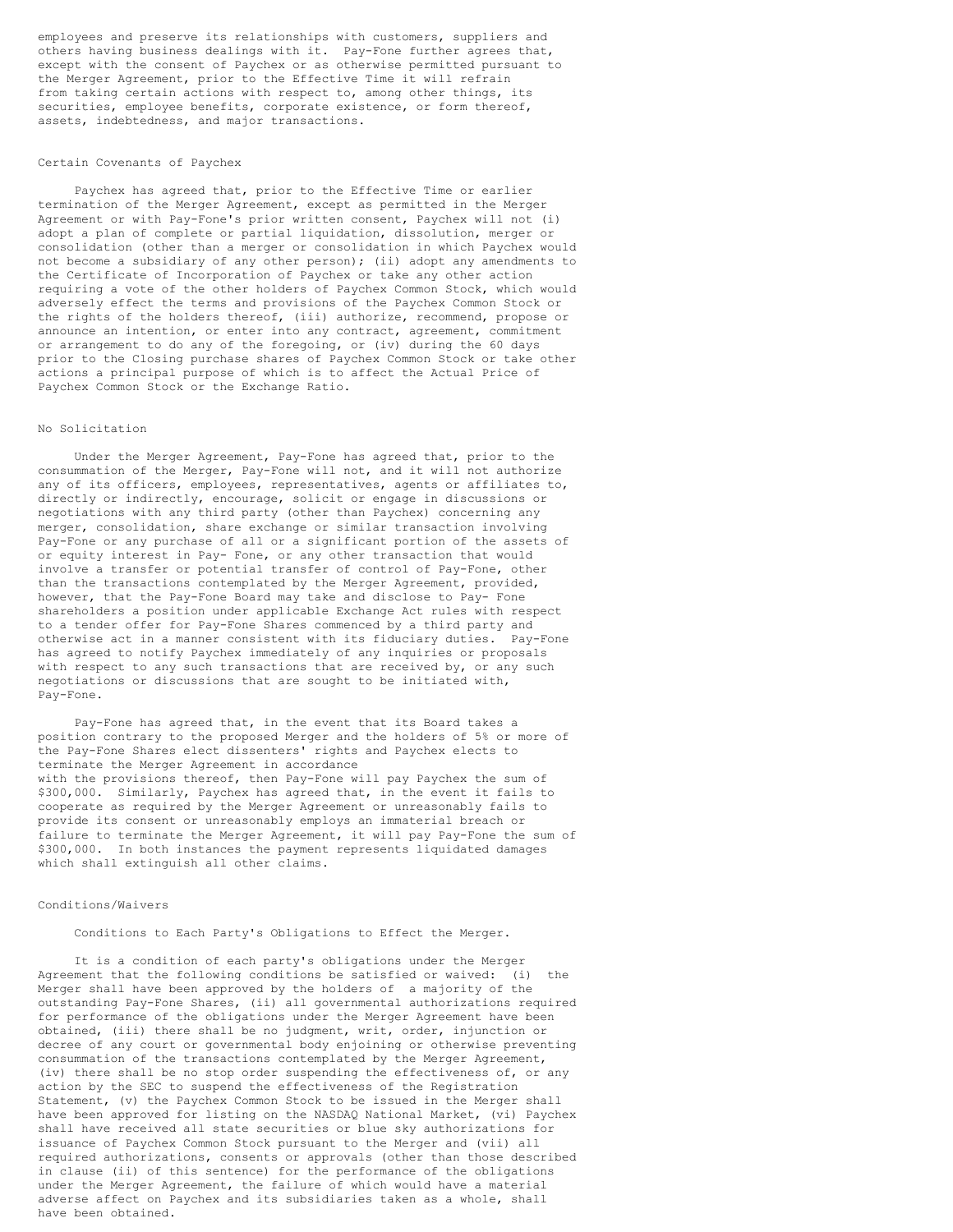The obligations of Paychex and Merger Sub under the Merger Agreement are subject to the fulfillment or waiver of the following additional conditions: (i) each of the representations and warranties of Pay-Fone contained in the Merger Agreement or otherwise expressly required by the Merger Agreement to be made after the execution thereof (A) shall have been true in all material respects when made and (B) in some cases shall be true in all material respects at the time of the Closing with the same effect as though such representations and warranties had been made at such time, (ii) at or prior to the Closing, Pay-Fone shall have performed or complied in all material respects with all agreements and conditions required of it pursuant to the Merger Agreement, (iii) Pay-Fone shall have delivered to Paychex

a certificate, dated the date of the Closing and signed by the President or any Vice President of Pay-Fone, certifying as to the fulfillment of the conditions specified in clauses (i) and (ii) of this sentence, (iv) Paychex shall have received a legal opinion from counsel for Pay-Fone satisfactory to Paychex, (v) all corporate proceedings taken by Pay-Fone in connection with the transactions contemplated by the Merger Agreement shall be reasonably satisfactory to Paychex and Paychex' counsel, (vi) Paychex shall have received a tax opinion of Woods, Oviatt, Gilman, Sturman & Clarke LLP, counsel for Paychex, as contemplated by the Merger Agreement, (vii) Paychex shall have received an opinion from Ernst & Young LLP that the Merger will qualify for pooling-of-interests accounting treatment, (viii) no suit, action, investigation, inquiry or other proceeding by any United States governmental body or other material governmental body shall have been instituted and be pending which imposes or which would be reasonably expected to impose any condition or restriction unacceptable to Paychex in its reasonable judgment, (ix) the Registration Statement shall disclose no information in existence on the date of the execution of the Merger Agreement which is materially adverse to Pay-Fone's business, properties, operations, condition or prospects not previously disclosed in reports of Pay-Fone filed with the SEC or in the Merger Agreement, (x) the Employment Agreement between Paychex and Mark Leekley, Pay-Fone's President, shall have become effective, (xi) Pay-Fone shareholders holding 5% or more of the outstanding Pay- Fone Shares shall not have exercised appraisal rights, (xii) all persons required so to sign shall have signed the Affiliates Agreement, (xiii) the Escrow Agreement shall have become effective, if required, and (xiv) the Actual Price shall not be less than \$20.67, unless Pay-Fone agrees that the Formula Price will be \$22.67.

#### Conditions to Pay-Fone's Obligations.

Pay-Fone's obligations under the Merger Agreement are subject to the fulfillment or waiver of the following additional conditions: (i) each of the representations and warranties of Paychex and Merger Sub contained in the Merger Agreement or otherwise expressly required by the Merger Agreement to be made after the execution thereof (A) shall have been true in all material respects when made and (B) in some cases shall be true in all material respects at the time of the Closing with the same effect as though such representations and warranties had been made at such time, (ii) at or prior to the Closing, Paychex shall have performed or complied in all material respects with all agreements and conditions required of it pursuant to the Merger Agreement, (iii) Paychex shall have delivered to Pay-Fone a certificate, dated the date of the Closing and signed by the President or any Vice President of Paychex certifying as to the fulfillment of the conditions specified in clauses (i) and (ii) of this sentence, (iv) Pay-Fone shall have received a legal opinion from Woods, Oviatt, Gilman, Sturman & Clarke LLP counsel for Paychex satisfactory to Pay-Fone, (v) all corporate proceedings taken by Paychex in connection with the transactions contemplated by the Merger Agreement shall be reasonably satisfactory to Pay-Fone and Pay-Fone's counsel, (vi) the Registration Statement shall disclose no information in existence on the date of the execution of the Merger Agreement which is materially adverse to Paychex' business, properties, operations, condition or prospects not previously disclosed in reports of Paychex filed with the SEC or in the Merger Agreement, (vii) the Actual Price shall not be more than \$32.67 (unless Paychex agrees that the Formula Price will be \$30.67), and (viii) the aggregate amount subtracted from \$10,475,000 in the Exchange Ratio calculation by reason of the provisions relating to the General Adjustment and Positive Adjustment do not exceed \$360,000. If Pay-Fone elects to terminate the Merger Agreement because condition (viii) is not satisfied, Pay-Fone has agreed to pay Paychex \$70,000.

### Amendment/Termination

The parties to the Merger Agreement may amend it by a writing signed by both parties.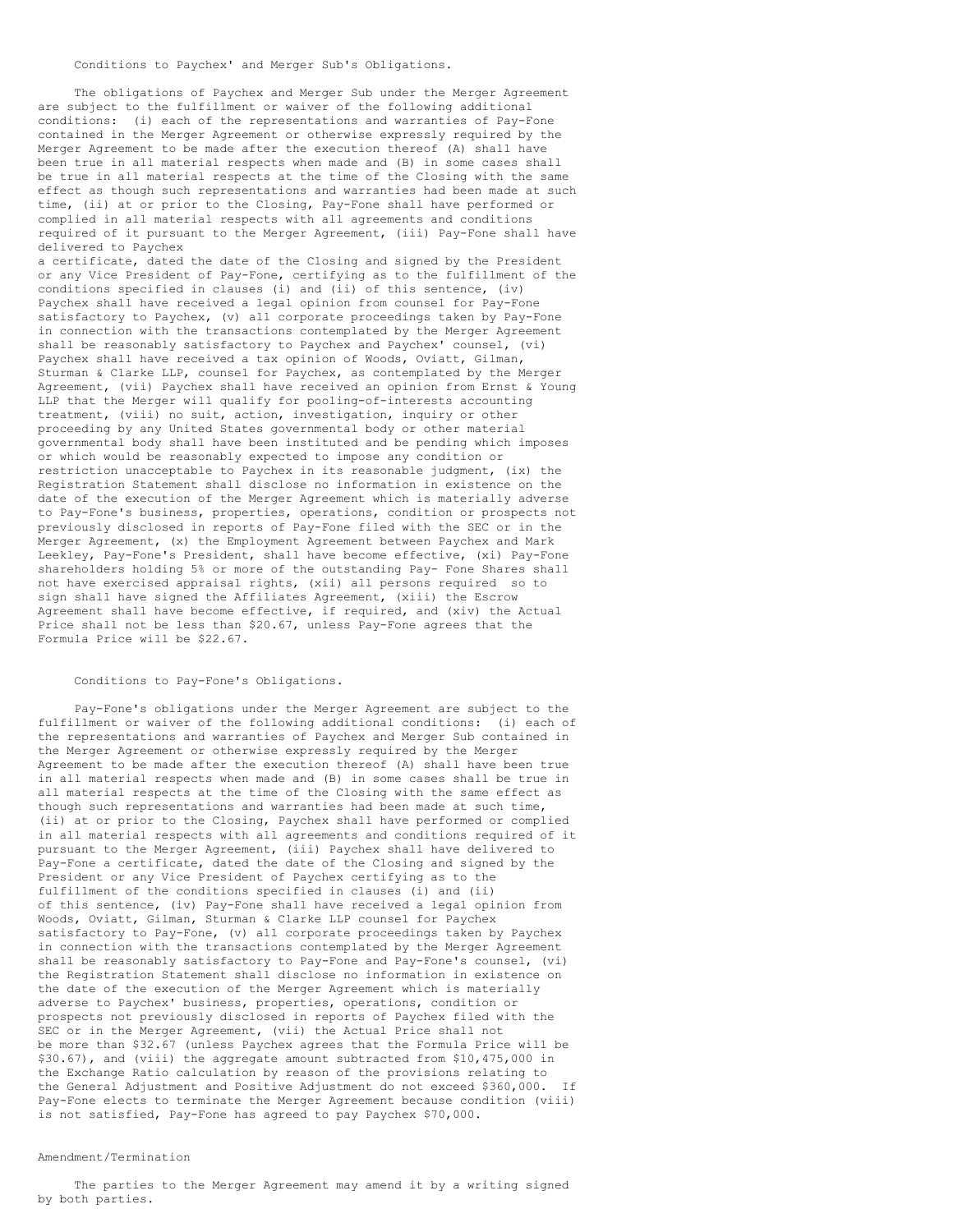The Merger Agreement may be terminated and the Merger may be abandoned at any time prior to the Effective Time, before or after the approval of Pay-Fone shareholders, either by the mutual written consent of Paychex and Pay-Fone or by the mutual action of their respective Boards of Directors.

The Merger Agreement may also be terminated by action of either the Paychex Board or the Pay-Fone Board if (i) the Merger has not been consummated by August 31, 1995 (provided that the right to terminate under this clause (i) will not be available to any party whose failure to fulfill any obligation under the Merger Agreement or whose action or inaction, even though not prohibited by the Merger Agreement, has been the cause of or resulted in the failure of the Merger to occur on or before such date), (ii) any court or governmental body in the United States has issued a final and nonappealable order, decree or ruling or taken any other final and nonappealable action permanently restraining, enjoining or otherwise prohibiting the Merger, or (iii) a party acquires verified information regarding the other party not known to the first party when the Merger Agreement was signed which has or would reasonably be expected (so far as can be foreseen at the time) to have a material adverse effect on the business, properties, operations, condition (financial and other) or prospects of the other party.

In the event of termination of the Merger Agreement and abandonment of the Merger, neither Paychex nor Pay-Fone (or any of their directors or officers) will have any liability or further obligation to any party to the Merger Agreement, except with respect to certain confidentiality requirements as provided for in the Merger Agreement. Nevertheless, each party to the Merger Agreement will remain liable for any breach thereof.

#### Regulatory Approvals

There are no federal or state regulatory requirements which must be complied with or approvals which must be obtained in connection with the Merger.

### Expenses and Fees

Paychex and Pay-Fone will each pay their own expenses in connection with the Merger, whether or not consummated. However, in the event that the aggregate adjustments to the \$10,475,000 numerator in the Exchange Ratio formula exceeds \$360,000 and Pay- Fone terminates the Merger Agreement, Pay-Fone must pay Paychex \$70,000. See "THE MERGER - Merger Consideration."

In the event that the Pay-Fone Board takes a position contrary to the proposed Merger, the holders of 5% or more of Pay-Fone Shares elect dissenters' rights and Paychex elects to terminate the Merger Agreement, then Pay-Fone must pay Paychex \$300,000. Similarly, if Paychex fails to cooperate as required by the Merger Agreement or unreasonably fails to provide its consent or unreasonably employs an immaterial breach or failure to terminate the Merger Agreement, it must pay Pay-Fone \$300,000. See "CERTAIN PROVISIONS OF THE MERGER AGREEMENT AND OTHER AGREEMENTS."

#### Affiliates Agreement

Concurrently with the original execution of the Agreement and Plan of Merger, Paychex, Merger Sub, Pay-Fone and the Affiliates entered into the Affiliates Agreement, pursuant to which each Affiliate agreed to attend the Special Meeting in person or by proxy and to vote all Pay-Fone Shares owned by such Affiliate for approval and adoption of the Merger Agreement.

The Affiliates Agreement also contains certain provisions relating to the treatment of the Merger as a pooling of interests for accounting purposes. Certain of the Affiliates (the "Members"), who own more than 70% of the outstanding Pay-Fone Shares, have agreed to continue to own their Pay-Fone Shares at

all times prior to the Effective Time; while the remaining Affiliates have agreed not to sell, transfer or otherwise dispose of Pay-Fone securities only from and after the date which is 30 days prior to the Special Meeting. All Affiliates have agreed to hold their Pay-Fone Shares or the shares of Paychex Common Stock received in exchange therefor from the applicable date until after such time as results covering at least 30 days of combined operations of Pay-Fone and Paychex have been published by Paychex (the "Publication Date").

Each Member has represented that such Member does not have, and as of the Closing Date such Member will not have, any present plan to sell more than 50% of the shares of Paychex Common Stock issued to such Member in connection with the Merger, but no Member has undertaken any obligation to hold any amount of such shares of Paychex Common Stock beyond the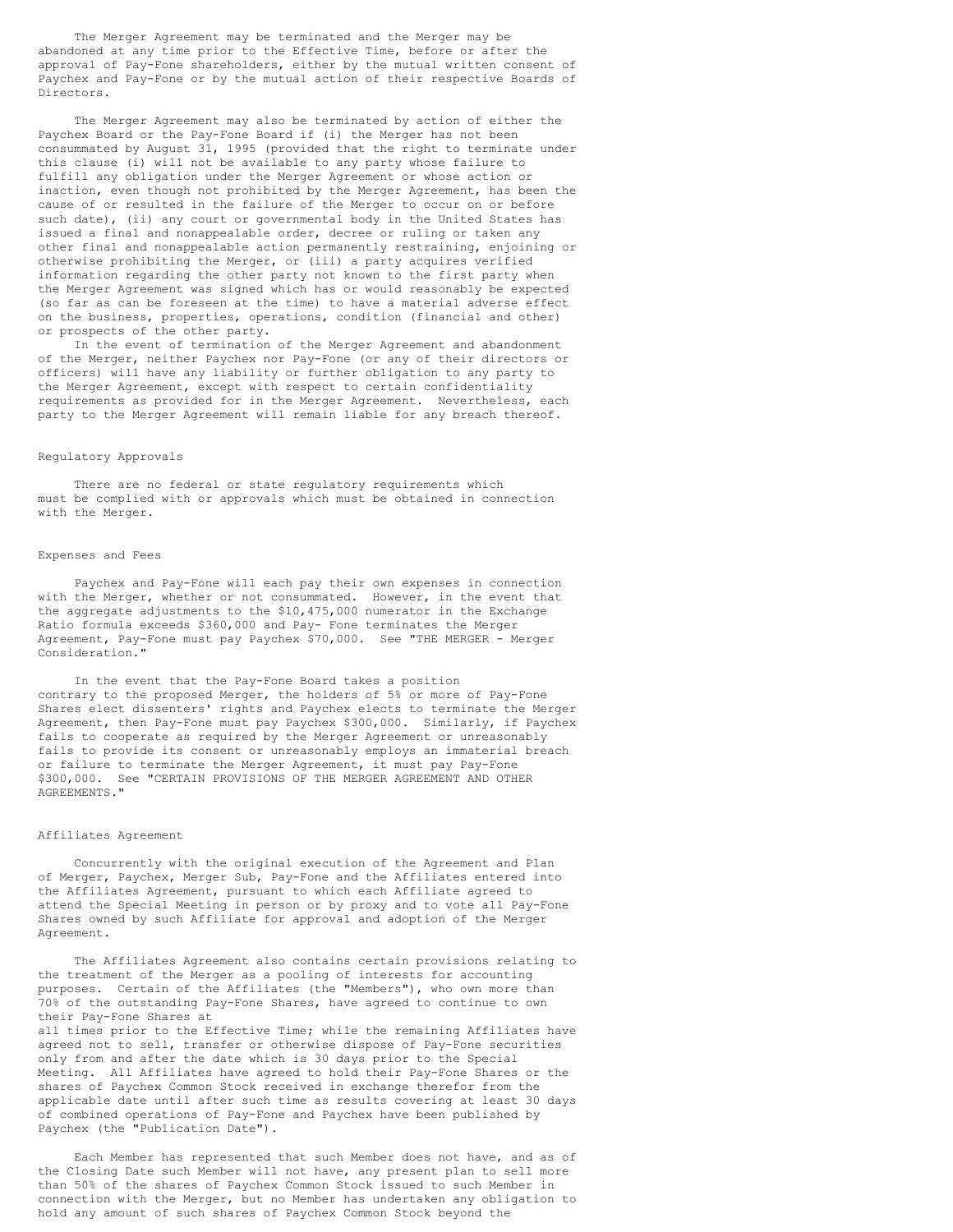# Escrow and Indemnity Agreement

Concurrently with the original execution of the Agreement of and Plan of Merger and the Affiliates Agreement, Paychex and certain owners of more than 70% of the outstanding Pay-Fone Shares (the "EIA Shareholders") executed an Escrow and Indemnity Agreement with Mara Escrow Company ("Escrow Agent"). The EIA Shareholders are the six Pay-Fone directors and a shareholder, Allied Contractors, Inc. The EIA Shareholders agreed under certain circumstances to deposit with the Escrow Agent at Closing that number of shares of Paychex Common Stock (the "Escrow Shares") as shall be equal to the quotient (rounded to the nearest whole number) derived by dividing \$400,000 by the Formula Price. The Escrow Shares are to secure Pay-Fone and Paychex against loss resulting from Internal Revenue Service ("IRS") claims against Pay-Fone for the fiscal years ended June 30, 1987 through 1991 (the "Federal Tax Claims"), which currently aggregate \$471,000, to the extent they are unresolved at the Closing Date. The EIA Shareholders (along with qualified professionals designated by them and approved by Paychex) would be authorized to negotiate and litigate to a final resolution the Federal Tax Claims and under certain circumstances claims asserted by the California Franchise Tax Board ("CFTB") for state income or franchise taxes with respect to the same periods and based on the same facts in the event the EIA Shareholders are responsible therefor. The authorization may also extend to similar IRS and CFTB claims relating to subsequent periods through June 30, 1995 for which the EIA Shareholders may also be responsible.

Upon a final resolution of the Federal Tax Claims, Paychex will cause Pay-Fone to pay to the IRS the amounts still due with respect to the Federal Tax Claims and to pay to the EIA Shareholders the amount of the expenses incurred by them for which they seek reimbursement. The EIA Shareholders and Paychex will then agree upon (or accountants will determine) the net economic cost to Paychex and Pay-Fone ("Federal Tax Claim Cost") after reasonably anticipated tax benefits (taking deferred benefits into account by discounting them at the prime rate then in effect) of such resolution including reimbursement of EIA Shareholders' expenses.

The Escrow Agent will release to Paychex that number of Escrow Shares as results from dividing the Federal Tax Claim Cost by the Formula Price and release to the EIA Shareholders the remaining Escrow Shares. If the quotient of such division is greater than the number of Escrow Shares, then the EIA Shareholders (in proportion) shall deliver to Paychex shares of Paychex Common Stock equal to the amount by which such quotient exceeds the number of Escrow Shares. If an EIA Shareholder no longer holds shares of Paychex Common Stock, he shall deliver in lieu of any such share cash in an amount equal to the Formula Price. The liability of the EIA Shareholders is several and not joint and is proportional.

Upon delivery of all Escrow Shares, the escrow shall terminate. However, if the amount paid the IRS with respect to the Federal Tax Claims is more than \$25,000, the EIA Shareholders agree to indemnify Paychex and Pay-Fone against the net economic cost of any claim, loss, liability or expense arising out of any IRS claim for fiscal years 1992 through 1995, and for CFTB claims for fiscal years 1987 through 1995 which claims are based on the same issues or facts as the Federal Tax Claims. If the amount paid the IRS with respect to the Federal Tax Claims is \$25,000 or less, but includes some liability with respect to accumulated earnings claims, the EIA Shareholders agree to indemnify Paychex and Pay-Fone from the net economic cost of any claim, loss, liability or expense arising out of any IRS claim for fiscal years 1992 through 1995 and CFTB claims for fiscal years 1987 through 1995 which claims are based on the same issues and facts that result in liability in connection with the accumulated earnings claim.

The EIA Shareholders agree to pay the Escrow Agent's fees for standard services; and Paychex and Pay-Fone on the one hand, and EIA Shareholders on the other, agree to share equally the fees of the Escrow Agent for extraordinary services required.

The EIA Shareholders agreed to enter into the Escrow and Indemnity Agreement in order to satisfy a requirement of Paychex that Paychex not bear any substantial economic risk with respect to the Federal Tax Claims and related claims as a result of the Merger. Amounts paid by Pay-Fone with respect to the Federal Tax Claims and certain CFTB claims prior to the Effective Time could have the effect of reducing the Exchange Ratio. See "THE MERGER -Merger Consideration."

MANAGEMENT'S DISCUSSION AND ANALYSIS OF FINANCIAL CONDITION AND RESULTS OF OPERATION OF PAY-FONE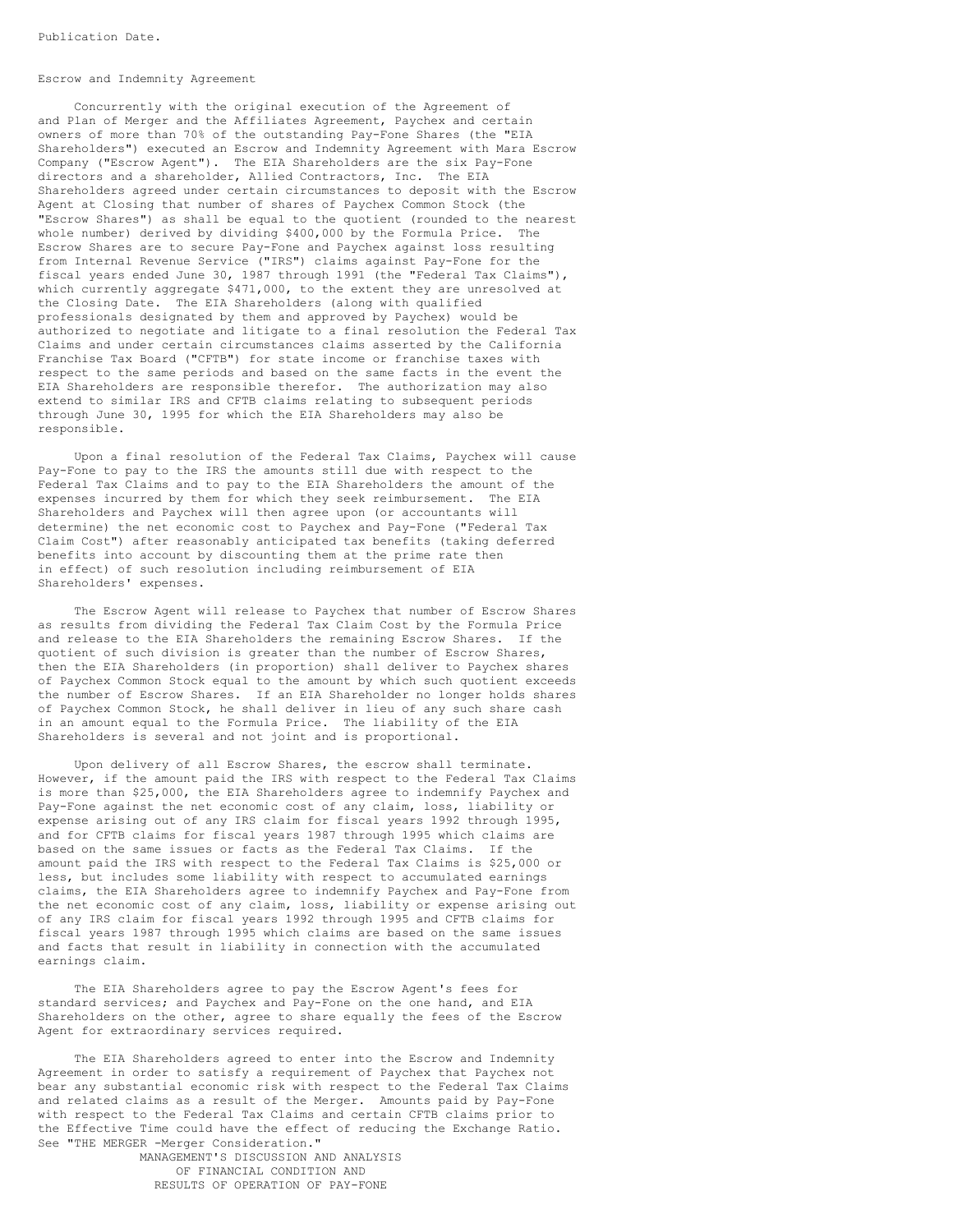The following discussion should be read in conjunction with the consolidated financial statements of Pay-Fone contained elsewhere in this Proxy Statement/Prospectus.

#### Results of Operations

Nine Months ended March 31, 1995 and 1994 (Unaudited):

Pay-Fone experienced a net loss of \$287,425 for the nine months ended March 31, 1995 compared to net income of \$167,440, for the nine months ended March 31, 1994. The 1995 loss was primarily due to expenditures associated with Pay-Fone's introduction of in-house tax filing services and entrance into the large-employer market as well as approximately \$117,500, of expenses incurred in the third quarter of fiscal 1995 attributed to the proposed Paychex Merger. Management anticipated that the increased expenditures related to the in-house tax filing services and entry into the large employer market and increased marketing expenses would have a negative impact on earnings in the first half of fiscal year 1995, but that the expenditures would position Pay-Fone for continued revenue growth in fiscal 1995 and beyond.

Revenues for the nine months ended March 31, 1995 increased \$240,655 (7.1%) over the nine months ended March 31, 1994. This increase in revenues is attributable primarily to Pay-Fone's acquisition of Concentric Computer Corporation in February 1994 and additional revenues generated by Pay-Fone's introduction of in-house tax filing services and entrance into the large-employer market.

Direct operating costs as a percentage of revenues increased to 46% in the nine months ended March 31, 1995 as compared to 37% in the same nine months in the prior year due to the costs associated with the establishment of Pay-Fone's second branch location in Northern California and Pay-Fone's introduction of in-house tax filing services and entrance into the large-employer market.

Selling, general and administrative expenses as a percentage of revenues increased to 63% in the nine month period ended March 31, 1995, as compared to 56% in the same period of the prior year. Again, this increase is due to the expenditures related to the introduction of in-house tax filing services and entrance into the large-employer market, including increased staffing and marketing expenses.

Pay-Fone incurred approximately \$117,500 of Merger related costs in the third quarter of fiscal 1995. The Company expects to incur additional legal and other costs associated with the Merger during the balance of the fiscal year.

#### Fiscal Years ended June 30, 1994, 1993 and 1992.

Net income for the fiscal year ended June 30, 1994 was \$188,966 as compared to net income of \$151,015 for the fiscal year ended June 30, 1993 and net income of \$110,596 for the fiscal year ended June 30, 1992. The 25% improvement in net income in fiscal 1994 compared to fiscal 1993 was primarily due to Pay-Fone's ongoing program of cost controls, a \$38,000 increase in rent earned in fiscal 1994 by leasing excess space in its corporate headquarters building, a \$20,976 credit to earnings arising from the change in the method of accounting for income taxes, and a reduction in legal expenses. This improvement occurred despite a slight reduction in revenues and additional expenses incurred with the establishment of a second branch office in Northern California.

Pay-Fone's gross revenues declined 1% in fiscal 1994 after declining 13.1% in fiscal 1993 and 1.2% in fiscal 1992. Despite the slight decline in revenues in fiscal 1994, in the fourth quarter revenues increased 7.6% as compared to the same quarter in the prior fiscal year. In fiscal 1994, it was management's objective to improve Pay-Fone's sales and marketing results and to continue to actively pursue acquisition opportunities so as to increase Pay-Fone's gross revenues, net income and shareholder value. Pay-Fone's acquisition of Concentric Computer Corporation on February 1, 1994 contributed significantly to the increase in fourth quarter revenues above 1993 levels. Additionally, Pay- Fone continued to add new services and enhancements to its operating segments, including the introduction of in-house tax filing services and entrance into the large-employer market in the third quarter of fiscal 1994. While management expects that the increased expenditures in these areas and in marketing expenses will have a negative impact on earnings in the first half of the fiscal year, it believes that these expenditures will position Pay-Fone for continued revenue growth in fiscal 1995.

The decline in Pay-Fone's revenues over the past several years was due to several factors, including the sale or discontinuation of portions of Pay-Fone's business outside California which were not profitable. In fiscal 1993, Pay-Fone sold its New York payroll business and terminated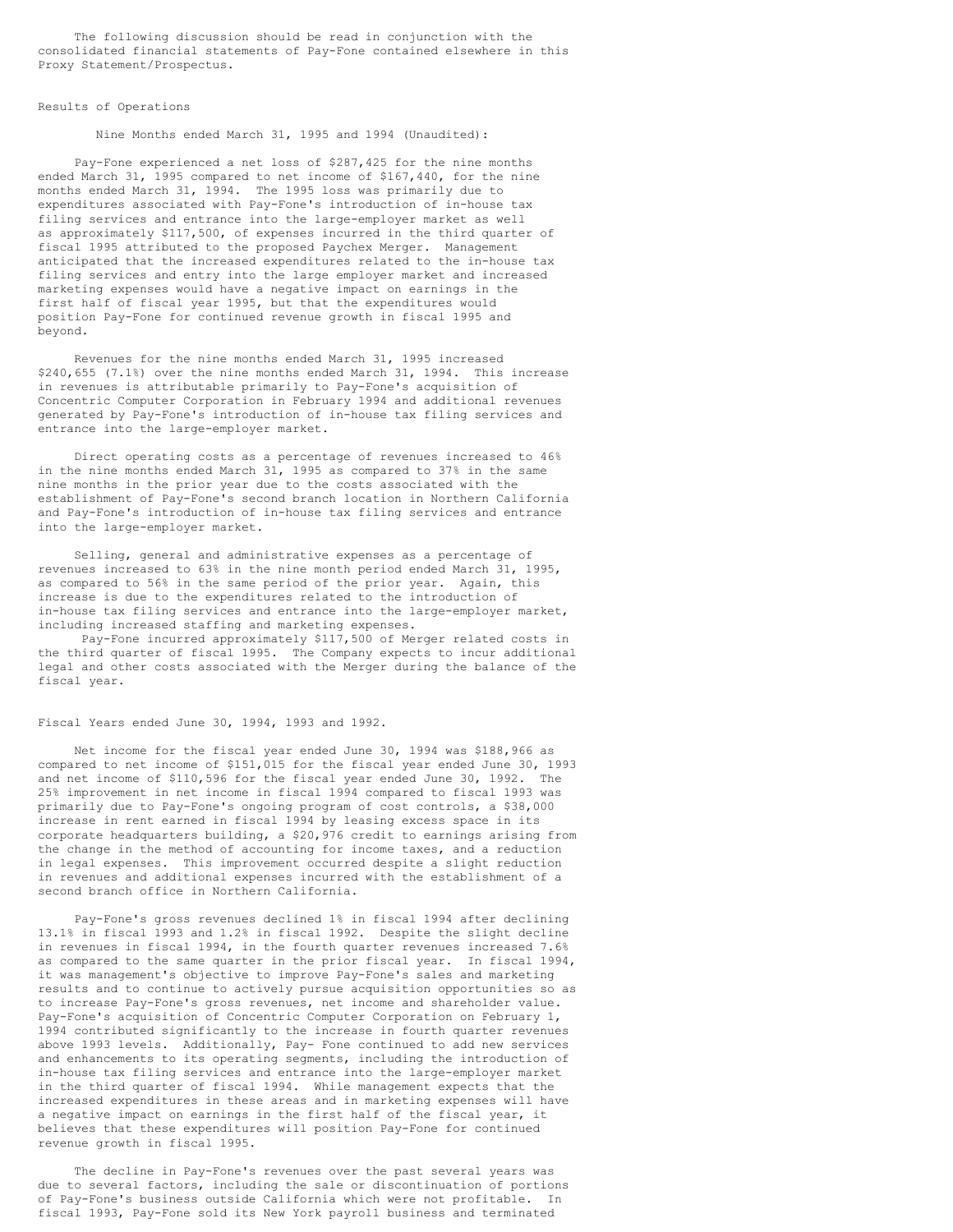its Mobile, Alabama franchise, and in fiscal 1992 Pay-Fone terminated its franchise in Greenville, South Carolina, which in the aggregate contributed .5% and 5.5% of Pay-Fone's revenues in fiscal 1993 and 1992, respectively.

Also, although the number of clients in fiscal 1993 and 1992 remained approximately the same, the average revenue per client declined because of a decrease in the number of employees which resulted in reduced payroll services. Management believes this was due, at least in part, to prevailing economic and employment conditions in California, Pay-Fone's main market. With the acquisition of Concentric Computer Corporation and Pay-Fone's increased sales efforts, the number of clients at June 30, 1994 increased approximately 9% over the number at June 30, 1993.

Direct operating costs as a percentage of revenues increased from 36% in fiscal 1993 to 38% in fiscal 1994 due to the decrease in revenues and the expenses incurred with the establishment of Pay-Fone's second branch location in Northern California. Direct operating costs as a percentage of revenues decreased to 36% in fiscal 1993 as compared to 39% in fiscal 1992 due to the Company's cost controls.

Selling, general and administrative costs as a percentage of revenues decreased to 57% in fiscal 1994 compared to 59% in fiscal 1993 and 60% in fiscal 1992 due to Pay-Fone's program of cost controls and a reduction in legal expenses in fiscal 1994. Combined marketing and advertising expenditures for fiscal 1994 increased approximately \$62,000 to \$1,032,571 as compared to \$970,304 in fiscal 1993 and \$1,088,090 in fiscal 1992.

Research and development expenses in fiscal 1994 totaled \$148,527 as compared to \$182,255 in fiscal 1993 and \$172,784 in fiscal 1992. Research and development expenditures are for payroll system enhancements and improvements to service and output to clients.

Income from operations for fiscal 1994 increased \$34,124 over fiscal 1993 after increasing \$133,277 over fiscal 1992 due primarily to the reduction in selling, general and administrative costs.

Pay-Fone adopted Statement of Financial Accounting Standards No. 109, "Accounting for Income Taxes" (Statement 109) in fiscal year 1994 and applied the provisions of Statement 109 retroactively to July 1, 1993. The cumulative effect of the change in the method of accounting for income taxes as of July 1, 1993 was reported separately in fiscal 1994 as a \$20,976 credit to earnings.

# Liquidity and Capital Resources

Pay-Fone relies on cash flow from operations and working capital to finance its business and operations. Pay-Fone's overall financial position continues to be strong with a current ratio of 8.3 at March 31, 1995. This compares to a current ratio of 12.0 at June 30, 1994. At March 31, 1995, Pay-Fone had \$2.4 million in working capital. Pay-Fone has no legal obligation for material capital commitments. In management's opinion, current working capital together with cash flow from operations are sufficient to meet its normal operating requirements. Pay-Fone does not have any long-term debt, lines of credit or other material financing arrangements.

OWNERSHIP OF PAY-FONE SHARES

The following table sets forth information as of May 1, 1995, as to Pay-Fone Shares owned by (a) persons known to Pay-Fone to be the beneficial holders of more than 5% of the outstanding Pay-Fone Shares, (b) each director and the chief executive officer of Pay-Fone, and (c) all executive officers and directors of Pay-Fone as a group. <TABLE> <CAPTION>

| Beneficial Owner*           | Number of Shares Percent |    |
|-----------------------------|--------------------------|----|
| Beneficially Owned of Class |                          |    |
| $<$ S $>$                   | < <sub></sub>            | << |
| Allied Contractors, Inc.    |                          |    |
| 2716 Ocean Park Boulevard   |                          |    |
| Suite 3006                  |                          |    |
| Santa Monica, CA 90405-5207 | 386,669 (1) 25.86%       |    |
| Richard Kelton              |                          |    |
| 2716 Ocean Park Boulevard   |                          |    |
| Suite 3006                  |                          |    |
| Santa Monica, CA 90405-5207 | 629,436 (2) 41.76%       |    |
| David Kelton                |                          |    |
| 2716 Ocean Park Boulevard   |                          |    |
| Suite 3006                  |                          |    |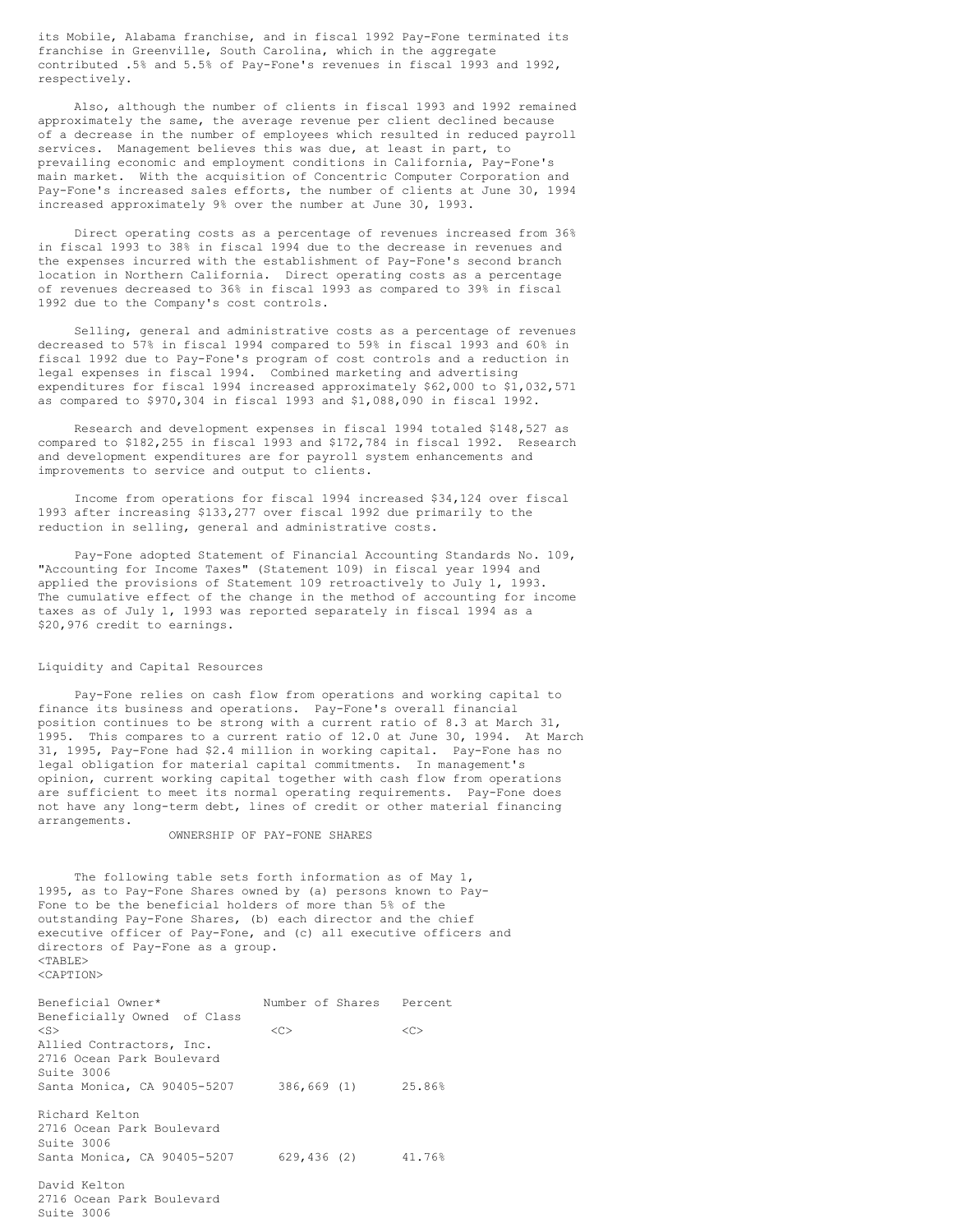| Santa Monica, CA 90405-5207 229,688 (3) 15.31%                                          |                       |       |
|-----------------------------------------------------------------------------------------|-----------------------|-------|
| Allen Kahn, M.D.<br>55 East Washington Street                                           |                       |       |
| Chicago, IL 60602-2174                                                                  | 253,400 (4) 16.79%    |       |
| Mark Kelton<br>2716 Ocean Park Boulevard<br>Suite 3006<br>Santa Monica, CA 90405-5207   | 114,596 (5)           | 7.64% |
| Edwin Johnson                                                                           | 43,700 (6)            | 2.90% |
| David L. Malcolm                                                                        | 23,100 (7)            | 1.55% |
| Mark Leekley                                                                            | 17,100(8)             | 1.13% |
| All Executive Officers and<br>Directors as a Group<br>(11 persons)<br>$\langle$ /TABLE> | $1,228,920(9)$ 77.39% |       |

Includes the address of more than 5% shareholders. (1) Allied Contractors, Inc. ("Allied") is a California corporation owned by members of the Kelton family. Richard Kelton, David Kelton and Mark Kelton each serve as officers and directors of Allied. As President of Allied, Richard Kelton has the sole power to vote and dispose of all Pay-Fone Shares owned by Allied. Allied has granted each of Richard, David and Mark Kelton an option to purchase 54,000 Pay-Fone Shares owned by Allied.

(2) Includes 386,669 shares owned by Allied (see Note 1) and exercisable options to purchase 12,200 shares from the Company.

(3) Includes exercisable options to purchase 5,000 shares from the Company and exercisable options to purchase 54,000 shares from Allied.

(4) Includes exercisable options to purchase 14,000 shares from the Company.

(5) Includes exercisable options to purchase 5,000 shares from the Company and exercisable options to purchase 54,000 shares from Allied.

(6) Includes 1,000 shares owned by Mr. Johnson's wife, 10,000 shares owned by Economy Service Station, Inc., a corporation of which Mr. Johnson is the sole stockholder, and exercisable options to purchase 14,000 shares from the Company.

(7) Includes 5,500 shares owned by Suncoast Financial Corporation, a corporation wholly-owned by Mr. Malcolm and his wife.

(8) Includes exercisable options to purchase 16,800 shares from the Company.

(9) Includes exercisable options to purchase 25,900 shares held by executive officers not named in the foregoing table. Also includes the shares identified in Notes (2) through (8) except that all of the shares owned by Allied, all of which have been attributed to Richard Kelton and some of which have also been attributed to David and Mark Kelton by reason of options granted by Allied, have been counted only once.

Allied Contractors, Inc. and each of Pay-Fone's executive officers and directors have agreed to vote all voting securities of Pay-Fone owned by them, representing 76.47% of the Pay-Fone Shares outstanding and entitled to vote at the Special Meeting, for approval and adoption of the Merger Agreement.

# DESCRIPTION OF PAYCHEX COMMON STOCK

The holders of Paychex Common Stock are entitled to one vote per share on all matters voted on by stockholders, including elections of directors, and, except as otherwise required by law, the holders of such shares exclusively possess all voting power. The Paychex Certificate of Incorporation does not provide for cumulative voting in the election of directors. The holders of Paychex Common Stock are entitled to such dividends as may be declared from time to time by the Paychex Board from funds available therefore, and upon liquidation, are entitled to receive pro rata all assets of Paychex available for distribution to such holders.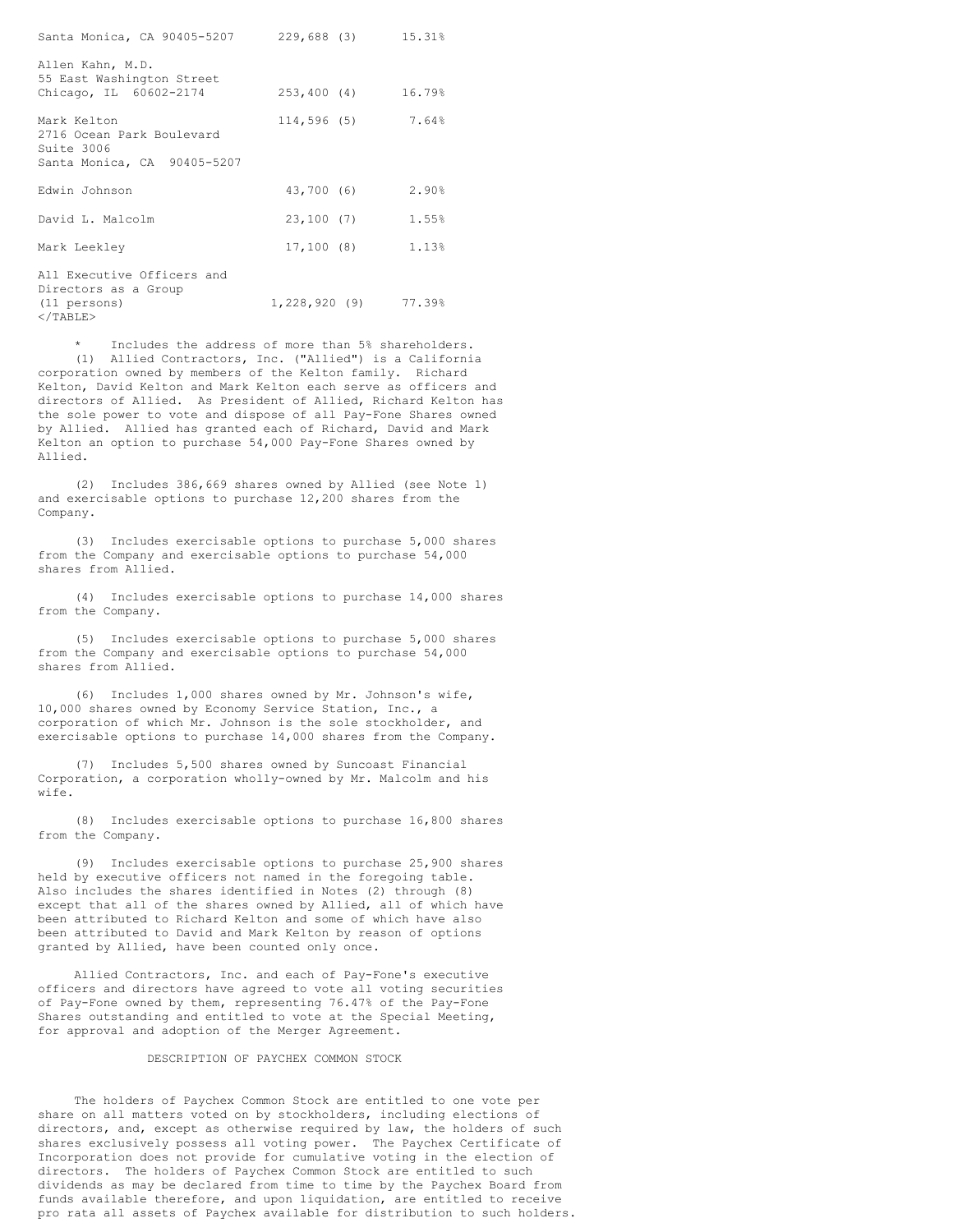All shares of Paychex Common Stock, when issued, are fully paid and non-assessable and the holders thereof do not have preemptive rights. As<br>of May 2, 1995, there were shares of Paychex Common Stock (as shares of Paychex Common Stock (as then constituted) issued and outstanding. The Paychex Board has declared the Paychex 1995 Stock Split, a 3-for-2 stock split of Paychex Common Stock in the form of a stock dividend payable on May 25, 1995 to stockholders of record on May 2, 1995. COMPARISON OF RIGHTS OF

HOLDERS OF PAY-FONE SHARES AND PAYCHEX COMMON STOCK

Pay-Fone is a California corporation and, accordingly, the rights of its shareholders are governed by California law. If the Merger is consummated, Pay-Fone shareholders will become shareholders of Paychex and their rights as such will be governed by the Delaware General Corporation Law ("Delaware Law"), the Certificate of Incorporation, as amended, of Paychex (the "Paychex Certificate") and the Bylaws of Paychex, (the "Paychex Bylaws"). The following is a summary of certain material differences between the Delaware Law, Paychex Certificate and Paychex Bylaws, on the one hand, and the California Corporations Code ("California Law"), Pay-Fone's Articles of Incorporation, as amended (the "Pay-Fone Articles"), and Pay-Fone's Bylaws, as amended (the "Pay-Fone Bylaws"), on the other.

## Indemnification

Although generally similar, Delaware Law permits a corporation to indemnify its directors, officers, employees and agents (collectively "agents") against liabilities and expenses arising out of legal proceedings brought against them by reason of their service as agents under a broader range of circumstances than does California Law. For example, under Delaware Law a corporation has the power to indemnify its directors and officers for expenses incurred or amounts paid in connection with a proceeding that is settled. California Law does not permit indemnification for expenses incurred or amounts paid in connection with a proceeding that is settled without court approval. Delaware Law allows a corporation to include in its bylaws, and in agreements between the corporation and its agents, provisions which expand the scope of indemnification beyond that otherwise provided by law. Under California Law, on the other hand, expanded indemnification is permitted only to the extent the additional rights to indemnification are authorized in the articles of incorporation. Pay-Fone has no such authorization in its Articles.

The Pay-Fone Bylaws require Pay-Fone to indemnify its directors and officers to the extent permitted by law. The Paychex Bylaws require Paychex to indemnify its agents to the full extent permitted by law. In addition, Paychex has entered into separate indemnification agreements with its directors which may afford greater indemnification rights than Delaware Law. Paychex also maintains directors' and officers' liability insurance.

Insofar as indemnification for liabilities arising under the Securities Act may be permitted pursuant to the foregoing provisions, the SEC has taken the position that such indemnification is against public policy as expressed in the Securities Act and is therefor unenforceable.

## Limitation of Director Liability

As permitted by Delaware Law, the Paychex Certificate includes a provision which eliminates the personal liability of directors for monetary damages for breach of fiduciary duty as a director. Thus, no director of Paychex may be personally liable for monetary damages for negligence or gross negligence, including grossly negligent business decisions in the case of a takeover attempt under Delaware Law; however, each director remains personally liable for failure to act in good faith, for breach of his duty of loyalty, for engaging in a transaction from which the director derives an improper personal benefit, for engaging in intentional misconduct or a knowing violation of law, or for the improper payment of a dividend or repurchase of shares. Paychex or any stockholder may seek an injunction or any other non-monetary relief in the event of a breach of a director's fiduciary duty. The limitation of liability applies only to claims against a director arising out of his role as a director and does not extend to the liability of a person who is a director for acts or omissions in his capacity as an officer. Furthermore, a director's liability under, and duty to comply with, the federal securities laws or other obligations unrelated to his fiduciary duty remain unaffected.

California Law authorizes a corporation to adopt a provision in its articles of incorporation which similarly limits a director's personal liability for breach of his duties to the corporation (although Delaware Law limits director liability in a broader range of circumstances), but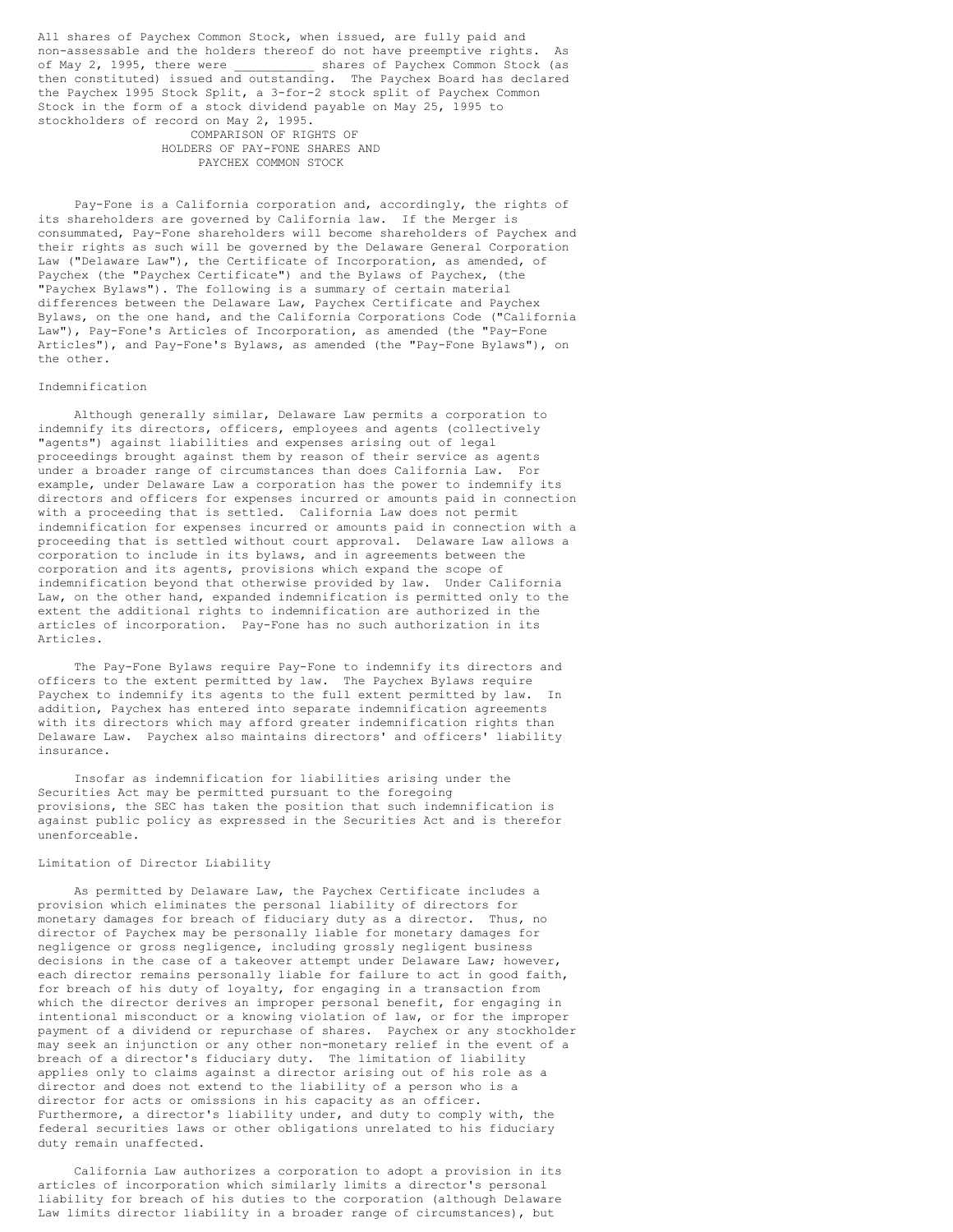#### the Pay-Fone Articles do not contain such a provision.

#### Cumulative Voting

Under California Law, cumulative voting in the election of directors is available to shareholders unless specifically eliminated in the articles of incorporation of a listed corporation (a corporation whose shares are listed on the New York Stock Exchange or American Stock Exchange, or whose shares are listed on the NASDAQ National Market and which has 800 or more shareholders). The Pay-Fone Articles do not eliminate cumulative voting. Under Delaware Law, cumulative voting in the election of directors is not available unless the corporation's certificate of incorporation so provides. The Paychex Certificate does not provide for cumulative voting.

## Super-Majority Voting

Delaware Law permits a corporation to include in its certificate of incorporation a provision requiring for any corporate action the vote of a larger proportion of the outstanding shares, or any class or series thereof, than required by Delaware Law ("super-majority vote"). Under California Law, a corporation may provide for a super-majority vote in its articles of incorporation for any corporate action except with respect to the election of directors, the removal of directors without cause, and the approval of the voluntary dissolution of a corporation. In the case of a corporation which has more than 100 shareholders of record (with certain exceptions not applicable to Pay-Fone), such corporation may not provide for a super-majority vote which exceeds 66-2/3% of the outstanding shares or any class or series thereof. Such super-majority vote provision must be approved by the same proportion of the outstanding shares as is required in the super-majority vote provision and such provision is effective only for a period of two years, subject to readoption by the shareholders for additional two-year periods. Neither the Pay-Fone Articles nor the Paychex Certificate contains a super-majority vote provision.

#### Size of Board of Directors

Under California Law, although changes in the number of directors must in general be approved by the shareholders, the board of directors may fix the exact number of directors within a stated range set forth in the articles of incorporation or bylaws, provided that such provision has been approved by the shareholders. The Pay-Fone Articles provide that the Board of Directors shall consist of not less than four nor more than seven members and that the exact number shall be fixed by the Board of Directors or the shareholders. The current number of directors of Pay-Fone is six.

Delaware Law permits the Board of Directors to change the authorized number of directors by amendment of the bylaws or in the manner provided in the bylaws, unless the number of directors is fixed in the certificate of incorporation, in which case the number of directors may be changed only by an amendment to the certificate of incorporation. The Paychex Certificate does not fix the number of directors, nor do the Paychex By-Laws which provide that the Paychex Board may fix the number by resolution adopted prior to the annual meeting of stockholders. The Paychex Board has currently fixed the number of directors at seven.

## Special Meetings of Shareholders

Under California Law, a special meeting of shareholders may be called by the board of directors, the chairman of the board, the president, the holders of shares entitled to cast not less than 10% of the votes at a meeting or such other persons as may be provided in the articles of incorporation or bylaws. The Pay- Fone Articles and Bylaws do not provide for any additional persons who may call a special meeting of shareholders. Under Delaware Law, a special meeting of stockholders may be called by the board of directors or such other persons as may be provided in the certificate of incorporation or bylaws. The Paychex Bylaws provide that the President, the Board of Directors or stockholders owning a majority of the outstanding shares may call a special meeting of stockholders.

### Vote Required for Certain Mergers and Reorganizations

Delaware Law relating to mergers and other corporate reorganizations differs from California Law in a number of respects. Generally, California Law requires a shareholder vote in more situations than does Delaware Law.

Both California and Delaware Law generally provide for a shareholder vote of both the acquiring and acquired corporation in a merger and of the selling corporation for the sale of all or substantially all of its assets. In addition, with certain exceptions, California Law requires the affirmative vote of a majority of the outstanding shares of each class of (i) the acquiring corporation in a share-for-share exchange; (ii) the acquiring corporation (if it issues its securities) and acquired corporation in a sale-of-assets reorganization; and (iii) any parent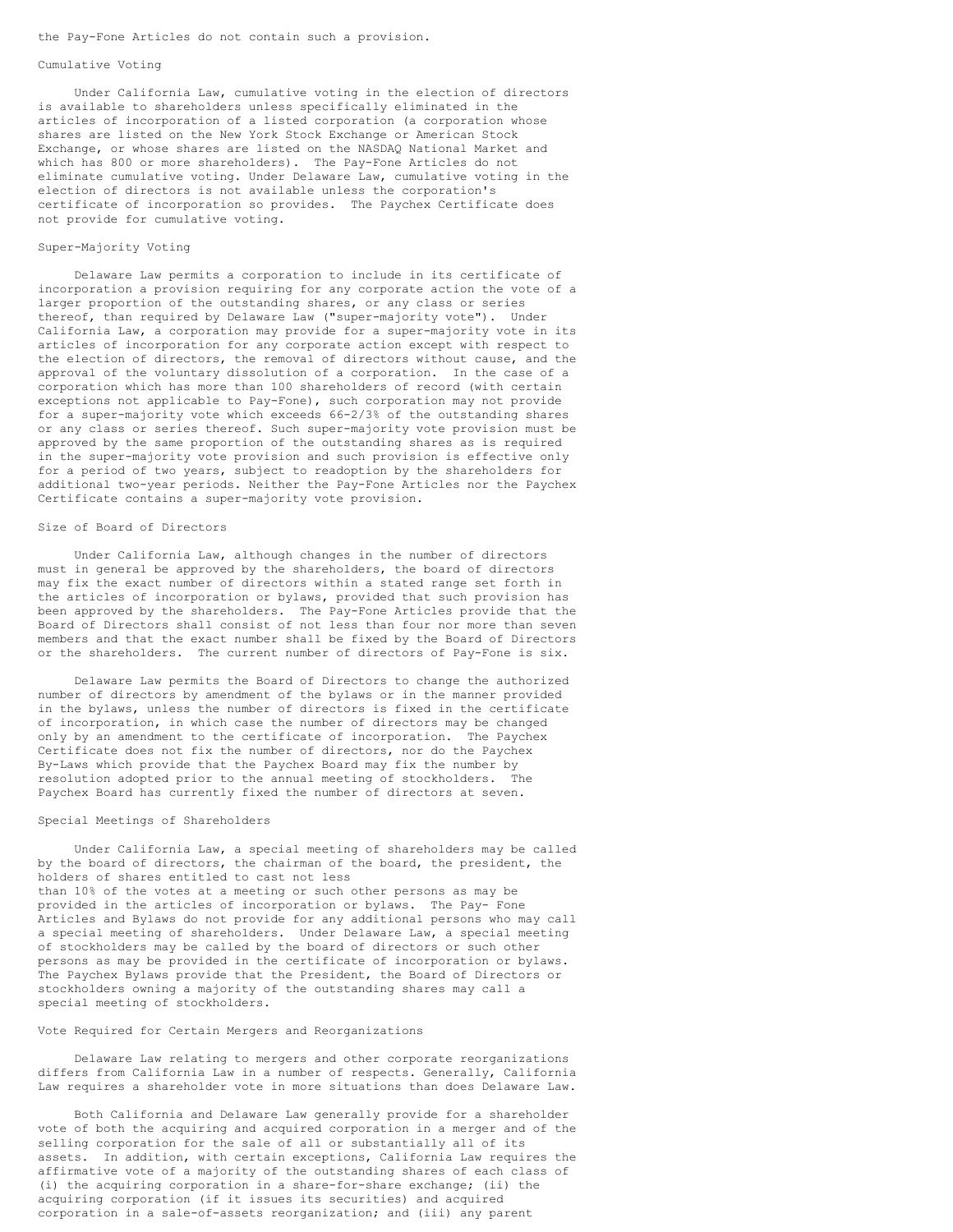corporation whose equity securities are issued or transferred in connection with a corporate reorganization.

Delaware Law generally does not require a shareholder vote of the surviving corporation in a merger if the number of shares to be issued by the surviving corporation in the merger does not exceed 20 percent of the shares outstanding immediately prior to such issuance. California law contains a similar exception to its voting requirements for reorganizations where any corporation or its shareholders or both immediately before the reorganization own (immediately after the reorganization) more than five-sixths of the voting power of the surviving or acquiring corporation (or its parent).

Under California Law, a sale of all or substantially all of a corporation's assets to a buyer in control of, or under common control with, the selling corporation requires the approval of at least 90 percent of the voting power of the selling corporation, unless the sale is in consideration of the nonredeemable common shares of the buying corporation or its parent, or the selling corporation obtains the approval of the Commissioner of Corporations, in either of which cases the sale must instead be approved by a majority of the outstanding shares. Under Delaware Law, a corporation may sell all or substantially all of its assets with the approval of a majority of the outstanding stock entitled to vote thereon, and there is no required super-majority stockholder approval for such a sale to a buyer that controls the selling corporation.

## Class Vote for Certain Reorganizations

With certain exceptions, California Law requires that reorganizations (mergers, certain sales and purchases of assets and similar transactions) be approved by a majority vote of each class of shares outstanding, and provides for separate series votes in certain circumstances. In contrast, the Delaware Law generally does not require such class voting, except in certain circumstances if the transaction involves an amendment to the certificate of incorporation which affects a class of shares adversely.

#### Fairness Opinion for Certain Reorganizations

California Law provides that if a proposal for a tender offer, merger or other reorganization (including a share-exchange tender offer) or for certain sales of assets (a "Proposal") is made by a party who (i) directly or indirectly controls the target corporation, (ii) is, or is directly or indirectly controlled by, an officer or director of the target, or (iii) is an entity in which a material financial interest is held by any director or executive officer of the target, then an independent affirmative opinion as to fairness of the consideration to the shareholders of the target corporation must be delivered to the shareholders. The fairness opinion requirement does not apply if the target does not have shares held of record by 100 or more persons or if the transaction has been qualified under the California securities laws. If any other proposal for a reorganization (the "Later Offer") is received at least ten days prior to the date for acceptance of the tender offer or vote on the reorganization, the directors must inform the shareholders of the Later Offer, and must forward any Later Offer written material to the shareholders. In such event, the shareholders must be given a reasonable opportunity to withdraw any shares tendered or any vote, consent, or proxy given in connection with the Proposal. Delaware Law does not contain a similar provision.

## Delaware Anti-Takeover Law

Delaware Law prevents an "Interested Stockholder" (defined as any person that owns 15 percent or more of the outstanding voting securities of a corporation), from engaging in certain business combinations with a Delaware corporation for three years following the date such person became an Interested Stockholder unless certain conditions (such as approval by the board of directors or shareholders) are met. California Law has no comparable provision, although California Law regulates certain tender offers or proposals for reorganization by persons who directly or indirectly control the corporation. See "Fairness Opinion for Certain Reorganizations" above.

This Delaware Law may have the effect of deterring an attempt to take control of Paychex or significantly delaying a purchaser's ability to acquire the entire interest in Paychex if such acquisition is not approved by Paychex' Board of Directors. The Paychex Certificate and Bylaws do not contain any additional anti-takeover provisions.

## Appraisal Rights

Delaware Law provides dissenters' rights of appraisal (statutory rights of dissenting shareholders to demand that, upon consummation of certain reorganizations, the corporation purchase their shares at an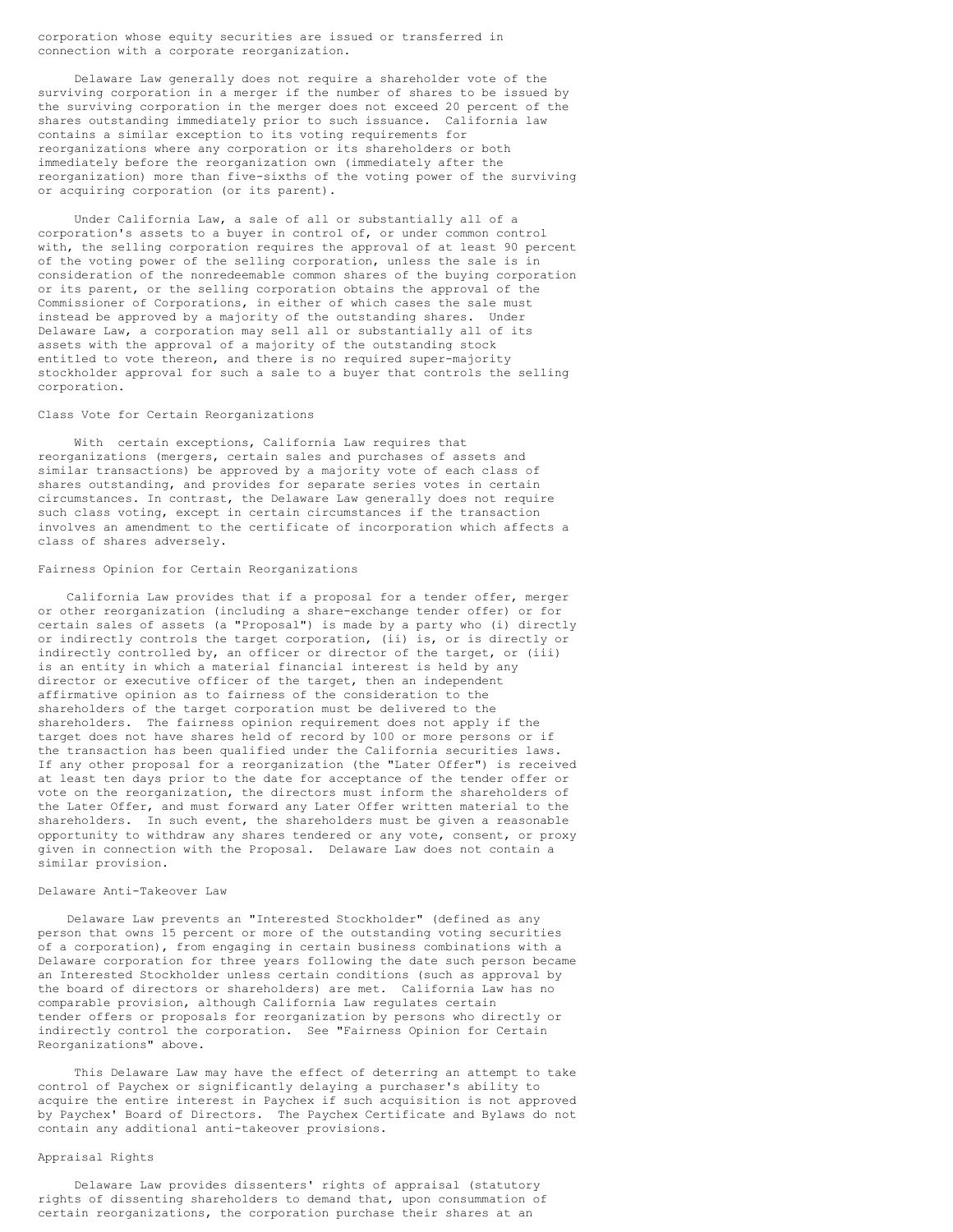appraised fair market value) generally in connection with mergers and consolidations, but not with respect to (a) a sale-of-assets reorganization, (b) a merger by a corporation, the shares of which are either listed on a national securities exchange or the NASDAQ National Market System, or widely held (by more than 2,000 record shareholders) if such shareholders receive shares of the surviving corporation or of a listed or widely held corporation, and (c) shares of a corporation which survives the merger if no vote of such corporation's shareholders is required to approve the merger. California Law affords dissenters' rights in a reorganization which requires shareholder approval, including in a sale-of- assets reorganization, but excluding a share-exchange tender offer. California Law does not afford dissenters' rights in the case of shares that are listed on a national securities exchange or are on the list of OTC margin stocks, unless such shares are subject to restrictions on transfer or at least five percent (5%) of the outstanding shares claim dissenters' rights. See "THE MERGER - Rights of Dissenting Shareholders."

## Inspection of Shareholder List

California Law provides for an absolute right of inspection of the shareholder list for persons holding 5% or more of a corporation's voting shares or persons holding 1% or more of such shares who have filed a Schedule 14B with the SEC relating to the election of directors. Both California Law and Delaware Law allow any shareholder to inspect the shareholder list and certain corporate books and records for a purpose reasonably related to such person's interest as a shareholder. Delaware Law contains no provisions comparable to the absolute right to inspect the shareholder list provided by California Law to certain shareholders. California Law, however, purports to apply such provision to any foreign corporation if its principal executive office is in California or if it customarily holds meetings of its board of directors in California. Paychex may be considered to be within the penumbra of this provision of California law since currently one of the four quarterly meetings of its board of directors is annually held in California. Loans to Directors, Officers and Employees

Under Delaware Law, a corporation may make loans to or guarantee the obligations of its officers or other employees, including officers or employees who are also directors, when such action, in the judgment the directors, may reasonably be expected to benefit the corporation. Under California Law, a corporation may not make any loan to, or guarantee the obligation of, a director or officer without shareholder approval. Although California Law would permit Pay-Fone's shareholders to adopt a bylaw permitting a disinterested majority of the directors to approve such loans or guarantees without shareholder approval, the Pay-Fone Bylaws do not contain such a provision.

## Interested Director Transactions

Under both California Law and Delaware Law certain contracts or transactions in which one or more of a corporation's directors has an interest are not void or voidable because of such interest or because such director was present at the meeting where such contract or transaction was authorized, approved or ratified by the shareholders or the board of directors if certain conditions are met, such as obtaining the required approval and fulfilling the requirement of good faith and full disclosure. Generally, with certain exceptions, the conditions are similar under California Law and Delaware. Generally, under both Laws shareholder or board approval of such contracts or transactions is required, except that pursuant to California Law, if shareholder approval is sought, the interested director is not entitled to vote his shares at a shareholder meeting with respect to any action regarding such contract or transaction. Under California Law, the contract or transaction must be approved by a majority vote of a quorum of the directors without counting the vote of the interested director (except for purposes of establishing a quorum) while under Delaware Law, the contract or transaction must be approved by a majority of the disinterested directors (even though less than a quorum).

## Voting by Ballot

California Law grants to each shareholder the right to require a vote by written ballot for the election of directors. Delaware Law provides that all actions of stockholders must be by written ballot unless otherwise provided in the certificate of incorporation. The Paychex Certificate does not require ballot voting, nor do the Paychex By-Laws. Payment of Dividends and Repurchase of Shares of Common Stock

Under Delaware Law, a corporation may pay dividends only out of surplus (generally the shareholders' equity of the corporation less the par value of the capital stock outstanding) or, if there exists no surplus, out of the net profits of the corporation for the fiscal year in which the dividend is declared and/or the preceding fiscal year (provided that provision must be made for outstanding stock having a liquidation preference). In general, shares of a corporation's capital stock may only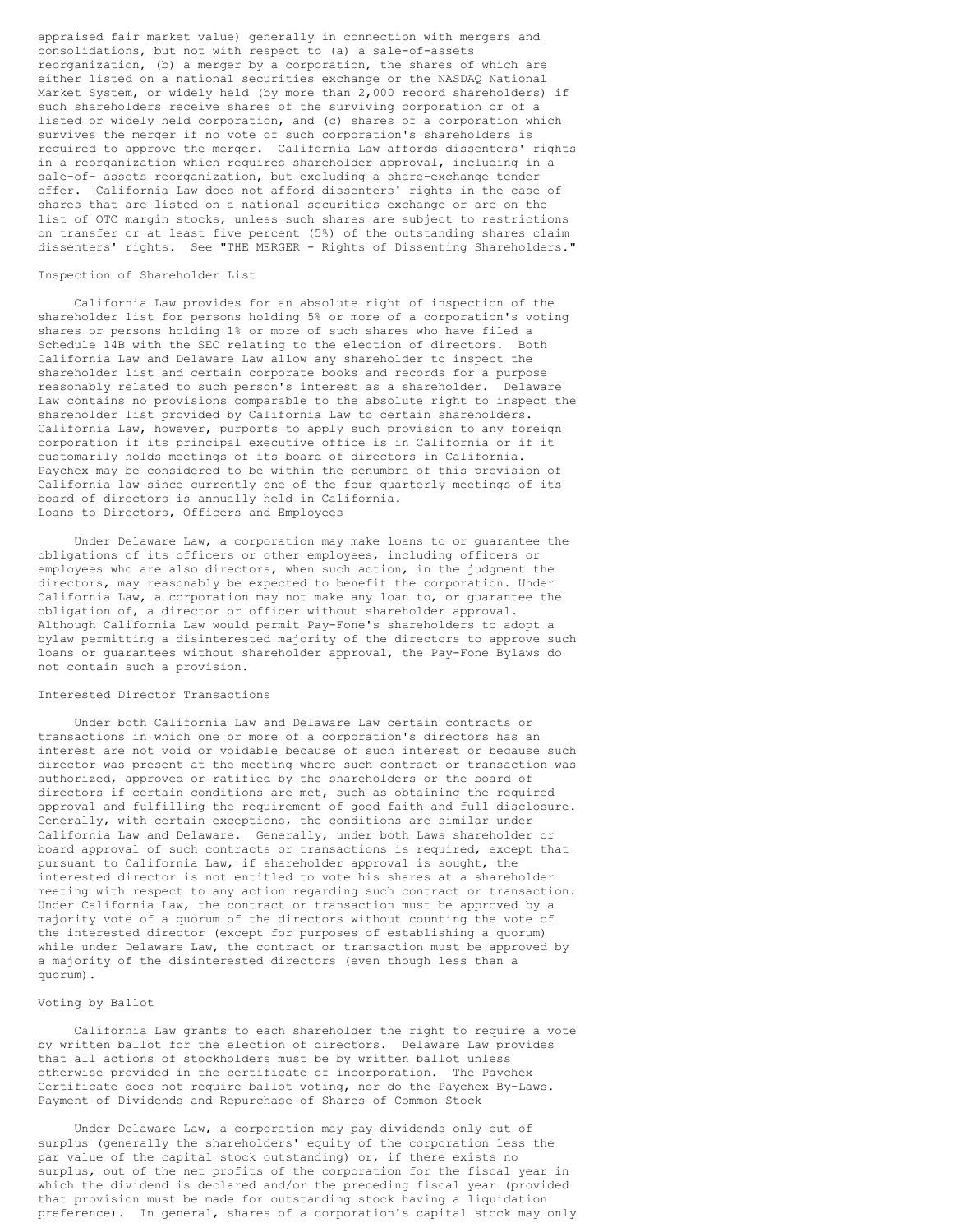be repurchased or redeemed by the corporation out of surplus.

Under California Law, a corporation may pay dividends and may purchase or redeem outstanding shares of its capital stock only if the retained earnings of the corporation immediately prior thereto equal or exceed the amount of the proposed distribution or, in general, if immediately after giving effect to such distribution the assets of the corporation (excluding certain intangible assets) equal at least 125% of the liabilities of the corporation and the current assets of the corporation equal at least 100% or 125% (depending on whether certain financial tests are met) of the current liabilities.

## LEGAL OPINIONS

The legality of the Paychex Common Stock to be issued in connection with the Merger is being passed upon for Paychex by Woods, Oviatt, Gilman, Sturman & Clarke LLP. As of May 2, 1995, the attorneys in that firm owned 49,444 shares of Paychex Common Stock and held options to purchase an additional 10,500 shares. A member of the firm also serves as a director of Paychex.

Certain of the tax consequences of the Merger to Pay-Fone shareholders at the Effective Time will be passed upon by Hughes Hubbard & Reed, Los Angeles, California, on behalf of Pay-Fone. See "THE MERGER - Certain Federal Income Tax Consequences." As of May 2, 1995, attorneys in that firm did not beneficially own any shares of Paychex Common Stock or Pay-Fone Shares.

#### EXPERTS

The consolidated financial statements of Paychex, Inc. incorporated by reference in Paychex' Annual Report (Form 10-K) for the year ended May 31, 1994, have been audited by Ernst & Young LLP, independent auditors, as set forth in their report thereon included therein and incorporated herein by reference. Such consolidated financial statements are incorporated herein by reference in reliance upon such report given upon the authority of such firm as experts in accounting and auditing.

The consolidated financial statements of Pay-Fone Systems, Inc. as of June 30, 1994 and 1993, and for each of the years then ended, have been included herein and in the registration statement in reliance upon the report of KPMG Peat Marwick LLP, independent certified public accountants, appearing elsewhere herein, and upon the authority of said firm as experts in accounting and auditing.

The report of KPMG Peat Marwick LLP covering the June 30, 1994 consolidated financial statements refers to a change in the method of accounting for income taxes.

The financial statements of Pay-Fone for the fiscal year ended June 30, 1992, included in this Proxy Statement/Prospectus have been audited by Clumeck, Stern, Phillips and Schwartz, independent public accountants, whose report given on the authority of that firm as experts in accounting and auditing, is included herein.

CLUMECK, STERN, PHILLIPS & SCHWARTZ Certified Public Accounts 15910 Ventura Blvd. Suite 1633 Encino, CA 91436

August 21, 1992

## INDEPENDENT AUDITORS' REPORT

To the Shareholders and The Board of Directors of Pay-Fone Systems, Inc.

We have audited the accompanying statements of operations, shareholders' investment and cash flows of Pay-Fone Systems, Inc. for the year ended June 30, 1992. These financial statements are the responsibility of the Company's management. Our responsibility is to express an opinion on these financial statements based on our audit.

We conducted our audit in accordance with generally accepted auditing standards. Those standards require that we plan and perform the audit to obtain reasonable assurance about whether the financial statements are free of material misstatement. An audit includes examining, on a test basis, evidence supporting the amounts and disclosures in the financial statements. An audit also includes assessing the accounting principles used and significant estimates made by management, as well as evaluating the overall financial statement presentation. We believe that our audit provides a reasonable basis for our opinion.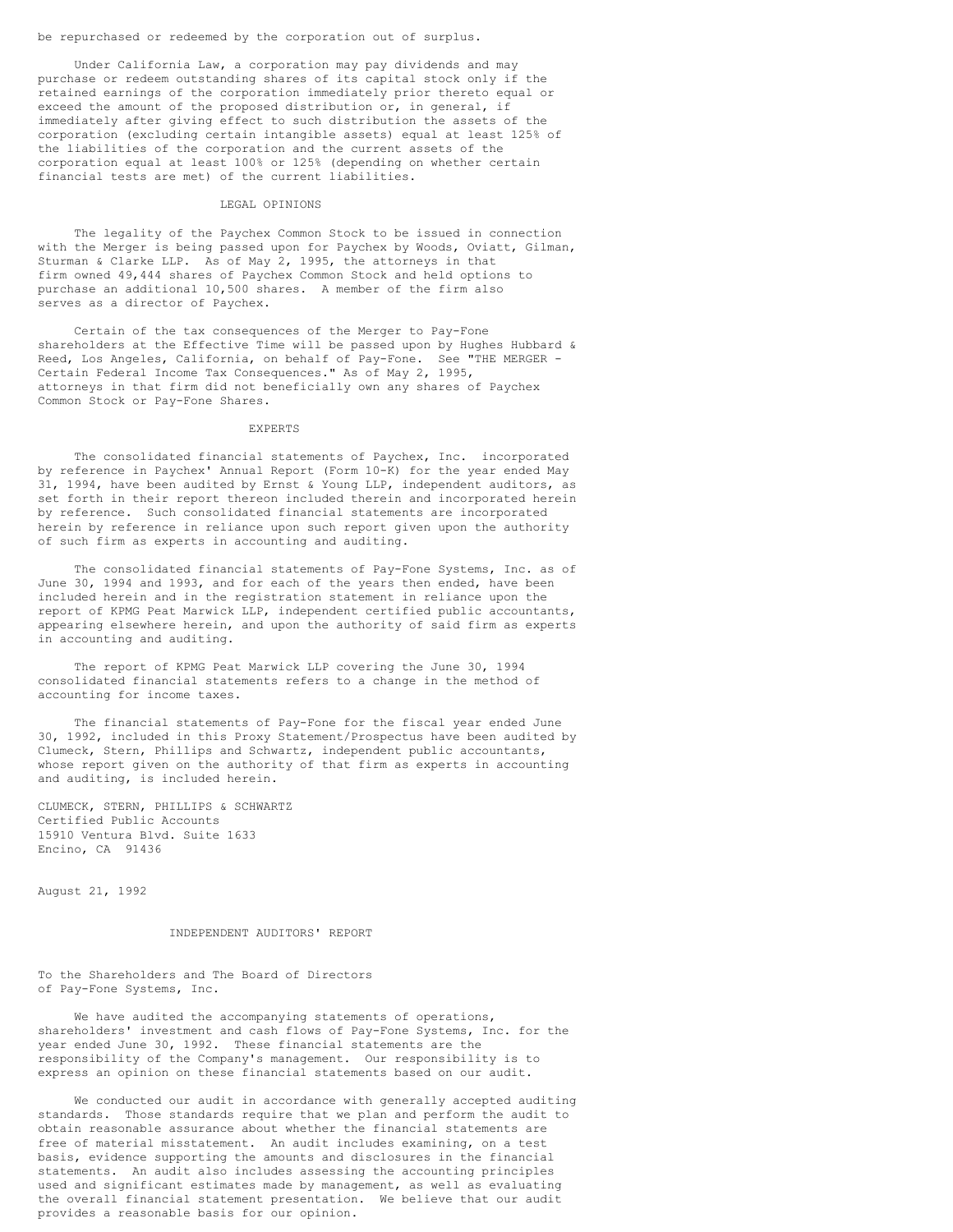In our opinion, the financial statements referred to above present fairly, in all material respects, the results of its operations and cash flows for the year ended June 30, 1992, in conformity with generally accepted accounting principles.

> /s/CLUMECK, STERN, PHILLIPS & SCHWARTZ Certified Public Accountants

KPMG Peat Marwick LLP

Independent Auditors' Report

The Board of Directors and Shareholders of Pay-Fone Systems, Inc.:

We have audited the accompanying consolidated balance sheets of Pay-Fone Systems, Inc. and subsidiary as of June 30, 1994 and 1993, and the related consolidated statements of operations, shareholders' equity, and cash flows for the years then ended. These consolidated financial statements are the responsibility of the Company's management. Our responsibility is to express an opinion on these financial statements based on our audits.

We conducted our audits in accordance with generally accepted auditing standards. Those standards require that we plan and perform the audit to obtain reasonable assurance about whether the financial statements are free of material misstatement. An audit includes examining, on a test basis, evidence supporting the amounts and disclosures in the financial statements. An audit also includes assessing the accounting principles used and significant estimates made by management, as well as evaluating the overall financial statement presentation. We believe that our audits provide a reasonable basis for our opinion.

In our opinion, the consolidated financial statements referred to above present fairly, in all material respects, the financial position of Pay-Fone Systems, Inc. and subsidiary as of June 30, 1994 and 1993 and the results of their operations and their cash flows for the years then ended in conformity with generally accepted accounting principles.

As discussed in notes 1 and 3 to the consolidated financial statements, effective July 1, 1993, the company changed its method of accounting for income taxes.

/s/KPMG Peat Marwick LLP

Los Angeles, California September 1, 1994

PAY-FONE SYSTEMS, INC. CONSOLIDATED BALANCE SHEETS

 $<$ TABLE> <CAPTION>

|                                             | 1994      | 1993                                            | June 30, March 31,<br>1995<br>(Unaudited) |
|---------------------------------------------|-----------|-------------------------------------------------|-------------------------------------------|
| ASSETS                                      |           |                                                 |                                           |
| $<$ S $>$                                   | $<\infty$ | <<                                              | <<                                        |
| CURRENT ASSETS:                             |           |                                                 |                                           |
| Cash and cash equivalents                   |           | $$740,734$ $$1,116,949$ $$399,182$              |                                           |
| Short term investments                      |           | 1,382,203 1,100,714 1,256,941                   |                                           |
| Accounts receivable, less \$8,000 allowance |           |                                                 |                                           |
| for doubtful accounts                       |           | 516,704 476,285                                 | 567,429                                   |
| Prepaid supplies and other                  | 347,824   | 266,792                                         | 454,392                                   |
| TOTAL CURRENT ASSETS                        |           | 2,987,465 2,960,740 2,677,944                   |                                           |
| PROPERTY AND EQUIPMENT, at Cost:            |           |                                                 |                                           |
| Building                                    |           | 3,001,540 3,001,540 3,001,540                   |                                           |
| Terminals and computer equipment            |           | 2,020,258 2,580,377                             | 2,024,671                                 |
| Other                                       |           | 1,231,633 999,851                               | 1,484,724                                 |
|                                             |           | 6, 253, 431 6, 581, 768                         | 6,510,935                                 |
| Less: Accumulated depreciation              |           |                                                 |                                           |
| and amortization                            |           | $(3, 753, 268)$ $(4, 168, 114)$ $(3, 925, 789)$ |                                           |
|                                             |           | 2,500,163 2,413,654 2,585,146                   |                                           |
| Intangible assets, net of amortization      | 111,920   |                                                 | 131,920                                   |
|                                             |           | $$5,599,548 \t$5,374,394 \t$5,395,010$          |                                           |
|                                             |           | ------------ -----------                        |                                           |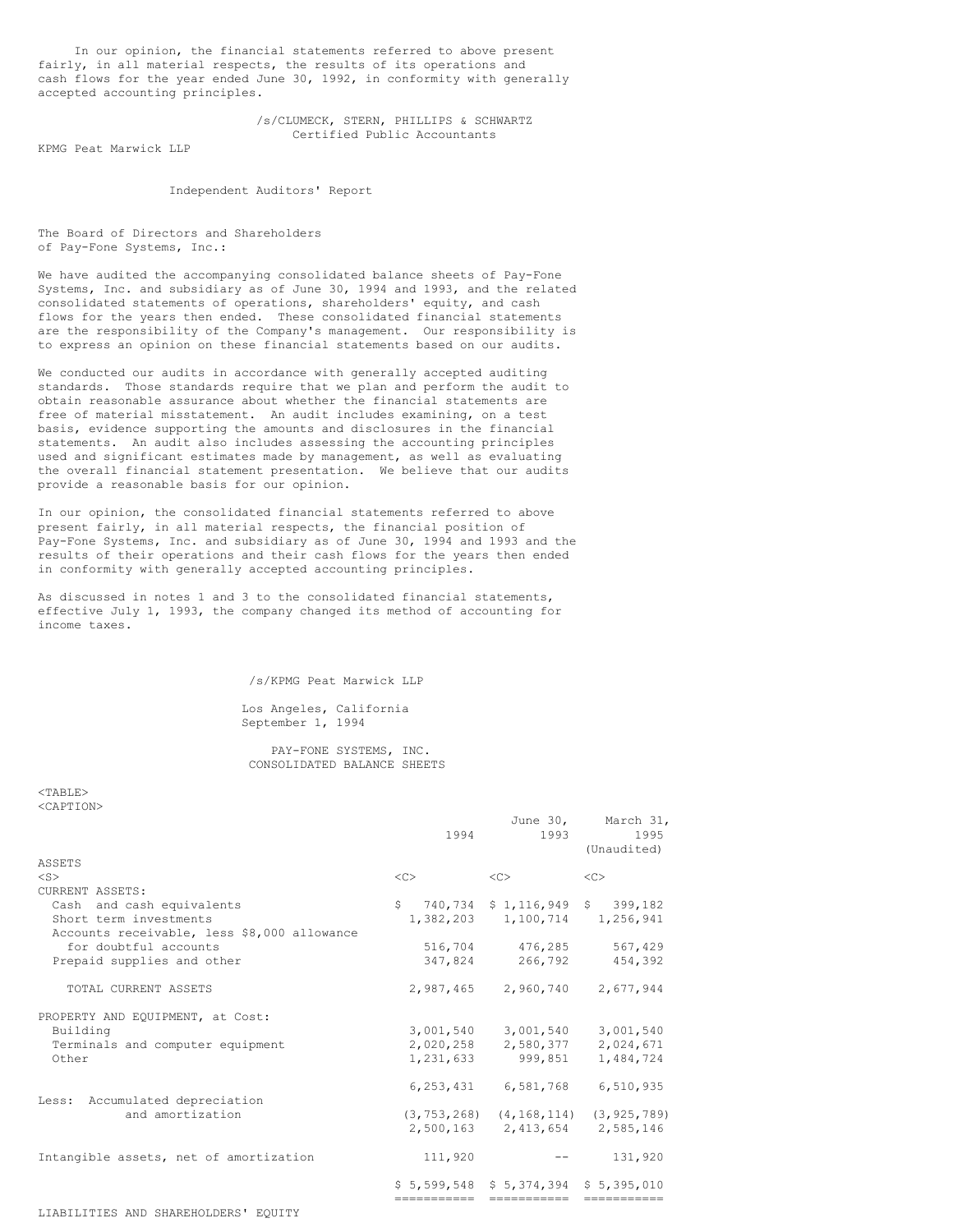| CURRENT LIABILITIES:                    |   |         |                                                                    |              |
|-----------------------------------------|---|---------|--------------------------------------------------------------------|--------------|
| Accounts payable                        | S |         | 76,892 \$ 41,341 \$ 40,560                                         |              |
| Accrued wages and other related costs   |   | 111,152 | 105,965                                                            | 138,474      |
| Other accrued liabilities               |   |         | 25,118 70,782                                                      | 141,977      |
| Customer security deposits              |   | 35,785  | 65,577                                                             | 400          |
| Income taxes payable                    |   |         | 9,653                                                              |              |
| TOTAL CURRENT LIABILITIES               |   | 248,947 | 293,318                                                            | 321, 411     |
| Deferred Income Taxes                   |   |         | 143,047 62,488                                                     | 143,047      |
| SHAREHOLDERS' EQUITY:                   |   |         |                                                                    |              |
| Common stock \$.10 par value            |   |         |                                                                    |              |
| Authorized - 10,000,000 shares          |   |         |                                                                    |              |
| Issued and Outstanding - 1,467,813      |   |         |                                                                    |              |
| at June 30, 1994 and 1993; and          |   |         |                                                                    |              |
| 1,484,233 (unaudited) at March 31, 1995 |   |         | 90,781 90,781 92,423                                               |              |
| Additional paid-in capital              |   |         | 2,755,826 2,755,826 2,804,607                                      |              |
| Retained earnings                       |   |         | 2,360,947 2,171,981                                                | 2,073,522    |
| Unrealized Loss on Debt                 |   |         |                                                                    |              |
| and Equity Marketable Securities        |   |         |                                                                    | (40, 000)    |
| TOTAL SHAREHOLDERS' EOUITY              |   |         | 5, 207, 554 5, 018, 588 4, 930, 552                                |              |
| Commitments, Contingencies and          |   |         |                                                                    |              |
| Subsequent Event                        |   |         |                                                                    |              |
|                                         |   |         | $$5,599,548$ $$5,374,394$ $$5,395,010$<br>------------ ----------- | ============ |
|                                         |   |         |                                                                    |              |

See accompanying notes to consolidated financial statements.  $\langle$ /TABLE $>$ 

#### PAY-FONE SYSTEMS, INC. CONSOLIDATED STATEMENTS OF OPERATIONS

<TABLE> <CAPTION>

|                                                                                                                                              |    |                    |      |                        | Nine Months<br>June 30,<br>Ended March 31, |                                                             |              |                      |    |                         |
|----------------------------------------------------------------------------------------------------------------------------------------------|----|--------------------|------|------------------------|--------------------------------------------|-------------------------------------------------------------|--------------|----------------------|----|-------------------------|
|                                                                                                                                              |    | 1994               | 1993 |                        |                                            | 1992                                                        |              | 1995                 |    | 1994                    |
|                                                                                                                                              |    |                    |      |                        |                                            |                                                             |              |                      |    | (Unaudited) (Unaudited) |
| $<$ S $>$<br>Revenues                                                                                                                        | << |                    | <<   |                        | <<                                         | \$4,459,935 \$4,505,111 \$5,185,819                         | <<           |                      | << | \$3,612,130 \$3,371,475 |
| Direct costs                                                                                                                                 |    | 1,695,727          |      | 1,636,677              |                                            | 2,021,492                                                   |              | 1,652,861            |    | 1,248,252               |
| Gross profit                                                                                                                                 |    | 2,764,208          |      | 2,868,434              |                                            | 3, 164, 327                                                 |              | 1,959,269            |    | 2,123,223               |
| Selling, general and administrative expenses<br>Miscellaneous merger costs                                                                   |    | 2,541,995          |      | 2,680,345              |                                            | 3,109,515                                                   |              | 2,277,914<br>117,500 |    | 1,890,318               |
| Income (loss) from operations<br>Interest income                                                                                             |    | 222, 213<br>61,369 |      | 188,089<br>58,108      |                                            | 54,812<br>67,584                                            |              | (436, 145)<br>53,220 |    | 232,905<br>39,535       |
| Income (loss) before income taxes, extraordinary<br>item and cumulative effect of change in method                                           |    |                    |      |                        |                                            |                                                             |              |                      |    |                         |
| of accounting for income taxes                                                                                                               |    | 283,582            |      | 246,197                |                                            | 122,396                                                     |              | (382, 925)           |    | 272,440                 |
| Income tax expense<br>(benefit)                                                                                                              |    | 115,592            |      | 95,182                 |                                            | 40,000                                                      |              | (95, 500)            |    | 105,000                 |
| Income (loss) before extraordinary item<br>and cumulative effect of change in method of<br>accounting for income taxes                       |    | 167,990            |      | 151,015                |                                            | 82,396                                                      |              | (287, 425)           |    | 167,440                 |
| Extraordinary item --<br>income tax benefit resulting from utilization<br>of net operating loss carryforward                                 |    |                    |      |                        |                                            | 28,200                                                      |              |                      |    |                         |
| Cumulative effect of change in method<br>of accounting for income taxes                                                                      |    | 20,976             |      |                        |                                            |                                                             |              |                      |    |                         |
| Net income (loss)                                                                                                                            |    | \$188,966          |      |                        |                                            | $$151,015$ \$ 110,596 \$ (287,425) \$ 167,440<br>========== |              |                      |    |                         |
| Per share amounts:<br>Income (loss) before extraordinary item<br>and cumulative effect of change in method of<br>accounting for income taxes | \$ | $0.12 \quad$       |      | 0.10S                  |                                            | 0.05                                                        | \$           | $(0.19)$ \$          |    | 0.11                    |
| Extraordinary item --<br>income tax benefit resulting from utilization<br>of net operating loss carryforward                                 |    |                    |      |                        |                                            | 0.02                                                        |              |                      |    |                         |
| Cumulative effect of change in method<br>of accounting for income taxes                                                                      |    | 0.01               |      |                        |                                            |                                                             |              |                      |    |                         |
| Net income (loss) per common share                                                                                                           | S  | 0.13<br>========== | -S   | 0.10<br>$=$ ========== | \$                                         | 0.07<br>$=$ ==========                                      | S<br>======= | $(0.19)$ \$          |    | 0.11<br>-----------     |
| Weighted average shares                                                                                                                      |    |                    |      |                        |                                            |                                                             |              |                      |    |                         |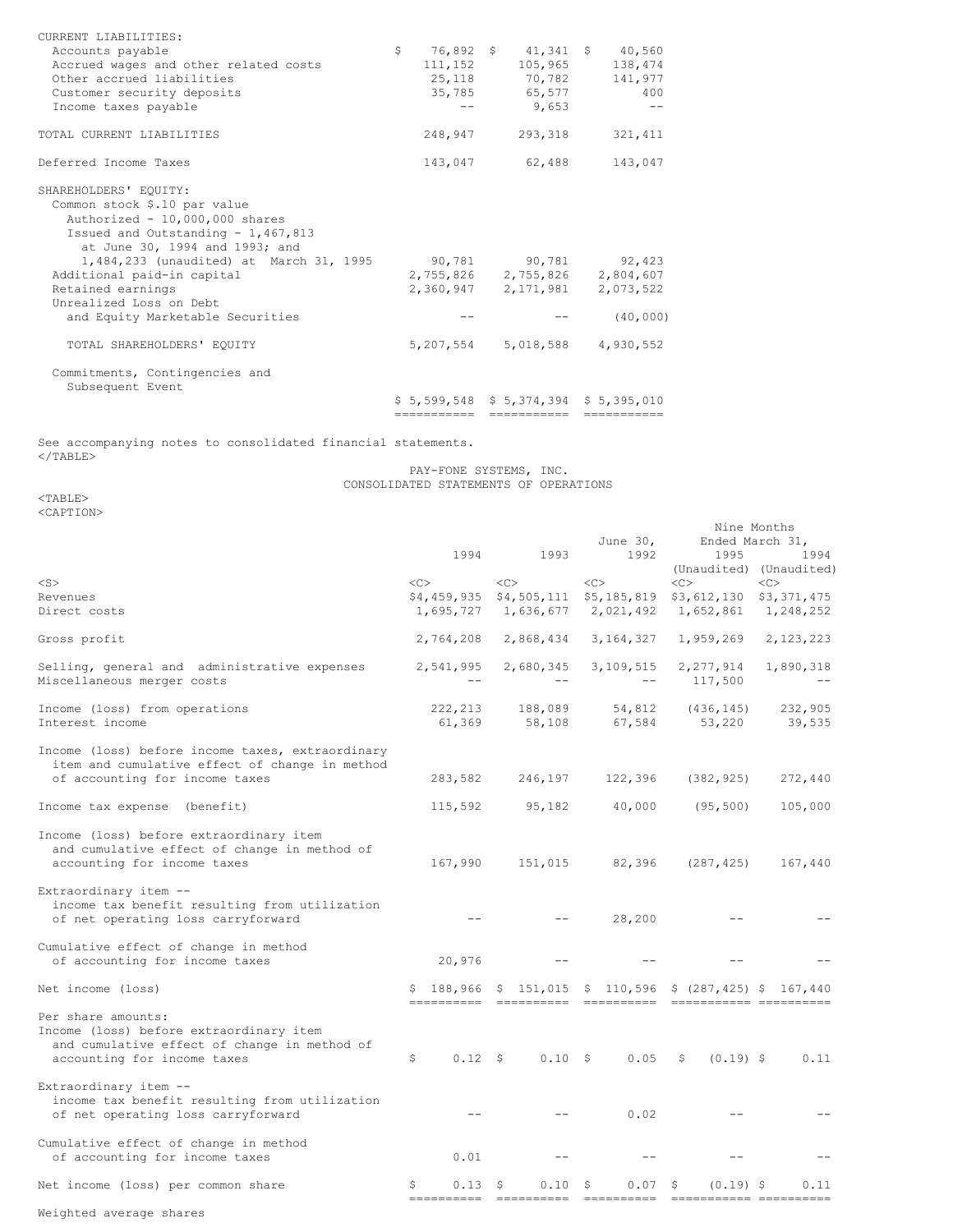See accompanying notes to consolidated financial statements.  $<$ /TABLE>

PAY-FONE SYSTEMS, INC. CONSOLIDATED STATEMENTS OF CASH FLOWS

 $<$ TABLE> <CAPTION>

|                                                                                                                                                                                    |     |            |                     |                   |    |                    | Nine Months<br>Ended March 31, |                                                              |                     |            |  |
|------------------------------------------------------------------------------------------------------------------------------------------------------------------------------------|-----|------------|---------------------|-------------------|----|--------------------|--------------------------------|--------------------------------------------------------------|---------------------|------------|--|
|                                                                                                                                                                                    |     | 1994       |                     | 1993              |    | June $301$<br>1992 |                                | 1995                                                         |                     | 1994       |  |
|                                                                                                                                                                                    |     |            |                     |                   |    |                    |                                | (Unaudited) (Unaudited)                                      |                     |            |  |
| $<$ S $>$                                                                                                                                                                          | <<> |            | <<                  |                   | << |                    | <<                             |                                                              | < <sub></sub>       |            |  |
| Cash flows from operating activities:                                                                                                                                              |     |            |                     |                   |    |                    |                                |                                                              |                     |            |  |
| Net income (loss)                                                                                                                                                                  |     |            |                     |                   |    |                    |                                | $$188,966$ $$151,015$ $$110,596$ $$(287,425)$ $$167,440$     |                     |            |  |
| Adjustments to reconcile net income (loss)                                                                                                                                         |     |            |                     |                   |    |                    |                                |                                                              |                     |            |  |
| to net cash provided by operating activities:                                                                                                                                      |     |            |                     |                   |    |                    |                                |                                                              |                     |            |  |
| Depreciation and amortization                                                                                                                                                      |     | 278,852    |                     | 290,170           |    | 376,815            |                                | 182,522                                                      |                     | 219,021    |  |
| Deferred income taxes                                                                                                                                                              |     | 80,559     |                     | 18,736            |    | (65, 200)          |                                | $- -$                                                        |                     | $ -$       |  |
| Change in assets and liabilities, net<br>of effects from acquisition:                                                                                                              |     |            |                     |                   |    |                    |                                |                                                              |                     |            |  |
| Accounts receivables                                                                                                                                                               |     | (18, 892)  |                     | 37,345            |    | 29,067             |                                | (50, 725)                                                    |                     | (72, 218)  |  |
| Prepaid supplies and other                                                                                                                                                         |     | (77, 162)  |                     | 23,028            |    | (47, 337)          |                                | (106, 568)                                                   |                     | (146, 853) |  |
| Accounts payable                                                                                                                                                                   |     | 35,274     |                     | (10, 458)         |    | (6, 014)           |                                | (36, 332)                                                    |                     | 12,357     |  |
| Accrued wages and other related costs                                                                                                                                              |     | 5,187      |                     | (16, 992)         |    | (44, 860)          |                                | 27,322                                                       |                     | 15,706     |  |
| Other accrued liabilities                                                                                                                                                          |     | (94, 883)  |                     | (16, 446)         |    | (18, 658)          |                                | 116,859                                                      |                     | (11, 518)  |  |
| Customer security deposits                                                                                                                                                         |     | (29, 792)  |                     | (8, 448)          |    | (45, 275)          |                                | (35, 385)                                                    |                     | (20, 076)  |  |
| Income taxes payable                                                                                                                                                               |     | (9, 653)   |                     | (66, 547)         |    | 76,200             |                                | $--$                                                         |                     | 192,401    |  |
| Total adjustments                                                                                                                                                                  |     | 169,490    |                     | 250,388           |    | 254,288            |                                | 97,693                                                       |                     | 188,820    |  |
| Net cash provided by (used in)                                                                                                                                                     |     |            |                     |                   |    |                    |                                |                                                              |                     |            |  |
| operating activities                                                                                                                                                               |     | 358,456    |                     | 401,403           |    | 364,884            |                                | (189, 732)                                                   |                     | 356,260    |  |
|                                                                                                                                                                                    |     |            |                     |                   |    |                    |                                |                                                              |                     |            |  |
| Cash flows from investing activities:                                                                                                                                              |     |            |                     |                   |    |                    |                                |                                                              |                     |            |  |
| Short term investments                                                                                                                                                             |     | (281, 489) |                     | (626, 463)        |    | 405,869            |                                | 85,262                                                       |                     | 649,934    |  |
| Capital expenditures<br>Payments for acquired company                                                                                                                              |     | (309, 297) |                     | (49, 698)         |    | (95, 518)          |                                | (257, 505)                                                   |                     | (256, 375) |  |
| (net of cash acquired)                                                                                                                                                             |     | (143, 885) |                     | $\qquad \qquad -$ |    | $- -$              |                                | (30,000)                                                     |                     | $ -$       |  |
| Net cash provided by (used in)                                                                                                                                                     |     |            |                     |                   |    |                    |                                |                                                              |                     |            |  |
| investing activities                                                                                                                                                               |     | (734, 671) |                     | (676, 161)        |    | 310,351            |                                | (202, 243)                                                   |                     | 393,559    |  |
|                                                                                                                                                                                    |     |            |                     |                   |    |                    |                                |                                                              |                     |            |  |
| Cash flows from financing activities --                                                                                                                                            |     |            |                     |                   |    |                    |                                |                                                              |                     |            |  |
| Repurchase of common stock                                                                                                                                                         |     |            |                     | $- -$             |    | (124, 540)         |                                | $- -$                                                        |                     |            |  |
| Options exercised                                                                                                                                                                  |     | $- -$      |                     | $- -$             |    | $- -$              |                                | 50,423                                                       |                     | $- -$      |  |
| Net cash used in financing activities                                                                                                                                              |     | $-$        |                     | $- -$             |    | (124, 540)         |                                | 50,423                                                       |                     | $- -$      |  |
| Net increase (decrease)                                                                                                                                                            |     |            |                     |                   |    |                    |                                |                                                              |                     |            |  |
| in cash and cash equivalents                                                                                                                                                       |     | (376, 215) |                     | (274, 758)        |    | 550,695            |                                | (341, 552)                                                   |                     | 749,819    |  |
|                                                                                                                                                                                    |     |            |                     |                   |    |                    |                                |                                                              |                     |            |  |
| Cash and cash equivalents at beginning of period 1,116,949                                                                                                                         |     |            |                     | 1,391,707         |    | 841,012            |                                | 740,734                                                      |                     | 1,116,949  |  |
| Cash and cash equivalents at end of period                                                                                                                                         |     |            |                     |                   |    |                    |                                | $$740,734$ $$1,116,949$ $$1,391,707$ $$399,182$ $$1,866,768$ |                     |            |  |
|                                                                                                                                                                                    |     | ---------- |                     | ==========        |    | -----------        |                                | ==========                                                   |                     | eeeeeeee   |  |
| Supplemental disclosure of cash flow information<br>Cash paid during the period for:                                                                                               |     |            |                     |                   |    |                    |                                |                                                              |                     |            |  |
| Income taxes                                                                                                                                                                       | \$  | 69,600     | $\ddot{\mathsf{s}}$ | $146,800$ \$      |    | $1,681$ \$         |                                | $- -$                                                        | $\ddot{\textrm{S}}$ | 33,980     |  |
|                                                                                                                                                                                    |     |            |                     |                   |    |                    |                                |                                                              |                     |            |  |
|                                                                                                                                                                                    |     |            |                     |                   |    |                    |                                |                                                              |                     |            |  |
| Interest                                                                                                                                                                           |     |            | S.                  | $- -$             | S. | $- -$              | S.                             | $- -$                                                        | -S                  |            |  |
|                                                                                                                                                                                    |     |            |                     |                   |    |                    |                                |                                                              |                     |            |  |
| NONCASH TRANSACTION (Unaudited) - During the nine months ended March 31, 1995 the Company wrote down its short term<br>investments<br>and recorded an unrealized loss of \$40,000. |     |            |                     |                   |    |                    |                                |                                                              |                     |            |  |
|                                                                                                                                                                                    |     |            |                     |                   |    |                    |                                |                                                              |                     |            |  |
| See accompanying notes to consolidated financial statements.<br>$\langle$ /TABLE>                                                                                                  |     |            |                     |                   |    |                    |                                |                                                              |                     |            |  |
| PAY-FONE SYSTEMS, INC.                                                                                                                                                             |     |            |                     |                   |    |                    |                                |                                                              |                     |            |  |
| CONSOLIDATED STATEMENTS OF SHAREHOLDERS' EQUITY                                                                                                                                    |     |            |                     |                   |    |                    |                                |                                                              |                     |            |  |
| $<$ TABLE>                                                                                                                                                                         |     |            |                     |                   |    |                    |                                |                                                              |                     |            |  |
| <caption></caption>                                                                                                                                                                |     |            |                     |                   |    |                    |                                |                                                              |                     |            |  |
|                                                                                                                                                                                    |     |            |                     |                   |    | Unrealized         |                                |                                                              |                     |            |  |

|                        | Common Stock  |               |          | Additional<br>Paid-In          | Retained      |               | Loss on Debt<br>and Equity<br>Marketable | Total<br>Shareholders' |
|------------------------|---------------|---------------|----------|--------------------------------|---------------|---------------|------------------------------------------|------------------------|
|                        | Shares        |               | Amount   | Capital                        | Earnings      |               | Securities                               | Equity                 |
| $<$ S>                 | < <sub></sub> | < <sub></sub> |          | < <sub></sub>                  | < <sub></sub> | < <sub></sub> |                                          | < <sub></sub>          |
| Balance, June 30, 1991 | 1,506,133     | -S            |          | 94,613 \$2,876,535 \$1,910,370 |               | - S           |                                          | \$4,881,518            |
| Net Income             |               |               |          |                                | 110,596       |               | --                                       | 110,596                |
| Common Stock Redeemed  | (38, 320)     |               | (3, 832) | (120, 709)                     |               |               | --                                       | (124, 541)             |
|                        |               |               |          |                                |               |               |                                          |                        |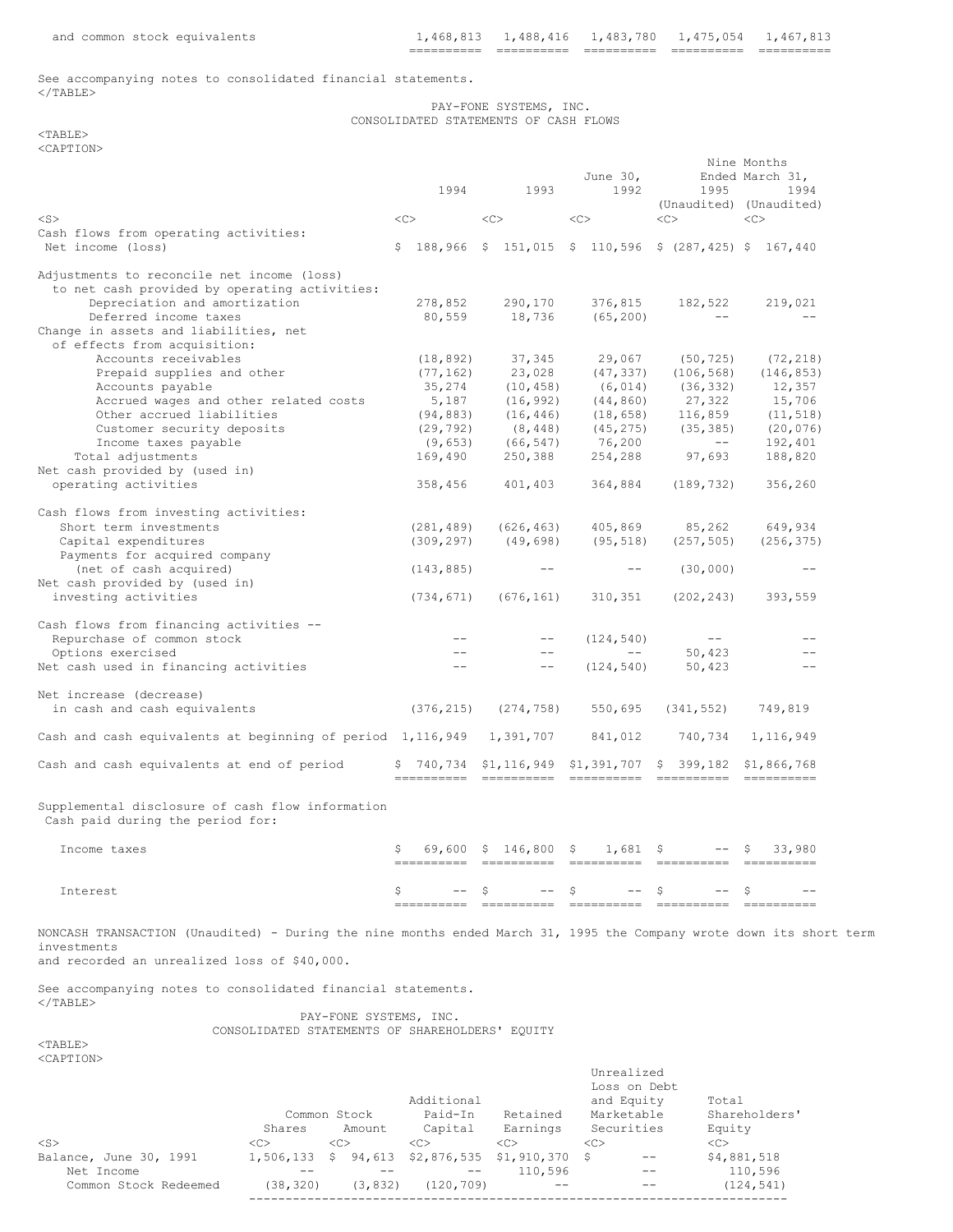| Balance, June 30, 1992<br>Net Income                                            |        |       | 1,467,813 90,781 2,755,826           | 2,020,966<br>151,015    |                                                          | 4,867,573<br>151,015    |
|---------------------------------------------------------------------------------|--------|-------|--------------------------------------|-------------------------|----------------------------------------------------------|-------------------------|
| Balance, June 30, 1993<br>Net Income                                            |        |       | 1,467,813 90,781 2,755,826 2,171,981 | 188,966                 |                                                          | 5,018,588<br>188,966    |
| Balance, June 30, 1994 1, 467, 813<br>Net Loss (Unaudited)<br>Options Exercised |        |       | 90,781 2,755,826                     | 2,360,947<br>(287, 425) |                                                          | 5,207,554<br>(287, 425) |
| (Unaudited)<br>Unrealized Loss on<br>Debt and Equity<br>Marketable Securities   | 16,420 | 1,642 | 48,781                               |                         |                                                          | 50,423                  |
| (Unaudited)                                                                     |        |       |                                      |                         | (40,000)                                                 | (40, 000)               |
| Balance, March 31, 1995<br>(Unaudited)                                          |        |       |                                      |                         | $1,484,233$ \$ 92,423 \$2,804,607 \$2,073,522 \$(40,000) | \$4,930,552             |
|                                                                                 |        |       |                                      |                         |                                                          |                         |

See accompanying notes to consolidated financial statements.  $\ell$ /TABLE $>$ 

> PAY-FONE SYSTEMS, INC. NOTES TO CONSOLIDATED FINANCIAL STATEMENTS

(Information for the nine month periods ended March 31, 1995 and 1994 is unaudited.)

Note 1 - Summary of Significant Accounting Policies:

Principles of Consolidation

The consolidated financial statements include the financial statements of Pay-Fone Systems, Inc. and its wholly-owned subsidiary (collectively the "Company"). All significant inter-Company balances and transactions have been eliminated in consolidation.

Business

The Company operates in the data processing service industry. It provides automated payroll services for businesses located primarily in California.

Revenue Recognition Revenues are recognized as the services are performed.

Cash and Cash Equivalents For purposes of the statement of cash flows, the Company considers all highly liquid debt instruments purchased with an original maturity of three months or less to be cash equivalents.

Short-Term Investments

Short-term investments at June 30, 1994 consist primarily of certificates of deposit with original maturities between three and six months, adjustable-rate preferred stock and treasury instruments and are carried at cost which approximates market.

In May 1993, the Financial Accounting Standards Board issued Statement of Financial Accounting Standards (SFAS) No. 115, "Accounting for Certain Investments in Debt and Equity Securities," which adopts changes that apply to all companies holding short- or long-term investments. Adoption of Standard No. 115 is required for the Company's 1995 fiscal year. The Company plans to adopt Statement No. 115 in the first quarter of fiscal 1995 and believes the application of Statement No. 115 will have no material effect on the Company's consolidated financial statements.

Property and Equipment

The Company follows the policy of capitalizing expenditures that materially increase the life or serviceability of equipment and charging ordinary maintenance and repairs to operations as incurred. When property is sold or otherwise disposed of, the cost and related accumulated depreciation or amortization are removed from the accounts and any gain or loss resulting from sales or abandonments is recorded on the consolidated statements of operations. The depreciation and amortization of property is provided over the estimated useful life of the asset using straight-line and accelerated methods as follows:

| Building |  |                                  |  | 38 Years     |
|----------|--|----------------------------------|--|--------------|
|          |  | Terminals and Computer Equipment |  | 5 - 12 Years |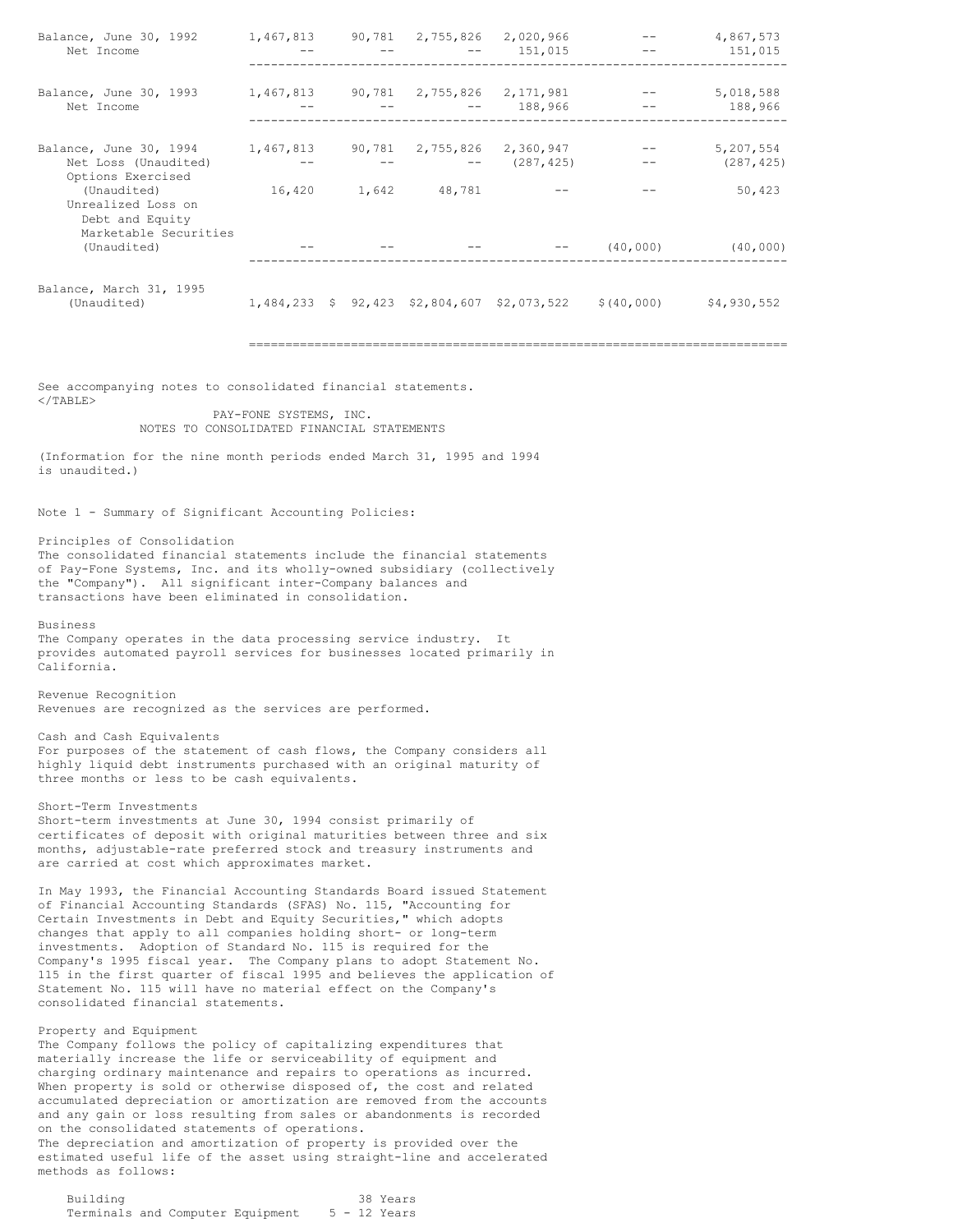## Other 5 - 10 Years

Intangible Assets

Intangible assets consist of a covenant not to compete and goodwill arising from an acquisition in fiscal 1994 (see Note 2). The values assigned to intangible assets are being amortized on a straight-line basis. The covenant is being amortized over its contractual life, five years. Goodwill, representing the excess of the purchase price over the estimated fair value of the net assets of the acquired business, is being amortized over the period of expected benefit, ten years. Amortization expense for the year ended June 30, 1994 and accumulated amortization at June 30, 1994 aggregated \$5,000.

Note 1 - Summary of Significant Accounting Policies (con't.):

## Research and Development Costs:

For financial reporting purposes, research and development costs related to the designing, developing and testing of new and existing software products are charged to expense as incurred. Accordingly, for the years ended June 30, 1994, 1993 and 1992 the Company expensed \$148,527, \$182,255, and \$172,784, respectively.

### Net Income Per Common Share

Net income per common share has been computed based on the weighted average number of outstanding shares and common stock equivalents, if dilutive.

## Income Taxes

In February 1992, the Financial Accounting Standards Board issued Statement of Financial Accounting Standards No. 109, "Accounting for Income Taxes" (Statement 109). Statement 109 requires a change from the deferred method of accounting for income taxes under APB Opinion 11 to the asset and liability method of accounting for income taxes. Under the asset and liability method of Statement 109, deferred tax assets and liabilities are recognized for the future tax consequences attributable to differences between the financial statement carrying amounts of existing assets and liabilities and their respective tax bases. Deferred tax assets and liabilities are measured using enacted tax rates expected to apply to taxable income in the years in which those temporary differences are expected to be recovered or settled. Further, the effect on deferred tax assets and liabilities of a change in tax rates is recognized in income in the period that includes the enactment date.

The Company adopted Statement 109 in fiscal year 1994 and has applied the provisions of Statement 109 retroactively to July 1, 1993. The cumulative effect of the change in the method of accounting for income taxes as of July 1, 1993 has been reported separately in the fiscal year 1994 consolidated statement of operations. Interim Financial Statements

The accompanying consolidated balance sheet as of March 31, 1995 and the consolidated statements of operations and cash flows for the nine month periods ended March 31, 1995 and 1994 are unaudited. In the opinion of management, all adjustments, consisting only of normal recurring accruals necessary for a fair presentation of the results for the periods presented were made. The operating results for the nine month period ended March 31, 1995 are not necessarily indicative of the results that may be expected for the year ending June 30, 1995.

In fiscal 1995, the Company adopted SFAS No. 115. Such adoption had no cumulative effect on retained earnings at July 1, 1994 and reduced the net loss for the nine months ended March 31, 1995 by \$40,000. The fair market value and gross unrealized holding losses for available-for-sale debt and marketable equity securities aggregated approximately \$760,000 and \$40,000, respectively, at March 31, 1995.

## Note 2 - Acquisition:

On February 1, 1994, the Company acquired Concentric Computer Corporation of Aptos, California ("Concentric"), a provider of automated payroll services, for cash plus a percentage of future net revenues, as defined. The acquisition was accounted for as a purchase with the results of Concentric included from the acquisition date. The excess of the payments made in fiscal 1994 over the fair value of the net assets acquired has been allocated to goodwill. Additional payments made in subsequent fiscal years, if any, will be allocated to goodwill. Proforma financial information is not presented as the acquisition, for accounting purposes, is not deemed significant.

# Note 3 - Income Taxes:

As discussed in Note 1, the Company adopted Statement 109 in fiscal year 1994 and has applied the provisions of the Statement retroactively to July 1, 1993. The cumulative effect of this change in accounting for income taxes as of July 1, 1993 is reported separately in the accompanying consolidated statement of operations as a \$20,976 credit to earnings.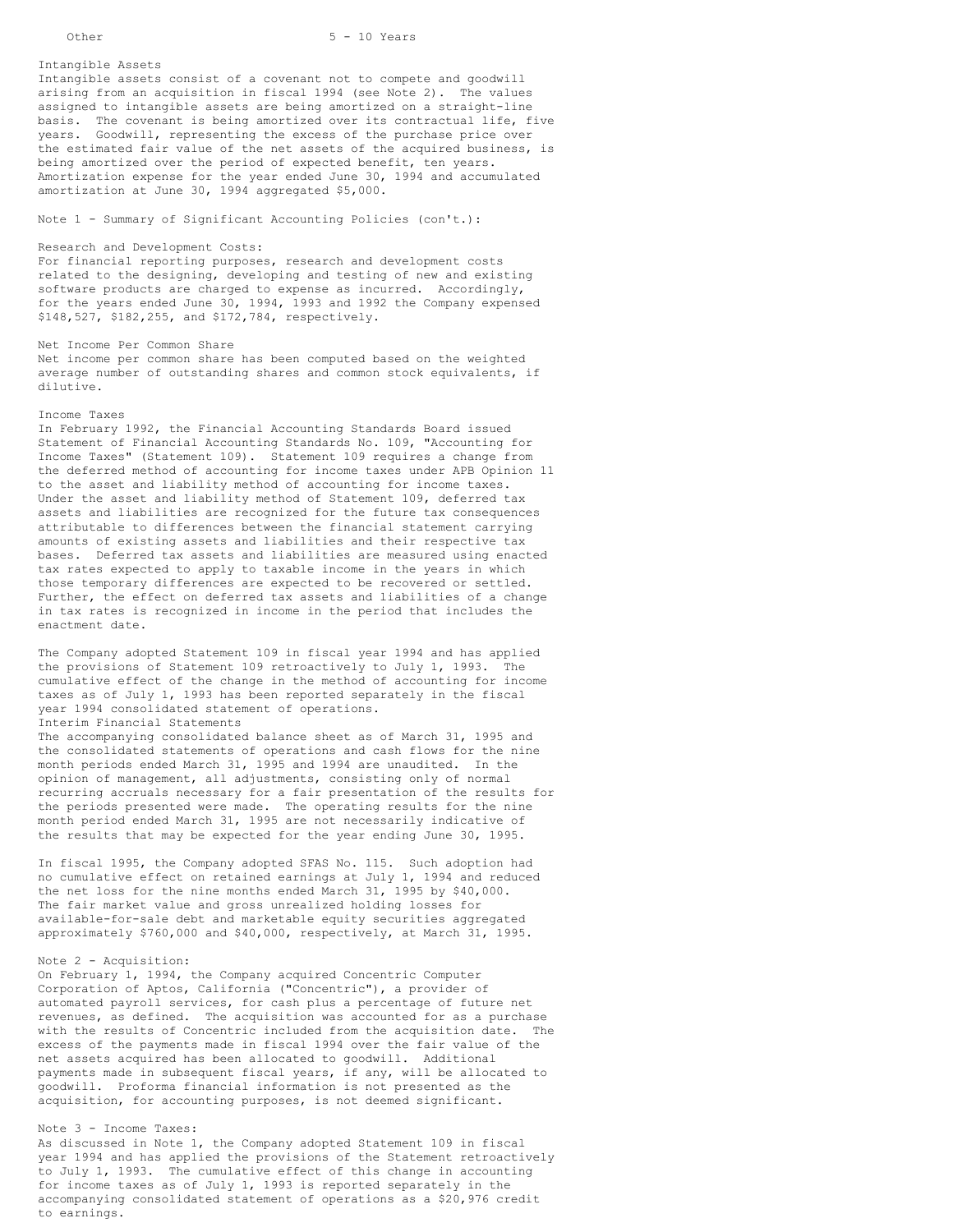The provision for income taxes, which excludes the Statement 109 cumulative effect adjustment, consists of the following: <TABLE> <CAPTION>

|                                                                           |    | 1994                 |            | 1993                                                         |              | 1992                                                                                                                                                                                                                                                                                                                                                                                                                                                                            |
|---------------------------------------------------------------------------|----|----------------------|------------|--------------------------------------------------------------|--------------|---------------------------------------------------------------------------------------------------------------------------------------------------------------------------------------------------------------------------------------------------------------------------------------------------------------------------------------------------------------------------------------------------------------------------------------------------------------------------------|
| $<$ S $>$                                                                 | << |                      |            | $<<$ $>$                                                     | <<           |                                                                                                                                                                                                                                                                                                                                                                                                                                                                                 |
| Current:                                                                  |    |                      |            |                                                              |              |                                                                                                                                                                                                                                                                                                                                                                                                                                                                                 |
| Federal<br>State                                                          |    |                      |            | $$23,089$ \$ 47,351 \$ 54,500                                |              |                                                                                                                                                                                                                                                                                                                                                                                                                                                                                 |
|                                                                           |    | 26,864               |            | 3,775 28,931 22,500<br>26,864 75,282 77,000                  |              |                                                                                                                                                                                                                                                                                                                                                                                                                                                                                 |
| Deferred:                                                                 |    |                      |            |                                                              |              |                                                                                                                                                                                                                                                                                                                                                                                                                                                                                 |
| Federal                                                                   |    |                      |            | $68,029$ 24,529 (26,300)                                     |              |                                                                                                                                                                                                                                                                                                                                                                                                                                                                                 |
| State                                                                     |    | 20,699               |            | $(5, 629)$ $(10, 000)$                                       |              |                                                                                                                                                                                                                                                                                                                                                                                                                                                                                 |
|                                                                           |    |                      |            |                                                              |              |                                                                                                                                                                                                                                                                                                                                                                                                                                                                                 |
|                                                                           |    |                      |            | $88,728$ 18,900 (37,000)<br>115,592 95,182 40,000            |              |                                                                                                                                                                                                                                                                                                                                                                                                                                                                                 |
| Extraordinary item - tax benefit resulting from                           |    |                      |            |                                                              |              |                                                                                                                                                                                                                                                                                                                                                                                                                                                                                 |
| utilization of net operating loss carryforwards                           |    | $--$                 |            |                                                              |              | $--$ (28,200)                                                                                                                                                                                                                                                                                                                                                                                                                                                                   |
|                                                                           |    |                      |            |                                                              |              |                                                                                                                                                                                                                                                                                                                                                                                                                                                                                 |
|                                                                           |    |                      |            | $$115,592$ $$95,182$ $$11,800$<br>--------- -------- ------- |              |                                                                                                                                                                                                                                                                                                                                                                                                                                                                                 |
| $<$ /TABLE>                                                               |    |                      |            |                                                              |              |                                                                                                                                                                                                                                                                                                                                                                                                                                                                                 |
| Actual income tax expense differs from the expected income tax expense    |    |                      |            |                                                              |              |                                                                                                                                                                                                                                                                                                                                                                                                                                                                                 |
| determined by applying the Federal tax rate of 34% to income before       |    |                      |            |                                                              |              |                                                                                                                                                                                                                                                                                                                                                                                                                                                                                 |
| income taxes and cumulative effect of a change in the method of           |    |                      |            |                                                              |              |                                                                                                                                                                                                                                                                                                                                                                                                                                                                                 |
| accounting for income taxes as follows:                                   |    |                      |            |                                                              |              |                                                                                                                                                                                                                                                                                                                                                                                                                                                                                 |
| $<$ TABLE>                                                                |    |                      |            |                                                              |              |                                                                                                                                                                                                                                                                                                                                                                                                                                                                                 |
| <caption></caption>                                                       |    |                      |            |                                                              |              |                                                                                                                                                                                                                                                                                                                                                                                                                                                                                 |
|                                                                           |    |                      |            | 1994 1993                                                    |              | 1992                                                                                                                                                                                                                                                                                                                                                                                                                                                                            |
| $<$ S $>$                                                                 |    | $<<$ $>$             | < <c></c>  | \$ 96,418 \$ 83,700 \$ 31,000                                | $<<$ $<$ $>$ |                                                                                                                                                                                                                                                                                                                                                                                                                                                                                 |
| Expected income tax expense<br>State income taxes, net of Federal benefit |    |                      |            |                                                              |              | 7,000                                                                                                                                                                                                                                                                                                                                                                                                                                                                           |
| Other                                                                     |    | 3,021                |            | 16,153 15,380<br>(3, 898)                                    |              | 2,000                                                                                                                                                                                                                                                                                                                                                                                                                                                                           |
|                                                                           |    |                      |            |                                                              |              |                                                                                                                                                                                                                                                                                                                                                                                                                                                                                 |
|                                                                           |    |                      |            |                                                              |              |                                                                                                                                                                                                                                                                                                                                                                                                                                                                                 |
|                                                                           |    |                      |            | $$115,592$ $$95,182$ $$40,000$<br>---------- ---------       |              | $\begin{aligned} \mathcal{L}(\mathcal{L}) = \mathcal{L}(\mathcal{L}) = \mathcal{L}(\mathcal{L}) = \mathcal{L}(\mathcal{L}) = \mathcal{L}(\mathcal{L}) = \mathcal{L}(\mathcal{L}) = \mathcal{L}(\mathcal{L}) = \mathcal{L}(\mathcal{L}) = \mathcal{L}(\mathcal{L}) = \mathcal{L}(\mathcal{L}) = \mathcal{L}(\mathcal{L}) = \mathcal{L}(\mathcal{L}) = \mathcal{L}(\mathcal{L}) = \mathcal{L}(\mathcal{L}) = \mathcal{L}(\mathcal{L}) = \mathcal{L}(\mathcal{L}) = \mathcal{L}(\$ |
| $<$ /TABLE>                                                               |    |                      |            |                                                              |              |                                                                                                                                                                                                                                                                                                                                                                                                                                                                                 |
| The tax effect of temporary differences that give rise to significant     |    |                      |            |                                                              |              |                                                                                                                                                                                                                                                                                                                                                                                                                                                                                 |
| portions of the deferred tax assets and deferred tax liabilities is as    |    |                      |            |                                                              |              |                                                                                                                                                                                                                                                                                                                                                                                                                                                                                 |
| follows:                                                                  |    |                      |            |                                                              |              |                                                                                                                                                                                                                                                                                                                                                                                                                                                                                 |
| $<$ TABLE $>$                                                             |    |                      |            |                                                              |              |                                                                                                                                                                                                                                                                                                                                                                                                                                                                                 |
| <caption></caption>                                                       |    |                      |            |                                                              |              |                                                                                                                                                                                                                                                                                                                                                                                                                                                                                 |
|                                                                           |    | 1994                 |            | 1993                                                         |              |                                                                                                                                                                                                                                                                                                                                                                                                                                                                                 |
| $<$ S $>$                                                                 |    | $<<$ $>$             | $<<$ C $>$ |                                                              |              |                                                                                                                                                                                                                                                                                                                                                                                                                                                                                 |
| Deferred tax assets:<br>Tax credits                                       |    |                      |            |                                                              |              |                                                                                                                                                                                                                                                                                                                                                                                                                                                                                 |
| State loss carryforwards                                                  |    | $$28,700$$ \$ 40,200 |            |                                                              |              |                                                                                                                                                                                                                                                                                                                                                                                                                                                                                 |
| Amortization of intangible assets                                         |    | 10,400               |            | $-- 14,600$<br>$ -$                                          |              |                                                                                                                                                                                                                                                                                                                                                                                                                                                                                 |
| Other                                                                     |    | 4,500                |            | 12,400                                                       |              |                                                                                                                                                                                                                                                                                                                                                                                                                                                                                 |
|                                                                           |    |                      |            |                                                              |              |                                                                                                                                                                                                                                                                                                                                                                                                                                                                                 |
| Total gross deferred tax assets                                           |    |                      |            | 43,600 67,200                                                |              |                                                                                                                                                                                                                                                                                                                                                                                                                                                                                 |
|                                                                           |    |                      |            |                                                              |              |                                                                                                                                                                                                                                                                                                                                                                                                                                                                                 |
| Deferred tax liabilities:                                                 |    |                      |            |                                                              |              |                                                                                                                                                                                                                                                                                                                                                                                                                                                                                 |
| Depreciation                                                              |    | 105,000              |            | 104,000<br>$-\,-$                                            |              |                                                                                                                                                                                                                                                                                                                                                                                                                                                                                 |
| Capitalized software development costs<br>Other                           |    | 71,500               |            |                                                              |              |                                                                                                                                                                                                                                                                                                                                                                                                                                                                                 |
|                                                                           |    | 10,147 25,688        |            |                                                              |              |                                                                                                                                                                                                                                                                                                                                                                                                                                                                                 |
| Total gross deferred tax liability                                        |    | 186,647 129,688      |            |                                                              |              |                                                                                                                                                                                                                                                                                                                                                                                                                                                                                 |
|                                                                           |    |                      |            |                                                              |              |                                                                                                                                                                                                                                                                                                                                                                                                                                                                                 |
| Net deferred tax liability                                                |    | $$143,047$ $$62,488$ |            |                                                              |              |                                                                                                                                                                                                                                                                                                                                                                                                                                                                                 |
| $<$ /TABLE>                                                               |    | ===================  |            |                                                              |              |                                                                                                                                                                                                                                                                                                                                                                                                                                                                                 |

At June 30, 1994, the Company had a general business credit carryforward totaling \$ 5,500, which is available to reduce federal taxes otherwise payable in future years. This carryforward expires in the year 2001.

The Company is currently undergoing an examination by the Internal Revenue Service of its June 30, 1989, 1990 and 1991 income tax returns. The audit is not yet complete. It is the opinion of management that no assessments are proper and the audit will not have a material impact on the consolidated financial statements. Note 4 - Stock Options:

At June 30, 1994, 51,650 shares of common stock were reserved for issuance under the Company's Incentive and Executive Stock Option Plans. Options to purchase common stock may be granted at exercise prices not less than fair market value and in no event less than \$1 per share at the grant date, and are subject to certain conditions with respect to continuous employment, and are exercisable within a one to ten-year period from the date of grant in such manner as set forth in the option agreements. The following is a summary of stock option activity for the years ended June 30, 1994, 1993 and 1992: <TABLE> <CAPTION>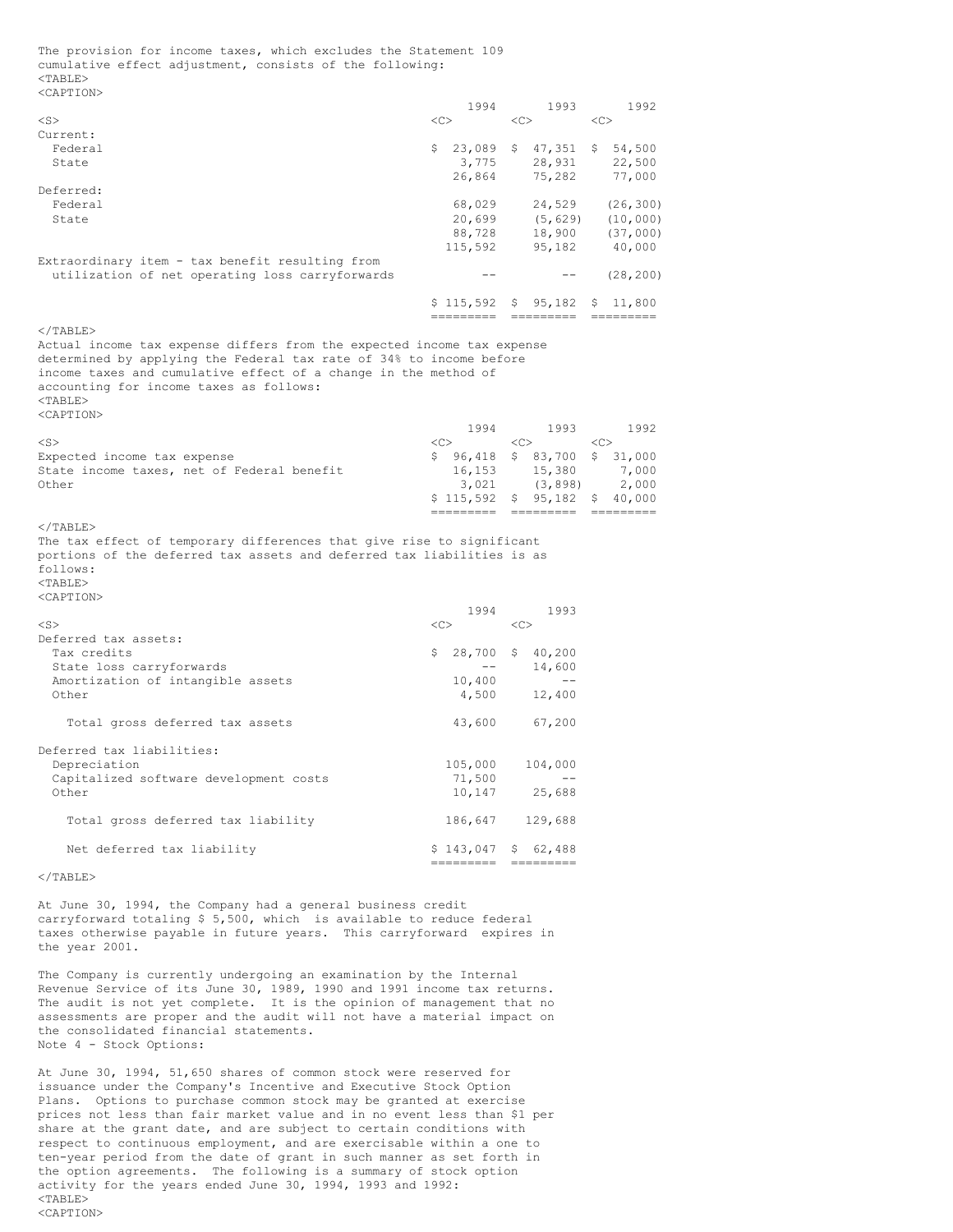|                                      |                   |           |            |                                         |                                | Option Price    |
|--------------------------------------|-------------------|-----------|------------|-----------------------------------------|--------------------------------|-----------------|
|                                      | 1981              | 1983      |            | 1987 1990                               | 1993                           | Per Share       |
|                                      | Incentive         |           |            | Incentive Incentive Incentive Incentive |                                | (Range)         |
| $<$ S $>$                            | <<>               | <<>       | $<\infty$  | <<                                      | <<                             | <<              |
| Options outstanding at June 30, 1991 | 88,000            | 69,950    | 45,600     | $\qquad \qquad -$                       | $- -$                          | $$2.13 - $5.25$ |
| Options terminated                   | (40, 000)         | (20, 100) | (19, 400)  | $\qquad \qquad -$                       | $--$                           | $$2.50 - $4.75$ |
| Options granted                      | 40,000            | 26,750    | 2,250      | $- -$                                   | $\qquad \qquad -$              | $$2.13 - $2.75$ |
| Options outstanding at June 30, 1992 | 88,000            | 76,600    | 28,450     | $\sim$ $-$                              | $--$                           | $$2.13 - $5.25$ |
| Options terminated                   | (45,000)          | (8, 650)  | (4, 900)   | (2,000)                                 | $--$                           | $$2.13 - $5.25$ |
| Options granted                      | $- -$             | 15,900    | 26,850     | 45,800                                  | $--$                           | $$3.13 - $3.44$ |
| Options outstanding at June 30, 1993 | 43,000            | 83,850    | 50,400     | 43,800                                  | and the company of the company | $$2.13 - $4.75$ |
| Options terminated                   | $\qquad \qquad -$ | (4, 750)  | (9, 850)   | (1,000)                                 | (500)                          | $$2.50 - $4.50$ |
| Options granted                      | $\qquad \qquad -$ | 3,150     | $\sim$ $-$ | 1,850                                   | 63,650                         | \$2.88-\$3.30   |
| Options outstanding at June 30, 1994 | 43,000            | 82,250    | 40,550     | 44,650                                  | 63,150                         | $$2.13 - $4.75$ |
|                                      | ======            | ======    | ======     | ======                                  | ======                         |                 |
| Options exercisable at June 30, 1994 | 28,400            | 44,290    | 16,770     | 8,560                                   |                                |                 |
|                                      |                   |           | ======     | =====                                   |                                |                 |

#### $\langle$ /TABLE>

Note 5 - Related Party Transactions: Richard Kelton, who is shareholder, officer and member of the Board of Directors, also acts in the capacity of Company attorney from time to time. Fees for legal and executive services paid to Richard Kelton for the years ended June 30, 1994, 1993 and 1992 amounted to \$10,990, \$18,562, and \$24,077, respectively. Note 6 - Payroll and Payroll Tax Filing Services:

During fiscal 1994, the Company developed the ability to perform tax filing in-house. As part of its integrated payroll and payroll tax filing services, the Company collects funds for Federal, state and local employment taxes from clients, files applicable tax returns, handles all regulatory correspondence and amendments, absorbs regulatory charges for certain penalties and interest, and remits the funds to the appropriate tax agencies. In addition to fees paid by clients for these services, the Company receives interest during the interval between the receipt and disbursement of funds by investing the funds in savings accounts. The amount of collected but unremitted funds varies significantly during the year. At June 30, 1994, the amount of such funds was \$194,662. Such funds and the related tax obligations are neither assets nor liabilities of the Company and, therefore, are not included in the accompanying consolidated financial statements. Related income earned from these investments is included in revenue.

#### Note 7 - Commitments and Contingencies:

The Company occupies certain of its facilities under non-cancellable operating leases expiring at various dates through fiscal year ended June 30, 2025.

The non-cancellable ground lease for the corporate offices, expiring in 2025, calls for a rent readjustment every five years with the midpoint of each five year period subject to Producer Price Index changes. The current ground lease payments amount to \$2,948 per month.

Minimum annual commitments under all non-cancellable leases are as follows:

| Fiscal Year Ended June 30: |  |  |
|----------------------------|--|--|
|                            |  |  |

|  | 1995          | \$ | 151,473     |
|--|---------------|----|-------------|
|  | 1996          |    | 151,473     |
|  | 1997          |    | 143,770     |
|  | 1998          |    | 38,382      |
|  | 1999          |    | 36,504      |
|  | $2000 - 2025$ |    | 912,600     |
|  |               |    | \$1,434,202 |

===========

For the years ended June 30, 1994, 1993, and 1992, the total rental expense charged to operations under these leases totaled \$170,049, \$199,478, and \$298,712, respectively.

The Company also subleases a portion of its corporate offices and records rental income based on square footage leased. Sublease income recognized by the Company in fiscal 1994, 1993 and 1992 totaled \$126,930, \$88,992, and \$63,306, respectively. Note 8 - Subsequent Event: On March 17, 1995, the Company entered into an Agreement and Plan of Merger (the "Merger Agreement") with Paychex, Inc., a Delaware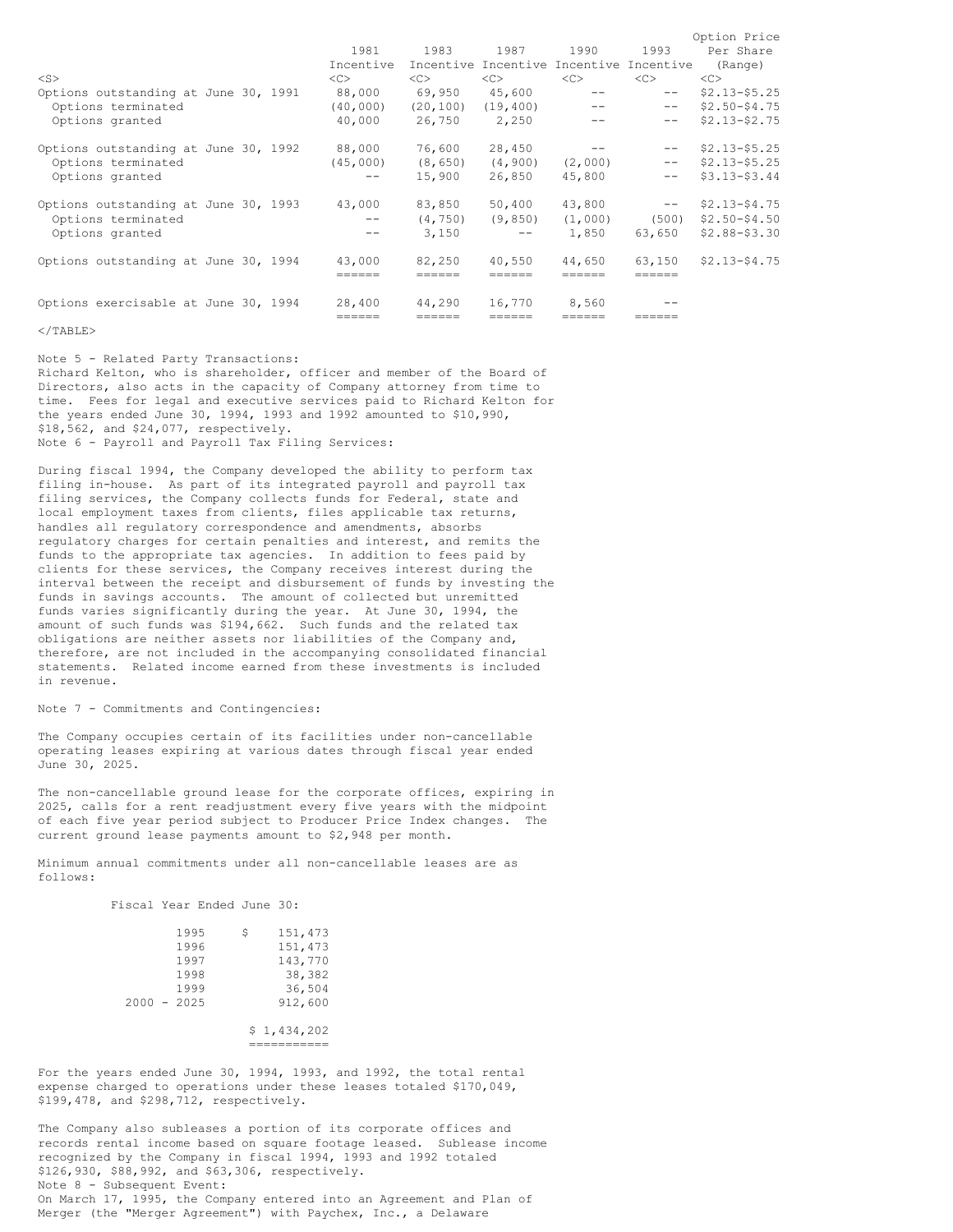corporation ("Paychex"), and Paychex Merger Corp., a wholly owned subsidiary of Paychex ("Merger Sub"), pursuant to which, subject to approval by the Company's shareholders and the satisfaction of certain other conditions, Merger Sub will merge into the Company and the Company will become a wholly owned subsidiary of Paychex (the "Merger"). Pursuant to the Merger Agreement, outstanding shares of the Company's Common Stock will be converted into shares of Paychex Common Stock in accordance with a formula set forth in the Merger Agreement based on a total value of \$10,475,000 (subject to certain reductions) and the market price of Paychex Common Stock during a period prior to the Merger. The Merger will be accounted for as a pooling of interests.

### SIGNATURES

Pursuant to the requirements of the Securities Act, the Registrant has duly caused this Amendment No. 1 Registration Statement to be signed on its behalf by the undersigned, thereunto duly authorized, in the City of Rochester, State of New York, on May \_\_\_\_, 1995.

PAYCHEX, INC.

By: /s/ G. Thomas Clark ------------------------------- G. Thomas Clark, Vice President of Finance

Pursuant to the requirements of the Securities Act of 1933, this Amendment No. 1 to Registration Statement has been signed by the following persons in the capacities and on the dates indicated.

| Name                                                     | Title Date                                                                                      |  |              |  |
|----------------------------------------------------------|-------------------------------------------------------------------------------------------------|--|--------------|--|
| /s/B. Thomas Golisano<br>B. Thomas Golisano              | Chairman of the Board, May 18, 1995<br>Chief Executive Officer,<br>President and Director       |  |              |  |
| /s/ G. Thomas Clark<br>G. Thomas Clark                   | Vice President<br>of Finance and<br>Director (principal<br>financial and<br>accounting officer) |  | May 18, 1995 |  |
| *Donald W. Brinckman Director<br>Donald W. Brinckman     |                                                                                                 |  | May 18, 1995 |  |
| *Phillip Horsley<br>Phillip Horsley                      | Director                                                                                        |  | May 18, 1995 |  |
| *Grant M. Inman<br>Grant M. Inman                        | Director                                                                                        |  | May 18, 1995 |  |
| *Harry P. Messina, Jr. Director<br>Harry P. Messina, Jr. |                                                                                                 |  | May 18, 1995 |  |
| *J. Robert Sebo<br>J. Robert Sebo                        | Director Di                                                                                     |  | May 18, 1995 |  |

\*By: /s/ G. Thomas Clark G. Thomas Clark, as Attorney-in-Fact PART II

INFORMATION NOT REQUIRED IN PROSPECTUS

Item 21. Exhibits and Financial Statement Schedules

Exhibit No. Description

- 2 Restated Agreement and Plan of Merger, dated as of May 8, 1995, by and among Paychex, Inc., Paychex Merger Corp. and Pay-Fone Systems, Inc.(attached as Annex 1 to the Proxy Statement/Prospectus included in this Registration Statement)
- 23.1 Consent of Ernst & Young LLP
- 23.2 Consent of KPMG Peat Marwick LLP
- 23.4 Consent of Clumeck, Stern, Phillips & Schwartz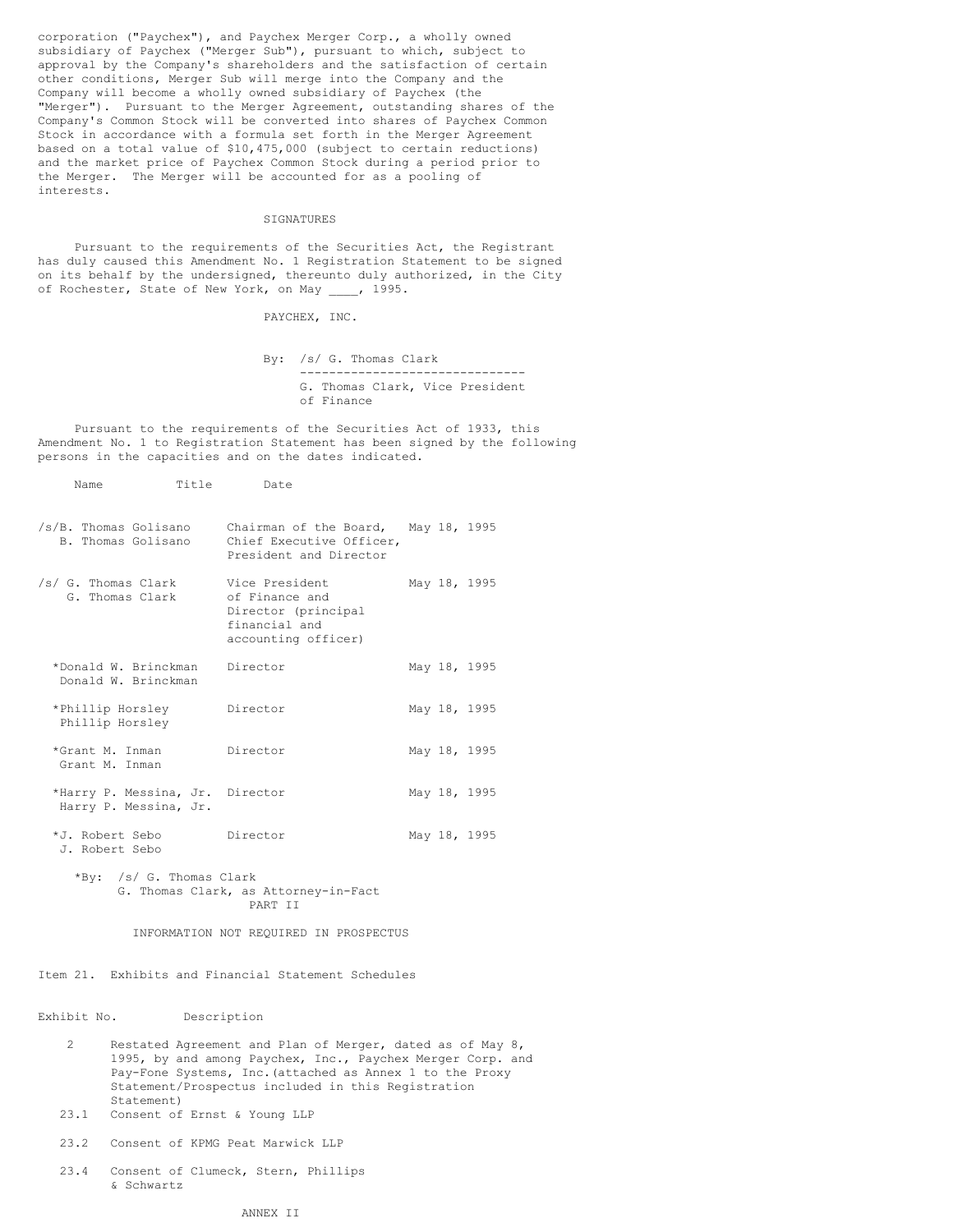## Chapter 13

#### DISSENTERS' RIGHTS

## 1300. Right to Require Purchase - "Dissenting Shares" and "Dissenting Shareholder" Defined

(a) If the approval of the outstanding shares (Section 152) of a corporation is required for a reorganization under subdivisions (a) and (b) or subdivision (e) or (f) of Section 1201, each shareholder of the corporation entitled to vote on the transaction and each shareholder of a subsidiary corporation in a short-form merger may, by complying with this chapter, require the corporation in which the shareholder holds shares to purchase for cash at their fair market value the shares owned by the shareholder which are dissenting shares as defined in subdivision (b). The fair market value shall be determined as of the day before the first announcement of the terms of the proposed reorganization or short-form merger, excluding any appreciation or depreciation in consequence of the proposed action, but adjusted for any stock split, reverse stock split, or share dividend which becomes effective thereafter.

(b) As used in this chapter, "dissenting shares" means shares which come within all of the following descriptions:

(1) Which were not immediately prior to the reorganization or short-form merger either (A) listed on any national securities exchange certified by the Commissioner of Corporations under subdivision (o) of Section 25100 or (B) listed on the list of OTC margin stocks issued by the Board of Governors of the Federal Reserve System, and the notice of meeting of shareholders to act upon the reorganization summarizes this section and Sections 1301, 1302, 1303 and 1304; provided, however, that this provision does not apply to any shares with respect to which there exists any restriction on transfer imposed by the corporation or by any law or regulation; and provided, further, that this provision does not apply to any class of shares described in subparagraph (A) or (B) if demands for payment are filed with respect to 5 percent or more of the outstanding shares of that class.

(2) Which were outstanding on the date for the determination of shareholders entitled to vote on the reorganization and (A) were not voted in favor of the reorganization, or (B) if described in subparagraph (A) or (B) of paragraph (1) (without regard to the provisos in that paragraph), were voted against the reorganization, or which were held of record on the effective date of a short-form merger; provided, however, that subparagraph (A) rather than subparagraph (B) of this paragraph applies in any case where the approval required by Section 1201 is sought by written consent rather than at a meeting.

(3) Which the dissenting shareholder has demanded that the corporation purchase at their fair market value, in accordance with Section 1301.

(4) Which the dissenting shareholder has submitted for endorsement, in accordance with Section 1302.

(c) As used in this chapter, "dissenting shareholder" means the recordholder of dissenting shares and includes a transferee of record.

#### 1301 Demand for Purchase

(a) If, in the case of a reorganization, any shareholders of a corporation have a right under Section 1300, subject to compliance with paragraphs (3) and (4) of subdivision (b) thereof, to require the corporation to purchase their shares for cash, such corporation shall mail to each such shareholder a notice of the approval of the reorganization by its outstanding shares (Section 152) within 10 days after the date of such approval, accompanied by a copy of Sections 1300, 1302, 1303, 1304 and this section, a statement of the price determined by the corporation to represent the fair market value of the dissenting shares, and a brief description of the procedure to be followed if the shareholder desires to exercise the shareholder's right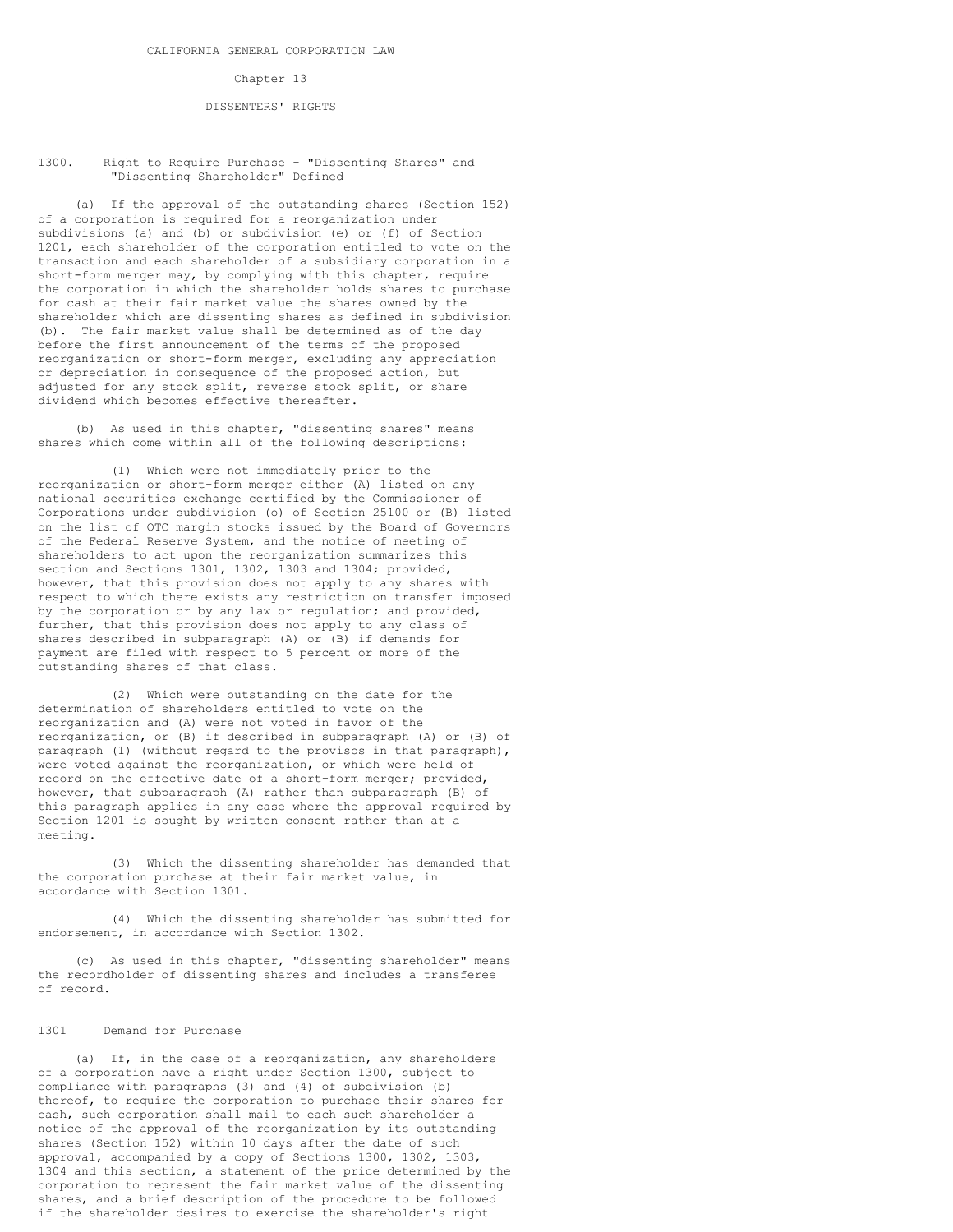under such sections. The statement of price constitutes an offer by the corporation to purchase at the price stated any dissenting shares as defined in subdivision (b) of Section 1300, unless they lose their status as dissenting shares under Section 1309.

(b) Any shareholder who has a right to require the corporation to purchase the shareholder's shares for cash under Section 1300, subject to compliance with paragraphs (3) and (4) of subdivision (b) thereof, and who desires the corporation to purchase such shares shall make written demand upon the corporation for the purchase of such shares and payment to the shareholder in cash of their fair market value. The demand is not effective for any purpose unless it is received by the corporation or any transfer agent thereof (1) in the case of shares described in clause (i) or (ii) of paragraph (1) of subdivision (b) of Section 1300 (without regard to the provisos in that paragraph), not later than the date of the shareholders' meeting to vote upon the reorganization, or (2) in any other case within 30 days after the date on which the notice of the approval by the outstanding shares pursuant to subdivision (a) or the notice pursuant to subdivision (i) of Section 1110 was mailed to the shareholder.

(c) The demand shall state the number and class of the shares held of record by the shareholder which the shareholder demands that the corporation purchase and shall contain a statement of what such shareholder claims to be the fair market value of those shares as of the day before the announcement of the proposed reorganization or short-form merger. The statement of fair market value constitutes an offer by the shareholder to sell the shares at such price.

#### 1302. Endorsement of Shares

Within 30 days after the date on which notice of the approval by the outstanding shares or the notice pursuant to subdivision (i) of Section 1110 was mailed to the shareholder, the shareholder shall submit to the corporation at its principal office or at the office of any transfer agent thereof, (a) if the shares are certificated securities, the shareholder's certificates representing any shares which the shareholder demands the corporation purchase, to be stamped or endorsed with a statement that the shares are dissenting shares or to be exchanged for certificates of appropriate denomination so stamped or endorsed or (b) if the shares are uncertificated securities, written notice of the number of shares which the shareholder demands that the corporation purchase. Upon subsequent transfers of the dissenting shares on the books of the corporation, the new certificates, initial transaction statement, and other written statements issued therefor shall bear a like statement, together with the name of the original dissenting holder of the shares.

## 1303 Agreed Price - Time For Payment

(a) If the corporation and the shareholder agree that the shares are dissenting shares and agree upon the price of the shares, the dissenting shareholder is entitled to the agreed price with interest thereon at the legal rate on judgments from the date of the agreement. Any agreements fixing the fair market value of any dissenting shares as between the corporation and the holders thereof shall be filed with the secretary of the corporation.

(b) Subject to the provisions of Section 1306, payment of the fair market value of dissenting shares shall be made within 30 days after the amount thereof has been agreed or within 30 days after any statutory or contractual conditions to the reorganization are satisfied, whichever is later, and in the case of certificated securities, subject to surrender of the certificates therefor, unless provided otherwise by agreement.

## 1304 Dissenter's Action to Enforce Payment.

(a) If the corporation denies that the shares are dissenting shares, or the corporation and the shareholder fail to agree upon the fair market value of the shares, then the shareholder demanding purchase of such shares as dissenting shares or any interested corporation, within six months after the date on which notice of the approval by the outstanding shares (Section 152) or notice pursuant to subdivision (i) of Section 1110 was mailed to the shareholder, but not thereafter, may file a complaint in the superior court of the proper county praying the court to determine whether the shares are dissenting shares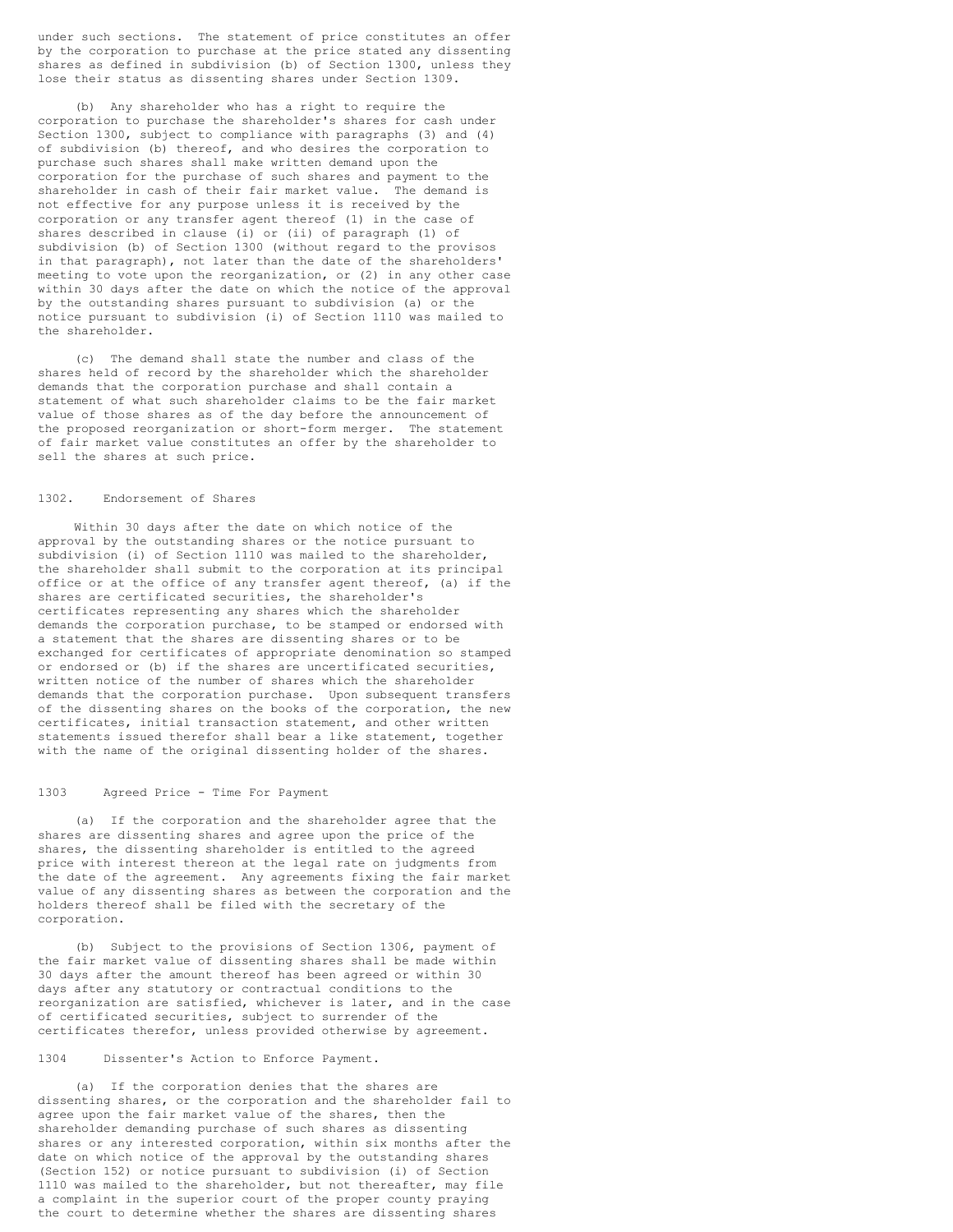or the fair market value of the dissenting shares or both or may intervene in any action pending on such a complaint.

(b) Two or more dissenting shareholders may join as plaintiffs or be joined as defendants in any such action and two or more such actions may be consolidated.

(c) On the trial of the action, the court shall determine the issues. If the status of the shares as dissenting shares is in issue, the court shall first determine that issue. If the fair market value of the dissenting shares is in issue, the court shall determine, or shall appoint one or more impartial appraisers to determine, the fair market value of the shares.

### 1305. Appraisers' Report - Payment - Costs

(a) If the court appoints an appraiser or appraisers, they shall proceed forthwith to determine the fair market value per share. Within the time fixed by the court, the appraisers, or a majority of them, shall make and file a report in the office of the clerk of the court. Thereupon, on the motion of any party, the report shall be submitted to the court and considered on such evidence as the court considers relevant. If the court finds the report reasonable, the court may confirm it.

(b) If a majority of the appraisers appointed fail to make and file a report within 10 days from the date of their appointment or within such further time as may be allowed by the court or the report is not confirmed by the court, the court shall determine the fair market value of the dissenting shares.

(c) Subject to the provisions of Section 1306, judgment shall be rendered against the corporation for payment of an amount equal to the fair market value of each dissenting share multiplied by the number of dissenting shares which any dissenting shareholder who is a party, or who has intervened, is entitled to require the corporation to purchase, with interest thereon at the legal rate from the date on which judgment was entered.

(d) Any such judgement shall be payable forthwith with respect to uncertificated securities and, with respect to certificated securities, only upon the endorsement and delivery to the corporation of the certificates for the shares described in the judgment. Any party may appeal from the judgment.

(e) The costs of the action, including reasonable compensation to the appraisers to be fixed by the court, shall be assessed or apportioned as the court considers equitable, but, if the appraisal exceeds the price offered by the corporation, the corporation shall pay the costs (including in the discretion of the court attorneys' fees, fees of expert witnesses and interest at the legal rate on judgments from the date of compliance with Sections 1300, 1301 and 1302 if the value awarded by the court for the shares is more than 125% of the price offered by the corporation under subdivision (a) of Section 1301).

## 1306. Dissenting Shareholder's Status as Creditor

To the extent that the provisions of Chapter 5 prevent the payment to any holders of dissenting shares of their fair market value, they shall become creditors of the corporation for the amount thereof together with interest at the legal rate on judgments until the date of payment, but subordinate to all other creditors in any liquidation proceeding, such debt to be payable when permissible under the provisions of Chapter 5.

## 1307. Dividends Paid as Credit Against Payment

Cash dividends declared and paid by the corporation upon the dissenting shares after the date of approval of the reorganization by the outstanding shares (Section 152) and prior to payment for the shares by the corporation shall be credited against the total amount to be paid by the corporation therefor.

## 1308. Continuing Rights and Privileges of Dissenting Shareholders

Except as expressly limited in this chapter, holders of dissenting shares continue to have all the rights and privileges incident to their shares, until the fair market of their shares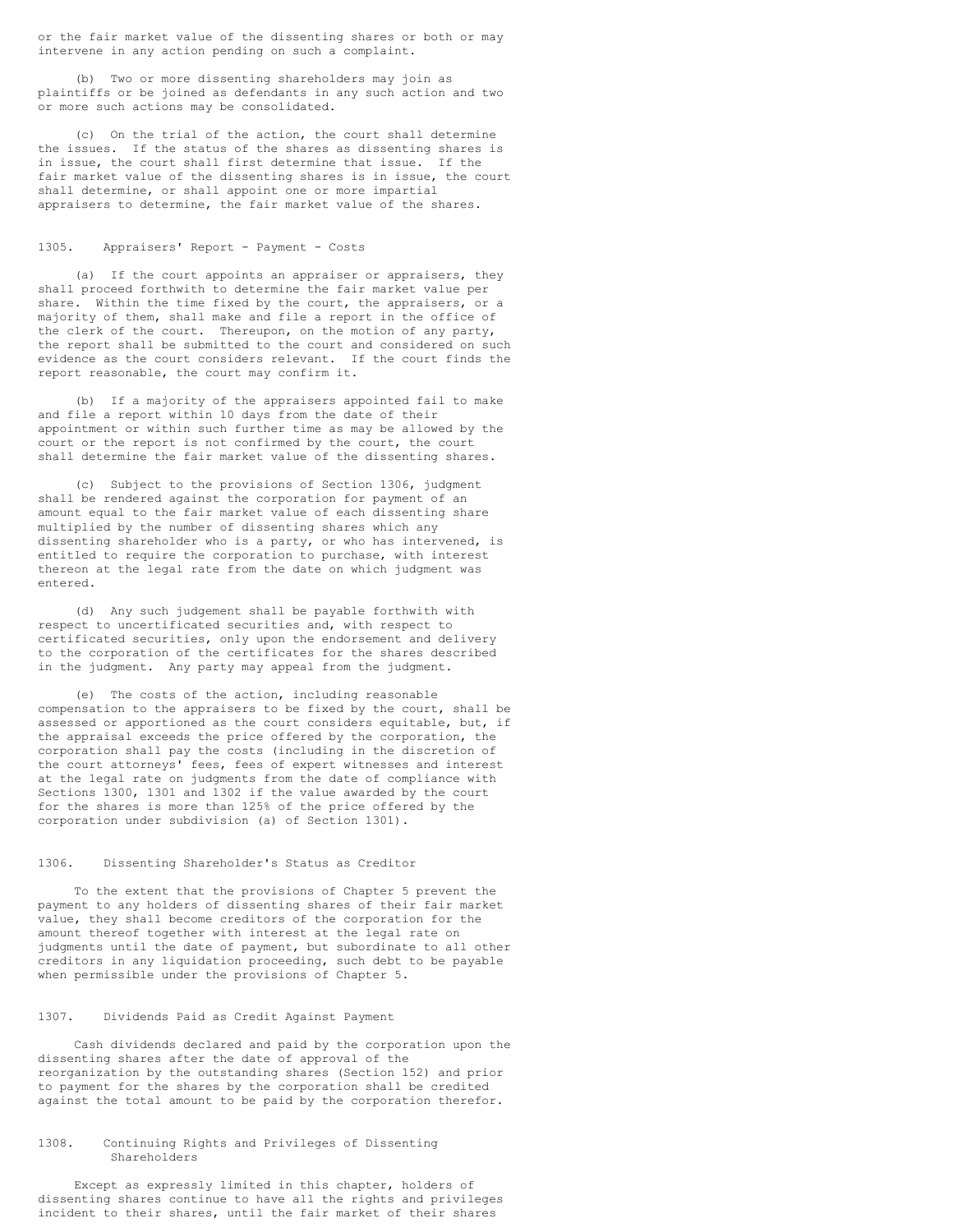is agreed upon or determined. A dissenting shareholder may not withdraw a demand for payment unless the corporation consents thereto.

1309. Termination of Dissenting Shareholder Status

Dissenting shares lose their status as dissenting shares and the holders thereof cease to be dissenting shareholders and cease to be entitled to require the corporation to purchase their shares upon the happening of any of the following:

(a) The corporation abandons the reorganization. Upon abandonment of the reorganization, the corporation shall pay on demand to any dissenting shareholder who has initiated proceedings in good faith under this chapter all necessary expenses incurred in such proceedings and reasonable attorneys' fees.

(b) The shares are transferred prior to their submission for endorsement in accordance with Section 1302 or are surrendered for conversion into shares of another class in accordance with the articles.

(c) The dissenting shareholder and the corporation do not agree upon the status of the shares as dissenting shares or upon the purchase price of the shares, and neither files a complaint or intervenes in a pending action as provided in Section 1304, within six months after the date on which notice of the approval by the outstanding shares or notice pursuant to subdivision (i) of Section 1110 was mailed to the shareholder.

(d) The dissenting shareholder, with the consent of the corporation, withdraws the shareholder's demand for purchase of the dissenting shares.

### 1310. Suspension of Proceedings For Payment Pending Litigation

If litigation is instituted to test the sufficiency or regularity of the votes of the shareholders in authorizing a reorganization, any proceedings under Sections 1304 and 1305 shall be suspended until final determination of such litigation.

## 1311. Exempt Shares

This chapter, except Section 1312, does not apply to classes of shares whose terms and provisions specifically set forth the amount to be paid in respect to such shares in the event of a reorganization or merger.

1312. Attacking Validity of Reorganization or Merger.

(a) No shareholder of a corporation who has a right under this chapter to demand payment of cash for the shares held by the shareholder shall have any right at law or in equity to attack the validity of the reorganization or short-form merger, or to have the reorganization or short-form merger set aside or rescinded, except in an action to test whether the number of shares required to authorize or approve the reorganization have been legally voted in favor thereof; but any holder of shares of a class whose terms and provisions specifically set forth the amount to be paid in respect to them in the event of a reorganization or short-form merger is entitled to payment in accordance with those terms and provisions or, if the principal terms of the reorganization are approved pursuant to subdivision (b) of Section 1202, is entitled to payment in accordance with the terms and provisions of the approved reorganization.

(b) If one of the parties to a reorganization or short-form merger is directly or indirectly controlled by, or under common control with, another party to the reorganization or short-form merger, subdivision (a) shall not apply to any shareholder of such party who has not demanded payment of cash for such shareholder's shares pursuant to this chapter; but if the shareholder institutes an action to attack the validity of the reorganization or short-form merger or to have the reorganization or short-form merger set aside or rescinded, the shareholder shall not thereafter have any right to demand payment of cash for the shareholder's shares pursuant to this chapter. The court in any action attacking the validity of the reorganization or shortform merger or to have the reorganization or short-form merger set aside or rescinded shall not restrain or enjoin the consummation of the transaction except upon 10 days' prior notice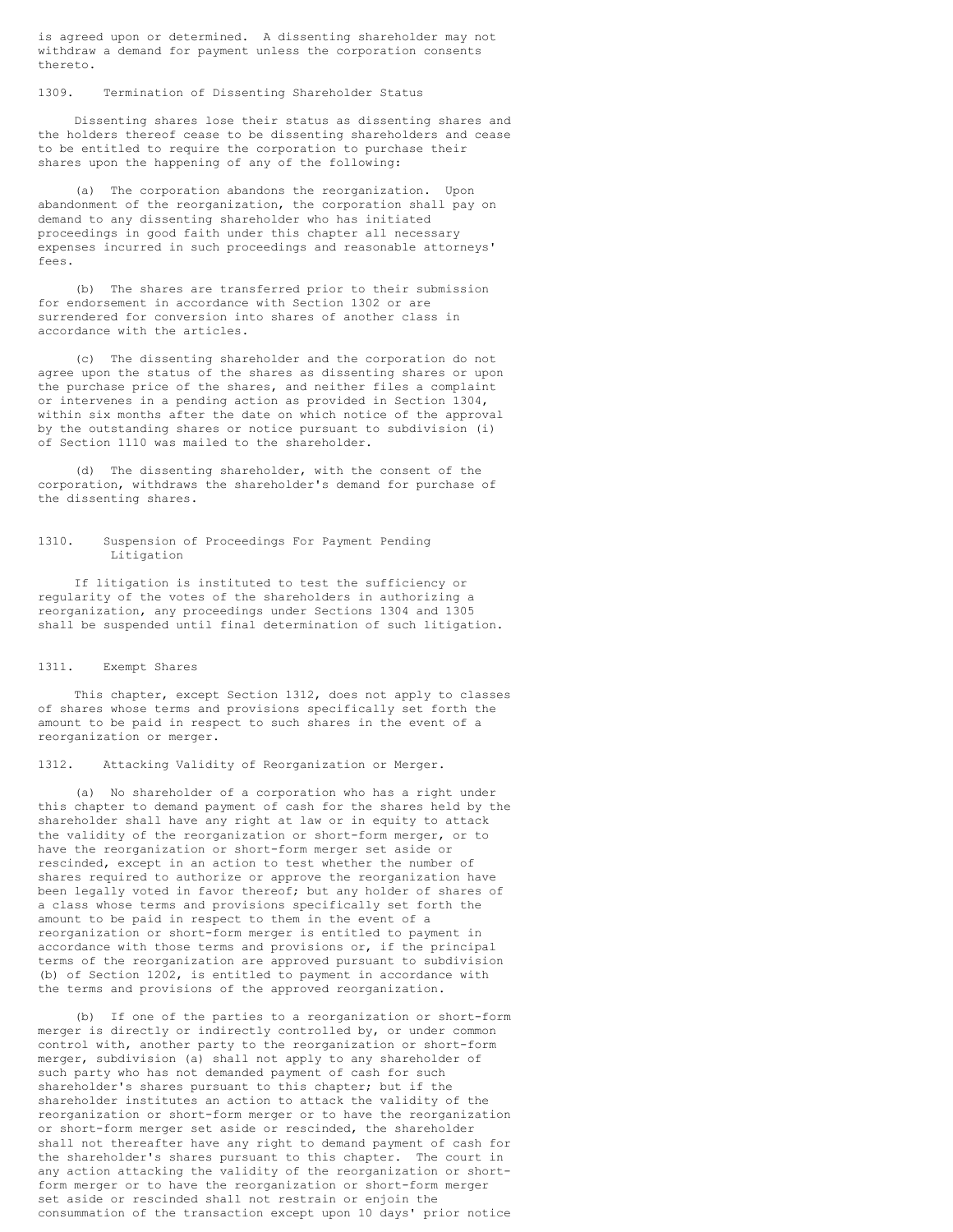to the corporation and upon a determination by the court that clearly no other remedy will adequately protect the complaining shareholder or the class of shareholders of which such shareholder is a member.

(c) If one of the parties to a reorganization or short-form merger is directly or indirectly controlled by, or under common control with, another party to the reorganization or short-form merger, in any action to attack the validity of the reorganization or short-form merger or to have the reorganization or short-form merger set aside or rescinded, (1) a party to a reorganization or short-form merger which controls another party to the reorganization or short-form merger shall have the burden of proving that the transaction is just and reasonable as to the shareholders of the controlled party, and (2) a person who controls two or more parties to a reorganization shall have the burden of proving that the transaction is just and reasonable as to the shareholders of any party so controlled.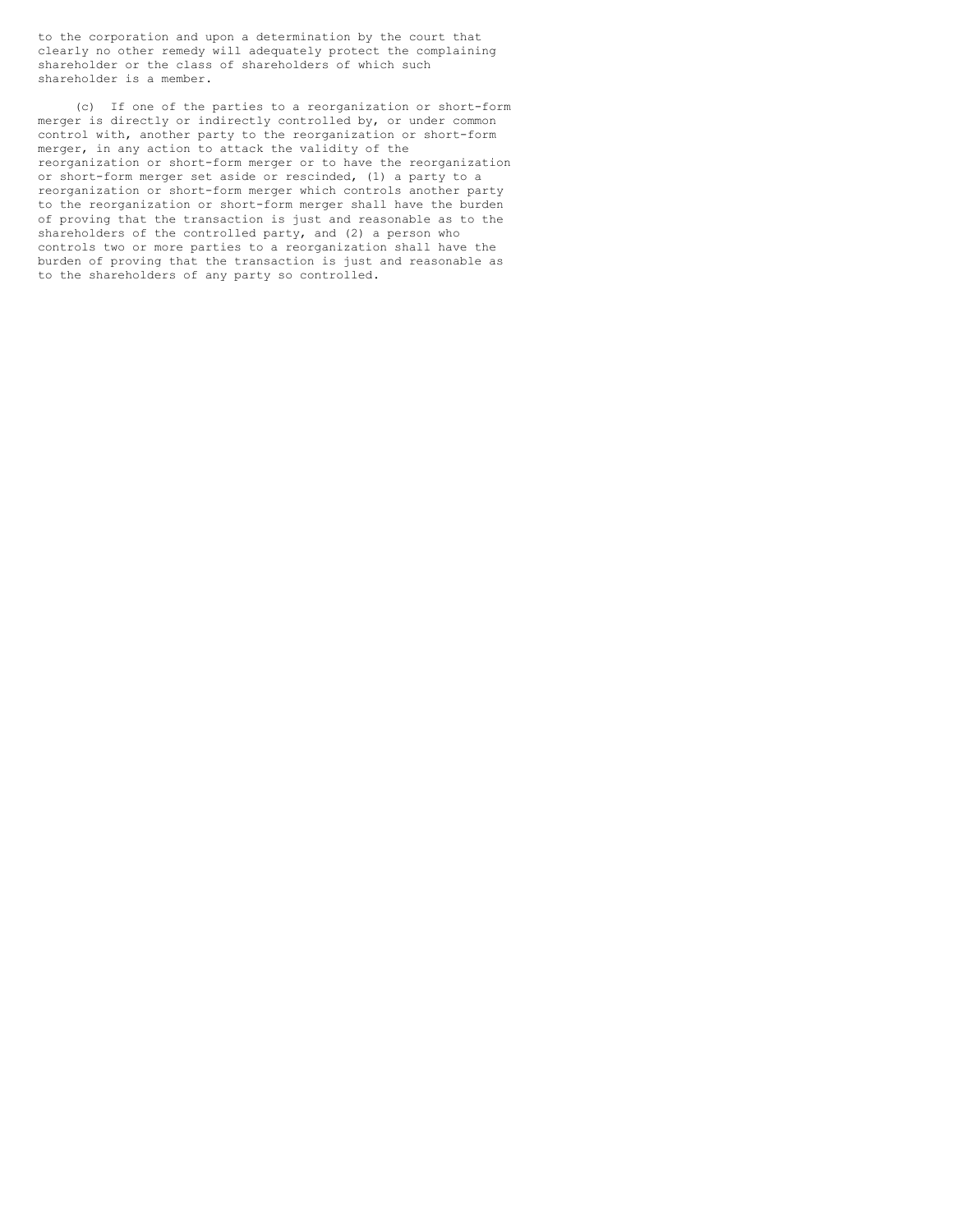RESTATED AGREEMENT

AND

PLAN OF MERGER

Among

Paychex, Inc,.

Paychex Merger Corp.

and

Pay-Fone Systems, Inc.

# May 8, 1995

# TABLE OF CONTENTS

## Page

| ARTICLE I - DEFINITIONS $\ldots \ldots \ldots \ldots \ldots \ldots \ldots \ldots$                        |  |
|----------------------------------------------------------------------------------------------------------|--|
| ARTICLE II - THE MERGER; EFFECTIVE TIME; CLOSING. 6                                                      |  |
| The Merger $\ldots$ $\ldots$ $\ldots$ $\ldots$ $\ldots$ $\ldots$ $\ldots$ $\ldots$ $\ldots$ $\ldots$ . 6 |  |
|                                                                                                          |  |
|                                                                                                          |  |
|                                                                                                          |  |
| ARTICLE III - TERMS OF MERGER. 7                                                                         |  |
| Articles of Incorporation. 7                                                                             |  |
|                                                                                                          |  |
|                                                                                                          |  |
|                                                                                                          |  |
|                                                                                                          |  |
| ARTICLE IV - MERGER CONSIDERATION; CONVERSION OF                                                         |  |
| CANCELLATION OF SHARES IN THE MERGER. 7                                                                  |  |
| Share Consideration; Conversion or                                                                       |  |
| Cancellation of Shares in the Merger 7                                                                   |  |
| Payment for Shares in the Merger 11                                                                      |  |
| Fractional Shares. 13                                                                                    |  |
| Transfer of Shares after the Effective Time. 13                                                          |  |
|                                                                                                          |  |
| ARTICLE V - REPRESENTATIONS AND WARRANTIES OF PAY-FONE. 13                                               |  |
| Organization, Etc. of Pay-Fone 13                                                                        |  |
| Operations of Subsidiary 14                                                                              |  |
|                                                                                                          |  |
|                                                                                                          |  |
|                                                                                                          |  |
|                                                                                                          |  |
| Compliance with Other Instruments, Etc 16                                                                |  |
| Employee Benefit Plans 17                                                                                |  |
|                                                                                                          |  |
| Intellectual Property. 19                                                                                |  |
| Documents, Reports and Financial Statements. 19                                                          |  |
| Absence of Certain Changes or Events 20                                                                  |  |
| Contracts and Leases 20                                                                                  |  |
| Affiliated Transactions. 21                                                                              |  |
| Brokers and Finders. 21                                                                                  |  |
| Registration Statement and                                                                               |  |
| Proxy Statement/Prospectus 21                                                                            |  |
|                                                                                                          |  |
|                                                                                                          |  |
| ARTICLE VI - REPRESENTATIONS AND WARRANTIES OF                                                           |  |
| PAYCHEX AND MERGER SUB. 22                                                                               |  |
| Organization, Etc. of Paychex. 22                                                                        |  |
| Operations of Subsidiaries 23                                                                            |  |
|                                                                                                          |  |
|                                                                                                          |  |
|                                                                                                          |  |
| Authorization for Paychex Common Stock 24                                                                |  |
|                                                                                                          |  |
| Compliance with Other Instruments, Etc 25                                                                |  |
| Intellectual Property. 25                                                                                |  |
| Documents, Reports and Financial Statements. 26                                                          |  |
| Absence of Certain Changes or Events 27                                                                  |  |
| Contracts and Leases 26                                                                                  |  |

Brokers and Finders. . . . . . . . . . . . . . . . . 26  $\,$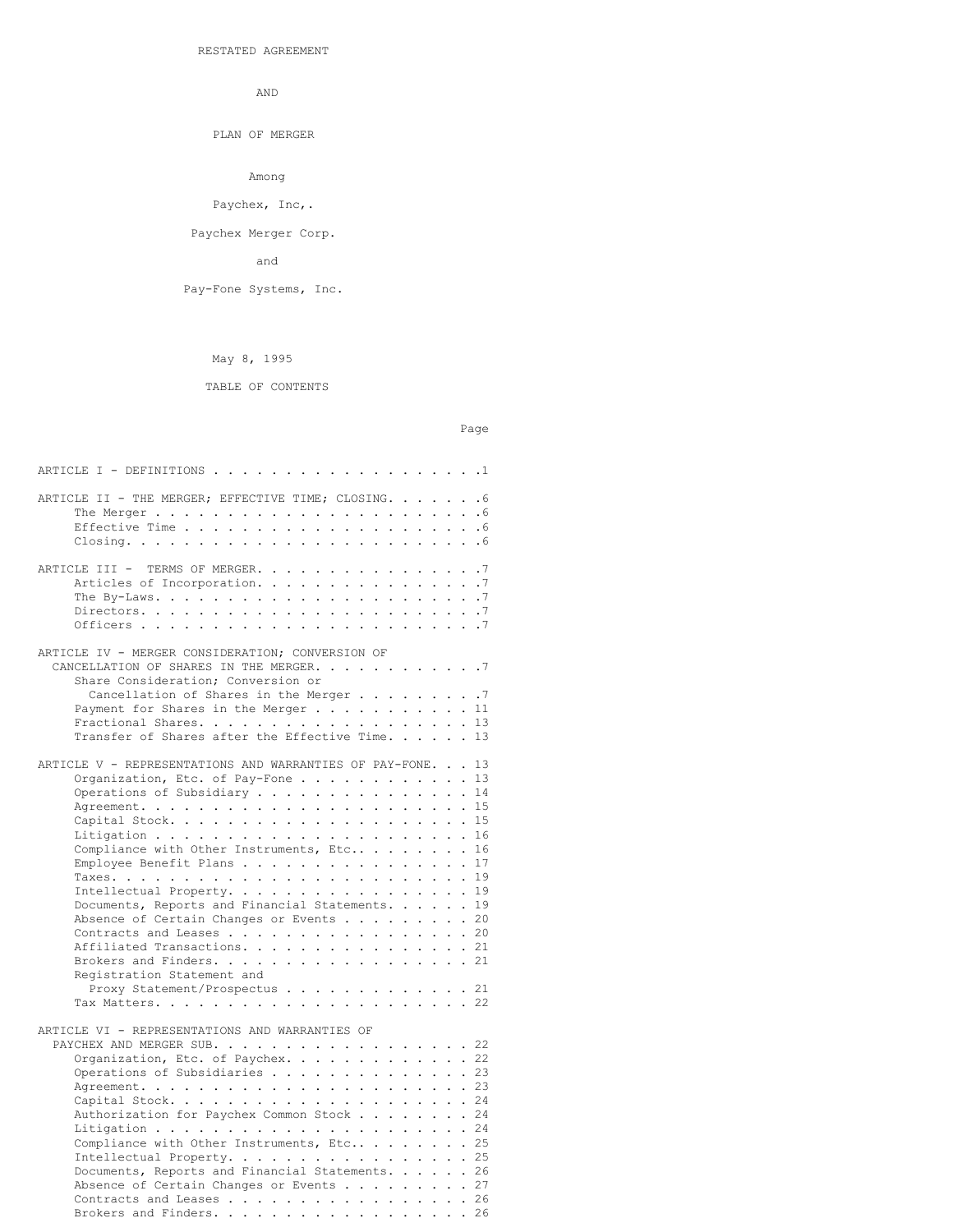| S-4 Registration Statement and                                                                                |  |
|---------------------------------------------------------------------------------------------------------------|--|
| Proxy Statement/Prospectus 26                                                                                 |  |
|                                                                                                               |  |
|                                                                                                               |  |
| ARTICLE VII - ADDITIONAL COVENANTS AND AGREEMENTS. 27                                                         |  |
| Conduct of Business of Pay-Fone and Its Subsidiary 27                                                         |  |
|                                                                                                               |  |
| Meeting of Shareholders. 31                                                                                   |  |
| Registration Statement 32                                                                                     |  |
| Reasonable Efforts 32<br>Access to Information. 34                                                            |  |
| Registration and Listing of Paychex Common Stock 35                                                           |  |
| Affiliates of Paychex and Pay-Fone 35                                                                         |  |
| Certain Covenants of Paychex 36                                                                               |  |
| Amendment to Disclosure Statement. 36                                                                         |  |
|                                                                                                               |  |
| ARTICLE VIII - CONDITIONS 37                                                                                  |  |
| Conditions to Each Party's Obligations 37                                                                     |  |
| Shareholder Approval. 37                                                                                      |  |
| Governmental Consents, Etc. 37                                                                                |  |
| No Injunction 37                                                                                              |  |
| Registration Statement. 38                                                                                    |  |
| Listing of Paychex Common Stock on NASDAQ 38                                                                  |  |
| Blue Sky Approvals. 38                                                                                        |  |
| Third Party Consents. 38                                                                                      |  |
|                                                                                                               |  |
| Conditions to Obligations of Paychex and Merger Sub. . 38                                                     |  |
| Representations and Warranties True 38                                                                        |  |
| Performance 39                                                                                                |  |
| Compliance Certificate. 39                                                                                    |  |
| Opinion of Counsel for Pay-Fone<br>-39                                                                        |  |
| Proceedings $\ldots$ $\ldots$ $\ldots$ $\ldots$ $\ldots$ $\ldots$ $\ldots$ $\ldots$ 39                        |  |
| Tax Opinion 39                                                                                                |  |
| Pooling Opinion $\ldots$ 40                                                                                   |  |
| No Government Proceeding or Litigation. 40                                                                    |  |
| Certain Disclosures 40                                                                                        |  |
| Employment of Leekley 40                                                                                      |  |
| Dissenting Shares 40<br>Affiliates Agreement. 40                                                              |  |
| Escrow and Indemnity Agreement. 41                                                                            |  |
| Paychex Closing Price 41                                                                                      |  |
|                                                                                                               |  |
| Conditions to Obligations of Pay-Fone 41                                                                      |  |
| Representations and Warranties True 41                                                                        |  |
| Performance 42                                                                                                |  |
| Compliance Certificate. 42                                                                                    |  |
| Opinion of Counsel for Paychex. $\ldots$ 42                                                                   |  |
| Proceedings 42                                                                                                |  |
| Paychex Closing Price 42                                                                                      |  |
| Certain Disclosures<br>-42                                                                                    |  |
| Certain Adjustments 42                                                                                        |  |
|                                                                                                               |  |
| ARTICLE IX - TERMINATION.<br>. 43                                                                             |  |
| Termination by Mutual Consent. 43                                                                             |  |
| Termination by Either Paychex or Pay-Fone. 43                                                                 |  |
| Effect of Termination and Abandonment. 43                                                                     |  |
| ARTICLE X - MISCELLANEOUS AND GENERAL<br>. 44<br>$\mathbf{1}$ $\mathbf{1}$ $\mathbf{1}$                       |  |
| Expenses<br>. 44<br>. 44<br>Notices, Etc                                                                      |  |
| $\ddot{\phantom{0}}$<br>Amendment, Waivers, Etc.<br>45<br>$\cdot$ $\cdot$ $\cdot$ $\cdot$                     |  |
| $\ddot{\phantom{a}}$<br>$\ddot{\phantom{0}}$<br>No Assignment.<br>-45<br>$\ddot{\phantom{0}}$                 |  |
| Entire Agreement<br>45<br>$\ddot{\phantom{a}}$<br>$\cdot$ $\cdot$ $\cdot$ $\cdot$<br>$\ddot{\phantom{0}}$     |  |
| Specific Performance<br>45<br>$\ddot{\phantom{0}}$<br>$\sim$ $\sim$<br>$\ddotsc$<br>$\ddot{\phantom{0}}$      |  |
| Remedies Cumulative.<br>45<br>$\ddot{\phantom{a}}$<br>$\ddot{\phantom{0}}$<br>$\cdot$ $\cdot$ $\cdot$ $\cdot$ |  |
| No Waivers<br>. 46<br>$\cdot$ $\cdot$ $\cdot$ $\cdot$ $\cdot$<br>$\ddot{\phantom{0}}$                         |  |
| No Third Party Beneficiaries<br>$\cdots$ . 46<br>$\ddot{\phantom{a}}$<br>$\ddot{\phantom{0}}$                 |  |
| Jurisdiction<br>. 46<br>$\cdots$<br>$\ddot{\phantom{0}}$<br>$\ddot{\phantom{0}}$                              |  |
| Public Announcements<br>. 46<br>$\ddot{\phantom{a}}$<br>$\ddot{\phantom{0}}$                                  |  |
| Governing Law.<br>. 46                                                                                        |  |
| Name, Captions, Etc. $\ldots$ 46                                                                              |  |
|                                                                                                               |  |
|                                                                                                               |  |

## EXHIBITS

Pay-Fone Disclosure Statement Pay-Fone Systems, Inc. Tax Matters Certificate Paychex, Inc. Disclosure Statement Paychex, Inc. Tax Matters Certificate AGREEMENT AND PLAN OF MERGER ----------------------------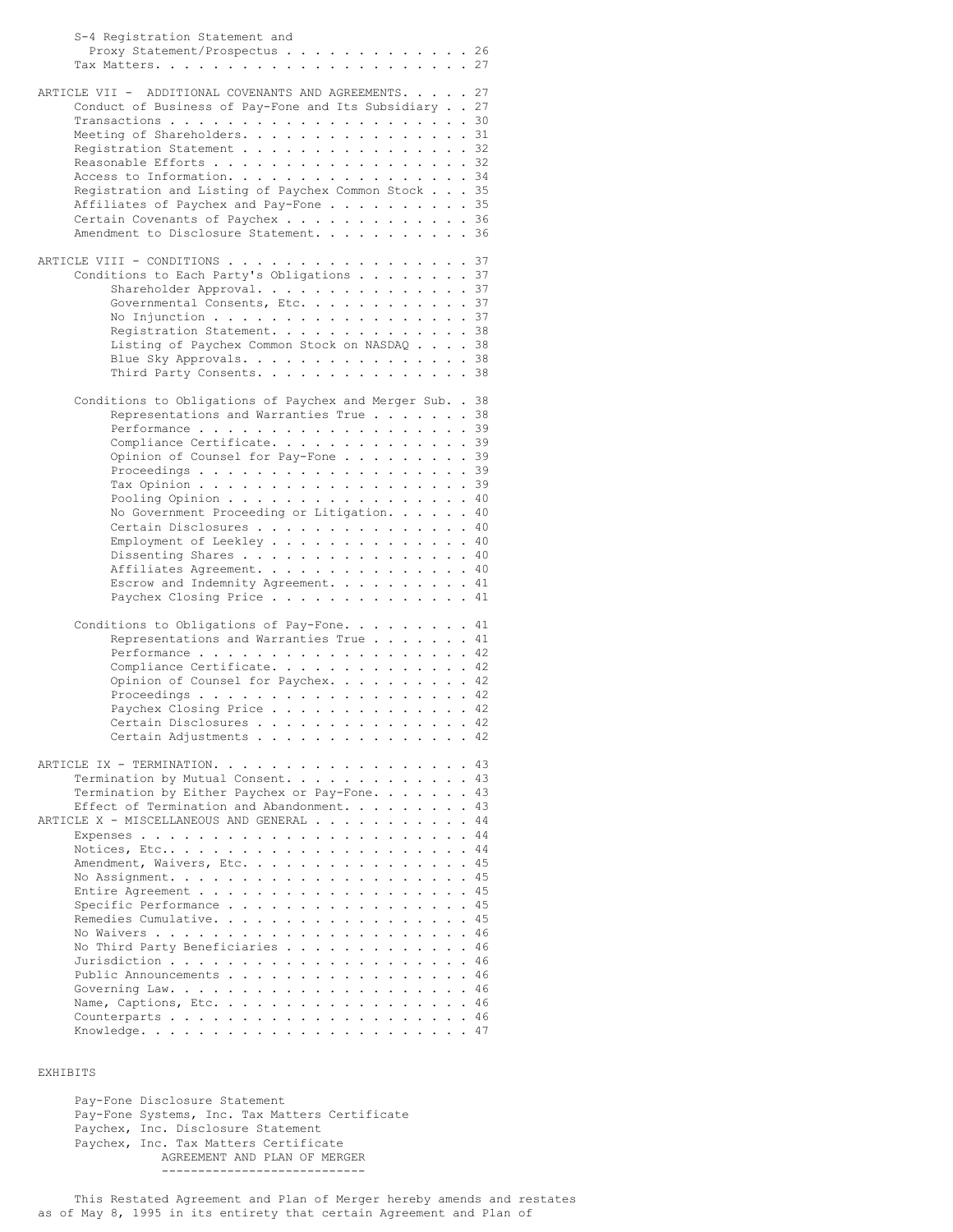Merger dated March 17, 1995 (as so amended and restated, hereinafter called this "Agreement") between PAYCHEX, INC. a Delaware corporation ("Paychex"), PAYCHEX MERGER CORP., a Delaware corporation and a direct Wholly Owned Subsidiary of Paychex ("Merger Sub") and PAY-FONE SYSTEMS, INC., a California corporation ("Pay-Fone").

R E C I T A L S:

WHEREAS, the Boards of Directors of Paychex, Merger Sub and Pay-Fone each have determined that it is in the best interests of their respective stockholders for Merger Sub to merge with and into Pay-Fone, upon the terms and subject to the conditions of this Agreement;

WHEREAS, it is intended that the Merger shall be recorded for accounting purposes as a pooling of interests; and

WHEREAS, Paychex, Merger Sub and Pay-Fone desire to make certain representations, warranties, covenants and agreements in connection with the Merger.

NOW, THEREFORE, in consideration of the mutual representations, warranties, covenants and agreements set forth herein, Paychex, Merger Sub and Pay-Fone hereby agree as follows:

## ARTICLE I ---------

## DEFINITIONS

As used in this Agreement, the following terms shall have the respective meanings set forth below:

"Affiliate": as defined in Rule 12b-2 under the Exchange Act.

"Affiliates Agreement": the agreement, referred to in Section 7.8 hereof, among Paychex, Merger Sub, Pay-Fone, and Affiliates of Pay-Fone, executed by Paychex, Merger Sub, Pay-Fone and some of said Affiliates simultaneously with this Agreement.

"Affiliates Block": Allied Contractors, Inc., Richard Kelton, David Kelton, Mark Kelton, Allen Kahn, M.D., Edwin Johnson and David L. Malcolm who, as shareholders of Pay-Fone, own in the aggregate in excess of 70% of the outstanding Shares of Pay-Fone.

"Amex": the American Stock Exchange.

"Authorization": Any consent, approval or authorization of, expiration or termination of any waiting period requirement (including pursuant to the Hart-Scott-Rodino Antitrust Improvement Act of 1976) by, or filing, registration, qualification, declaration or designation with, any Governmental Body.

"Benefit Arrangement": As defined in Section 5.7(a).

"CGCL": The California General Corporation Law.

"Certificate of Merger": The certificate of merger with respect to the merger of Merger Sub with and into Pay-Fone, containing the provisions required by, and executed in accordance with, Section 1103 of the CGCL and Section 252 of the DGCL.

"Certificates": As defined in Section 4.2(b).

"Closing": The closing of the Merger.

"Closing Date": The date on which the Closing occurs.

"Closing Price": On any day, the last reported sale price of one share of Paychex Common Stock on NASDAQ or such other market as may from time to time be the principal market for Paychex Common Stock.

"Code": The Internal Revenue Code of 1986, as amended, and all regulations promulgated thereunder, as in effect from time to time.

"DGCL": The Delaware General Corporation Law.

"Dissenting Share": Share held by any Pay-Fone stockholder who exercises and perfects dissenters rights under CGCL Sections 1300 et seq.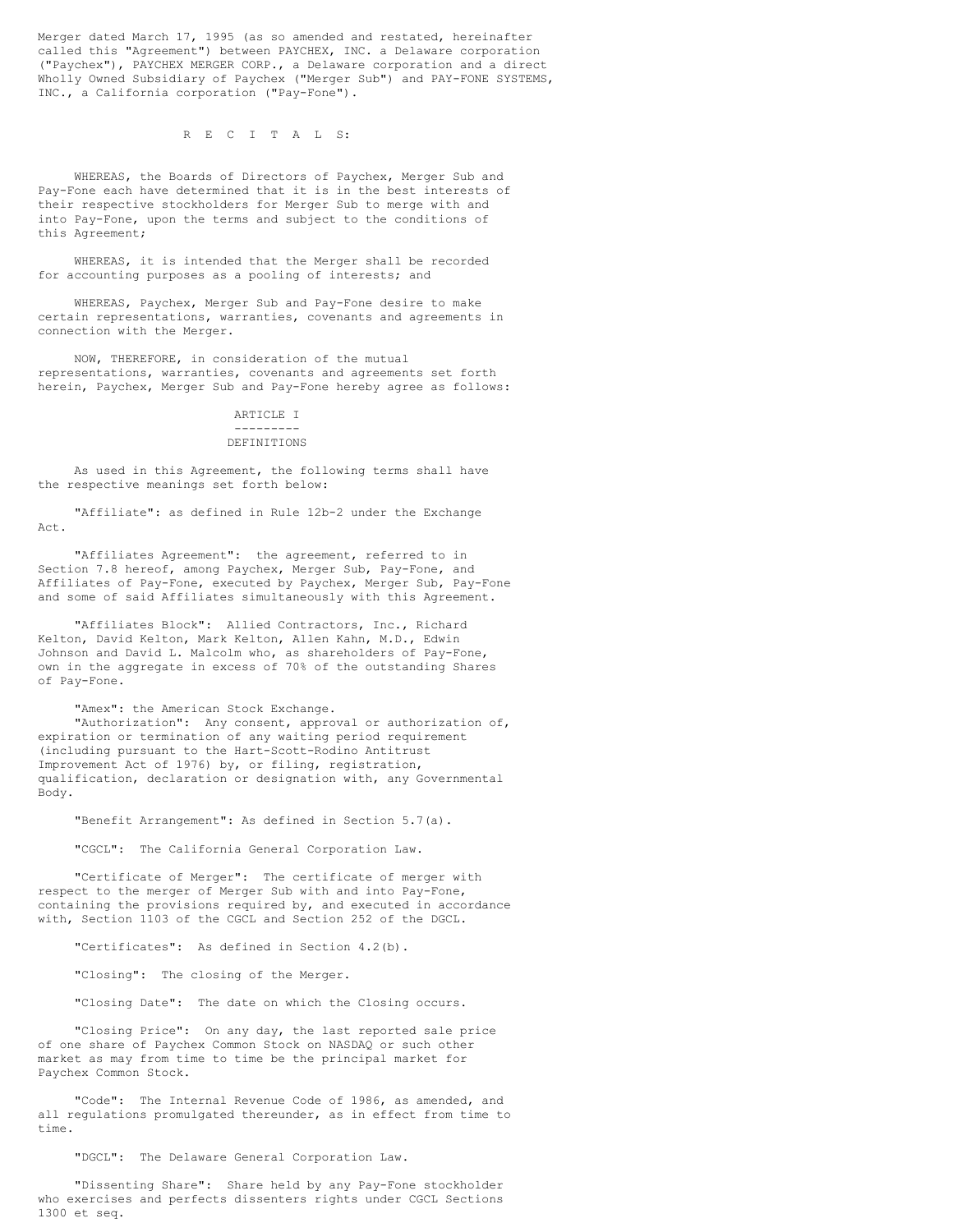"Effective Time": As defined in Section 2.2.

"Employee Plan": As defined in Section 5.7(a).

"Employees": As defined in Section 5.7(a).

"ERISA": The Employee Retirement Income Security Act of 1974, as amended, and all regulations promulgated thereunder, as in effect from time to time.

"ERISA Affiliates": Any trade or business, whether or not incorporated, that is now or has at any time in the past been treated as a single employer with Pay-Fone or any of its Subsidiaries under Section 414(b) or (c) of the Code and the Treasury Regulations thereunder.

"Excess Shares": As defined in Section 4.3.

"Exchange Act": The Securities Exchange Act of 1934, as amended.

"Exchange Agent": As defined in Section 4.2(a).

"Exchange Fund": As defined in Section 4.2(a).

"Exchange Ratio": As defined in Section 4.1(a).

"General Adjustment": As defined in Section 4.1(a).

"Fractional Securities Fund": As defined in Section 4.3.

"Governmental Body": Any Federal, state, municipal, political subdivision or other governmental department, commission, board, bureau, agency or instrumentality, domestic or foreign.

"Intellectual Property": All industrial and intellectual property rights including, but not limited to, Proprietary Technology, patents, patent applications, trademarks, trademark applications and registrations, service marks, service mark applications and registrations, copyrights, know-how, licenses, trade secrets, proprietary processes, formulae and customer lists. "Proprietary Technology" means all proprietary processes, formulae, inventions, trade secrets, know-how, development tools and other proprietary rights used by Pay-Fone or Paychex and its Subsidiaries, as the case may be, pertaining to any product, software or service manufactured, marketed, licensed or sold by Pay-Fone or Paychex and its Subsidiaries, as the case may be, in the conduct of their business or used, employed or exploited in the development, license, sale, marketing, distribution or maintenance thereof, and all documentation and media constituting, describing or relating to the above, including, but not limited to, manuals, memoranda, know-how, notebooks, software, records and disclosures.

"Merger Sub": Paychex Merger Corp., a Delaware corporation.

"Merger": The merger of Merger Sub with and into Pay-Fone.

"NASD": The National Association of Securities Dealers, Inc.

"NASDAQ": The NASD Automated Quotation System.

"Option": As defined in Section 4.1(f). "Pay-Fone": Pay-Fone Systems, Inc., a California corporation.

"Pay-Fone Disclosure Statement": The disclosure statement dated the date of this Agreement delivered by Pay-Fone to Paychex.

"Pay-Fone SEC Reports": As defined in Section 5.10.

"Pay-Fone Stock Option Plans": Pay-Fone Systems, Inc. 1981 Incentive Stock Option Plan; Pay-Fone Systems, Inc. 1983 Incentive Stock Option Plan; Pay-Fone Systems, Inc. 1987 Incentive Stock Option Plan; Pay-Fone Systems, Inc. 1990 Incentive Stock Option Plan; Pay-Fone Systems, Inc. 1993 Incentive Stock Option Plan; and stock option agreements with various directors covering an aggregate of 90,000 Shares.

"Pay-Fone Subsidiary": Concentric Computer Corp., a Wholly-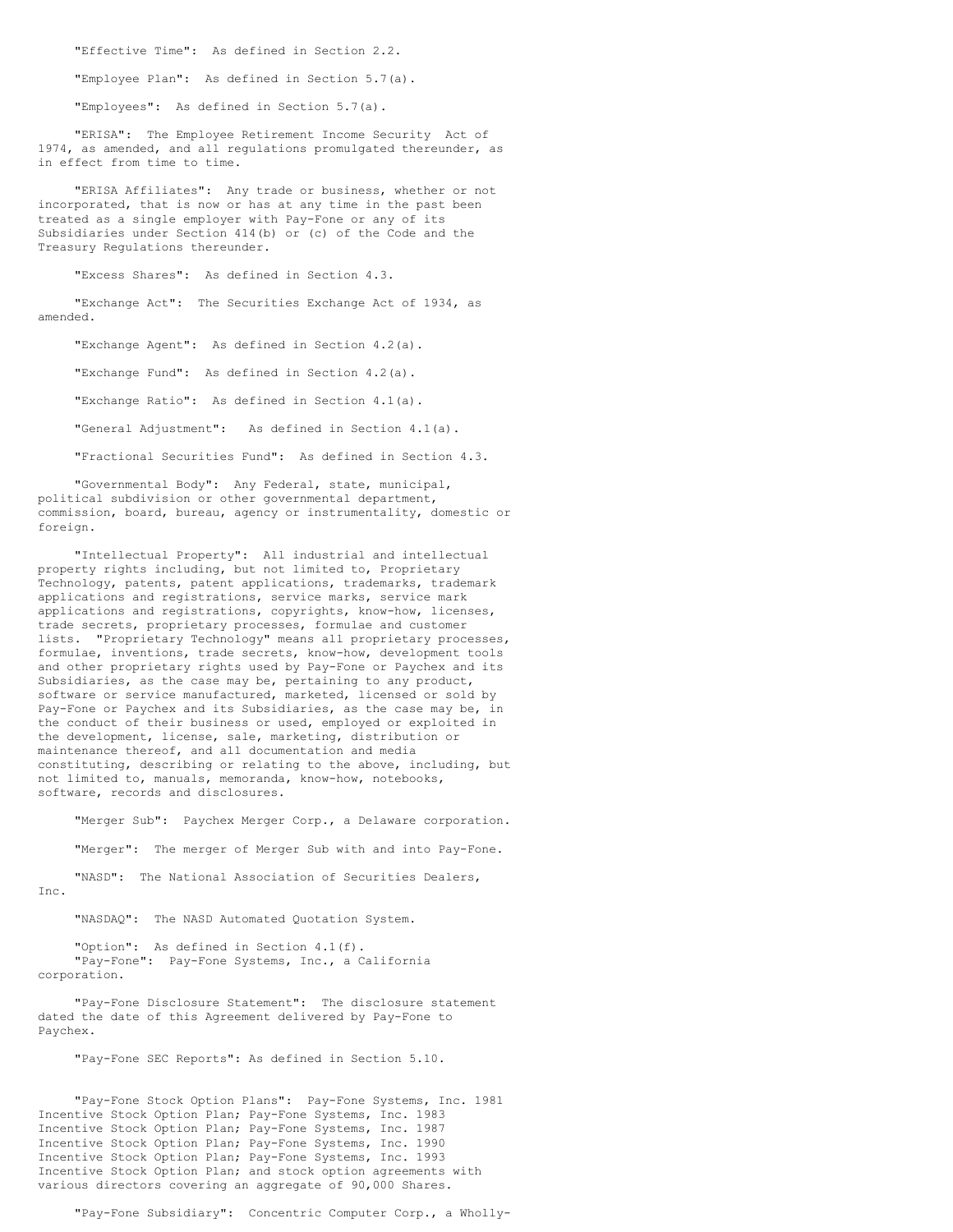Owned Subsidiary of Pay-Fone.

"Pay-Fone Tax Matters Certificate": As defined in Section 5.16.

"Paychex": Paychex, Inc., a Delaware corporation.

"Paychex Closing Price": With respect to one share of Paychex Common Stock as constituted upon and after payment of the Paychex 1995 Stock Split, the seventeen trading days average of the Closing Prices for a share of Paychex Common Stock during the eight trading days commencing with May 26, 1995 and terminating on June 7, 1995 and two-thirds (2/3) of the Closing Prices for a share of Paychex Common Stock (as then constituted) during the nine trading days commencing on May 15, 1995 and terminating on May 25, 1995; provided, however, that:

> (i) if the Paychex Closing Price is greater than Twenty-Eight Dollars and Sixty-Seven Cents (\$28.67), but no more than Thirty Dollars and Sixty-Seven Cents (\$30.67), subject in each case to appropriate adjustment to reflect any event described in the final sentence of Section 4.1(a), other than the Paychex 1995 Stock Split, the Paychex Closing Price shall be deemed for purposes of Section 4.1(a) of this Agreement to be Twenty-Eight Dollars and Sixty Seven Cents (\$28.67);

> (ii) if the Paychex Closing Price is greater than Thirty Dollars and Sixty-Seven Cents (\$30.67) subject to appropriate adjustment to reflect any event described in the final sentence of Section 4.1(a), other than the Paychex 1995 Stock Split, the Paychex Closing Price shall be deemed for purposes of Section 4.1(a) of this Agreement to be the remainder calculated by subtracting (x) Two Dollars (\$2.00) from (y) the Paychex Closing Price;

> (iii) if the Paychex Closing Price is less than Twenty-Four Dollars and Sixty-Seven Cents (\$24.67) but not less then Twenty-Two Dollars and Sixty-Seven Cents (\$22.67), subject in each case to appropriate adjustment to reflect any event described in the final sentence of Section 4.1(a), other than the Paychex 1995 Stock Split, the Paychex Closing Price shall be deemed for purposes of Section 4.1(a) of this Agreement to be Twenty-Four Dollars and Sixty-Seven (\$24.67); and

(iv) if the Paychex Closing Price is less than Twenty-Two Dollars and Sixty-Seven Cents (\$22.67) subject to appropriate adjustment to reflect any event described in the final sentence of Section 4.1(a), other than the Paychex 1995 Stock Split, the Paychex Closing Price shall be deemed for purposes of Section 4.1(a) of this Agreement to be the sum of (r) Two Dollars (\$2.00) and (s) the Paychex Closing Price.

"Paychex Common Stock": Shares of Common Stock, par value \$.01 per share, of Paychex.

"Paychex Companies": Paychex and any Wholly-Owned Subsidiary of Paychex.

"Paychex Disclosure Statement": The disclosure statement dated the date of this Agreement delivered by Paychex to Pay-Fone.

"Paychex 1995 Stock Split": A 3-for-2 stock split of Paychex Common Stock in the form of a stock dividend declared by the Board of Directors of Paychex and payable on May 25, 1995 to stockholders of record on May 2, 1995.

"Paychex SEC Reports": As defined in Section 6.9(a).

"Paychex Tax Matters Certificate": As defined in Section 6.14.

"Person": Any individual or corporation, company, partnership, trust, incorporated or unincorporated association, joint venture or other entity of any kind.

"Positive Adjustment": As defined in Section 4.1(a).

"Proxy Statement/Prospectus": As defined in Section 7.4. "Respective Representatives": As defined in Section 7.6. "S-4 Registration Statement": As defined in Section 7.4.

"SEC": The Securities and Exchange Commission.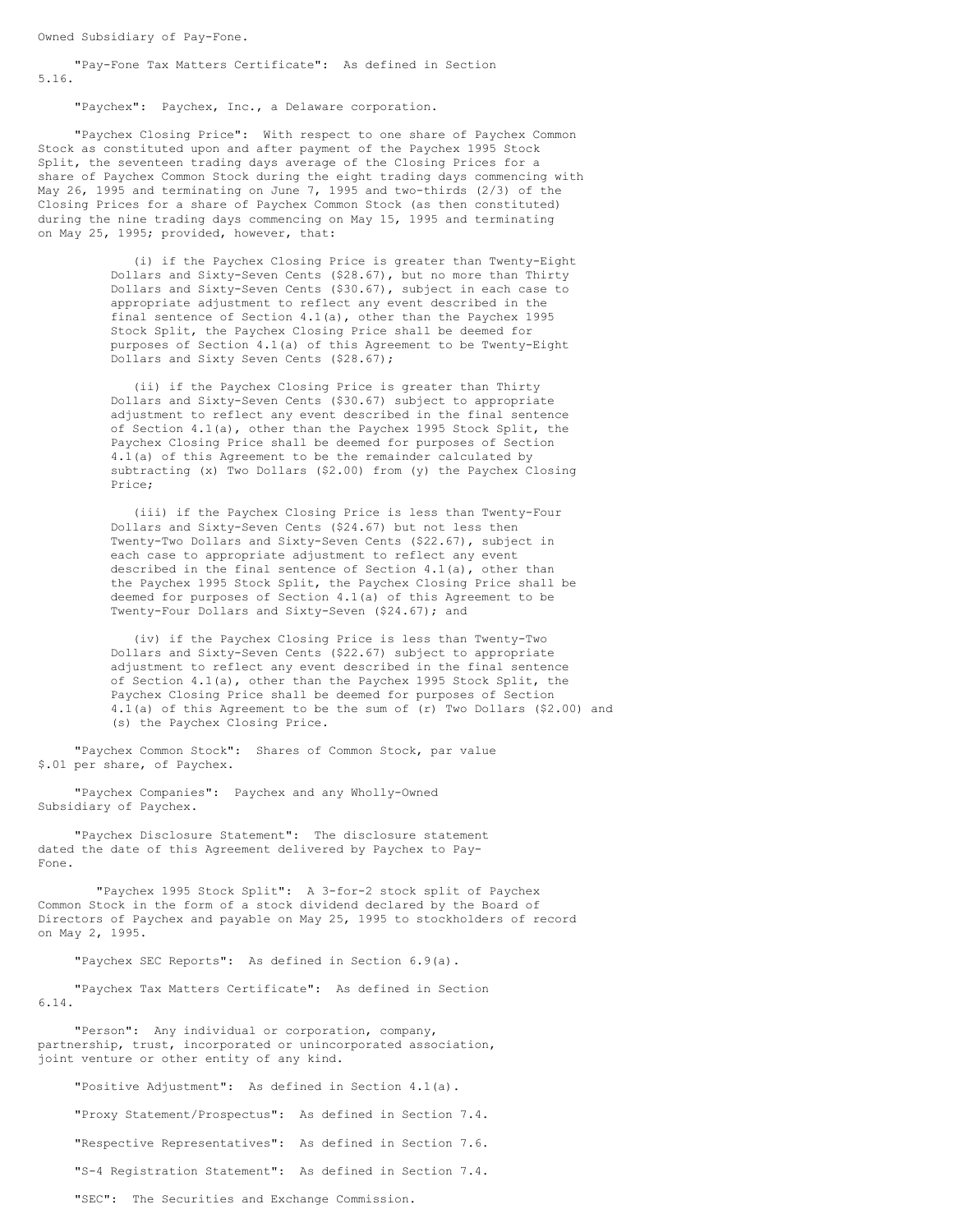"Securities Act": The Securities Act of 1933, as amended.

"Share Consideration": As defined in Section 4.1(b).

"Shareholders Meeting": As defined in Section 7.3. "Shares": The shares of Common Stock, par value \$.10 per share, of Pay-Fone.

"Significant Subsidiary": As defined under Rule 12b-2 of the Exchange Act.

"Subsidiary": As to any Person, any other Person of which at least 50% of the equity or voting interests are owned, directly or indirectly, by such first Person.

"Surviving Corporation": The surviving corporation in the Merger.

"Tax Claim Adjustment": As defined in Section 4.1(a).

"Wholly-Owned Subsidiary": A Subsidiary of which 100% of the equity interest is owned directly or indirectly by the parent company.

#### ARTICLE II ----------

#### THE MERGER; EFFECTIVE TIME; CLOSING

2.1 The Merger. Subject to the terms and conditions of this Agreement, at the Effective Time, Merger Sub shall be merged with and into Pay-Fone in accordance with the provisions of Section 252 of the DGCL and with the effect provided in Section 1107 of the CGCL. The separate corporate existence of Merger Sub shall thereupon cease and Pay-Fone shall be the Surviving Corporation and shall continue to be governed by the laws of the State of California. At the election of Paychex, any other Wholly-Owned Subsidiary of Paychex may be substituted for Merger Sub as a constituent corporation in the Merger, provided that the parties shall have executed an appropriate amendment to this Agreement in form and substance reasonably satisfactory to Pay-Fone and Paychex in order to reflect such substitution.

2.2 Effective Time. The Merger shall become effective on the date and at the time (the "Effective Time") that the Certificate of Merger shall have been accepted for filing by the Secretary of State of the State of Delaware (or such later date and time as may be specified in the Certificate of Merger), and an Agreement of Merger, with officers' certificates of the constituent corporations attached shall have been accepted for filing by the Secretary of State of the State of California, which shall be the Closing Date or as soon as practicable thereafter.

2.3 Closing. Subject to the fulfillment or waiver of the conditions set forth in Article VIII, the Closing shall take place (i) at the offices of Pay-Fone, 8100 Balboa Drive, Van Nuys, California 91406, following adjournment of the meeting of Pay-Fone shareholders called to consider this Agreement, provided that the parties have received the last Authorization required by Section 8.1(a) and (b) or (ii) at such other place and/or time and/or on such other date as Paychex and Pay-Fone may agree or as may be necessary to permit the fulfillment or waiver of the conditions set forth in Article VIII. Paychex and Pay- Fone agree to take such actions as may be reasonably necessary and appropriate in order to obtain each Authorization so required and to fulfill such conditions.

#### ARTICLE III -----------

### TERMS OF MERGER

3.1 Articles of Incorporation. The Articles of Incorporation of Pay-Fone as in effect immediately prior to the Effective Time shall be the Articles of Incorporation of the Surviving Corporation, until duly amended in accordance with the terms thereof and of the CGCL.

3.2 The By-Laws. The By-Laws of Pay-Fone in effect at the Effective Time shall be the By-Laws of the Surviving Corporation, until duly amended in accordance with the terms thereof, of the Articles of Incorporation of the Surviving Corporation and of the CGCL.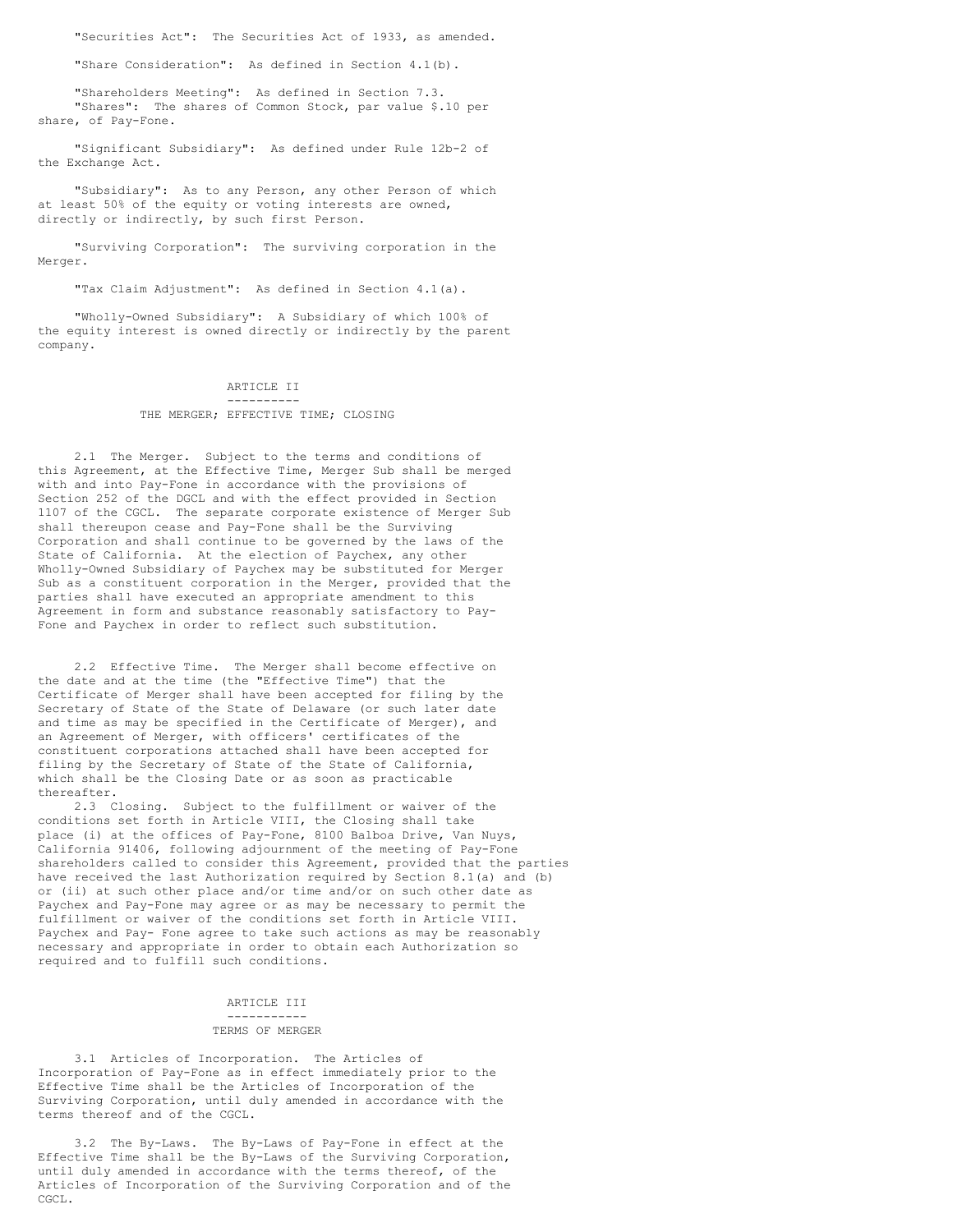3.3 Directors. The directors of Merger Sub at the Effective Time shall, from and after the Effective Time, be the directors of the Surviving Corporation until their successors have been duly elected or appointed and qualified or until their earlier death, resignation or removal in accordance with the surviving Corporation's Articles of Incorporation and By-Laws. To that end, Pay-Fone agrees to increase the number of directors which comprise its entire Board of Directors, effective at the Effective Time, from six to seven.

3.4 Officers. The officers of Merger Sub at the Effective Time shall, from and after the Effective Time, be the officers of the Surviving Corporation until their successors have been duly elected or appointed and qualified or until their earlier death, resignation or removal in accordance with the Surviving Corporation's Articles of Incorporation and By-Laws and the CGCL.

#### ARTICLE IV ----------

## MERGER CONSIDERATION; CONVERSION OR CANCELLATION OF SHARES IN THE MERGER

4.1 Share Consideration; Conversion or Cancellation of Shares in the Merger. Subject to the provisions of this Article IV, at the Effective Time, by virtue of the Merger and without any action on the part of the holders thereof, the Shares of Pay-Fone shall be converted as follows:

(a) Each Share issued and outstanding immediately prior to the Effective Time (other than Shares owned by Paychex and any Dissenting Share) shall be converted into the right to receive and become exchangeable for that number of shares of Paychex Common Stock equal to ER ("Exchange Ratio") determined in accordance with the following formula:

$$
ER = \n\begin{array}{cc}\nTV \\
--\n\end{array}
$$
\n
$$
PCP \times OSO
$$

where

#### ER is the Exchange Ratio so computed;

TV is the total value calculated by subtracting from \$10,475,000 the sum of the (i) Tax Claim Adjustment, and (ii) General Adjustment, which sum shall be offset (but not to a negative number) by the Positive Adjustment.

PCP is the Paychex Closing Price; and

OSO is the sum of (i) the number of Shares issued and outstanding at the close of business on June 7, 1995, excluding, however, any such Shares owned by Paychex, and (ii) the number of Shares issuable upon exercise of then immediately exercisable options outstanding under Pay-Fone Stock Option Plans at the close of business on June 7, 1995.

For purposes of this Agreement and this Section 4.1(a) in particular:

"Tax Claim Adjustment" is the sum of all amounts expended by Pay-Fone between the date hereof and June 7, 1995 (other than time spent by regular employees of Pay-Fone in the ordinary discharge of their responsibilities) in contesting and resolving claims asserted by the Internal Revenue Service against Pay-Fone for fiscal years 1987 through 1991 and described more fully in the Pay-Fone Tax Matters Certificate delivered to Paychex and Merger Sub pursuant hereto, and claims for California state income or franchise tax based on the same facts and for the same periods, including without limitation professional fees, taxes, interest and penalties, if any;

"General Adjustment" is the amount by which (A) the aggregate of all losses, costs, damages or expenses (excluding, however, all losses, costs, damages or expenses which have been or are to be taken into account in calculating the Tax Claim Adjustment), each of which exceeds in amount \$25,000 and would be suffered by Paychex absent the adjustment contemplated by the definition of "TV" in Section 4.1(a) hereof, resulting from any breach of warranty, misrepresentation, omission or failure to perform any covenant contained herein by Pay-Fone and which are identified in notices given by Paychex to Pay-Fone prior to June 8, 1995, exceeds (B) \$175,000; provided, however, that for purposes of this General Adjustment only, the determination of whether there has been a breach of warranty, misrepresentation, omission or failure to perform shall be made without regard to whether the relevant warranty, representation or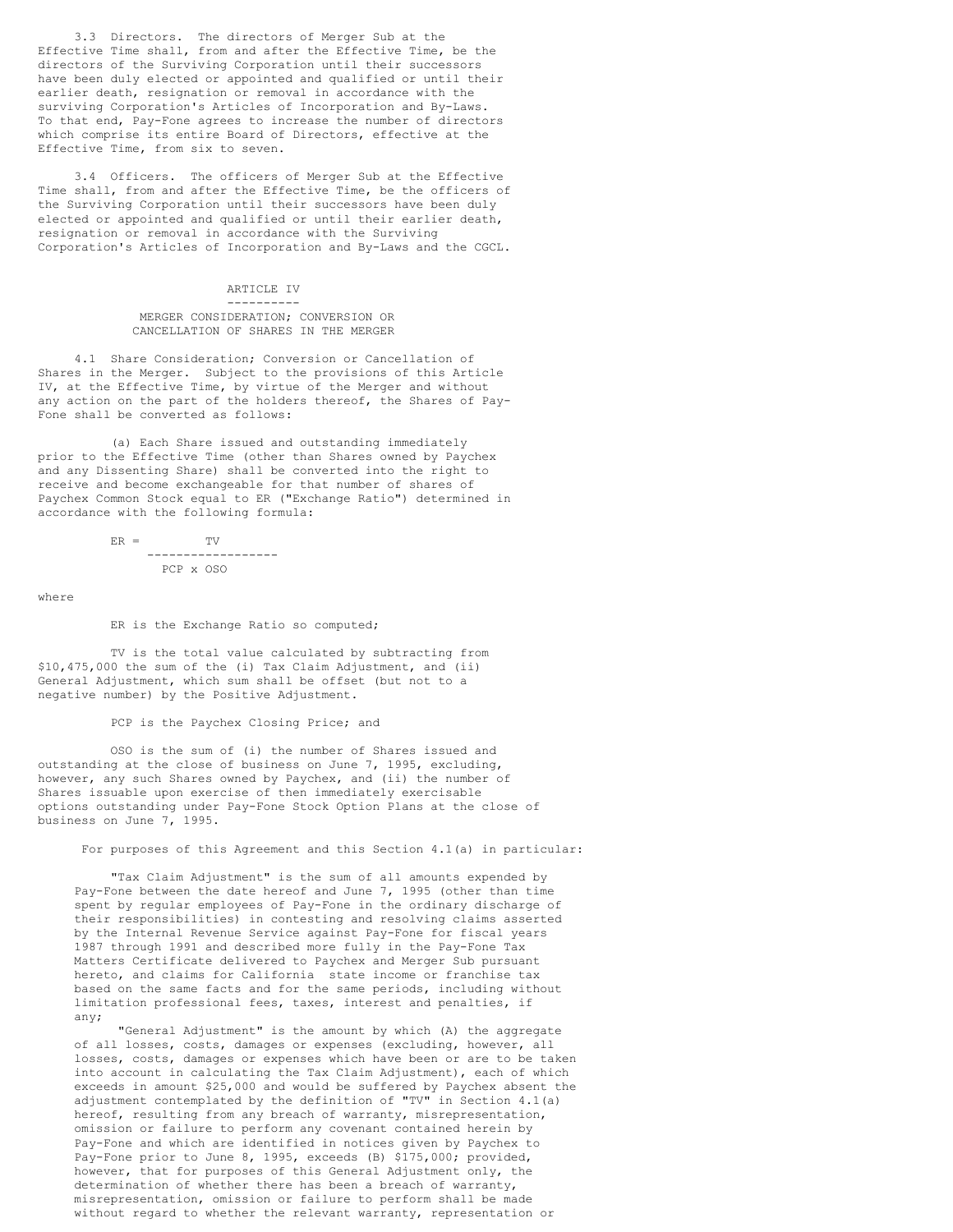covenant requires that the consequences of a breach, misrepresentation, omission or failure be material or materially adverse in order to be considered to be in violation of this Agreement. Pay-Fone undertakes to advise Paychex of all matters of which it becomes aware prior to June 8, 1995 which should be taken into account in computing the General Adjustment hereunder; and

"Positive Adjustment" is the sum of all of the benefits (including tax benefits arising out of issues other than those asserted by the Internal Revenue Service against Pay-Fone for the fiscal years 1987 through 1991), each of which exceeds in amount \$25,000 and would be enjoyed by Paychex upon the Closing of the Merger, which are identified in notices given by Pay-Fone to Paychex prior to June 8, 1995 and relate to or arise out of (i) conditions or circumstances which are better or more favorable to a company acquiring Pay-Fone than the conditions or circumstances warranted or represented by Pay-Fone hereunder or (ii) a performance of an obligation by Pay-Fone hereunder that is more beneficial to a company acquiring Pay-Fone than the performance that is required hereunder. Paychex undertakes to advise Pay- Fone of all matters of which it becomes aware prior to June 8, 1995 which should be taken into account in computing the Positive Adjustment hereunder.

If, prior to the Effective Time, Paychex should split or combine the Paychex Common Stock, or pay a stock dividend or other stock distribution in Paychex Common Stock, or otherwise change the Paychex Common Stock into any other securities, or make any other dividend or distribution on the Paychex Common Stock (other than normal quarterly cash dividends as the same may be adjusted from time to time in the ordinary course and other than the Paychex 1995 Stock Split which has already been taken into account hereunder), or establish a record date prior to the Effective Time with respect to any of the foregoing, then the Exchange Ratio will be appropriately adjusted to reflect such split, combination, dividend or other distribution or change.

(b) All Shares to be converted into Paychex Common Stock pursuant to this Section 4.1 shall cease to be outstanding, shall be canceled and retired and shall cease to exist, and each holder of a certificate representing any such Shares shall thereafter cease to have any rights with respect to such Shares, except the right to receive for each of the Shares, upon the surrender of such certificate in accordance with Section 4.2, the amount of Paychex Common Stock specified above (the "Share Consideration") and cash in lieu of fractional shares of Paychex Common Stock as contemplated by Section 4.3.

(c) Each Share, if any, issued and outstanding and owned by Paychex immediately prior to the Effective Time shall cease to be outstanding, shall be canceled and retired without payment of any consideration therefor and shall cease to exist.

(d) Each Dissenting Share shall be converted into the right to receive payment from Pay-Fone with respect thereto in accordance with the provisions of the CGCL.

(e) The outstanding shares of capital stock of the Merger Sub shall not be changed or converted as a result of the Merger and shall, at the Effective Time, be the only issued and outstanding capital stock of the Surviving Corporation.

(f) Each outstanding option to purchase Shares (each, an "Option") issued pursuant to the Pay-Fone Stock Option Plans (collectively, the "Option Plans") set forth in the Pay-Fone SEC Reports or the Pay-Fone Disclosure Schedule, whether or not vested or exercisable, shall be assumed by Paychex and shall constitute an option to acquire, on the same terms and conditions as were applicable under such assumed Option, a number of shares of Paychex Common Stock equal to the product of the Exchange Ratio and the number of Shares subject to such Option, at a price per share equal to the aggregate exercise price for the Shares subject to such Option divided by the number of full shares of Paychex Common Stock deemed to be purchasable pursuant to such Option; provided, however, that (i) subject to the provisions of clause (ii) below, the number of shares of Paychex Common Stock that may be purchased upon exercise of such Option shall not include any fractional shares and, upon the exercise of such Option for the final whole share that may be acquired thereunder, a cash payment shall be made for any fractional share based upon the Closing Price of Paychex Common Stock on the trading day next preceding such exercise, and (ii) in the case of any Option to which Section 421 of the Code applies by reason of its qualification under Section 422 or Section 423 of the Code ("qualified stock options), the option price, the number of shares purchasable pursuant to such Option and the terms and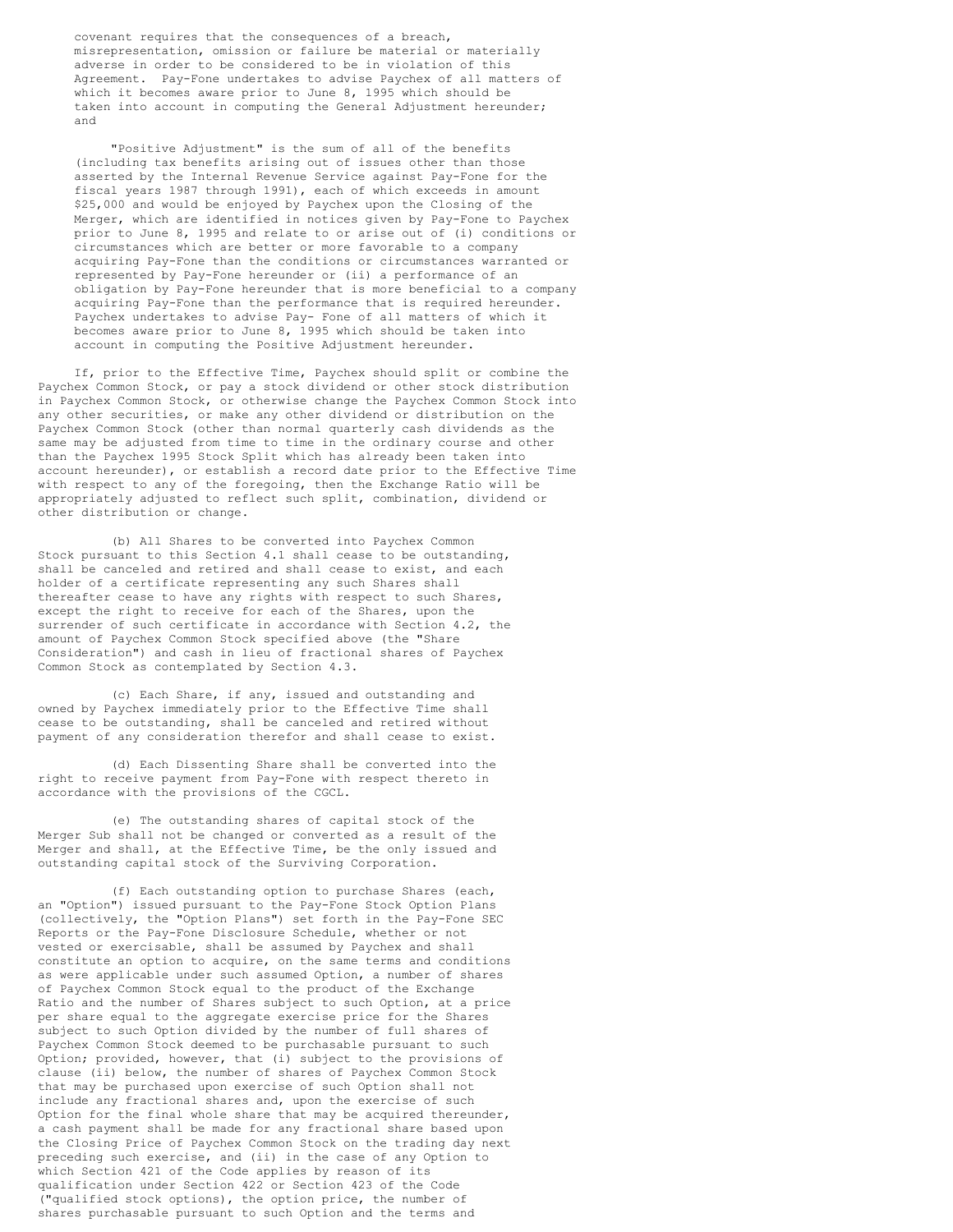conditions of exercise of such Option shall be determined in order to comply with Section 424 of the Code.

Paychex shall take all corporate action necessary to reserve for issuance a sufficient number of shares of Paychex Common Stock for delivery upon exercise of the Options assumed in accordance with this Section 4.1(f). Paychex shall file a registration statement on Form S-8 (or any successor form) or another appropriate form, effective as of the Effective Time, with respect to Paychex Common Stock subject to such Options and shall use all reasonable efforts to maintain the effectiveness of such registration statement or registration statements (and maintain the current status of the prospectus or prospectuses contained therein) for so long as such Options remain outstanding.

4.2 Payment for Shares in the Merger. The manner of making payment for Shares in the Merger shall be as follows:

(a) At the Effective Time, Paychex shall make available to an exchange agent selected by Paychex and reasonably acceptable to Pay-Fone (the "Exchange Agent") through or on behalf of Merger Sub, for the benefit of those Persons who immediately prior to the Effective Time were the holders of Shares, certificates representing a sufficient number of shares of Paychex Common Stock to effect the delivery of the aggregate consideration required to be issued pursuant to Section 4.1 (the certificates representing Paychex Common Stock comprising such aggregate consideration being hereinafter referred to as the "Exchange Fund"). The Exchange Agent shall, pursuant to irrevocable instructions, deliver the Paychex Common Stock contemplated to be issued pursuant to Section 4.1 and this Section 4.2 and effect the redemption provided for in Section 4.3 out of the Exchange Fund. The Exchange Fund shall not be used for any other purpose.

(b) Promptly after the Effective Time, the Exchange Agent shall mail to each holder of record (other than holders of certificates for Shares referred to in Section 4.1(c)) of a certificate or certificates which immediately prior to the Effective Time represented outstanding Shares (the "Certificates") (i) a form of letter of transmittal (which shall specify that delivery shall be effected, and risk of loss and title to the Certificates shall pass, only upon proper delivery of the Certificates to the Exchange Agent) and (ii) instructions for use in effecting the surrender of the Certificates for payment therefor. Upon surrender of Certificates for cancellation to the Exchange Agent, together with such letter of transmittal duly executed and any other required documents, the holder of such Certificates shall be entitled to receive for each of the Shares represented by such Certificates the Share Consideration, and the Certificates so surrendered shall forthwith be canceled. Until so surrendered, Certificates shall represent solely the right to receive the Share Consideration and any cash in lieu of fractional shares of Paychex Common Stock as contemplated by Section 4.3 with respect to each of the Shares represented thereby.

No dividends or other distributions that are declared after the Effective Time on Paychex Common Stock and payable to the holders of record thereof after the Effective Time will be paid to Persons entitled by reason of the Merger to receive Paychex Common Stock until such Persons surrender their Certificates. Upon such surrender, there shall be paid to the Person in whose name the shares of Paychex Common Stock are issued any dividends or other distributions having a record date after the Effective Time and payable with respect to such Paychex Common Stock between the Effective Time and the time of such surrender. After such surrender there shall be paid to the Person in whose name the shares of Paychex Common Stock are issued any dividends or other distributions on such Paychex Common Stock which shall have a record date after the Effective Time and prior to such surrender and a payment date after such surrender, and such payment shall be made on such payment date. In no event shall the persons entitled to receive such dividends or other distributions be entitled to receive interest on such dividends or other distributions.

If any cash or any certificate representing Paychex Common Stock is to be paid to or issued in a name other than that in which the Certificate surrendered in exchange therefor is registered, it shall be a condition of such exchange that the Certificate so surrendered shall be properly endorsed and otherwise in proper form for transfer and that the Person requesting such exchange shall pay to the Exchange Agent any transfer or other taxes required by reason of the issuance of certificates for such Paychex Common Stock in a name other than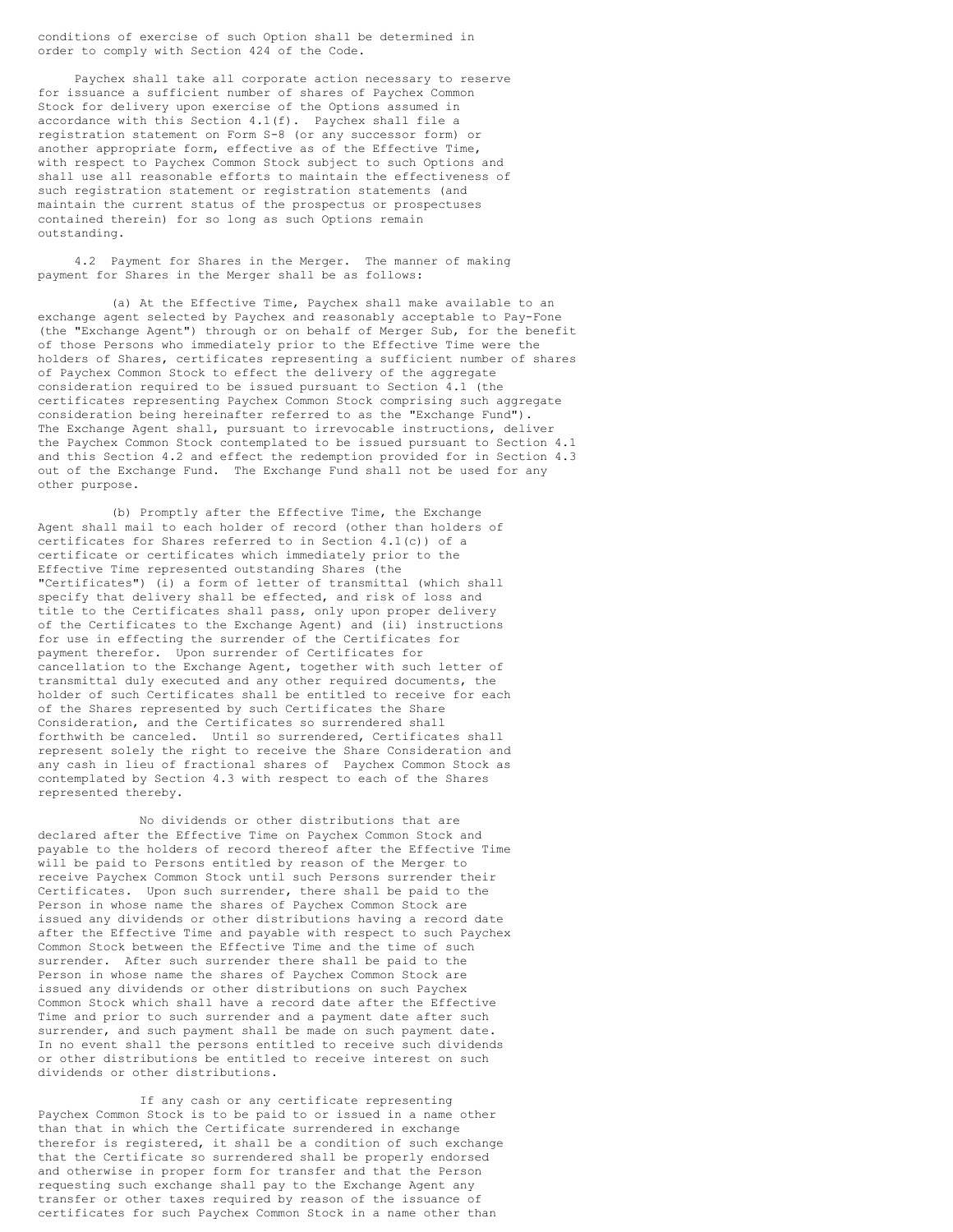that of the registered holder of the Certificate surrendered, or shall establish to the satisfaction of the Exchange Agent that such tax has been paid or is not applicable.

Notwithstanding the foregoing, neither the Exchange Agent nor any party hereto shall be liable to a holder of Shares for any shares of Paychex Common Stock or dividends thereon or, in accordance with Section 4.3, proceeds representing fractional interests, delivered to a public official pursuant to applicable escheat law. The Exchange Agent shall not be entitled to vote or exercise any rights of ownership with respect to the Paychex Common Stock held by it from time to time hereunder, except that it shall receive and hold all dividends or other distributions paid or distributed with respect to such Paychex Common Stock for the account of the Persons entitled thereto.

(c) Certificates surrendered for exchange by any Person constituting an Affiliate of Pay-Fone at the Effective Time shall not be exchanged for certificates representing Paychex Common Stock until Paychex has received a written agreement from such Person as provided in Section 7.8 or, if no such written agreement is received, the third anniversary of the Effective Time.

(d) Any portion of the Exchange Fund and the Fractional Securities Fund which remains unclaimed by the former shareholders of Pay-Fone for one year after the Effective Time shall be delivered to Pay-Fone upon demand of Pay-Fone, and any former shareholders of Pay-Fone shall thereafter look only to Pay-Fone for payment of their claim for the Share Consideration for the Shares or for any cash in lieu of fractional shares of Paychex Common Stock.

(e) Any portion of the Exchange Fund and the Fractional Securities Fund which is attributable to Dissenting Shares shall be delivered to Pay-Fone upon demand of Pay-Fone.

4.3 Fractional Shares. No fractional shares of Paychex Common Stock shall be issued in the Merger. In lieu of any such fractional securities, each holder of Shares who would otherwise have been entitled to a fraction of a share of Paychex Common Stock upon surrender of the Certificates for exchange pursuant to this Article IV will be paid an amount in cash (without interest) equal to such holder's proportionate interest in the proceeds from the redemption by Paychex at the Paychex Closing Price as applied for purposes of Section 4.1(a) of this Agreement from the Exchange Agent, on behalf of all such holders, of the aggregate fractional shares of Paychex Common Stock issued pursuant to this Article IV. As soon as practicable following the Effective Time, the Exchange Agent shall determine the excess of (i) the number of full shares of Paychex Common Stock delivered to the Exchange Agent by Paychex over (ii) the aggregate number of full shares of Paychex Common Stock to be distributed to holders of Shares (such excess being herein called the "Excess Shares"), and the Exchange Agent, as agent for the former holders of Shares, shall deliver the Excess Shares to Paychex for redemption against receipt of an amount equal to the Paychex Closing Price as applied for purposes of Section 4.1(a) hereof for each Excess Share. Until such proceeds have been distributed to the former shareholders of Pay-Fone, the Exchange Agent will hold such proceeds in trust for such former shareholders (the "Fractional Securities Fund"). As soon as practicable after receipt of cash to be paid to former shareholders of Pay-Fone in lieu of any fractional interests, the Exchange Agent shall make available in accordance with this Agreement such amounts to such former shareholders.

4.4 Transfer of Shares after the Effective Time. No transfers of Shares shall be made on the stock transfer books of Pay-Fone after the Effective Time.

## ARTICLE V ---------

#### REPRESENTATIONS AND WARRANTIES OF PAY-FONE

Pay-Fone hereby represents and warrants to Paychex as of March 17, 1995 that, except as set forth in the Pay-Fone Disclosure Statement:

5.1 Organization, Etc. of Pay-Fone. Pay-Fone is a corporation duly organized, validly existing and in good standing under the laws of the State of California and has all requisite corporate power and authority to own and operate its properties, to carry on its business as now conducted and proposed by Pay- Fone to be conducted, to enter into this Agreement and to carry out the provisions of the Agreement and consummate the transactions contemplated hereby. Pay-Fone is duly qualified and in good standing in each jurisdiction in which the property owned, leased or operated by it or the nature of the business conducted by it makes such qualification necessary and where the failure to be so qualified has or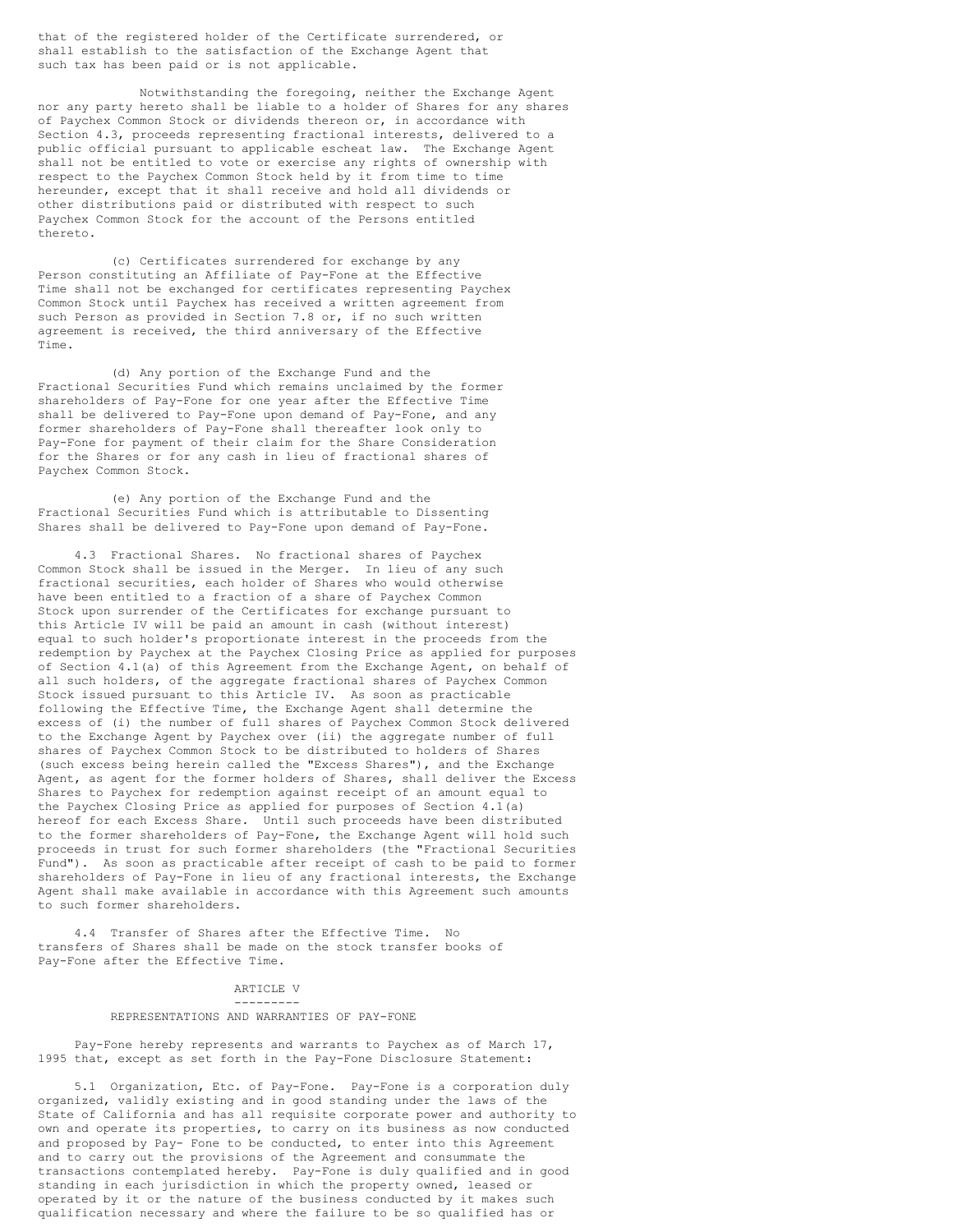would be reasonably expected (so far as can be foreseen at the time) to have a material adverse effect on the business, properties, operations, condition (financial or other) or prospects of Pay-Fone and its Subsidiary taken as a whole. Pay-Fone has obtained from the appropriate Governmental Bodies all approvals and licenses necessary for the conduct of its business and operations as currently conducted, which approvals and licenses are valid and remain in full force and effect, except where the failure to have obtained such approvals or licenses or the failure of such licenses and approvals to be valid and in full force and effect does not have and would not be reasonably expected (so far as can be foreseen at the time) to have a material adverse effect on the business, properties, operations, condition (financial or other) or prospects of Pay-Fone and its Subsidiary taken as a whole. Pay- Fone is not subject to any order, complaint, proceeding or investigation pending or, to the knowledge of Pay-Fone, threatened, which affects or would be reasonably expected (so far as can be foreseen at the time) to affect the validity of any such approvals or licenses or impair the renewal thereof, except where the invalidity of any such approvals or licenses or the non-renewal thereof does not have and would not be reasonably expected (so far as can be foreseen at the time) to have a material adverse effect on the business, properties, operations, condition (financial or other) or prospects of Pay-Fone and its Subsidiary taken as a whole.

5.2 Operations of Subsidiary. The Subsidiary of Pay-Fone (a) is a corporation or other legal entity duly organized, validly existing and (if applicable) in good standing under the laws of the jurisdiction of its organization and has the full power and authority to own its properties and conduct its business and operations as currently conducted, except where the failure to be duly organized, validly existing and in good standing does not have, and would not be reasonably expected (so far as can be foreseen at the time) to have a material adverse effect on the business, properties, operations, condition (financial or other) or prospects of Pay-Fone and its Subsidiary taken as a whole, (b) is duly qualified and in good standing in each jurisdiction in which the property owned, leased or operated by it or the nature of the business conducted by it makes such qualification necessary, except where the failure to be so qualified does not have and would not be reasonably expected (so far as can be foreseen at the time) to have a material adverse effect on the business, properties, operations, condition (financial or other) or prospects of Pay-Fone and its Subsidiary taken as a whole, (c) has obtained from the appropriate Governmental Bodies all approvals and licenses necessary for the conduct of its business and operations as currently conducted, which licenses and approvals are valid and remain in full force and effect, except where the failure to have obtained such approvals and licenses or the failure of such licenses and approvals to be valid and in full force and effect does not have and would not be reasonably expected (so far as can be foreseen at the time) to have a material adverse effect on the business, properties, operations, condition (financial or other) or prospects of Pay-Fone and its Subsidiary taken as a whole and (d) is subject to no order, complaint, proceeding or investigation pending or, to the knowledge of Pay-Fone or its Subsidiary, threatened, which would be reasonably expected (so far as can be foreseen at the time) to affect the validity of any such approvals or licenses or impair the renewal thereof, except where the invalidity of any such approvals or licenses or the nonrenewal thereof does not have and would not be reasonably expected (so far as can be foreseen at the time) to have a material adverse effect on the business, properties, operations, condition (financial or other) or prospects of Pay-Fone and its Subsidiary taken as a whole.

5.3 Agreement. This Agreement and the consummation of the transactions contemplated hereby have been unanimously approved by the Board of Directors of Pay-Fone and have been duly authorized by all other necessary corporate action on the part of Pay-Fone (except for the approval of Pay-Fone's shareholders contemplated by Section 7.3). This Agreement has been duly executed and delivered by a duly authorized officer of Pay-Fone and constitutes a valid and binding agreement of Pay-Fone, enforceable against Pay-Fone in accordance with its terms, except as may be limited by applicable bankruptcy, insolvency, reorganization, moratorium and other similar laws of general applicability which may affect the enforcement of creditors' rights generally and by general equitable principles. Pay-Fone has delivered to Paychex true and correct copies of resolutions adopted by the Board of Directors of Pay-Fone approving this Agreement.

5.4 Capital Stock. The authorized capital stock of Pay-Fone consists of 10,000,000 shares of Common Stock \$.10 par value, of which 1,484,233 shares are outstanding as of the date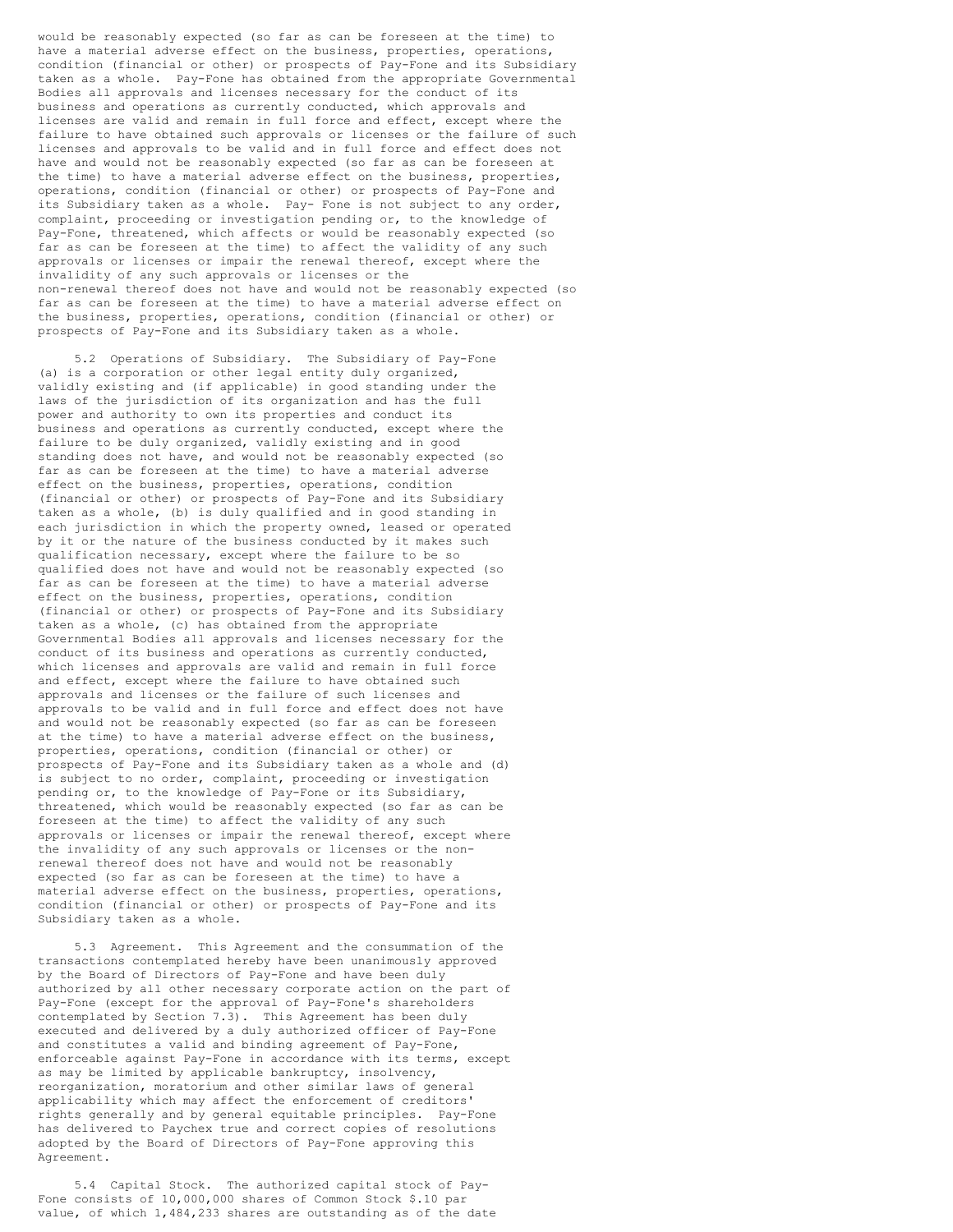hereof. All outstanding Shares are duly authorized, validly issued, fully paid and nonassessable, and no class of capital stock of Pay-Fone is entitled to preemptive rights. All outstanding shares of capital stock of Pay-Fone Subsidiary are owned by Pay-Fone, free and clear of all liens, charges, claims, encumbrances, and options of any nature. Pay-Fone has initiated action to merge the Pay-Fone Subsidiary with and into Pay-Fone pursuant to Section 1110 of the CGCL. In the event such merger occurs prior to the Effective Time, from and after the time the merger of the Pay-Fone Subsidiary with and into Pay-Fone is effective all references herein to the Pay-Fone Subsidiary shall be considered to be references to Pay-Fone.

There are outstanding on the date hereof no options, warrants or other rights to acquire capital stock from Pay-Fone, except options representing in the aggregate the right to purchase up to 282,855 Shares pursuant to the Pay-Fone Stock Option Plans and there are no other Shares reserved for issuance. The Pay-Fone options outstanding on the date of this Agreement are exercisable with respect to 123,710 Shares and will not be exercisable as to more Shares until July 17, 1995 when (if outstanding) they shall be exercisable as to an additional 4,110 Shares.

5.5 Litigation. Except as disclosed in Pay-Fone SEC Reports, there are no actions, suits, investigations or proceedings (adjudicatory, rulemaking or otherwise) pending or, to the knowledge of Pay-Fone, threatened against Pay-Fone or its Subsidiary (or any Employee Plan or Benefit Arrangement), or any property of Pay-Fone or its Subsidiary (including Intellectual Property), in any court or before any arbitrator of any kind or before or by any Governmental Body, except actions, suits, investigations or proceedings which, in the aggregate, (a) do not have and would not be reasonably expected (so far as can be foreseen at the time) to have a material adverse effect on (i) the business, properties, operations, condition (financial or other) or prospects of Pay-Fone and its Subsidiary taken as a whole or (ii) the ability of Pay-Fone to perform its obligations under this Agreement.

5.6 Compliance with Other Instruments, Etc. Neither Pay-Fone nor its Subsidiary is in violation of any term of (a) its charter, by-laws or other organizational documents, (b) any agreement or instrument related to indebtedness for borrowed money or any other agreement to which it is a party or by which it is bound, (c) any applicable law, ordinance, rule or regulation of any Governmental Body, or (d) any applicable order, judgment or decree of any court, arbitrator or Governmental Body, the consequences of which violation, whether individually or in the aggregate, have or would be reasonably expected (so far as can be foreseen at the time) to have a material adverse effect on (i) the business, properties, operations, condition (financial or other) or prospects of Pay-Fone and its Subsidiary taken as a whole or (ii) the ability of Pay-Fone to perform its obligations under this Agreement. The execution, delivery and performance of this Agreement by Pay-Fone will not result in any violation of or conflict with, constitute a default under, or require any consent under any term of the charter, by-laws or other organizational document of Pay-Fone or any such agreement, instrument, law, ordinance, rule, regulation, order, judgment or decree or result in the creation of (or impose any obligation on Pay-Fone or its Subsidiary to create) any mortgage, lien, charge, security interest or other encumbrance upon any of the properties or assets of Pay-Fone or its Subsidiary pursuant to any such term, except where such violation, conflict or default, or the failure to obtain such consent, individually or in the aggregate, does not have and would not be reasonably expected (so far as can be foreseen at the time) to have a material adverse effect on (i) the business, properties, operations, condition (financial or other) or prospects of Pay-Fone and its Subsidiary taken as a whole or (ii) the ability of Pay-Fone to perform its obligations under this Agreement.

## 5.7 Employee Benefit Plans.

(a) The Pay-Fone SEC Reports or the Pay-Fone Disclosure Statement sets forth as to Pay-Fone and its Subsidiary a true and complete list of all the following: (i) each "employee benefit plan," as such term is defined in Section 3(3) of ERISA, pursuant to which Pay-Fone has (A) any material liability with respect to current or former employees, agents, directors, or independent contractors of Pay-Fone and its Subsidiary ("Employees") or (B) any obligation to issue capital stock of Pay-Fone or its Subsidiary (each, an "Employee Plan"), and (ii) each other plan, program, policy, contract or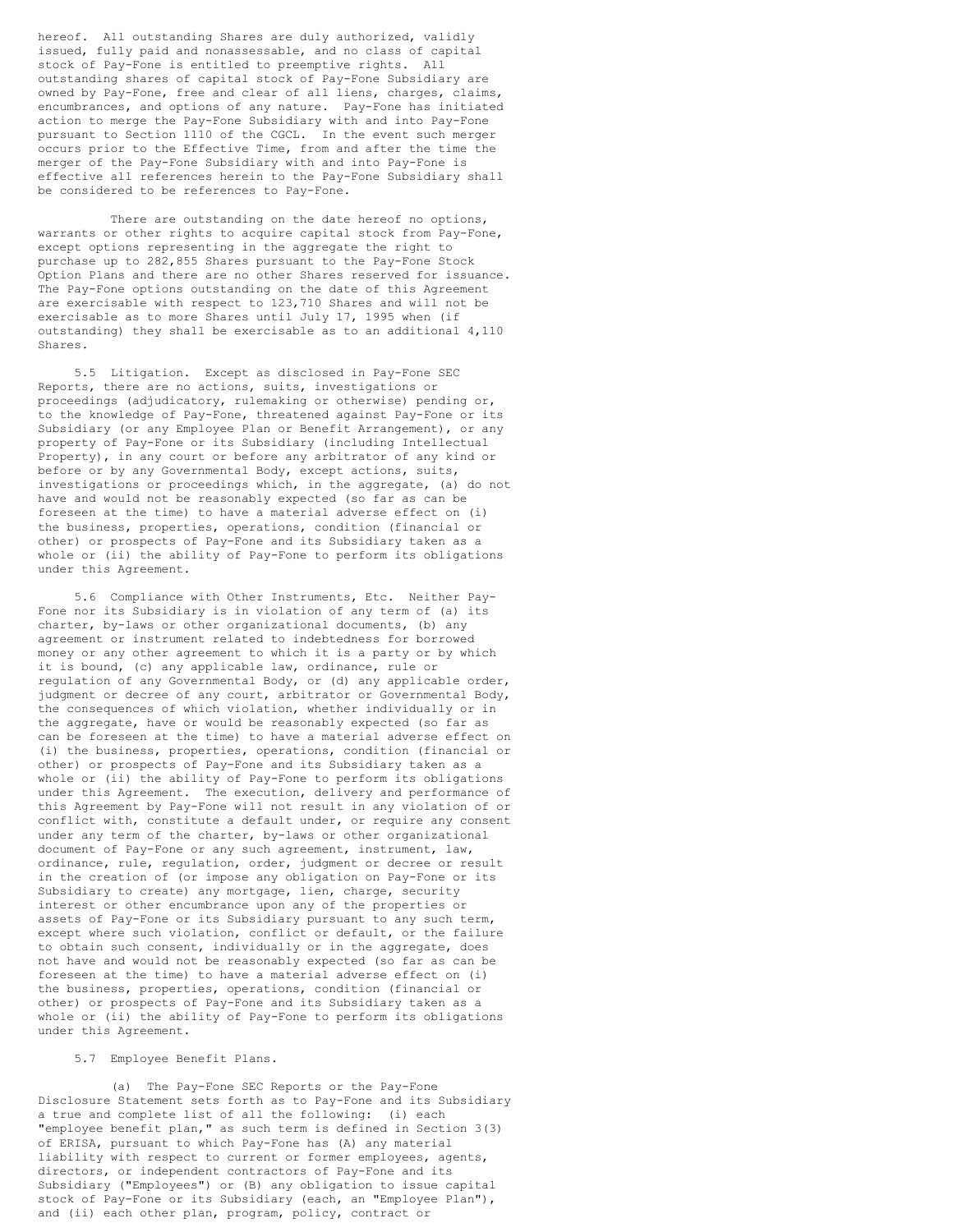arrangement providing for bonuses, pensions, deferred pay, stock, or stock related awards, severance pay, salary continuation or similar benefits, hospitalization, medical, dental or disability benefits, life insurance or other employee benefits, or compensation to or for any Employees or any beneficiaries or dependents of any Employees (other than directors' and officers' liability insurance policies), whether or not insured or funded (A) pursuant to which Pay-Fone or its Subsidiary has any material liability or (B) constituting an employment or severance agreement or arrangement with any officer or director of Pay-Fone or its Subsidiary (each, a "Benefit Arrangement"). No such Benefit Arrangements constituting employment or severance agreements are in the aggregate material to Pay-Fone and its Subsidiary taken as a whole. Pay-Fone has used its reasonable efforts to provide to Paychex with respect to each Employee Plan and Benefit Arrangement, (i) a true and complete copy of all written documents comprising such Employee Plan or Benefit Arrangement (including amendments and agreements or forms of agreement relating thereto) or, if there is no such written document, an accurate and complete description of such Employee Plan or Benefit Arrangement; (ii) the most recent Form 5500 or Form 5500-C (including all schedules thereto), if applicable; (iii) the most recent financial statements and actuarial reports, if any; (iv) the summary plan description currently in effect and all material modifications thereof, if any; and (v) the most recent Internal Revenue Service determination letter, if any. Any such Employee Plans and Benefit Arrangements with respect to which such materials are not so provided are not in the aggregate material to Pay-Fone and its Subsidiary taken as a whole.

(b) Each Employee Plan and Benefit Arrangement has been established and maintained in all material respects in accordance with its terms and in material compliance with all applicable laws, including, but not limited to, ERISA and the Code. Neither Pay-Fone nor its Subsidiary nor any current or former directors, officers, or employees, nor, to the best knowledge of Pay-Fone, any other disqualified person or party-ininterest with respect to any Employee Plan, have engaged directly or indirectly in any "prohibited transaction," as such term is defined in Section 4975 of the Code or Section 406 of ERISA, with respect to which Pay-Fone or its Subsidiary could have or has any material liability. All contributions required to be made to the Employee Plans and Benefit Arrangements have been made in a timely fashion. Each Employee Plan that is intended to be qualified under Section 401(a) of the Code is so qualified, and each related trust is exempt from taxation under Section 501(a) of the Code.

(c) Neither the execution or delivery of this Agreement, nor the consummation of the transactions contemplated hereby (either alone or together with any additional or subsequent events), constitutes an event under any Employee Plan, Benefit Arrangement, loan to, or individual agreement or contract with, an Employee that may result in any material payment (whether of severance pay or otherwise), restriction or limitation upon the assets of any Employee Plan or Benefit Agreement, acceleration of payment or vesting, increase in benefits or compensation, or required funding, with respect to any Employee, or forgiveness of any loan or other commitment of any Employees.

(d) There are no actions, suits, arbitrations, inquiries, investigations or other proceedings (other than routine claims for benefits) pending or, to Pay-Fone's knowledge, threatened, with respect to any Employee Plan or Benefit Arrangement.

(e) No amounts paid or payable by Pay-Fone or its Subsidiary to or with respect to any Employee will fail to be deductible for federal income tax purposes by reason of Section 280G of the Code.

(f) No Employees and no beneficiaries or dependents of Employees are or may become entitled under any Employee Plan or Benefit Arrangement to post-employment welfare benefits of any kind, including, without limitation, death or medical benefits, other than coverage mandated by Section 4980B of the Code.

(g) There are no agreements with, or pending petitions for recognition of, a labor union or association as the exclusive bargaining agent for any of the employees of Pay-Fone or its Subsidiary; no such petitions have been pending at any time within two years of the date of this Agreement and, to the best knowledge of Pay-Fone, there has not been any organizing effort by any union or other group seeking to represent any employees of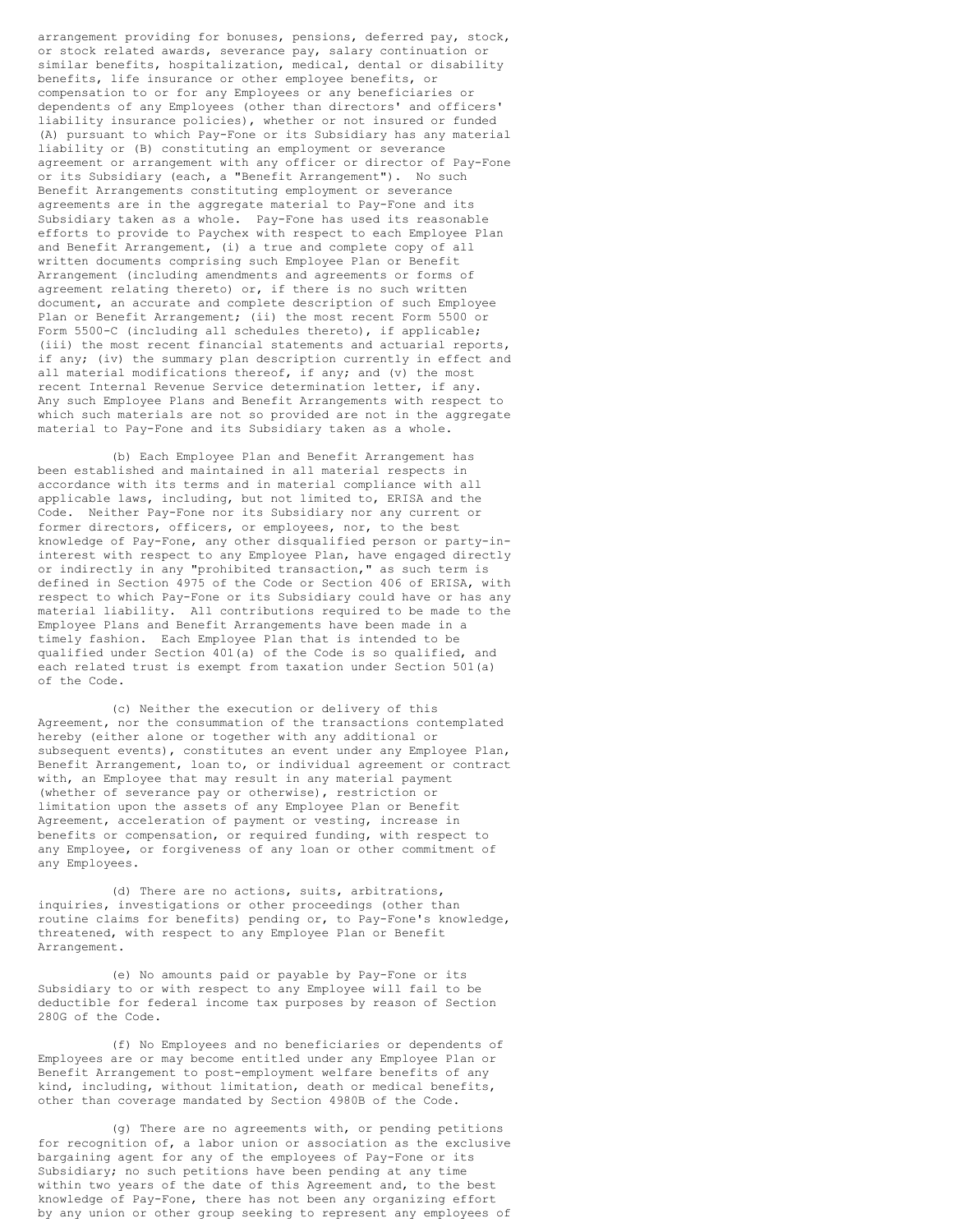Pay-Fone or its Subsidiary as their exclusive bargaining agent at any time within two years of the date of this Agreement. There are no labor strikes, work stoppage or other labor troubles, other than routine grievance matters, now pending, or, to Pay-Fone's knowledge, threatened against Pay-Fone or its Subsidiary, nor have there been any such labor strikes, work stoppages or other labor troubles, other than routine grievance matters, with respect to Pay-Fone or its Subsidiary at any time within two years of this Agreement.

5.8 Taxes. Except as set forth in the Pay-Fone Tax Matters Certificate, each of Pay-Fone and its Subsidiary has filed all federal, state, county, local and foreign tax returns required to be filed by it and has paid all taxes shown to be due thereon, other than taxes appropriate reserves for which have been made in Pay-Fone's or its Subsidiary's financial statements (and, to the extent material, such reserves have been accurately described to Paychex); there are no assessments or adjustments that have been asserted in writing against Pay-Fone or its Subsidiary for any period for which Pay-Fone or its Subsidiary has not made appropriate reserves (if any are appropriate) in Pay-Fone's financial statements; and Pay-Fone has established on its books and records reserves appropriate in all material respects for the payment of all taxes not yet due and payable.

5.9 Intellectual Property. Pay-Fone owns or has the defensible right to use, the Intellectual Property used in Pay-Fone's business, except where the failure to own or have the right to use such Intellectual Property, in the aggregate, does not have and would not be reasonably expected (so far as can be foreseen at the time) to have a material adverse effect on the business, properties, operations, condition (financial or other) or prospects of Pay-Fone and its Subsidiary taken as a whole.

5.10 Documents, Reports and Financial Statements.

(a) Pay-Fone has filed all reports (including, without limitation, proxy statements) required to be filed with the SEC since July 1, 1991 (collectively, the "Pay-Fone SEC Reports"), and has previously furnished or made available to Paychex true and complete copies thereof, amended through the date hereof. None of the Pay-Fone SEC Reports, as of their respective dates (as amended through the date hereof), contained any untrue statement of material fact or omitted to state a material fact required to be stated therein or necessary to make the statements therein, in light of the circumstances under which they were made, not misleading. Each of the balance sheets (including the related notes) included in Pay-Fone SEC Reports presents fairly, in all material respects, the financial position of Pay-Fone as of the respective dates thereof, and the other related statements (including the related notes) included therein present fairly, in all material respects, the results of operations and the changes in financial position of Pay-Fone for the respective periods set forth therein, all in conformity with generally accepted accounting principles consistently applied during the periods involved, except as otherwise noted therein and subject, in the case of the unaudited interim financial statements, to normal year-end adjustments and any other adjustments described therein. All of Pay-Fone SEC Reports, as of their respective dates (as amended through the date hereof), complied in all material respects with the requirements of the Exchange Act and the applicable rules and regulations thereunder.

(b) Pay-Fone has not made any misstatements of fact, or omitted to disclose any fact, to any federal or state regulatory authority, or taken or failed to take any action, which misstatements or omissions, actions or failures to act, individually or in the aggregate, subject or would be reasonably expected (so far as can be foreseen at the time) to subject any licenses or approvals referred to in Section 5.1 to revocation or failure to renew, except where such revocation or failure to renew, individually or in the aggregate, does not have and would not be reasonably expected to have a material adverse effect on the business, properties, operations, condition (financial or other) or prospects of Pay-Fone.

(c) Each of the documents, agreements and records delivered by Pay-Fone to Paychex or its advisors is true and complete in all material respects, and no written information delivered by Pay-Fone to Paychex, including, but not limited to, the Pay-Fone Disclosure Statement, contains any untrue statement of material fact or omits to state a material fact required to be stated therein or necessary to make the statements therein, in light of the circumstances under which they were made, not misleading.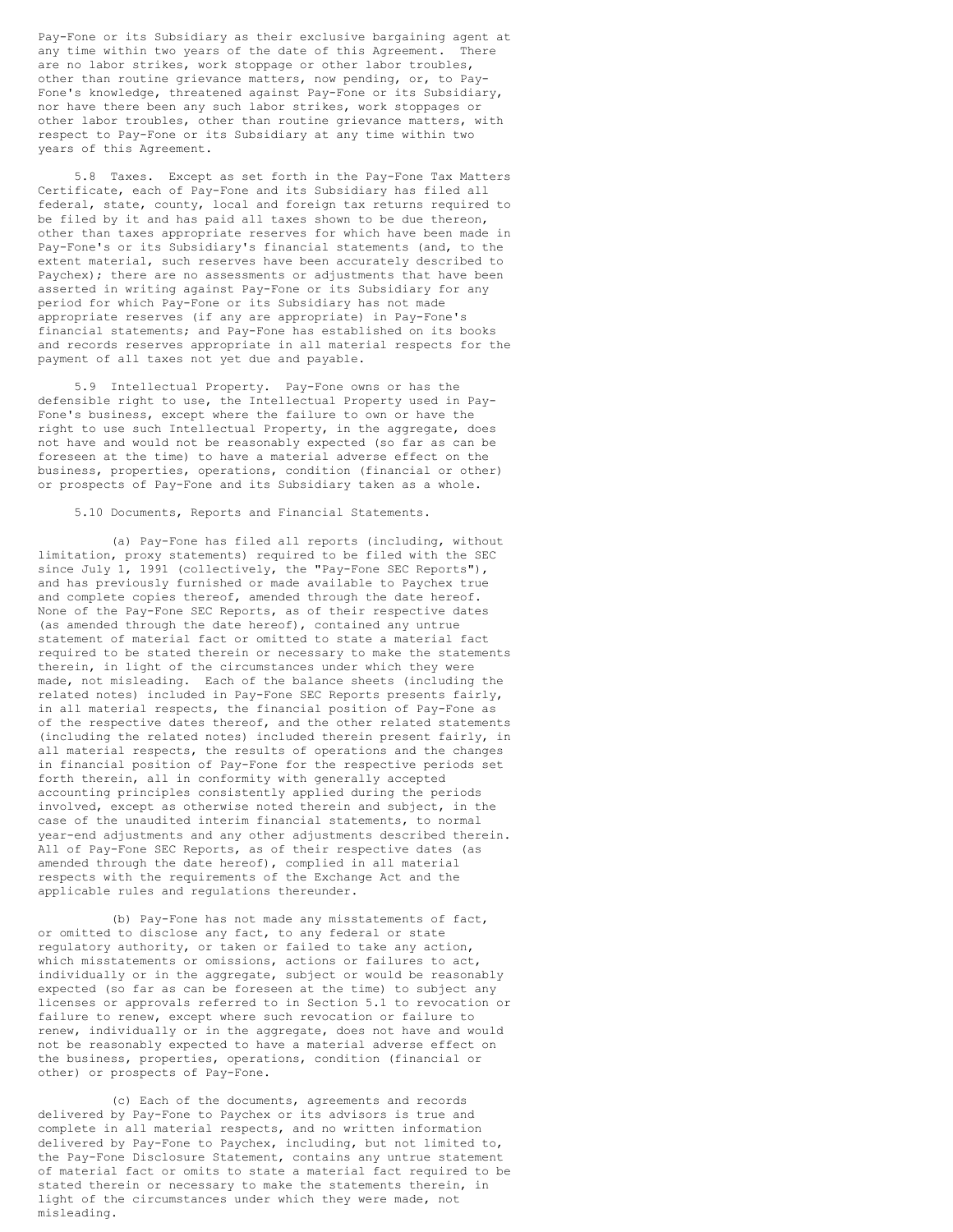5.11 Absence of Certain Changes or Events. During the period since December 31, 1994, (a) the business of Pay-Fone and .<br>its Subsidiary has been conducted only in the ordinary course, consistent with past practice, (b) neither Pay-Fone nor its Subsidiary has entered into any material transaction other than in the ordinary course, consistent with past practice, and (c) there has not been any material adverse change in the business, financial condition, results of operations, properties, assets, liabilities or prospects of Pay-Fone and its Subsidiary taken as a whole (other than as a result of economic or political developments of general applicability).

5.12 Contracts and Leases. The Pay-Fone SEC Reports contain an accurate and complete listing of all material contracts, leases, agreements or understandings, whether written or oral, required to be described therein or filed as exhibits thereto pursuant to the Exchange Act and the applicable rules and regulations thereunder. Pay-Fone has provided Paychex a list of all material contracts, leases, agreements or understandings, whether written or oral, to which the Pay-Fone Subsidiary is a party. Each of such contracts, leases, agreements and understandings which has not expired or otherwise terminated is in full force and effect and (a) neither Pay-Fone, its Subsidiary nor, to Pay-Fone's best knowledge, any other party thereto, has materially breached or is in material default thereunder, (b) no event has occurred which, with the passage of time or the giving of notice would constitute such a material breach or default, (c) no claim of material default thereunder has, to Pay-Fone's best knowledge, been asserted or threatened and (d) neither Pay-Fone, its Subsidiary nor, to Pay-Fone's best knowledge any other party thereto is seeking the renegotiation thereof or substitute performance thereunder, except where such breach or default, or attempted renegotiation or substitute performance, individually or in the aggregate, does not have and would not be reasonably expected (so far as can be foreseen at the time) to have a material adverse effect on the business, properties, operations, condition (financial or other) or prospects of Pay-Fone.

5.13 Affiliated Transactions. The Pay-Fone SEC Reports contain an accurate and complete listing of all contracts, leases, agreements or understandings, whether written or oral, with or on behalf of any Affiliate of Pay-Fone, to which Pay-Fone or its Subsidiary is a party or is otherwise bound and which is required to be described in or filed as an exhibit to any Pay-Fone SEC Report pursuant to the Exchange Act and the applicable rules and regulations thereunder. There are no transactions between the Pay-Fone Subsidiary and any Affiliate of such Subsidiary, other than Pay-Fone.

5.14 Brokers and Finders. Neither Pay-Fone nor its Subsidiary has employed any investment banker, broker, finder, consultant or intermediary in connection with the transactions contemplated by this Agreement which would be entitled to any investment banking, brokerage, finder's or similar fee or commission in connection with this Agreement or the transactions contemplated hereby.

5.15 S-4 Registration Statement and Proxy Statement/Prospectus. None of the information supplied by Pay-Fone which is contained in the S-4 Registration Statement or the Proxy Statement/Prospectus will (a) in the case of the S-4 Registration Statement, at the time it becomes effective, contain any untrue statement of a material fact or omit to state any material fact required to be stated therein or necessary in order to make the statements therein not misleading or (b) in the case of the Proxy Statement/Prospectus, at the time of the mailing of the Proxy Statement/Prospectus and at the time of the Shareholder Meeting, contain any untrue statement of a material fact or omit to state any material fact required to be stated therein or necessary in order to make the statements therein, in light of the circumstances under which they are made, not misleading. If, at any time prior to the Effective Time any event with respect to Pay-Fone or its officers and directors should occur which is required to be described in an amendment of, or a supplement to, the Proxy Statement/Prospectus or the S-4 Registration Statement, Pay-Fone shall notify Paychex thereof by reference to this Section 5.15 and shall provide appropriate information regarding such event for inclusion in such amendment or supplement. Any such amendment or supplement shall be considered to be part of the S-4 Registration Statement or the Proxy Statement/Prospectus for purposes of this Section. The Proxy Statement/Prospectus will (with respect to Pay-Fone) comply as to form in all material respects with the requirements of the Exchange Act.

5.16 Tax Matters. The representations set forth in the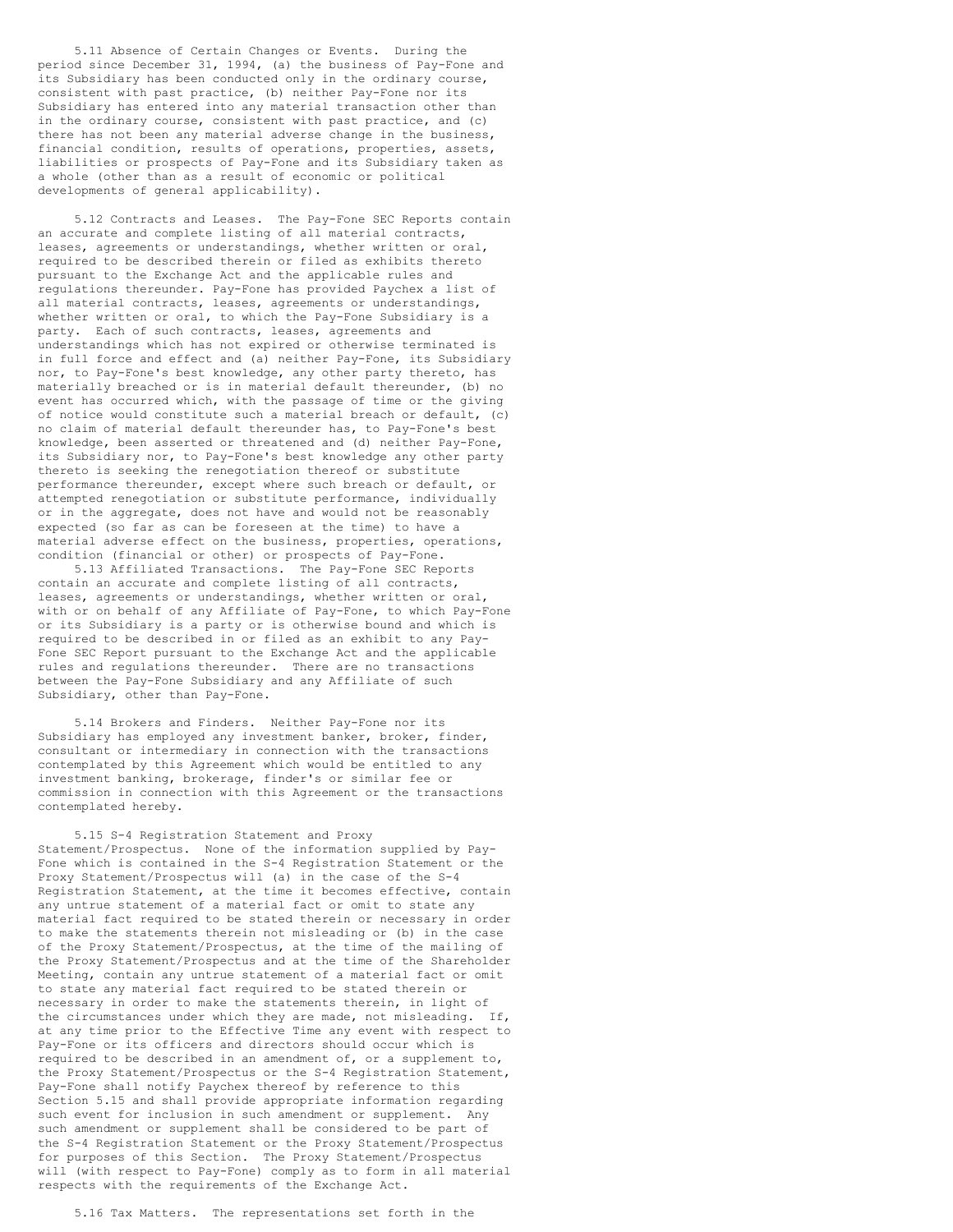numbered paragraphs of the form of Tax Matters Certificate of Pay-Fone attached to the Pay-Fone Disclosure Statement (the "Pay-Fone Tax Matters Certificate") are true and correct in all material respects and such representations are hereby incorporated herein by reference with the same effect as if set forth herein in their entirety.

## ARTICLE VI ----------

#### REPRESENTATIONS AND WARRANTIES OF PAYCHEX AND MERGER SUB

Paychex and Merger Sub each represents and warrants to Pay-Fone as of March 17, 1995 that, except as set forth in the Paychex Disclosure Statement:

6.1 Organization, Etc. of Paychex. Paychex is a corporation duly organized, validly existing and in good standing under the laws of the State of Delaware and has all requisite corporate power and authority to own and operate its properties, to carry on its business as now conducted and proposed by Paychex to be conducted, to enter into this Agreement and to carry out the provisions of this Agreement and consummate the transactions contemplated hereby. Paychex is duly qualified and in good standing in each jurisdiction in which the property owned, leased or operated by it or the nature of the business conducted by it makes such qualification necessary and where the failure to be so qualified has or would be reasonably expected (so far as can be foreseen at the time) to have a material adverse effect on the business, properties, operations, condition (financial or other) or prospects of Paychex and its Subsidiaries taken as a whole. Paychex has obtained from the appropriate Governmental Bodies all approvals and licenses necessary for the conduct of its business and operations as currently conducted, which approvals and licenses are valid and remain in full force and effect, except where the failure to have obtained such approvals or licenses or the failure of such licenses and approvals to be valid and in full force and effect does not have and would not be reasonably expected (so far as can be foreseen at the time) to have a material adverse effect on the business, properties, operations, condition (financial or other) or prospects of Paychex and its Subsidiaries taken as a whole. Paychex is not subject to any order, complaint, proceeding or investigation pending or, to the knowledge of Paychex, threatened, which affects or would be reasonably expected (so far as can be foreseen at the time) to affect the validity of any such approvals or licenses or impair the renewal thereof, except where the invalidity of any such approvals or licenses or the non-renewal thereof does not have and would not be reasonably expected (so far as can be foreseen at the time) to have a material adverse effect on the business, properties, operations, condition (financial or other) or prospects of Paychex and its Subsidiaries taken as a whole.

6.2 Operations of Subsidiaries. Each Subsidiary of Paychex (a) is a corporation or other legal entity duly organized, validly existing and in good standing under the laws of the jurisdiction of its organization and has the full power and authority to own its properties and conduct its business and operations as currently conducted, except where the failure to be duly organized, validly existing and in good standing does not have, and would not be reasonably expected (so far as can be foreseen at the time) to have a material adverse effect on the business, properties, operations, condition (financial or other) or prospects of Paychex and its Subsidiaries taken as a whole, (b) is duly qualified and in good standing in each jurisdiction in which the property owned, leased or operated by it or the nature of the business conducted by it makes such qualification necessary, except where the failure to be so qualified does not have and would not be reasonably expected (so far as can be foreseen at the time( to have a material adverse effect on the business, properties, operations, condition (financial or other) or prospects of Paychex and its Subsidiaries taken as a whole, (c) has obtained from the appropriate Governmental Bodies all approvals and licenses necessary for the conduct of its business and operations as currently conducted, which licenses and approvals are valid and remain in full force and effect, except where the failure to have obtained such approvals and licenses or the failure of such licenses and approvals to be valid and in full force and effect does not have and would not be reasonably expected (so far as can be foreseen at the time) to have a material adverse effect on the business, properties, operations, condition (financial or other) or prospects of Paychex and its Subsidiaries taken as a whole and (d) is subject to no order, complaint, proceeding or investigation pending or, to the knowledge of Paychex or such Subsidiary, threatened, which would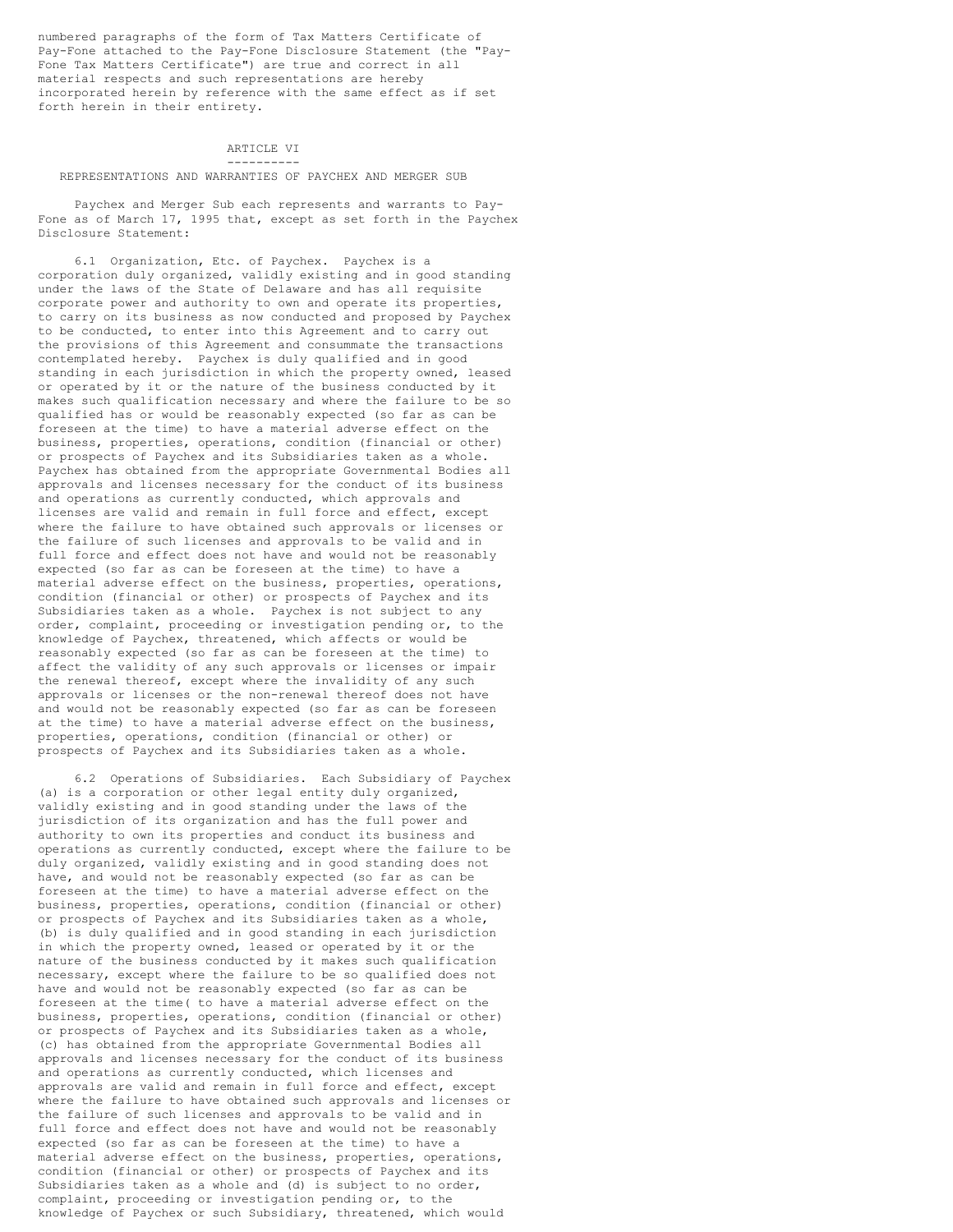be reasonably expected (so far as can be foreseen at the time) to affect the validity of any such approvals or licenses or impair the renewal thereof, except where the invalidity of any such approvals or licenses or the non-renewal thereof does not have and would not be reasonably expected (so far as can be foreseen at the time) to have a material adverse effect on the business, properties, operations, condition (financial or other) or prospects of Paychex and its Subsidiaries taken as a whole.

6.3 Agreement. This Agreement and the consummation of the transactions contemplated hereby have been approved by the respective Boards of Directors or Executive Committees of Paychex and Merger Sub and have been duly authorized by all other necessary corporate action on the part of Paychex and Merger Sub. This Agreement has been duly executed and delivered by a duly authorized officer of each of Paychex and Merger Sub and constitutes a valid and binding agreement of Paychex and Merger Sub, enforceable against Paychex and Merger Sub in accordance with its terms, except as may be limited by applicable bankruptcy, insolvency, reorganization, moratorium and other similar laws of general application which may affect the enforcement of creditors' rights generally and by general equitable principles. Paychex has delivered to Pay-Fone true and correct copies of resolutions adopted by the Board of Directors of each of Paychex and Merger Sub approving this agreement.

6.4 Capital Stock. The authorized capital stock of Paychex consists of 50,000,000 shares of Paychex Common Stock, \$.01 par value per share. All of the outstanding shares of capital stock of Paychex are duly authorized, validly issued, fully paid and nonassessable, and no class of capital stock Paychex is entitled to preemptive rights. As of the close of business on January 31, 1995, 29,987,596 shares of Paychex Common Stock were issued and outstanding. Except as disclosed in the Paychex SEC Reports, all outstanding shares of capital stock of Merger Sub and the Significant Subsidiaries of Paychex are owned by Paychex or a Wholly-Owned Subsidiary of Paychex, free and clear of all liens, charges, encumbrances, claims and options of any nature. As of the closing of business on January 31, 1995, there were 941,340 shares of Paychex Common Stock reserved for issuance pursuant to Paychex Stock Option Plans and there were no other shares reserved for issuance.

6.5 Authorization for Paychex Common Stock. Prior to the Effective Time, Paychex will have taken all necessary action to permit it to issue the number of shares of Paychex Common Stock required to be issued pursuant to Article IV. The Paychex Common Stock issued pursuant to Article IV will, when issued, be duly authorized, validly issued, fully paid and nonassessable, and no stockholder of Paychex will have any preemptive right of subscription or purchase in respect thereof. The Paychex Common Stock will, when issued, be registered under the Securities Act and the Exchange Act and registered or exempt from registration under any applicable state securities laws.

6.6 Litigation. Except as disclosed in the Paychex SEC Reports, there are no actions, suits, investigations or proceedings (adjudicatory, rulemaking or otherwise) pending or, to the knowledge of Paychex, threatened against Paychex or any of its Subsidiaries, or any property of Paychex or any such Subsidiary (including Intellectual Property), in any court or before any arbitrator of any kind or before or by any Governmental Body, except actions, suits, investigations or proceedings which, in the aggregate, do not have and would not be reasonably expected (so far as can be foreseen at the time) to have a material adverse effect on (i) the business, properties, operations, condition (financial or other) or prospects of Paychex and its Subsidiaries taken as a whole or (ii) the ability of Paychex to perform its obligations under this Agreement.

6.7 Compliance with Other Instruments, Etc. Neither Paychex nor any Subsidiary of Paychex is in violation of any term of (a) its charter, by-laws or other organizational documents (b) any agreement or instrument related to indebtedness for borrowed money or any other agreement to which it is a party or by which it is bound, (c) any applicable law, ordnance, rule or regulation of any Governmental Body, or (d) any applicable order, judgment or decree of any court, arbitrator or Governmental Body, the consequences of which violation, whether individually or in the aggregate, have or would be reasonably expected (so far as can be foreseen at the time) to have a material adverse effect on (i) the business, properties, operations, condition (financial or other) or prospects of Paychex and its Subsidiaries taken as a whole or (ii) the ability of Paychex to perform its obligations under this Agreement. The execution, delivery and performance of this Agreement by Paychex will not result in any violation of or conflict with, constitute a default under, or require any consent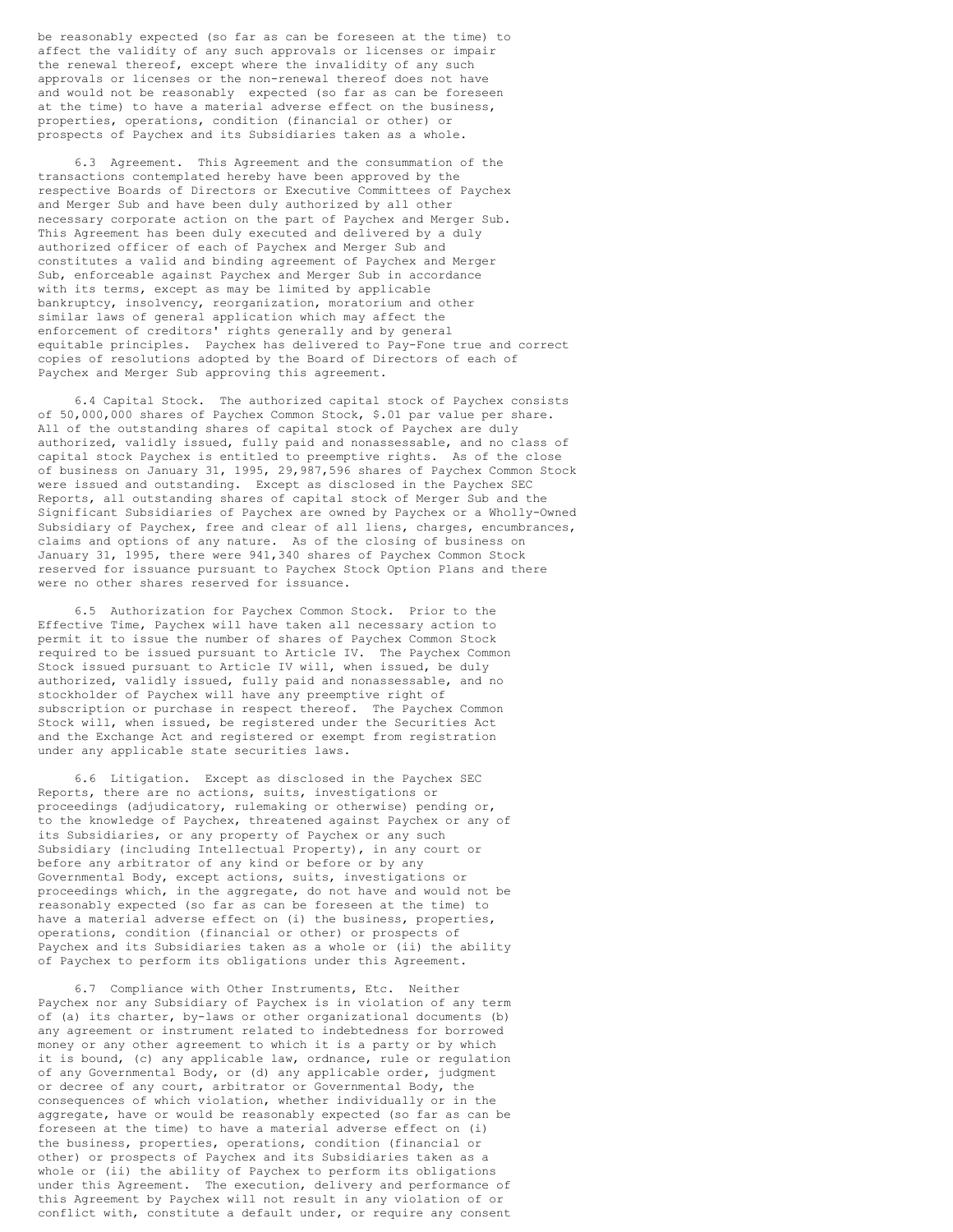under any term of the charter or by-laws of Paychex (or any of its Subsidiaries) or any such agreement, instrument, law, ordinance, rule, regulation, order, judgment or decree of result in the creation of (or impose any obligation on Paychex or any of its Subsidiaries to create) any mortgage, lien, charge, security interest or other encumbrance upon any of the properties or assets of Paychex or any of its subsidiaries pursuant to any such term, except where such violation, conflict or default, or the failure to obtain such consent, individually or in the aggregate, does not have and would not be reasonably expected (so far as can be foreseen at the time) to have a material adverse effect on (i) the business, properties, operations, condition (financial or other) or prospects of Paychex and its Subsidiaries taken as a whole or (ii) the ability of Paychex to perform its obligations under this Agreement.

6.8 Intellectual Property. Paychex and its Subsidiaries own, or have the defensible right to use, the Intellectual Property used in Paychex' business, except where the failure to own or have the right to use such Intellectual Property, in the aggregate, does not have and would not be reasonably expected (so far as can be foreseen at the time) to have a material adverse effect on the business, properties, operations, condition (financial or other) or prospects of Paychex and its Subsidiaries taken as a whole.

6.9 Documents, Reports and Financial Statements.

(a) Paychex has filed all reports (including, without limitation, proxy statements) required to be filed with the SEC since June 1, 1991 (collectively, the "Paychex SEC Reports"), and has previously furnished or made available to Pay-Fone true and complete copies of all Paychex SEC Reports. None of the Paychex SEC Reports, as of their respective dates (as amended through the date hereof), contained any untrue statement of material fact or omitted to state a material fact required to be stated therein or necessary to make the statements therein, in light of the circumstances under which they were made, not misleading. Each of the balance sheets (including the related notes) included in the Paychex SEC Reports presents fairly, in all material respects, the consolidated financial position of Paychex and its Subsidiaries as of the respective dates thereof, and the other related statements (including the related notes) included therein present fairly, in all material respects, the results of operations and the changes in financial position of Paychex and Subsidiaries for the respective periods set forth therein, all in conformity with generally accepted accounting principles consistently applied during the periods involved, except as otherwise noted therein and subject, in the case of the unaudited interim financial statements to normal year-end adjustments and any other adjustments described therein. All of the Paychex SEC Reports, as of their respective dates (as amended through the date hereof), complied in all material respects with the requirements of the Exchange Act and the applicable rules and regulations thereunder.

(b) Paychex and its Subsidiaries have not made any misstatements of fact, or omitted to disclose any fact, to any federal or state regulatory authority, or taken or failed to take any action, which misstatements or omissions, actions, or failures to act, individually or in the aggregate, subject or would be reasonably expected (so far as can be foreseen at the time) to subject any licenses or approvals referred to in Section 6.1 or 6.2 to revocation or failure to renew, except where such revocation of failure to renew, individually or in the aggregate, does not have and would not be reasonably expected to have a material adverse effect on the business, properties, operations, condition (financial or other) or prospects of Paychex and its Subsidiaries taken as a whole.

(c) Each of the documents, agreements and records delivered by Paychex to Pay-Fone or its advisors is true and complete in all material respects and no written information delivered by Paychex to Pay-Fone, including, but not limited to, the Paychex Disclosure contains any untrue statement of material fact or omits to state a material fact required to be stated therein or necessary to make the statements therein, in light of the circumstances under which they were made, not misleading.

6.10 Absence of Certain Changes or Events. During the period since November 30, 1994, there has not been any material adverse change in the business, financial condition, results of operations, properties, assets, liabilities or prospects of Paychex and its Subsidiaries taken as a whole (other than as a result of economic or political developments of general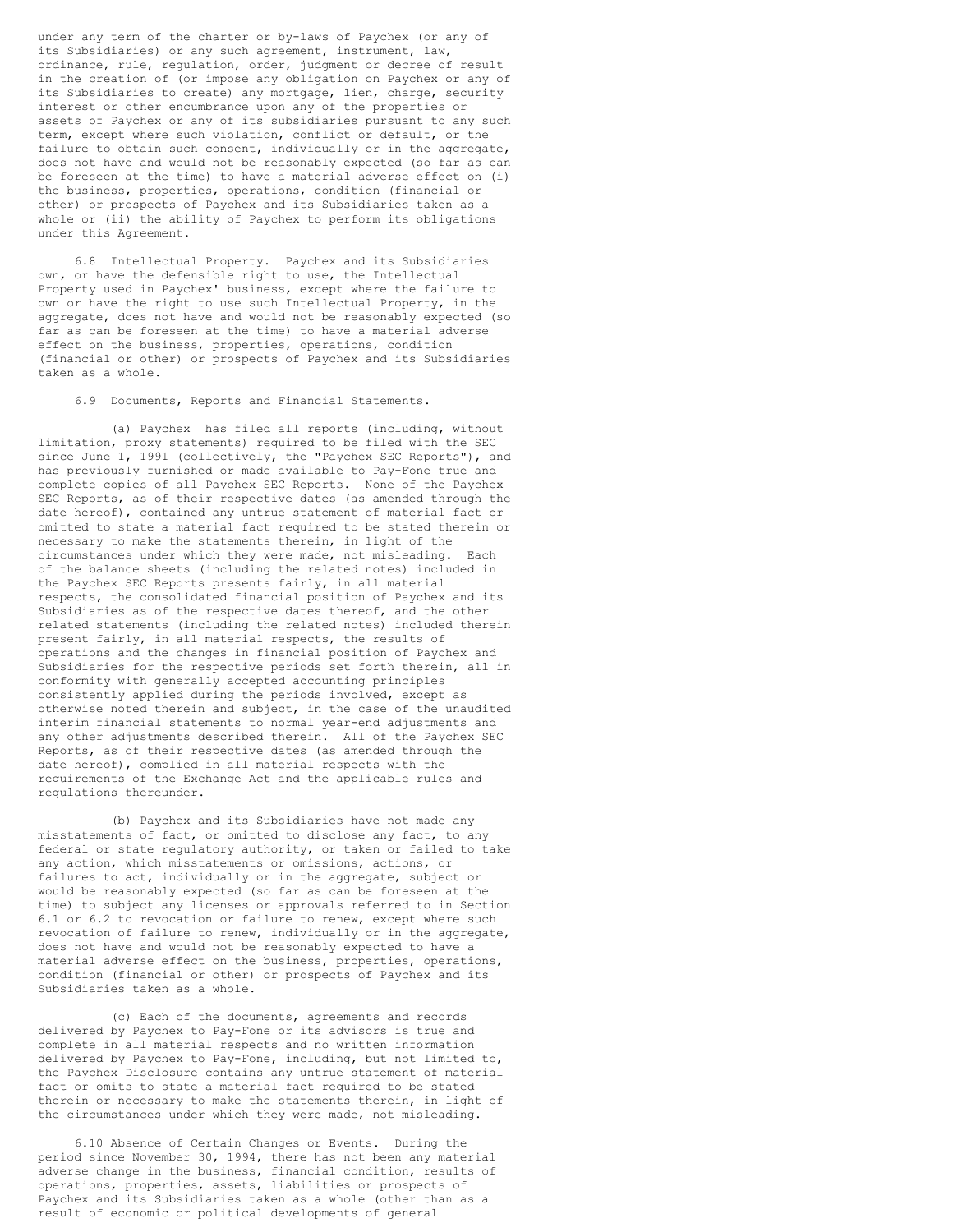# applicability).

6.11 Contracts and Leases. The Paychex SEC Reports contain an accurate and complete listing of all material contracts, leases, agreements or understandings, whether written or oral, required to be described therein or filed as exhibits thereto pursuant to the Exchange Act and the applicable rules and regulations thereunder. Each of such contracts, leases, agreements and understandings which has not expired or otherwise terminated is in full force and effect and (a) none of Paychex or its Subsidiaries or, to Paychex' best knowledge, any other party thereto, has materially breached or is in material default thereunder, (b) no event has occurred which, with the passage of time or the giving of notice would constitute such a material breach or default, (c) no claim of material default thereunder has, to Paychex' best knowledge, been asserted or threatened and (d) none of Paychex or its Subsidiaries or, to Paychex' best knowledge, any other party thereto is seeking the renegotiation thereof or substitute performance thereunder, except where such breach or default, or attempted renegotiation or substitute performance, individually or in the aggregate, does not have and would not be reasonably expected (so far as can be foreseen at the time) to have a material adverse effect on the business, properties, operations, condition (financial or other) or prospects of Paychex and its Subsidiaries taken as a whole.

6.12 Brokers and Finders. Paychex has not employed any investment banker, broker, finder, consultant or intermediary in connection with the transactions contemplated by this Agreement which would be entitled to any investment banking, brokerage, finder's or similar fee or commission in connection with this Agreement or the transactions contemplated hereby.

6.13 S-4 Registration Statement and Proxy Statement/Prospectus. None of the information supplied by Paychex which is contained or incorporated by reference in the S-4 Registration Statement or the Proxy Statement/Prospectus will (a) in the case of the S-4 Registration Statement, at the time it becomes effective, contain any untrue statement of a material fact or omit to state any material fact required to be stated therein or necessary in order to make the statements therein not misleading or (b) in the case of the Proxy Statement/Prospectus, at the time of the mailing of the Proxy Statement/Prospectus and at the time of the Shareholder Meeting, contain any untrue statement of a material fact or omit to state any material fact required to be stated therein or necessary in order to make the statements therein, in light of the circumstances under which they are made, not misleading. If, at any time prior to the Effective Time any event with respect to Paychex, its officers and directors or any of its Subsidiaries shall occur which is required to be described in the Proxy Statement/Prospectus or the S-4 Registration Statement, Paychex shall notify Pay-Fone thereof by reference to this Section 6.13 and shall provide appropriate information regarding such event for inclusion in such amendment or supplement. Any such amendment or supplement shall be considered to be part of the S-4 Registration Statement or the Proxy Statement/Prospectus for purposes of this Section. The S-4 Registration Statement will comply (with respect to Paychex) as to form in all material respects with the provisions of the Securities Act.

6.14 Tax Matters. The representations set forth in the numbered paragraphs of the form of Tax Matters Certificate of Paychex attached to the Paychex Disclosure Statement (the "Paychex Tax Matters Certificate") are true and correct in all respects, and such representations are hereby incorporated herein by reference with the same effect as if set forth herein in their entirety.

# ARTICLE VII

#### ----------- ADDITIONAL COVENANTS AND AGREEMENTS

7.1 Conduct of Business of Pay-Fone and Its Subsidiary. Except as contemplated by this Agreement, as set forth in the Pay-Fone Disclosure Statement, or with the prior written consent of Paychex, during the period from the date of this Agreement to the Effective Time, (i) each of Pay-Fone and its Subsidiary will conduct its operations according to its ordinary course of business consistent with past practice, (ii) neither Pay-Fone nor its Subsidiary will enter into any material transaction other than in the ordinary course of business consistent with past practice and (iii) to the extent consistent with the foregoing, with no less diligence and effort than would be applied in the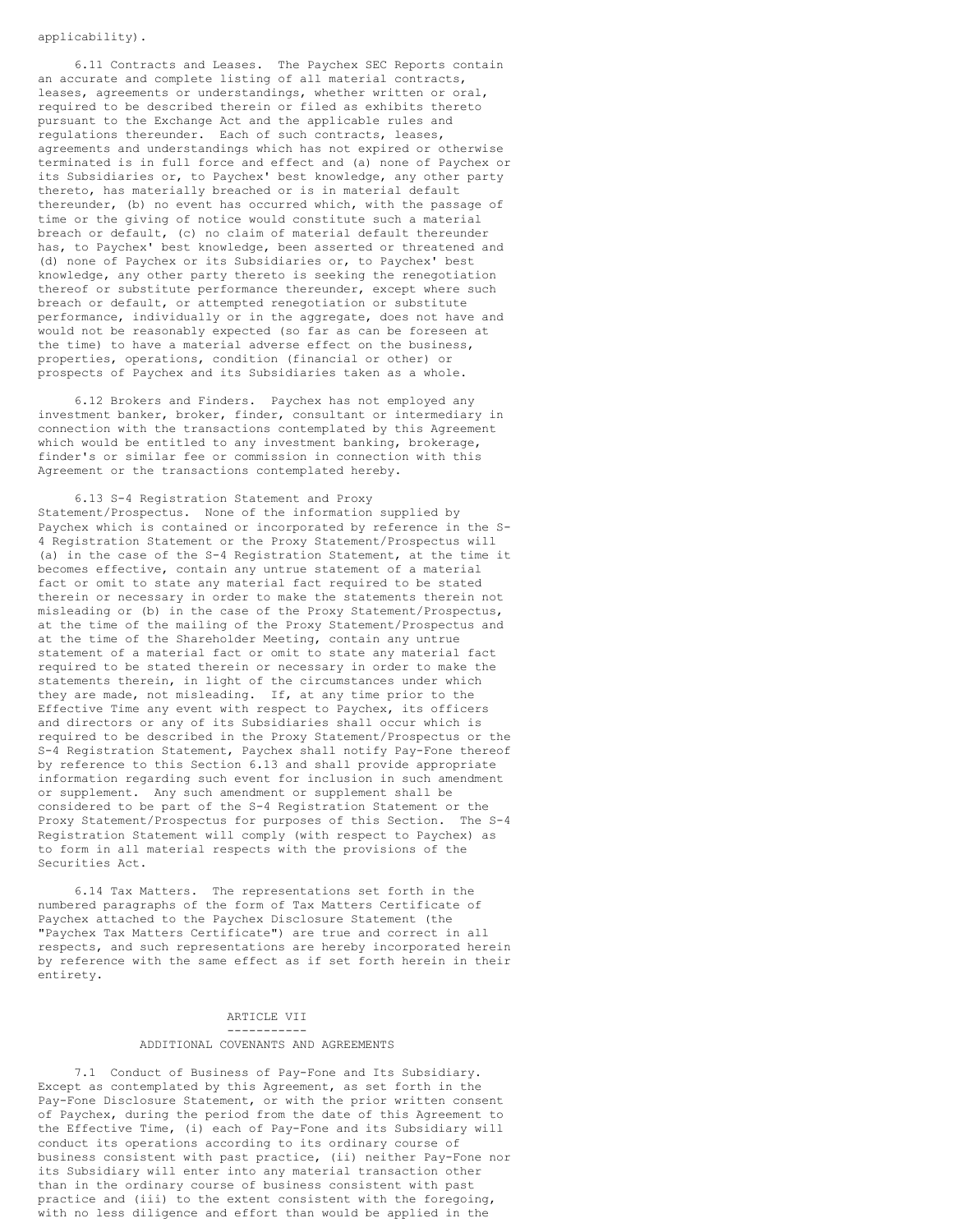absence of this Agreement, each of Pay-Fone and its Subsidiary, to the same extent as it would in the absence of the Agreement, will seek to preserve its current business organizations, keep available the service of its current officers and employees and preserve its relationships with customers, suppliers and others having business dealings with it with the objective that the goodwill and going concern value of Pay-Fone and its Subsidiary shall not be materially impaired at the Effective Time. Without limiting the generality of the foregoing, and except as otherwise permitted in this Agreement, prior to the Effective Time, or the termination of this Agreement, neither Pay-Fone nor its Subsidiary will, without the prior written consent of Paychex which shall not be unreasonably withheld or delayed (except to the extent set forth in the Pay-Fone Disclosure Statement):

(a) except for Shares issued upon exercise of options outstanding as of the date hereof under Pay-Fone's Stock Option Plans, as set forth in Section 5.7, issue, deliver, sell, dispose of, pledge or otherwise encumber, or authorize or propose the issuance, sale, disposition or pledge or other encumbrance of any additional shares of its capital stock of any class (including the Shares), or any securities or rights convertible into, exchangeable for, or evidencing the right to subscribe for any shares of its capital stock, or any rights, warrants, options, calls, commitments or any other agreements of any character to purchase or acquire any shares of its capital stock or any securities or rights convertible into, exchangeable for, or evidencing the right to subscribe for, any shares of its capital stock, or (b) any other securities in respect of, in lieu of, or in substitution for, Shares outstanding on the date hereof;

(b) redeem, purchase or otherwise acquire, or propose to redeem, purchase or otherwise acquire, any of its outstanding securities (including the Shares);

(c) split, combine, subdivide or reclassify any shares of its capital stock or declare, set aside for payment or pay any dividend, or make any other actual, constructive or deemed distribution in respect of any shares of its capital stock or otherwise make any payments to shareholders in their capacity as such;

(d)(i)grant any material increases in the compensation of any of its directors, officers or key employees, except in the ordinary course of business consistent with the past practice, (ii) pay or agree to pay pension, retirement allowance or other material employee benefit not required or contemplated by any of the existing benefit, severance, pension or employment plans, agreements or arrangements as in effect on the date hereof to any such director, officer or key employees, whether past or present, (iii) enter into any new or materially amend any existing employment agreement with any such director, officer, or key employee, except for employment agreements with new employees entered into in the ordinary course of business consistent with past practice, (iv) enter into any new or materially amend any existing severance agreement with any such director, officer, or key employee, or (v) except as may be required to comply with applicable law, become obligated under any new pension plan or arrangement, welfare plan or arrangement, multi-employer plan or arrangement, employee benefit plan or arrangement, severance plan or arrangement, benefit plan or arrangement, or similar plan or arrangement, which was not in existence on the date hereof, or amend any such plan or arrangement in existence on the date hereof if such amendment would have the effect of enhancing or accelerating any benefits thereunder;

(e) adopt a plan of complete or partial liquidation, dissolution, merger, consolidation, restructuring, recapitalization, or other reorganization of Pay-Fone (other than the Merger);

(f) make any acquisition, by means of merger, consolidation or otherwise, of (i) any direct or indirect ownership interest in any other business enterprise or operation or (ii) except in the ordinary course and consistent with past practice, any other material assets;

(g)(i) dispose of any direct or indirect ownership interest or make any other disposition of any direct or indirect ownership in or assets comprising any business enterprise or operation or (ii) except in the ordinary course and consistent with past practice, dispose of any other material assets;

(h) except for advances to employees which do not exceed \$1,000 per individual or \$10,000 in the aggregate, incur any indebtedness for borrowed money or guarantee any such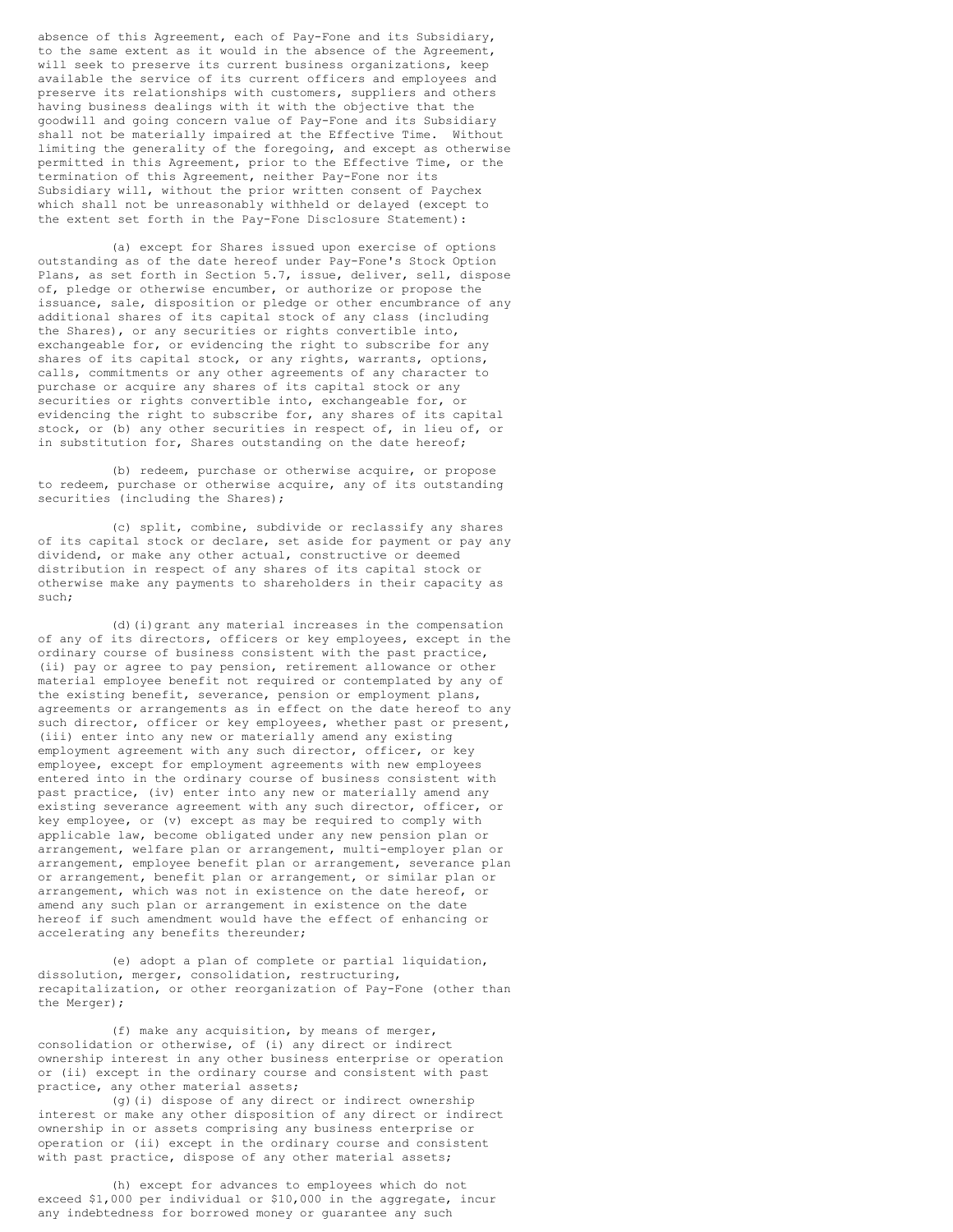indebtedness or make any loans, advances or capital contributions to, or investments in, any other Person;

(i) engage in the conduct of business other than payroll preparation and processing and related services;

(j) enter into any agreement providing for acceleration of payment or performance or other adverse consequences as a result of a change of control of Pay-Fone;

(k) enter into any lease of real property or equipment or enter into any contract, arrangement or understanding requiring the purchase of equipment, materials, supplies or services for the expenditure in any individual or related series of transactions of more than \$25,000; or

(l) authorize, recommend, propose (other than to Paychex) or announce an intention to do any of the foregoing, or enter into any contract, agreement, commitment or arrangement to do any of the foregoing.

(m) between June 8, 1995 and the Effective Date, expend any amounts that would have entered into the calculation of the Tax Claim Adjustment if expended prior to June 8, 1995.

7.2 Transactions. Prior to the Closing, or the termination of this Agreement, Pay-Fone will not, and Pay-Fone will not authorize any of its officers, employees, representatives, agents or Affiliates to, directly or indirectly, encourage, solicit, or engage in discussions or negotiations with any third party (other than Paychex) concerning any merger, consolidation, share exchange or similar transaction involving Pay-Fone or any purchase of all or a significant portion of the assets of or equity interest in Pay-Fone or any other transaction that would involve the transfer or potential transfer of control of Pay-Fone, other than the transactions contemplated hereby. Pay-Fone will notify Paychex immediately of any inquiries or proposals with respect to any such transaction that are received by, or any such negotiations or discussions that are sought to be initiated with, Pay-Fone. Nothing contained in this Agreement shall prohibit or restrict Pay-Fone's Board of Directors from taking and disclosing to Pay-Fone's shareholders a position in accordance with Rules 14d-9 and 14e-2 under the Exchange Act with respect to a tender offer or an exchange offer for shares of Pay-Fone Common Stock commenced by a third party or otherwise acting in a manner consistent with its fiduciary duties. However, if the Pay-Fone Board of Directors takes a position contrary to the Merger and the holders of five percent or more of the Shares issued and outstanding exercise their appraisal rights under CGCL Section 1300 et seq. and Paychex elects to terminate this Agreement as allowed by Section 8.2(k), or if Pay-Fone fails to cooperate as required by this Agreement in presenting the Merger to the Pay-Fone shareholders for their vote, then Pay-Fone shall pay to Paychex within ten days after written demand the sum of \$300,000.

Paychex represents and warrants to Pay-Fone that Paychex has been advised by Ernst & Young, LLP that the transactions contemplated by this Agreement as presently disclosed to it by Paychex and by Pay-Fone's accountants, KPMG Peat Marwick LLP qualify for pooling of interests accounting and that in the absence of some change in the transactions so contemplated, Ernst & Young, LLP will be able to deliver at the Closing the opinion referred to in Section 8.2(g).

In the event Paychex fails to cooperate as required by this Agreement in consummating the Merger or unreasonably fails to provide its consent to some matter necessary to permit the consummation of the Merger or unreasonably employs an immaterial failure of a condition to Closing, an immaterial breach of a representation, warranty or covenant or an immaterial addition to or alteration of the Pay-Fone Disclosure Statement to cause the termination of this Agreement or otherwise by breach of the Agreement causes the Merger not to be consummated, then Paychex shall pay to Pay-Fone within ten days after written demand the sum of \$300,000.

The parties agree that the sum of \$300,000 is a reasonable approximation of the amount of damages each of them would sustain if damages were readily ascertainable. Thus, in each case, the \$300,000 payment specified in this Section 7.2 shall be deemed liquidated damages (and not a penalty) such that the receiving party, upon being tendered such payment, shall have no further claim against the paying party, under this Agreement or otherwise.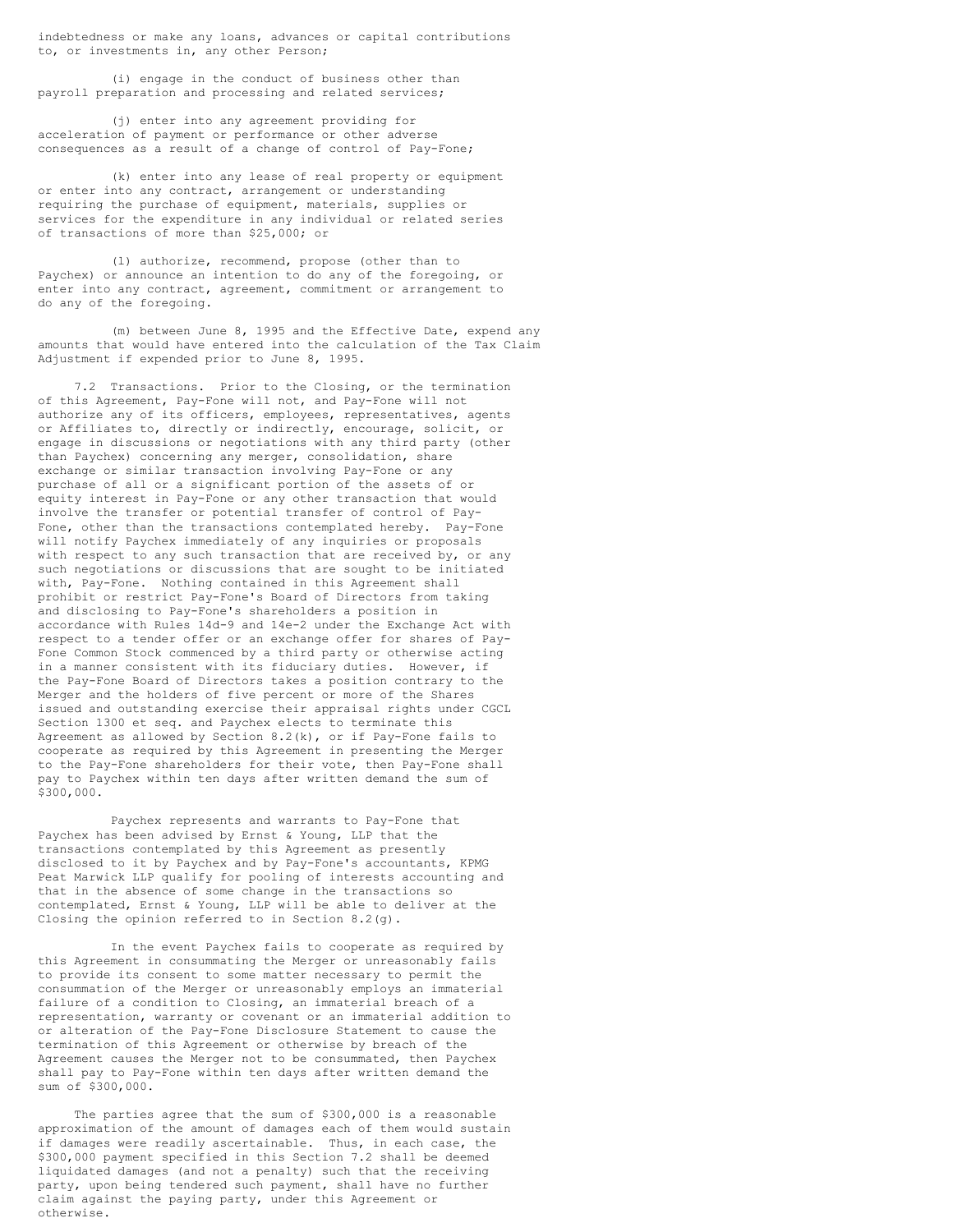7.3 Meeting of Shareholders. Pay-Fone will take all action necessary in accordance with applicable law and its Articles of Incorporation and By-Laws to convene a meeting of its shareholders (the "Shareholders Meeting") as promptly as reasonably practicable to consider and vote upon the approval of the Merger. Subject to the fiduciary duties of Pay-Fone's Board of Directors under applicable law as advised in writing by counsel, the Board of Directors of Pay-Fone shall recommend and declare advisable such approval, and Pay-Fone shall take reasonable action to solicit, and use reasonable efforts to obtain, such approval. By agreement dated the date hereof, each of the members of the Affiliates Block executing the Affiliates Agreement has agreed to vote Shares owned by such member in favor of approval of the Merger at the Shareholders Meeting. Pay-Fone represents and warrants that the favorable vote of such Shares by members of the Affiliates Block shall be sufficient to obtain the requisite approval of the Merger at the Shareholders Meeting.

7.4 Registration Statement. Paychex will, as promptly as practicable, prepare and file with the SEC a registration statement on Form S-4 (the "S-4 Registration Statement"), containing a proxy statement/prospectus, in connection with the registration under the Securities Act of the Paychex Common Stock issuable upon conversion of the Shares and the other transactions contemplated hereby. The S-4 Registration Statement will, if required by the Securities Act, contain pro forma financial statements accounting for the Merger as a pooling of interests (unless Paychex shall have irrevocably and unconditionally waived in writing the condition set forth in Section 8.2(g)). Pay-Fone will, as promptly as practicable, prepare and file with the SEC a proxy statement that will be the same proxy statement/prospectus contained in the S-4 Registration Statement and a form of proxy, in connection with the vote of Pay-Fone's shareholders with respect to the Merger (such proxy statement/prospectus, together with any amendments thereof or supplements thereto, in each case in the form or forms mailed to Pay-Fone's shareholders, is herein called the "Proxy Statement/Prospectus"). The Proxy Statement/Prospectus shall be in form and substance reasonably satisfactory to Paychex, Pay-Fone and their respective counsel. Paychex and Pay-Fone will use all reasonable efforts to cause the S-4 Registration Statement to be declared effective as promptly as practicable and also will take any other action reasonably required to be taken under federal or state securities laws to consummate the Merger, and Pay-Fone will use all reasonable efforts to cause the Proxy Statement/Prospectus to be mailed to shareholders of Pay-Fone at the earliest reasonably practicable date.

7.5 Reasonable Efforts. Pay-Fone and Paychex shall in good faith (i) promptly make all filings and seek and use all reasonable efforts to obtain all Authorizations required under all applicable laws with respect to the Merger and the other transactions contemplated hereby and will cooperate with each other with respect thereto; (ii) use all reasonable efforts to promptly take, or cause to be taken, all other actions and do, or cause to be done, all other things necessary, proper or appropriate to satisfy the conditions set forth in Article VIII and to consummate and make effective the transactions contemplated by this Agreement on the terms and conditions set forth herein as soon as reasonably practicable (including seeking to remove promptly any injunction or other legal barrier that may prevent such consummation); (iii) not take any action (including, without limitation, effecting or agreeing to effect or announcing an intention or proposal to effect, any acquisition, business combination or other transaction) which might reasonably be expected to impair the ability of the parties to consummate the Merger at the earliest reasonably possible time (regardless of whether such action would otherwise be permitted or not prohibited hereunder); (iv) not unreasonably withhold any consents requested hereunder; (v) not refuse to proceed with the transactions contemplated hereby because of an immaterial failure of a condition, an immaterial breach of a representation, warranty or covenant or an immaterial addition to or alteration of the Pay-Fone Disclosure Schedule; (vi) not take any action (regardless of whether such action would otherwise be permitted or not prohibited hereunder) that at the time of taking the action it knows or has reason to believe will prevent Paychex from accounting for the Merger as a pooling of interests, it being understood that Pay-Fone may rely upon the response it receives in writing from Paychex with respect to whether any contemplated Pay-Fone action has such an effect and that Pay-Fone will consult with Paychex before taking any action affecting its securities; provided, however, that in connection with any filing or submission required or action to be taken by either Pay-Fone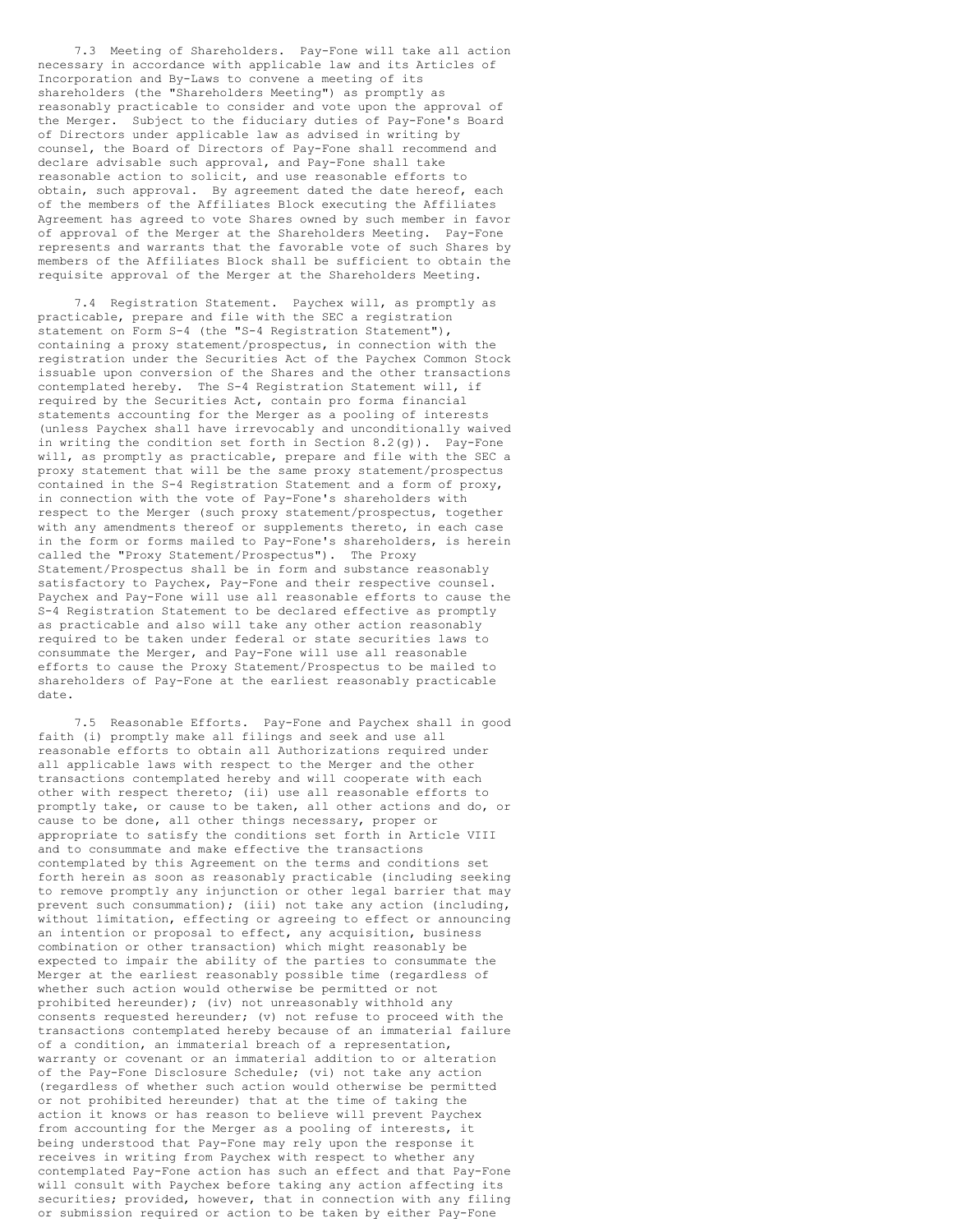or Paychex or any of their Subsidiaries to effect the Merger and to consummate the other transactions contemplated hereby, (A) Pay-Fone shall not, without Paychex' prior written consent, commit to any divestiture or hold separate or similar transaction and (B) neither Paychex nor any of its Subsidiaries shall be required to divest or hold separate or otherwise take or commit to take any action that limits its freedom of action with respect to, or its ability to retain, Pay-Fone or any material portion of the assets of Pay-Fone or any of the existing (as of the date hereof) businesses, product lines or assets of Pay-Fone. Each party hereby agrees that it will not, and it will direct its accountants not to, discuss with or make any written presentations to the SEC concerning the application of pooling treatment accounting to transactions engaged in by the other parties hereto or the Affiliates thereof, unless such party has provided to the other parties a reasonable opportunity to participate fully in any such discussion or presentation. Paychex represents and warrants to Pay-Fone that Paychex has been advised by Ernst & Young, LLP that the transactions contemplated by this Agreement as presently disclosed to it qualify for pooling of interests accounting and that in the absence of some change in the transactions so contemplated, Ernst & Young, LLP will be able to deliver at the Closing the opinion referenced to in Section 8.2(g). Paychex shall promptly notify Pay-Fone if at any time it has reason to believe that Ernst & Young, LLP will not be able to deliver the opinion referred to in Section 8.2(g) at the Closing, and each of Paychex and Pay-Fone shall promptly advise the other of any fact or circumstance of which it becomes aware (and which has not theretofore been disclosed to the other) which it believes would adversely impact the ability to satisfy such condition set forth in Section 8.2(g).

During the period of 60 days prior to the Closing, neither Paychex nor any Affiliate of Paychex will repurchase or otherwise acquire in the public market any shares of its capital stock (other than immaterial numbers of shares in the ordinary course and consistent with past practice), nor will Paychex take any other action a principal purpose of which is to affect the Paychex Closing Price and the calculation of the Exchange Ratio, nor will Paychex or any Affiliate of Paychex take any other action a purpose of which is to affect or, other than actions taken in good faith in furtherance of its business or in compliance with its statutory or regulatory obligations, which could reasonably be expected to affect materially the Paychex Closing Price and the Exchange Ratio. Except for acquisitions by trustees or agents under employee benefit plans maintained by or for the benefit of Paychex and its employees, no such repurchases or acquisitions shall be made during the final hour of trading, and Paychex shall request such trustees or agents, to the extent consistent with their fiduciary duties, to refrain from making such acquisitions during the final hour of trading.

7.6 Access to Information. Subject to currently existing contractual and legal restrictions applicable to Pay-Fone (which Pay-Fone represents and warrants are not material) or to Paychex (which Paychex represents and warrants are not material), and upon reasonable notice, each of Pay-Fone and Paychex shall (and shall cause each of its Subsidiaries to) afford to officers, employees, counsel, accountants and other authorized representatives of the other party ("Respective Representatives") access, during normal business hours throughout the period prior to the Effective Time, to its properties, books and records (including, without limitation, the work papers of independent accountants) and, during such period, shall (and shall cause each of its Subsidiaries to) furnish promptly to such Respective Representatives all information concerning its business, properties and personnel as may reasonably be requested, provided that no investigation pursuant to this Section 7.6 shall affect or be deemed to modify any of the respective representations or warranties made by Paychex or Pay-Fone. In particular, Pay-Fone agrees to provide to Paychex promptly upon completion thereof (and not later than 25 days after month end), detailed monthly financial statements. Each of Pay-Fone and Paychex agrees that it will not, and will cause its Respective Representatives not to, use any information obtained pursuant to this Section 7.6 for any purpose unrelated to the consummation of the transactions contemplated by this Agreement. Subject to the requirements of law, each party hereto will keep confidential, and will cause its Respective Representatives to keep confidential, all information and documents obtained pursuant to this Section 7.6 except as otherwise consented to by the other party, provided, however, that neither Paychex nor Pay-Fone shall be precluded from making any disclosure which it deems required by law in connection with the Merger. In the event any party is required to disclose any information or documents pursuant to the immediately preceding sentence, such party shall promptly give written notice of such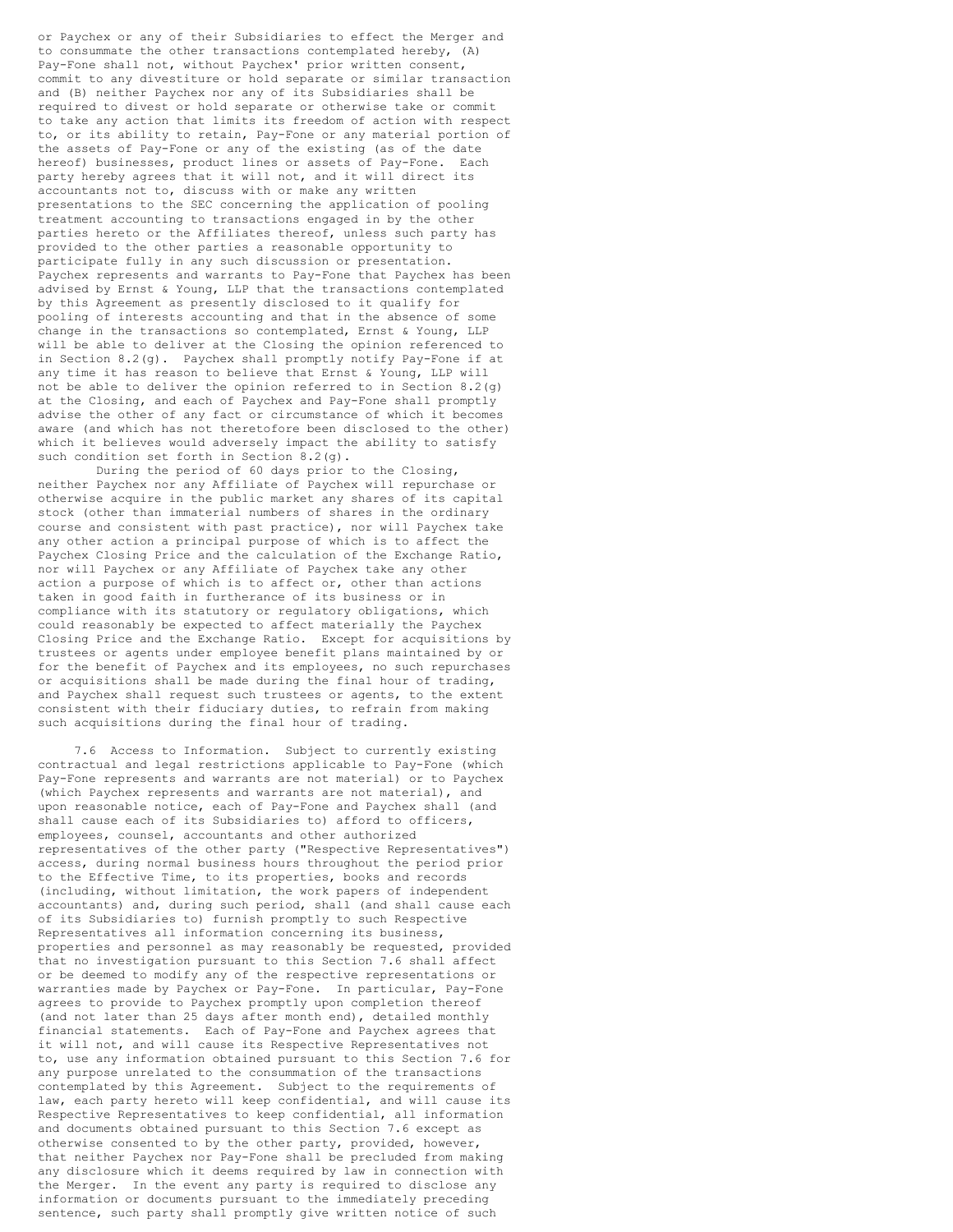disclosure that is proposed to be made to the other party so that parties can work together to limit the disclosure to the greatest extent possible and, in the event that either party is legally compelled to disclose any information to seek a protective order or other appropriate remedy or both. Upon any termination of this Agreement, each of Pay-Fone and Paychex will collect and deliver to the other party all documents obtained pursuant to this Section 7.6 or otherwise from such party or its Respective Representatives by it or any of its Respective Representatives then in their possession and any copies thereof. All requests for access to Pay-Fone or Paychex and their Subsidiaries pursuant to this Section 7.6 shall be made through their Respective Representatives named in the Paychex Disclosure Statement or the Pay-Fone Disclosure Statement, as the case may be. In the event that either Paychex or Pay-Fone, pursuant to this Section 7.6, requests more than incidental consultation with the independent accountants or other professional advisors of the other party, the party requesting such consultation shall pay the fees of such professional advisors for such consultation.

7.7 Registration and Listing of Paychex Common Stock.

(a) Paychex will use all reasonable efforts to register the Paychex Common Stock to be issued pursuant to this Agreement, under the applicable provisions of the Securities Act.

(b) Paychex will use all reasonable efforts to cause the Paychex Common Stock to be issued pursuant to this Agreement to be listed for trading on the NASDAQ.

7.8 Affiliates of Paychex and Pay-Fone. Pay-Fone shall use all reasonable efforts to cause each Person who is an Affiliate of Pay-Fone at the time of the execution of this Agreement to execute and deliver to Paychex and Pay-Fone contemporaneously with the execution hereof or as soon thereafter as practicable a counterpart of the Affiliates Agreement, which shall also be executed by Paychex and Pay-Fone. In the event any Person other than Paychex becomes an Affiliate of Pay-Fone between the date hereof and the Effective Time, Pay-Fone shall use all reasonable efforts to cause such Person to execute and deliver to Paychex and Pay-Fone a counterpart of the Affiliates Agreement.

Each of Paychex and Pay-Fone shall use all reasonable efforts to cause their respective Affiliates not to take any action that would impair Paychex's ability to account for the Merger as a pooling of interests. Without limiting the foregoing, Paychex and Pay-Fone shall use all reasonable efforts to cause their respective Affiliates to refrain from selling or in any other way reducing such Affiliate's risk relative to any shares of Paychex Common Stock held at the time of or received in the Merger (within the meaning of the SEC's Codification of Financial Reporting Policies 201.01) until such time as financial results, including combined sales and net income, covering at least 30 days of post-Merger combined operations have been published, except as permitted by SEC Staff Accounting Bulletin No. 76. Furthermore, Pay-Fone shall use all reasonable efforts to enable its accountants, KPMG Peat Marwick, LLP to issue an opinion in form and substance sufficient to enable Paychex' accountants Ernst & Young, LLP, to issue the pooling opinion referred to in Section 8.2(g).

In the event the Effective Time is prior to July 1, 1995, Paychex agrees to publish financial results covering at least 30 days of post-Merger combined operations concurrently with the filing with the SEC of its Annual Report on Form 10-K for the fiscal year ending May 31, 1995 but in any event no later than August 29, 1995. In the event the Effective Time is during July or August, 1995, Paychex agrees to publish such financial results no later than October 5, 1995. In the event Effective Time is after August 31, 1995, Paychex agrees to publish such financial results within 35 days after the completion of the fiscal quarter during which the 30 days of post-Merger combined operations is completed.

7.9 Certain Covenants of Paychex. Except as otherwise permitted in this Agreement, prior to the Effective Time, Paychex will not, without the prior written consent of Pay-Fone:

(a) adopt a plan of complete or partial liquidation, dissolution, merger or consolidation (other than the Merger and any other merger or consolidation in which Paychex would be the surviving entity);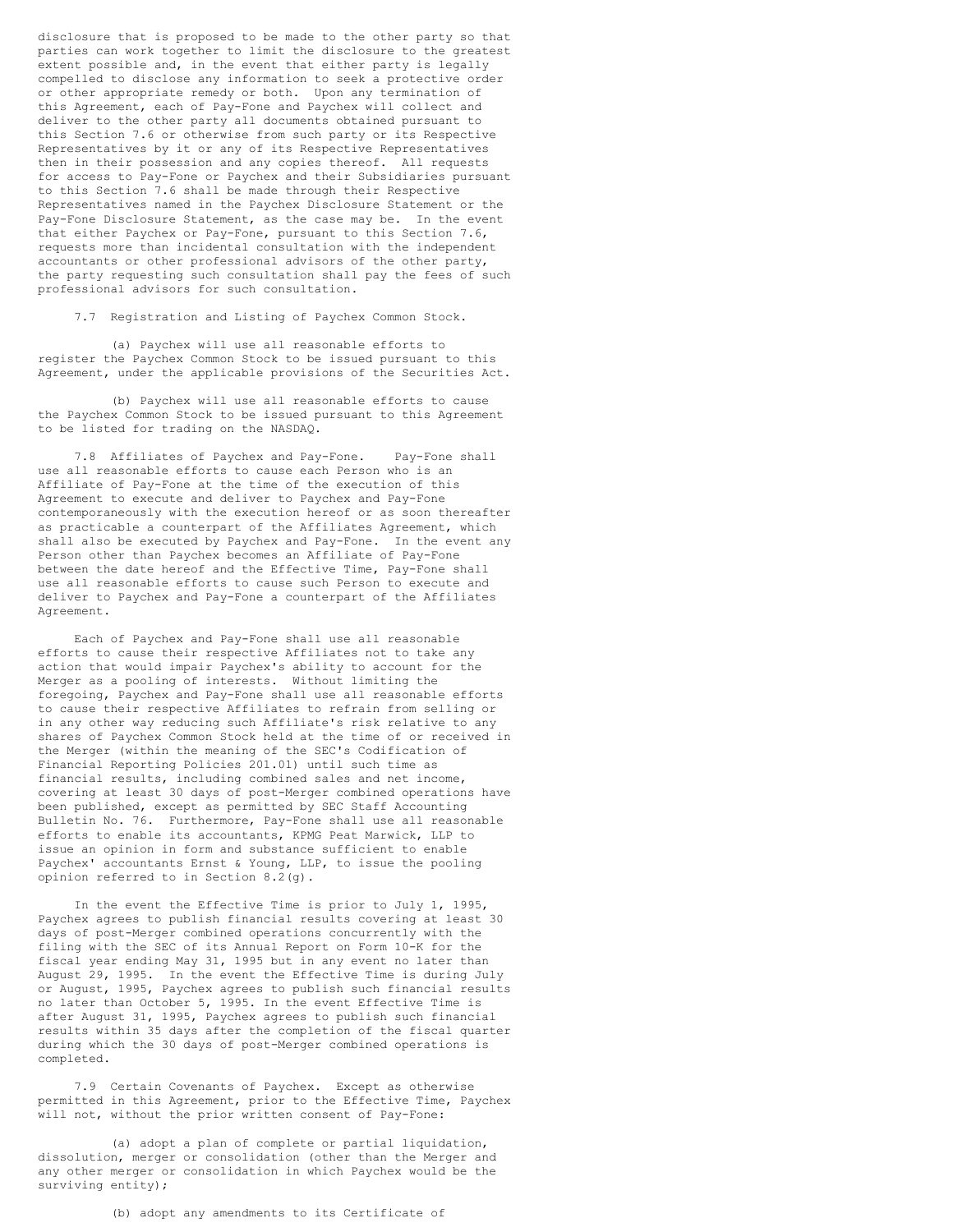Incorporation, or take any other action requiring a vote of the holders of Paychex Common Stock (other than approval of the Paychex, Inc. 1995 Stock Incentive Plan), which would adversely affect the terms and provisions of the Paychex Common Stock or the rights of the holders of such shares; or

(c) authorize, recommend, propose or announce an intention to do any of the foregoing, or enter into any contract, agreement, commitment or arrangement to do any of the foregoing or take any other action that would materially decrease the likelihood that the Merger will be consummated as contemplated hereunder, except as to the timing of the Effective Date.

7.10 Amendment to Disclosure Statement. At any time prior to the Closing, Paychex and Pay-Fone shall amend the Paychex Disclosure Schedule and the Pay-Fone Disclosure Schedule, respectively, to reflect additional information that has become known.

## ARTICLE VIII ------------ CONDITIONS

8.1 Conditions to Each Party's Obligations. The respective obligations of each party to consummate the transactions contemplated by this Agreement are subject to the fulfillment at or prior to the Effective Time of each of the following conditions, any or all of which may be waived in whole or in part by the party being benefitted thereby, to the extent permitted by applicable law:

(a) Shareholder Approval. This Agreement and the transactions contemplated hereby shall have been duly approved or ratified by the requisite holders of Shares in accordance with applicable law and the Articles of Incorporation and By-Laws of Pay-Fone.

(b) Government Consents, Etc. All Authorizations required in connection with the execution and delivery of this Agreement and the performance of the obligations hereunder shall have been made or obtained, in each case without limitation or restriction unacceptable to Paychex in its reasonable judgment (which reasonable judgment shall take into account, without limitation, the size and scope of the transactions contemplated hereby and the benefits anticipated to be derived by Paychex from its rights and obligations hereunder), except where the failure to have obtained such Authorizations would not be reasonably expected (so far as can be foreseen at the time) to have a material adverse effect on the business, properties, operations, condition (financial or other) or prospects of Pay-Fone and Paychex and its Subsidiaries taken as a whole.

(c) No Injunction. There shall not be in effect any judgment, writ, order, injunction or decree of any court or Governmental Body of competent jurisdiction, restraining, enjoining or otherwise preventing consummation of the transactions contemplated by this Agreement or permitting such consummation only subject to any condition or restriction unacceptable to Paychex in its reasonable judgment (which reasonable judgment shall take into account, without limitation, the size and scope of the transactions contemplated hereby and the benefits anticipated to be derived by Paychex from its rights and obligations hereunder); except where the condition or restriction would not be reasonably expected (so far as can be foreseen at the time) to have a material adverse effect on the business, properties, operations, conditions (financial or other) or prospects of Pay-Fone and Paychex and its Subsidiaries taken as a whole.

(d) Registration Statement. The S-4 Registration Statement shall have been declared effective and shall be effective at the Effective Time, and no stop order suspending effectiveness shall have been issued, no action, suit, proceeding or investigation by the SEC to suspend the effectiveness thereof shall have been initiated and be continuing, and all necessary approvals under state securities laws or the Securities Act or Exchange Act relating to the issuance or trading of the Paychex Common Stock shall have been received.

(e) Listing of Paychex Common Stock on NASDAQ. The Paychex Common Stock required to be issued hereunder shall have been approved for listing on the NASDAQ subject only to official notice of issuance.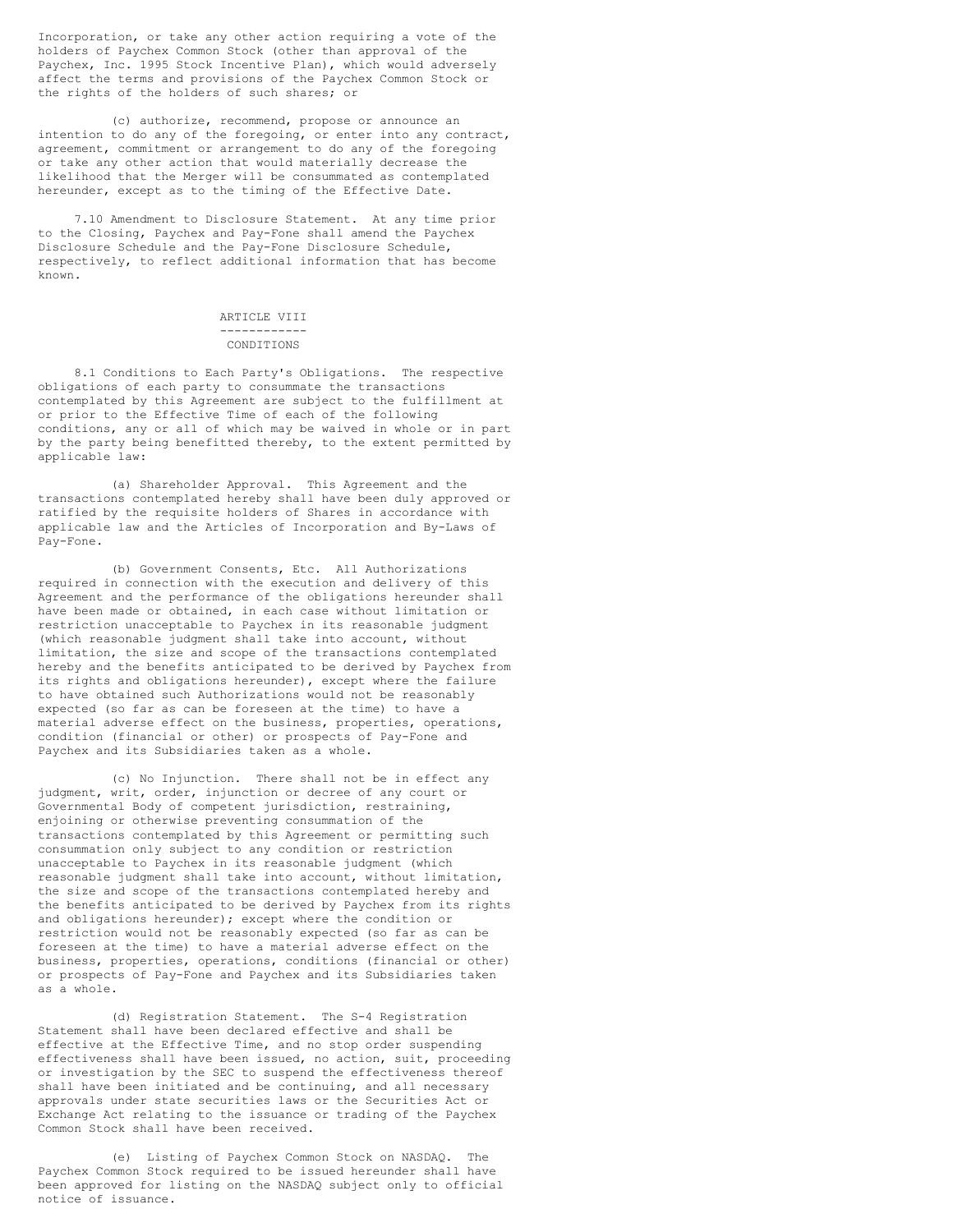(f) Blue Sky Approvals. Paychex shall have received all state securities or blue sky permits or other authorizations necessary to issue the shares of Paychex Common Stock pursuant to the Merger.

(g) Third Party Consents. All required authorizations, consents or approvals of any third party (other than a Governmental Body), the failure to obtain which would have a material adverse effect on Paychex and its Subsidiaries taken as a whole (assuming the Merger had taken place), shall have been obtained, including, but not limited to, the consents of the landlord of premises on which Pay-Fone's headquarters building is located, if required by the lease.

8.2 Conditions to Obligations of Paychex and Merger Sub. The respective obligations of Paychex and Merger Sub to consummate the transactions contemplated by this Agreement are subject to the fulfillment at or prior to the Effective Time of each of the following conditions, any or all of which may be waived in whole or part by Paychex and Merger Sub to the extent permitted by applicable law:

(a) Representations and Warranties True. The representations and warranties of Pay-Fone contained in Article V and Section 7.6 or otherwise required hereby to be made after the date hereof in a writing expressly referred to herein by or on behalf of Pay-Fone pursuant to this Agreement shall have been true in all material respects when made. The representations and warranties of Pay-Fone set forth in Sections 5.1 through 5.4, (except for an increase in outstanding Shares as a result of the exercise of options outstanding on the date of the Agreement), Section 5.5 (excluding any such pending or threatened actions, suits, investigations or proceedings brought by or on behalf of Pay-Fone's shareholders insofar as they relate to the transactions contemplated by this Agreement), Section 5.6, Sections 5.8 through 5.11, Sections 5.14 through 5.16, and Section 7.6 shall be true in all material respects at the time of the Closing with the same effect as though such representations and warranties had been made at such time, except for changes resulting from the consummation of the transactions contemplated by this Agreement, and except for changes which would not be reasonably expected (so far as can be foreseen at the time) to have a material adverse effect on the business, properties, operations, condition (financial or other) or prospects of Pay-Fone. The omission of any representations and warranties from the condition set forth in the preceding sentence shall not be construed to mean that the matters covered by such omitted representations and warranties are necessarily excluded from coverage under one or more representations or warranties specified in such sentence.

(b) Performance. Pay-Fone shall have performed or complied in all material respects with all agreements and conditions contained herein required to be performed or complied with by it prior to or at the time of the Closing, including, without limitation, arranging for the delivery to Paychex of a Phase One Environmental Report with respect to the premises at 8100 Balboa Boulevard, Van Nuys, California, and, if said Phase One Environmental Report either discloses the presence of environmental problems or recommends further action, a Phase Two Environmental Report with respect to such premises; provided that Paychex shall reimburse Pay-Fone for the cost of any Phase Two Environmental Report.

(c) Compliance Certificate. Pay-Fone shall have delivered to Paychex a certificate, dated the date of the Closing, signed by the President or any Vice President of Pay-Fone, certifying as to the fulfillment of the conditions specified in Section 8.2(a) and (b).

(d) Opinion of Counsel for Pay-Fone. Paychex shall have received from Shapiro, Rosenfeld & Close or other counsel for Pay-Fone satisfactory to Paychex an opinion, dated the Closing Date.

(e) Proceedings. All corporate proceedings taken by Pay-Fone in connection with the transactions contemplated hereby and all documents incident thereto shall be reasonably satisfactory in all respects to Paychex and Paychex's counsel, and Paychex and Paychex's counsel shall have received all such counterpart originals or certified or other copies of such documents as they amy reasonably request.

(f) Tax Opinion. Paychex shall have received an opinion of Woods, Oviatt, Gilman, Sturman and Clarke LLP dated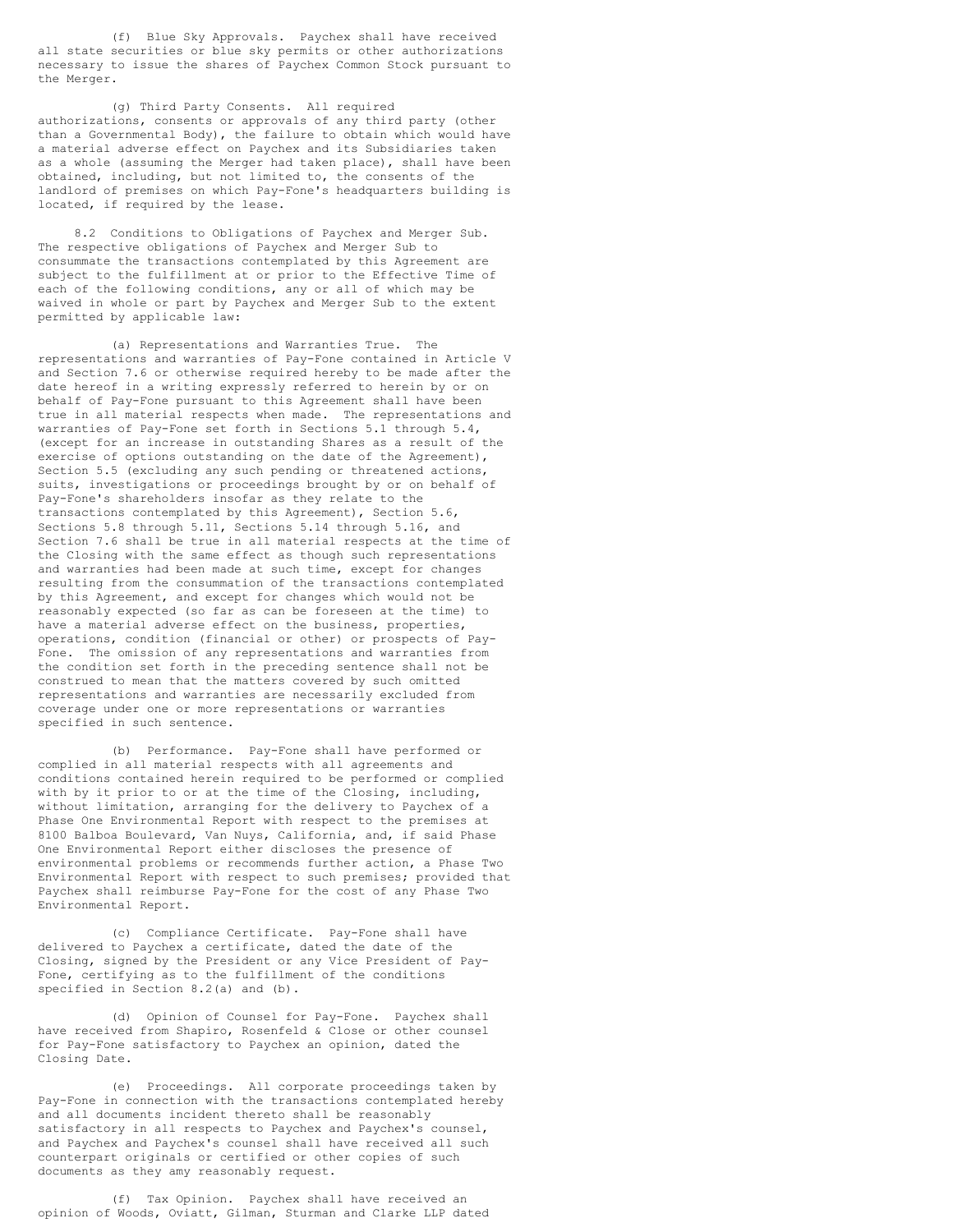the Effective Time, regarding the tax consequences of the transactions contemplated by this Agreement. In rendering such opinion, Woods, Oviatt, Gilman, Sturman and Clarke LLP may receive and rely upon representations contained in certificates of Pay-Fone, Paychex and others, including, without limitation, the Paychex Tax Matters Certificate and Pay-Fone Tax Matters Certificate.

(g) Pooling Opinion. Paychex shall have received subsequent to the effectiveness of the Registration Statement, an opinion of Ernst & Young, LLP in form and substance reasonably satisfactory to Paychex, that the Merger will qualify for pooling-of-interests accounting treatment; provided, that this condition shall be deemed satisfied if the inability or failure of Ernst & Young, LLP to deliver such an opinion is attributable to actions taken or omitted by Paychex or Affiliates of Paychex.

(h) No Government Proceeding or Litigation. No suit, action, investigation, inquiry or other proceeding by any U.S. Federal Governmental Body or any other material Governmental Body shall have been instituted and be pending, or which imposes or would be reasonably expected (so far as can be foreseen at the time) to impose any remedy, condition or restriction unacceptable to Paychex in its reasonable judgment (which reasonable judgment shall take into account, without limitation, the size and scope of the transactions contemplated hereby and the benefits anticipated to be derived by Paychex from its rights and obligations hereunder), except remedies, conditions and restrictions which would not be reasonably expected (so far as can be foreseen at the time) to have a material adverse effect on the business, properties, operations, condition (financial or other) or properties of Paychex and its Subsidiaries (assuming the Merger had taken place).

(i) Certain Disclosures. The S-4 Registration Statement, at the time it shall have been declared effective, shall disclose no information in existence on the date hereof materially adverse to Pay-Fone's business, properties, operations, condition (financial or other) or prospects not previously disclosed in Pay-Fone SEC Reports or this Agreement (including the Pay-Fone Disclosure Statement provided hereunder).

(j) Employment of Leekley. The written employment agreement between Paychex and Mark Leekley, President and CEO of Pay-Fone, the effectiveness of which is contingent on the Closing, shall have become effective.

(k) Dissenting Shares. Demands for payment, as contemplated by Section 1301(b) of the CGCL, shall not have been filed with respect to five (5%) percent or more of the Shares outstanding and entitled to vote on the Merger.

(l) Affiliates Agreement. All of the Persons identified by Pay-Fone to Paychex as Affiliates shall have executed and delivered to Paychex the Affiliates Agreement and the same shall not have been breached by any such Person.

(m) Escrow and Indemnity Agreement. Allied Contractors, Inc., Richard Kelton, David Kelton, Mark Kelton, Allen Kahn, David Malcolm and Edwin Johnson, shall have executed and delivered to Paychex (along with the Escrow Agent therein named) the Escrow and Indemnity Agreement attached hereto as Exhibit B and the Escrow Shares described therein shall have been deposited with the Escrow Agent; provided, however, that the Escrow and Indemnity Agreement shall not be executed and delivered and the foregoing shall not be a condition if the Federal income tax dispute described in the Pay-Fone Tax Matters Certificate has been resolved by a payment to the Internal Revenue Service of an amount no greater than \$25,000, no portion of which was attributable to claims related to the unreasonable accumulation of earnings.

(n) Paychex Closing Price. The Paychex Closing Price, without regard to any proviso relating to Section 4.1(a), is not less than Twenty Dollars and Sixty-Seven Cents (\$20.67), provided that this condition shall be deemed satisfied in the event Pay-Fone agrees in writing that for purposes of Section 4.1(a) the Paychex Closing Price shall be deemed to be Twenty-Two Dollars and Sixty-Seven (\$22.67) or such other lesser amount as may be approved in writing by Paychex.

8.3 Conditions to Obligations of Pay-Fone. The obligations of Pay-Fone to consummate the transactions contemplated by this Agreement are subject to the fulfillment at or prior to the Effective Time of each of the following conditions, any or all of which may be waived in whole or in part by Pay-Fone to the extent permitted by applicable law: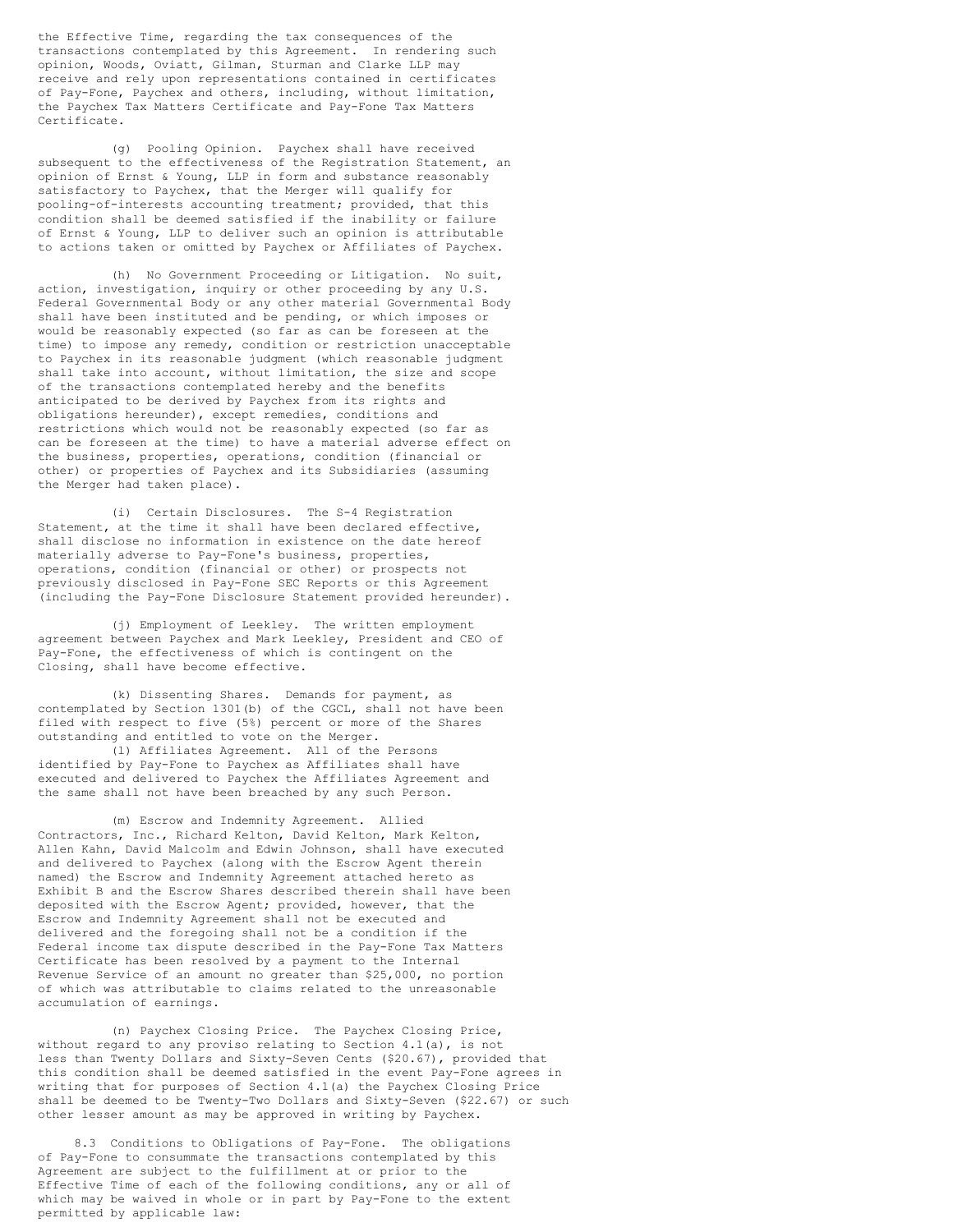(a) Representations and Warranties True. The representations and warranties of Paychex contained in Article VI and Section 7.6 or otherwise required hereby to be made after the date hereof in a writing expressly referred to herein by or on behalf of Paychex pursuant to this Agreement shall have been true in all material respects when made; and the representations contained in Section 6.1 through 6.3, Section 6.5, Section 6.6 (excluding any such pending or threatened actions, suits, investigations or proceedings brought by or on behalf of Pay-Fone's stockholders insofar as they relate to the transactions contemplated by this Agreement), Section 6.7, Sections 6.8 through 6.10, Sections 6.12 through 6.14 and Section 7.6 shall be true in all material respects at the time of the Closing with the same effect as though such representations and warranties had been made at such time, except for changes resulting from the consummation of the transactions contemplated by this Agreement, and, except for changes which would not be reasonably expected (so far as can be foreseen at the time) to have a material adverse effect on the business, properties, operations, condition (financial and other) or prospects of Paychex. The omission of any representations and warranties from the condition set forth in the preceding sentence hall not be construed to mean that the matters covered by such omitted representations and warranties are necessarily excluded from coverage under one or more representations or warranties specified in such sentence.

(b) Performance. Paychex shall have performed or complied in all material respects with all agreements and conditions contained herein required to be performed or complied with by it prior to or at the time of the Closing.

(c) Compliance Certificate. Paychex shall have delivered to Pay-Fone a certificate, dated the date of the Closing, signed by the President or any Vice President of Paychex, certifying as to the fulfillment of the conditions specified in Section 8.3(a) and (b).

(d) Opinion of Counsel for Paychex. Pay-Fone shall have received from Woods, Oviatt, Gilman, Sturman & Clarke LLP or other counsel for Paychex satisfactory to Pay-Fone an opinion, dated the Closing Date.

(e) Proceedings. All corporate proceedings taken by Paychex in connection with the transactions contemplated hereby and all documents incident thereto shall be reasonably satisfactory in all respects to Pay-Fone and Pay-Fone's special counsel, and Pay-Fone and Pay-Fone's special counsel shall have received all such counterpart originals or certified or other copies of such documents as they may reasonably request.

(f) Paychex Closing Price. The Paychex Closing Price, without regard to the proviso relating to Section 4.1(a), is not more than Thirty-Two Dollars and Sixty-Seven Cents (\$32.67), provided that this condition shall be deemed satisfied in the event Paychex agrees in writing that for purposes of Section 4.1(a) the Paychex Closing Price shall be deemed to be Thirty Dollars and Sixty-Seven Cents (\$30.67) or such other greater amount as may be approved in writing by Pay-Fone.

(g) Certain Disclosures. The S-4 Registration Statement, at the time it shall have been declared effective and on the Closing Date, shall disclose no information materially adverse to Paychex's business, properties, operations, condition (financial or other) or prospects not previously disclosed in the Paychex SEC Reports or this Agreement.

(h) Certain Adjustments. The aggregate amount subtracted from \$10,475,000 in calculating the "TV" for purposes of the formula set forth in Section 4.1(a) hereof by reason of the provisions relating to the General Adjustment and Positive Adjustment in the definition of "TV" in said Section 4.1(a) does not exceed \$360,000. In the event this condition is not satisfied or waived and Pay-Fone elects to terminate this Agreement, then Pay-Fone agrees to pay to Paychex simultaneously with delivery of its notice of termination the sum of \$70,000.

#### ARTICLE IX ----------

# TERMINATION

9.1 Termination by Mutual Consent. This Agreement may be terminated and the Merger may be abandoned at any time prior to the Effective Time, before or after the approval by holders of Shares, either by the mutual written consent of Paychex and Pay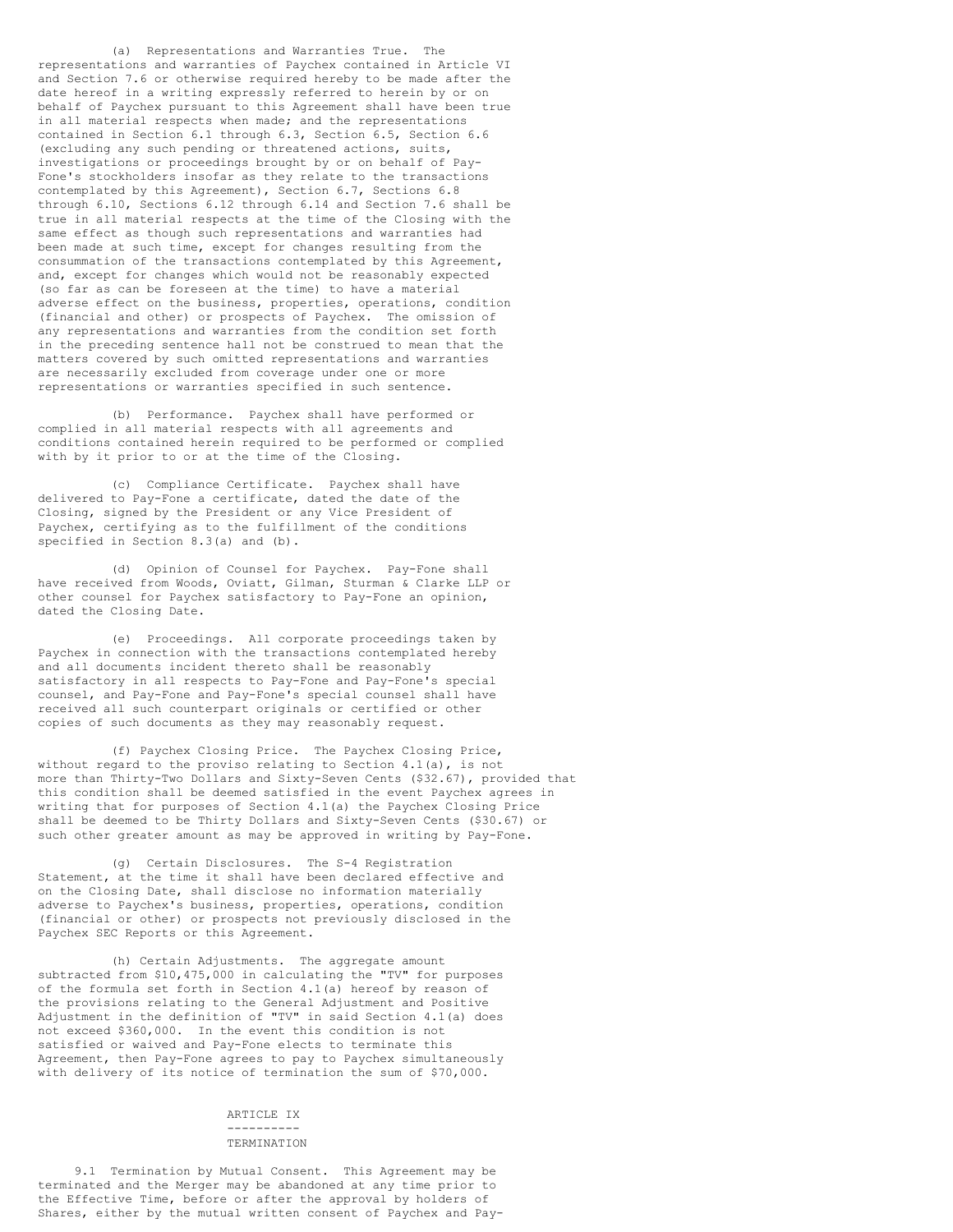Fone, or by mutual action of their respective Boards of Directors.

9.2 Termination by Either Paychex or Pay-Fone. This Agreement may be terminated (upon notice from the terminating party to the other parties) and the Merger may be abandoned by action of the Board of Directors of either Paychex or Pay-Fone if (a) the Merger shall not have been consummated by August 31, 1995 (provided that the right to terminate this Agreement under this clause (a) shall not be available to any party whose failure to fulfill any obligation under this Agreement or whose action or inaction, even though not prohibited by this Agreement, has been the cause of or resulted in the failure of the Merger to occur on or before such date, unless such party has agreed to a reasonable extension of such date and the Merger is not consummated by such later date through no fault of such party), (b) any court of competent jurisdiction in the United States or Governmental Body in the United States shall have issued an order, decree or ruling or taken any other action permanently restraining, enjoining or otherwise prohibiting the Merger and such order, decree, ruling or other action shall have become final and nonappealable, (c) the S-4 Registration Statement shall not have been declared effective by July 31, 1995 (provided that the right to terminate this Agreement under this clause (c) shall not be available to any party whose failure to fulfill any obligation under this Agreement or whose action or inaction, even though not prohibited by this Agreement, has been the cause of or resulted in the failure of the S-4 Registration Statement to be declared effective on or before such date, unless such party has agreed to a reasonable extension of such date and the S-4 Registration Statement is not declared effective by such later date through no fault of such party), or (d) subsequent to the date hereof through the amendment of the Pay-Fone Disclosure Schedule or the Paychex Disclosure Schedule, the preparation or amendment of the S-4 Registration Statement or otherwise, a party hereto acquires verified information regarding the other party not known to the first party on the date hereof which has or would reasonably be expected (so far as can be foreseen at the time) to have a material adverse effect on the business, properties, operations, condition (financial and other) or prospects of the other party.

9.3 Effect of Termination and Abandonment. In the event of termination of this Agreement and abandonment of the Merger pursuant to this Article IX, no party hereto (or any of its directors or officers) shall have any liability or further obligation to any other party to this Agreement, except as provided in Sections 7.2 and 7.6 and except that nothing herein will relieve any party from liability for any breach of this Agreement.

#### ARTICLE X ---------

#### MISCELLANEOUS AND GENERAL

10.1 Expenses. Each party shall bear its own expenses, including the fees and expenses of any attorneys, accountants, investment bankers, brokers, finders or other intermediaries or other Persons engaged by it, incurred in connection with this Agreement and the transactions contemplated hereby.

10.2 Notices, Etc.. All notices, requests, demands or other communications required by or otherwise with respect to this Agreement shall be in writing and shall be deemed to have been duly given to any party when delivered personally (by courier service or otherwise), when delivered by telecopy with confirmed delivery (that is, the sender's telecopier produced written evidence of receipt by the other party's telecopier), or seven days after being mailed by first-class mail, postage prepaid and return receipt requested in each case to the applicable addresses set forth below:

If to Pay-Fone:

Pay-Fone Systems, Inc. 2716 Ocean Park Boulevard Suite 3006 Santa Monica, California 90405-5207 Attn: Mark Kelton, Director Telecopy: (310) 399-0062

with a copy to:

Alan Jacobson, Esq. Shapiro, Rosenfeld & Close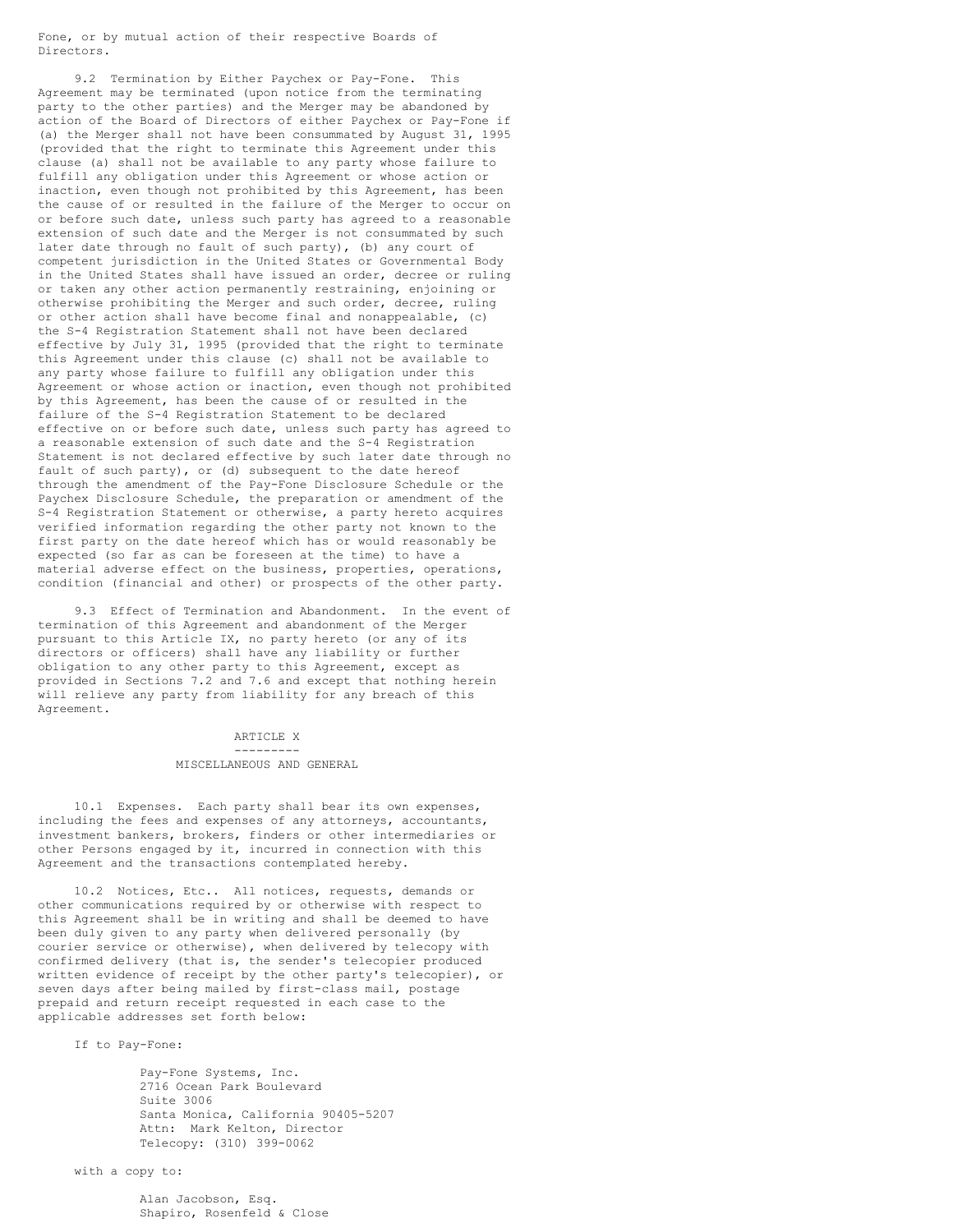2029 Century Park East - Suite 2600 Los Angeles, California 90067 Telecopy: (310) 277-1804

If to Paychex:

Paychex, Inc. 911 Panorama Trail South Rochester, New York 14625 ATTN: G. Thomas Clark Vice President of Finance Telecopy: (716) 383-3428

with a copy to:

Harry P. Messina, Jr., Esq. Woods, Oviatt, Gilman, Sturman & Clarke LLP 44 Exchange Street Rochester, New York 14614 Telecopy: (716) 454-3968

or to such other address as such party shall have designated by notice so given to each other party.

10.3 Amendments, Waivers, Etc.. This Agreement may not be amended, changed, supplemented, waived or otherwise modified except by an instrument in writing signed by the party against whom enforcement is sought.

10.4 No Assignment. This Agreement shall be binding upon and shall inure to the benefit of and be enforceable by the parties and their respective successors and assigns; provided that, except as otherwise expressly set forth in this Agreement, neither the rights nor the obligations of any party may be assigned or delegated without the prior written consent of the other party.

10.5 Entire Agreement. Except as otherwise provided herein, this Agreement embodies the entire agreement and understanding between the parties relating to the subject matter hereof and supersedes all prior agreements and understandings relating to such subject matter. There are no representations, warranties or covenants by the parties hereto relating to such subject matter other than those expressly set forth in this Agreement (including the Pay-Fone Disclosure Statement and the Paychex Disclosure Statement) and any writings expressly required hereby.

10.6 Specific Performance. The parties acknowledge that money damages are not an adequate remedy for violations of this Agreement and that any party may, in its sole discretion, apply to a court of competent jurisdiction for specific performance or injunctive or such other relief as such court may deem just and proper in order to enforce this Agreement or prevent any violation hereof and, to the extent permitted by applicable law, each party waives any objection to the imposition of such relief.

10.7 Remedies Cumulative. All rights, powers and remedies provided under this Agreement or otherwise available in respect hereof at law or in equity shall be cumulative and not alternative, and the exercise or beginning of the exercise of any thereof by any party shall not preclude the simultaneous or later exercise of any other such right, power or remedy by such party.

10.8 No Waivers. The failure of any party hereto to exercise any right, power or remedy provided under this Agreement or otherwise available in respect hereof at law or in equity, or to insist upon compliance by any other party hereto with its obligations hereunder, and any custom or practice of the parties at variance with the terms hereof, shall not constitute a waiver by such party of its right to exercise any such or other right, power or remedy or to demand such compliance.

10.9 No Third Party Beneficiaries. This Agreement is not intended to be for the benefit of and shall not be enforceable by any Person or entity who or which is not a party hereto.

10.10 Jurisdiction. Each party hereby irrevocably submits to the exclusive jurisdiction of the United States District Court for the Central District of California or any court of the State of California located in Los Angeles County, California in any action, suit or proceeding arising in connection with this Agreement, and agrees that any such action, suit or proceeding shall be brought only in such court (and waives any objection based on forum non conveniens or any other objection to venue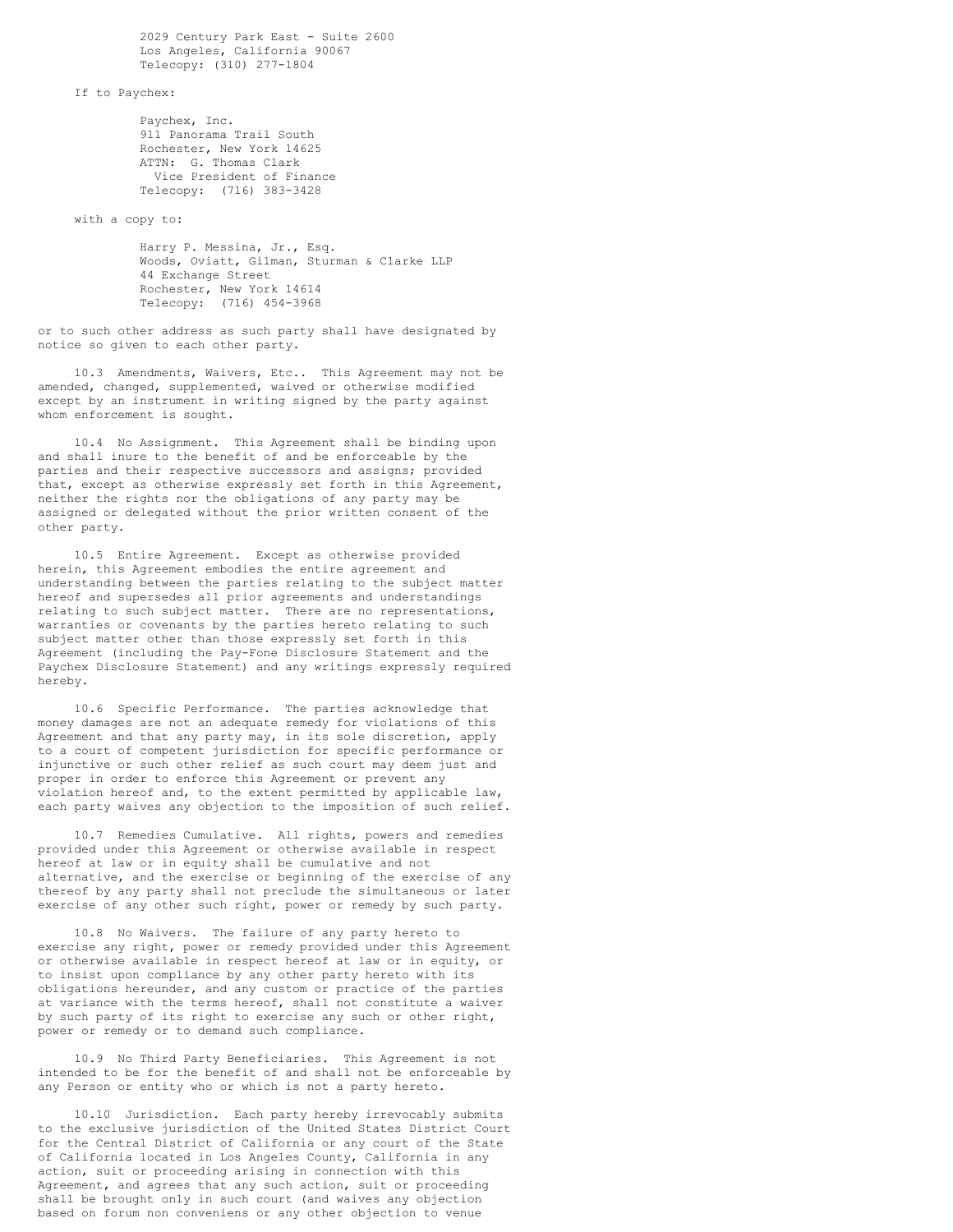therein); provided, however, that such consent to jurisdiction is solely for the purpose referred to in this section 10.10 and shall not be deemed to be a general submission to the jurisdiction of said Courts or in the State of California other than for such purpose. Paychex and Pay-Fone hereby waive any right to a trial by jury in connection with any such action, suit or proceeding

10.11 Public Announcements. Paychex and Pay-Fone will agree upon the timing and content of the initial and each subsequent press release to be issued describing the transactions contemplated by this Agreement, and will not make any public announcement thereof prior to reaching such agreement unless required to do so by applicable law or regulation.

10.12 Governing Law. This Agreement and all disputes hereunder shall be governed by and construed and enforced in accordance with the internal laws of the State of New York, without regard to principles of conflict of laws.

10.13 Name, Captions, Etc.. The name assigned this Agreement and the section captions used herein are for convenience of reference only and shall not affect the interpretation or construction hereof. Unless otherwise specified, (a) the terms "hereof", "herein" and similar terms refer to this Agreement as a whole and (b) references herein to Articles or Sections refer to articles or sections of this Agreement.

10.14 Counterparts. This Agreement may be executed in any number of counterparts, each of which shall be deemed to be an original, but all of which together shall constitute one instrument. Each counterpart may consist of a number of copies each signed by less than all, but together signed by all, the parties hereto.

10.15 Knowledge. The term "knowledge" or "best knowledge" and any derivatives thereof when applied to any party to this Agreement shall refer only to the actual knowledge of that party (or in the case of a corporation, partnership or other entity, the actual knowledge of its executive officers) after reasonable investigation, but no information known by any other employee, or any attorney, accountant or other representative, of such party shall be imputed to such party.

IN WITNESS WHEREOF, this Agreement has been executed and delivered by the parties set forth below.

PAY-FONE SYSTEMS, INC.

By: /s/Mark Leekley ---------------------------------

Name: Mark Leekley Title: President

PAYCHEX, INC.

By:/s/G. Thomas Clark --------------------------------- Name: G. Thomas Clark Title: Vice President -Finance

PAYCHEX MERGER CORP.

By:/s/G. Thomas Clark

--------------------------------- Name: G. Thomas Clark Title: Vice President -Finance AFFILIATES AGREEMENT

MADE as of March 17, 1995, by and among PAYCHEX, INC., a Delaware corporation ("Paychex"), PAYCHEX MERGER CORP., a Delaware corporation and a wholly-owned subsidiary of Paychex ("Merger Sub") and PAY-FONE SYSTEMS, INC., a California corporation ("Pay-Fone" and together with Paychex and Merger Sub, the "Companies") on the one hand, and ALLIED CONTRACTORS, INC., RICHARD KELTON, DAVID KELTON, MARK KELTON, ALLEN KAHN, M.D, EDWIN JOHNSON and DAVID MALCOLM (collectively the "D Members"), and those other persons whose names are set forth on and who have executed the signature page hereto (collectively, including the D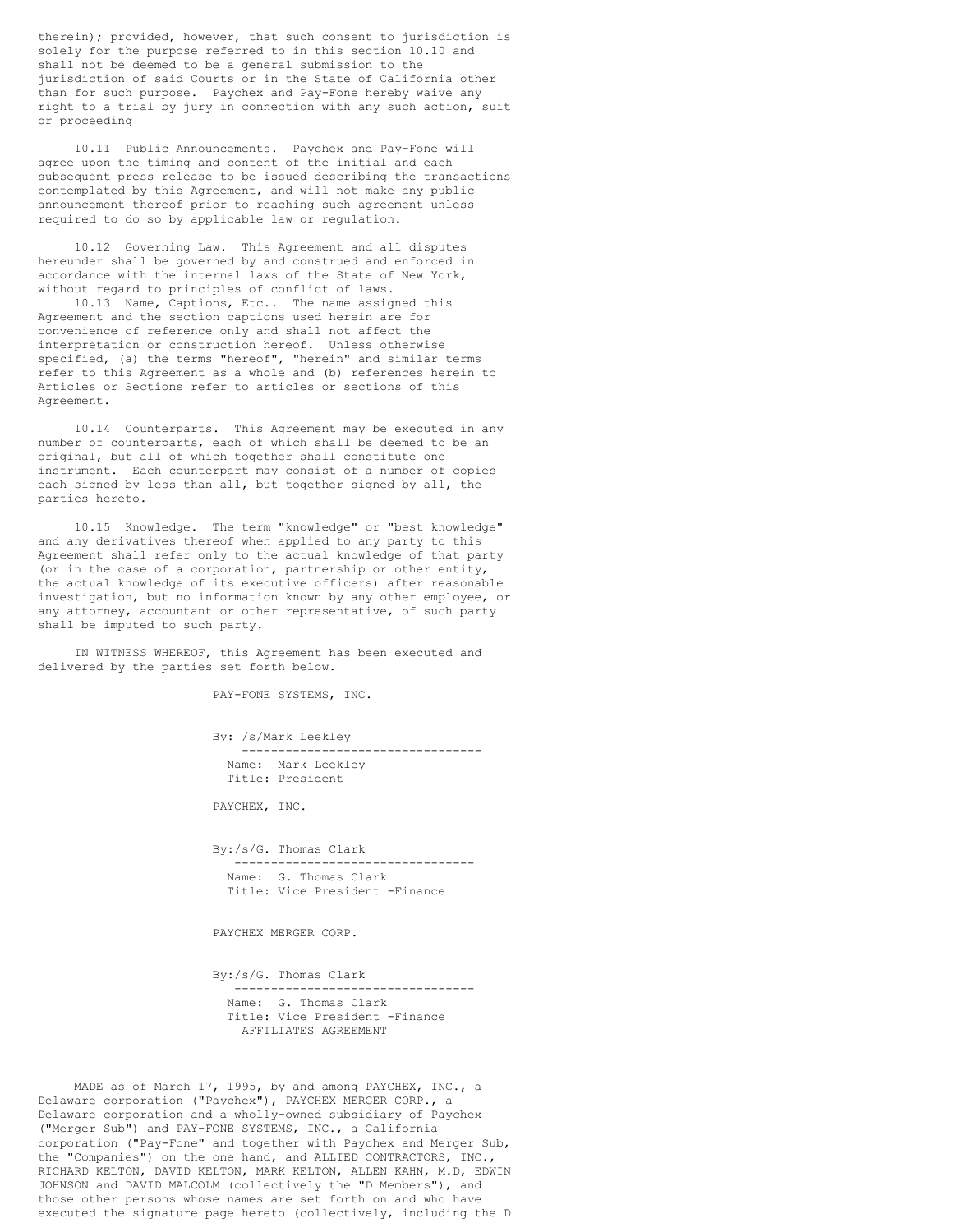Members, the "Affiliates Block" and individually a "Member"), on the other hand.

WHEREAS, concurrently herewith, Paychex, Merger Sub and Pay-Fone are entering into an Agreement and Plan of Merger (the "Merger Agreement"); capitalized terms used without definition herein having the meanings ascribed thereto in the Merger Agreement;

WHEREAS, the Members are the record owners, respectively, of the number of Pay-Fone Shares set forth opposite the name of each in Schedule I hereto (the "Affiliates' Shares");

WHEREAS, approval of the Merger Agreement by Pay-Fone's shareholders is a condition to the consummation of the Merger; and

WHEREAS, as a condition to its entering into the Merger Agreement, Paychex has required that the Members of the Affiliates Block agree, and the Members of the Affiliates Block have agreed, to enter into this Agreement;

NOW, THEREFORE, in consideration of the foregoing and the mutual covenants and agreements set forth herein, the parties hereto agree as follows:

SECTION 1. Agreement to Vote.

(a) Each Member hereby agrees to attend the Shareholders Meeting, in person or by proxy, and to vote (or cause to be voted) all Affiliates' Shares then owned by such Member, and any other voting securities of Pay-Fone, whether issued heretofore or hereafter, that such Member then owns, for approval and adoption of the Merger Agreement and the Merger, such agreement to attend and vote to apply also to any adjournment or adjournments of the Shareholders Meeting.

(b) Each D Member hereby agrees that at all times prior to the Effective Time, such D Member shall continue to own the number of Affiliates' Shares set opposite his name in Schedule I hereto.

(c) To the extent inconsistent with the foregoing provisions of this Section 1, each Member hereby revokes any and .<br>all previous proxies with respect to such Member's Affiliates' Shares.

SECTION 2. Securities Act Covenants and Representations. Each Member hereby agrees and represents to the Companies as follows:

(a) Such Member has been advised that the offering, sale and delivery of Paychex Common Stock pursuant to the Merger will be registered under the Securities Act on a Registration Statement on Form S-4. Such Member has also been advised, however, that to the extent such Member is considered an "affiliate" of Pay-Fone at the time the Merger Agreement is submitted for a vote of the shareholders of Pay-Fone, any sale or transfer by such Member of any shares of Paychex Common Stock received by such Member in the Merger will, under current law, require either (i) the further registration under the Securities Act of any Paychex Common Stock to be sold or transferred by such Member, (ii) compliance with Rule 145 promulgated by the SEC under the Securities Act or (iii) the availability of another exemption from such registration under the Securities Act.

(b) Such Member has read this Agreement and the Merger Agreement and has discussed such Member's requirements and the applicable limitations upon such Member's ability to sell, transfer or otherwise dispose of shares of Paychex Common Stock, to the extent such Member believed necessary, with such Member's counsel or counsel for Pay-Fone.

(c) Such Member also understands that stop transfer instructions will be given to Paychex's transfer agent with respect to shares of Paychex Common Stock issued to such Member and that a legend will be placed on the certificates for the shares of Paychex Common Stock issued to such Member, or any substitutions therefor, in the event such Member is considered an "affiliate" of Pay-Fone at the time the Merger Agreement is submitted for a vote of the shareholders of Pay-Fone as hereinafter provided.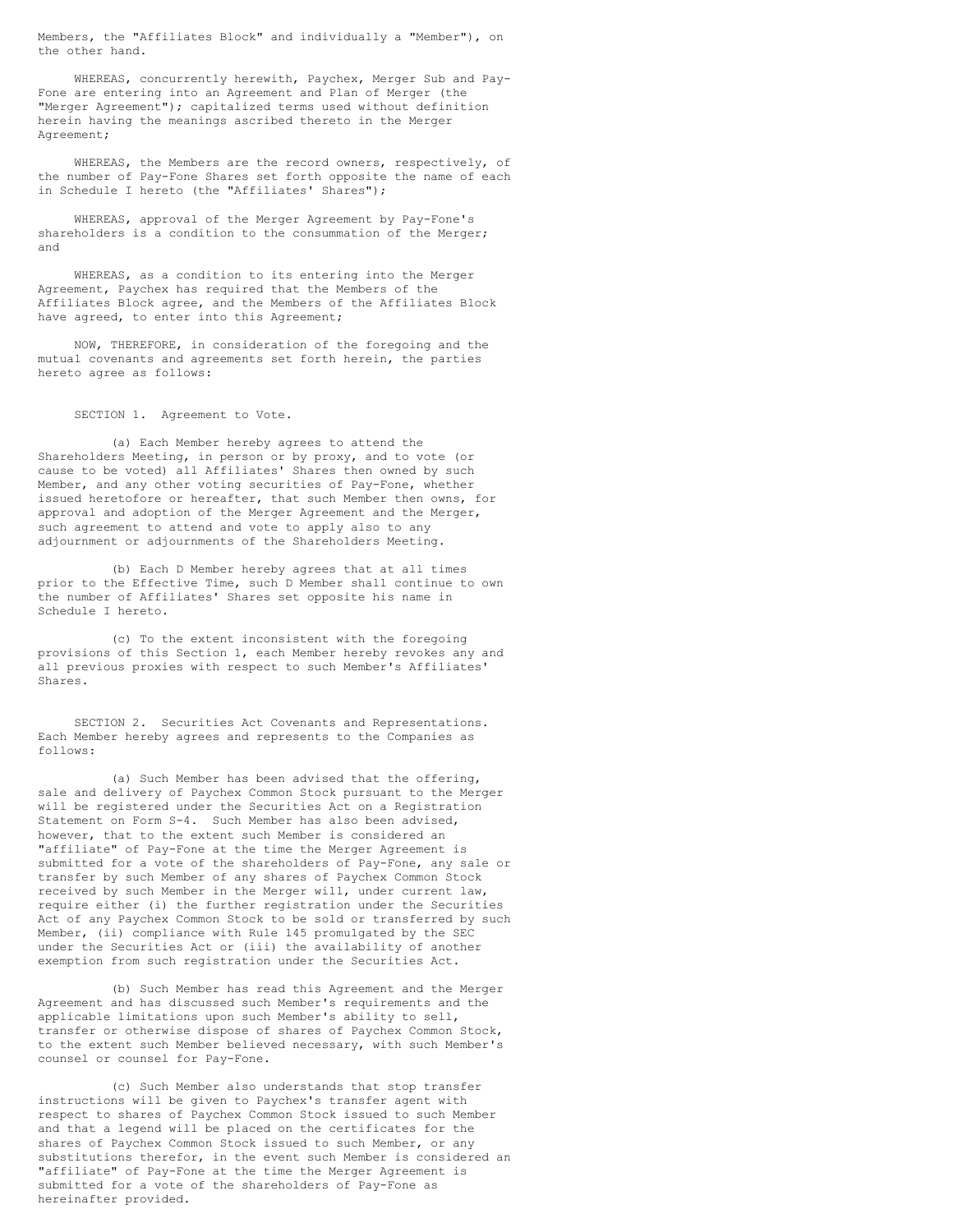SECTION 3. Pooling Covenants and Representations. Each Member hereby agrees and represents to the Companies that from and after 30 days prior to the date fixed for the vote on the Merger by the shareholders of Pay-Fone, which date shall be identified to each Member by the Companies at the earliest practicable time, such Member will not sell, transfer or otherwise dispose of any securities of Pay-Fone other than in the Merger or of any shares of Paychex Common Stock received by such Member in the Merger or other shares of capital stock of Paychex until after such time as results covering at least 30 days of combined operations of Pay-Fone and Paychex have been published by Paychex, in the form of a quarterly earnings report, an effective registration statement filed with the SEC, a report to the SEC on Form 10-K, 10-Q or 8-K, or any other public filing or announcement which includes the combined results of operations.

SECTION 4. Additional Covenants and Representations. In addition to, and not in lieu of, the representations and covenants set forth in Sections 2 and 3 hereof, each Member agrees and represents to Paychex as follows, each of which representations and covenants may be relied upon by counsel to Paychex and to Pay-Fone in connection with their opinions and other matters.

(a) Such Member will not sell, transfer, exchange, pledge or otherwise dispose of, or in any other way reduce his risk of ownership or investment in or make any offer or agreement relating to any of the foregoing with respect to, any shares of Paychex Common Stock or any rights, options or warrants to purchase shares of Paychex Common Stock, or any securities that may be paid as a dividend or otherwise distributed on such shares of Paychex Common Stock or with respect thereto or issued or delivered in exchange or substitution therefor or upon exercise of options held by such Member to acquire Paychex Common Stock (all such shares and other securities of Paychex being herein sometimes collectively referred to as "Subject Securities"), or other securities of Paychex during the period commencing 30 days prior to the date fixed for the vote on the Merger by the Pay-Fone shareholders and terminating on the Closing Date.

(b) Such Member has, and as of the Closing Date will have, no present plan or intention (a "Plan") to sell, transfer, exchange, pledge (other than in a preexisting bona fide margin account) or otherwise dispose of, including a distribution by a partnership to its partners, or a corporation to its shareholders, or any other transaction which results in a reduction in the risk of ownership (any of the foregoing, a "Sale") of more than fifty percent (50%) of the shares of Paychex Common Stock issued to such Member in connection with the Merger, or any securities that may be paid as a dividend or otherwise distributed thereon or with respect thereto or issued or delivered in exchange or substitution therefor or upon exercise of options held by such Member. For purposes of the preceding sentence, Pay-Fone Shares (or the portion thereof) (i) with respect to which dissenters' rights are exercised, (ii) which are exchanged for cash in lieu of fractional shares of Paychex Common Stock, or (iii) with respect to which a Sale will occur prior to the Merger, shall be considered to be Pay-Fone Shares that are exchanged for Paychex Common Stock in the Merger and then disposed of pursuant to a Plan. Such Member is not aware of, or participating in, any Plan on the part of Pay-Fone shareholders to engage in sales of shares of Paychex Common Stock to be issued in the Merger such that the aggregate fair market value, as of the Closing Date, of the shares subject to such Plan would exceed fifty percent (50%) of the aggregate fair market value of all outstanding Pay-Fone Shares immediately prior to the Merger. For purposes of the preceding sentence, Pay-Fone Shares (i) with respect to which dissenters' rights are exercised (ii) which are exchanged for cash in lieu of fractional shares of Paychex Common Stock, or (iii) with respect to which a pre-Merger Sale occurs in a related transaction shall be considered to be Pay-Fone Shares that are exchanged for Paychex Common Stock in the Merger and then disposed of pursuant to a Plan. A Sale of Paychex Common Stock shall be considered to have occurred pursuant to a Plan if, among other things, such Sale occurs in a Related Transaction. For purposes of this Section, a "Related Transaction" shall mean a transaction that is in contemplation of, or related or pursuant to, the Merger or the Merger Agreement. If any representations of such Member of Affiliates Group in this Section ceases to be true at any time prior to the Closing Date, such Member will deliver to each of Pay-Fone and Paychex, prior to the Closing Date, a written statement to that effect, signed by such Member. Each Member reserves the right at any time after the Closing Date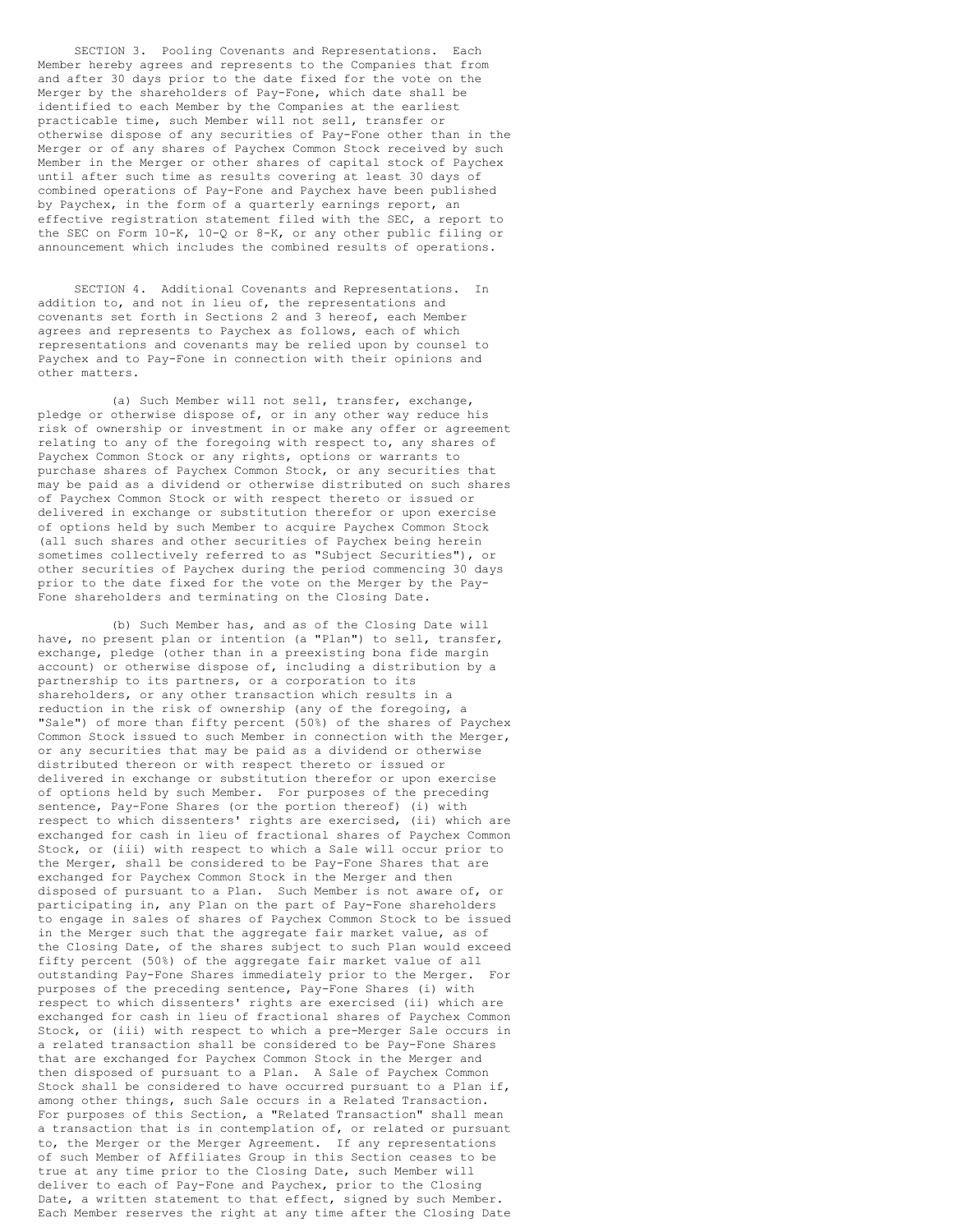to evaluate such Member's investment portfolio, including Paychex Common Stock and any other securities issued by Paychex, and to make such investment decision with respect to such securities as such Member and his investment advisors, if any, shall deem to be in such Member's interest. Each Member specifically disavows any undertaking, except as set forth in Section 3 hereof, to hold any securities issued by Paychex for any specific period.

(c) Such Member has filed, or prior to the Effective Time will have filed (whether timely or late), with the SEC all reports required of such Member as an Affiliate of Pay-Fone and such Member has not violated the relevant provisions of the Securities Exchange Act of 1934, as amended, and such Member represents and warrants that the foregoing representations shall be true as of the Effective Time. Such Member agrees to indemnify Paychex and Pay-Fone and to hold them harmless from and against any loss, damage, claim or expense (including reasonable attorneys' fees) arising out of a breach of the foregoing representations and warranties.

SECTION 5. Further Assurances. In addition to this Agreement, each Member shall execute and deliver such additional instruments and other documents in form and substance reasonably acceptable to such Member and his counsel, and shall take or refrain from taking such further reasonable actions as may be necessary or appropriate to effectuate, carry out and comply with all of such Member's obligations under this Agreement. Without limiting the generality of the foregoing, none of the parties hereto shall enter into any agreement or arrangement (or alter, amend or terminate any existing agreement or arrangement) if such action would materially impair the ability of any party to effectuate, carry out or comply with all the terms of this Agreement. If requested by Paychex, each Member agrees to execute a letter to Paychex representing that such Member has complied with such Member's obligations hereunder as of the date of such letter.

SECTION 6. Representations and Warranties of the Members of the Affiliates Block. Each Member, as to such Member, represents and warrants to Paychex as follows: This Agreement has been duly executed and delivered by such Member. This Agreement constitutes the valid and binding agreement of such Member, enforceable against such Member in accordance with its terms, except as may be limited by applicable bankruptcy, insolvency, reorganization, moratorium and other similar laws of general application which may affect the enforcement of creditors' rights generally and by general equitable principles. The Shares listed next to the name of such Member on Schedule I hereto are the only voting securities of Pay-Fone owned (beneficially or of record) by such Member other than in a fiduciary capacity.

## SECTION 7. Representations and Covenants of Paychex.

(a) Paychex represents and warrants to each Member as follows: Each of this Agreement and the Merger Agreement has been approved by the Board of Directors or Executive Committee of Paychex representing all necessary corporate action on the part of Paychex (no action by the stockholders of Paychex being required). Each of this Agreement and the Merger Agreement has been duly executed and delivered by a duly authorized officer of Paychex. Each of this Agreement and the Merger Agreement constitutes a valid and binding agreement of Paychex, enforceable against Paychex in accordance with its terms, except as may be limited by applicable bankruptcy, insolvency, reorganization, moratorium and other similar laws of general application which may affect the enforcement of creditors' rights generally and by general equitable principles.

(b) From and after the Closing Date and for so long as is necessary in order to permit a Member to sell pursuant to Rule 145 and, to the extent applicable, Rule 144 promulgated under the Securities Act, the Subject Securities owned by such Member, Paychex will use its best efforts to file on a timely basis all reports required to be filed by it pursuant to Section 13 of the Securities Exchange Act of 1934, as amended, referred to in paragraph (c)(1) of Rule 144 promulgated under the Securities Act, in order to permit him to sell the Subject Securities held by him pursuant to the terms and conditions of Rule 145 and the applicable provisions of Rule 144.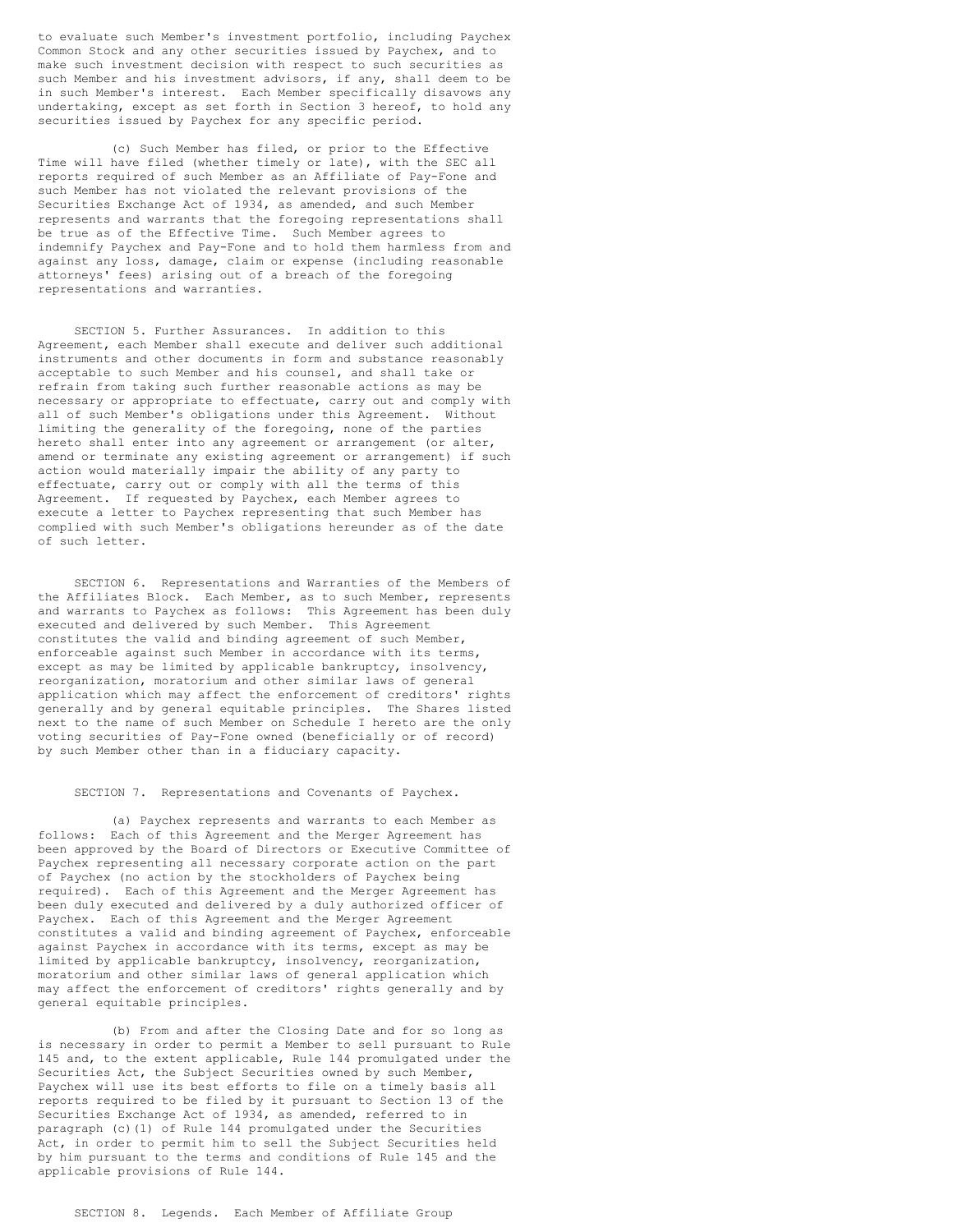understands and agrees that stop transfer instructions will be given to Paychex' transfer agent with respect to certificates evidencing the Subject Securities and that there will be placed on the certificates evidencing the Subject Securities legends stating in substance:

> "The shares represented by this certificate may not be offered, sold, pledged, exchanged, transferred or otherwise disposed of except in accordance with the requirements of the Securities Act of 1933, as amended, and the other conditions specified in that certain Affiliates Agreement dated as of March \_\_\_\_\_, 1995, among Paychex, Inc., the shareholder and other parties thereto, a copy of which Affiliates Agreement may be inspected by the holder of this Certificate at the offices of Paychex, Inc. which will furnish, without charge, a copy thereof to the holder of this Certificate upon written request therefor."

After release of the report described in Section 3(b) hereof, certificates evidencing Subject Securities may be surrendered for cancellation and reissuance with the following legend referring only to the applicability of Rule 145(d) restrictions:

> "The shares represented by the certificate on which this legend is endorsed may be transferred or otherwise disposed of only in compliance with the terms of Rule 145 promulgated under the Securities Act of 1933, as amended, pursuant to another applicable exemption from the registration requirements of said Act, or upon registration under said Act."

Paychex agrees to remove promptly such stop transfer instructions and to transfer Subject Securities presented for transfer after the release of the report described in Section 3(b) promptly in accordance with securities industry practices so long as the Subject Securities are accompanied by documentation certifying compliance with Rule 145. The certificates issued to transferees of Subject Securities (other than affiliates of Paychex) shall bear no restrictive legends and shall be subject to no stop transfer instructions. At the request of a Member at any time after the second anniversary of the Closing Date, Paychex shall reissue any certificate representing Subject Securities without endorsing any restrictive legends thereon.

SECTION 9. Effectiveness and Termination. It is a condition precedent to the effectiveness of this Agreement that the Merger Agreement shall have been executed and delivered and be in full force and effect. In the event the Merger Agreement is terminated in accordance with its terms, this Agreement shall automatically terminate and be of no further force or effect. Upon such termination, except for any rights any party may have in respect of any breach by any other party of its or his obligations hereunder, none of the parties hereto shall have any further obligation or liability hereunder.

SECTION 10. Miscellaneous.

(a) Notices, Etc. All notices, requests, demands or other communications required by or otherwise with respect to this Agreement shall be in writing and shall be deemed to have been duly given to any party when delivered personally (by courier service or otherwise), when delivered by telecopy and confirmed by return telecopy, or one day after being sent by overnight courier service (Federal Express, etc.) or seven days after being mailed by first-class mail, postage prepaid in each case to the applicable addresses set forth below:

If to the Companies:

Paychex, Inc. 911 Panorama Trail South Rochester, New York 14625 Attn: G. Thomas Clark, Vice President - Finance Telecopy: (716) 383-3428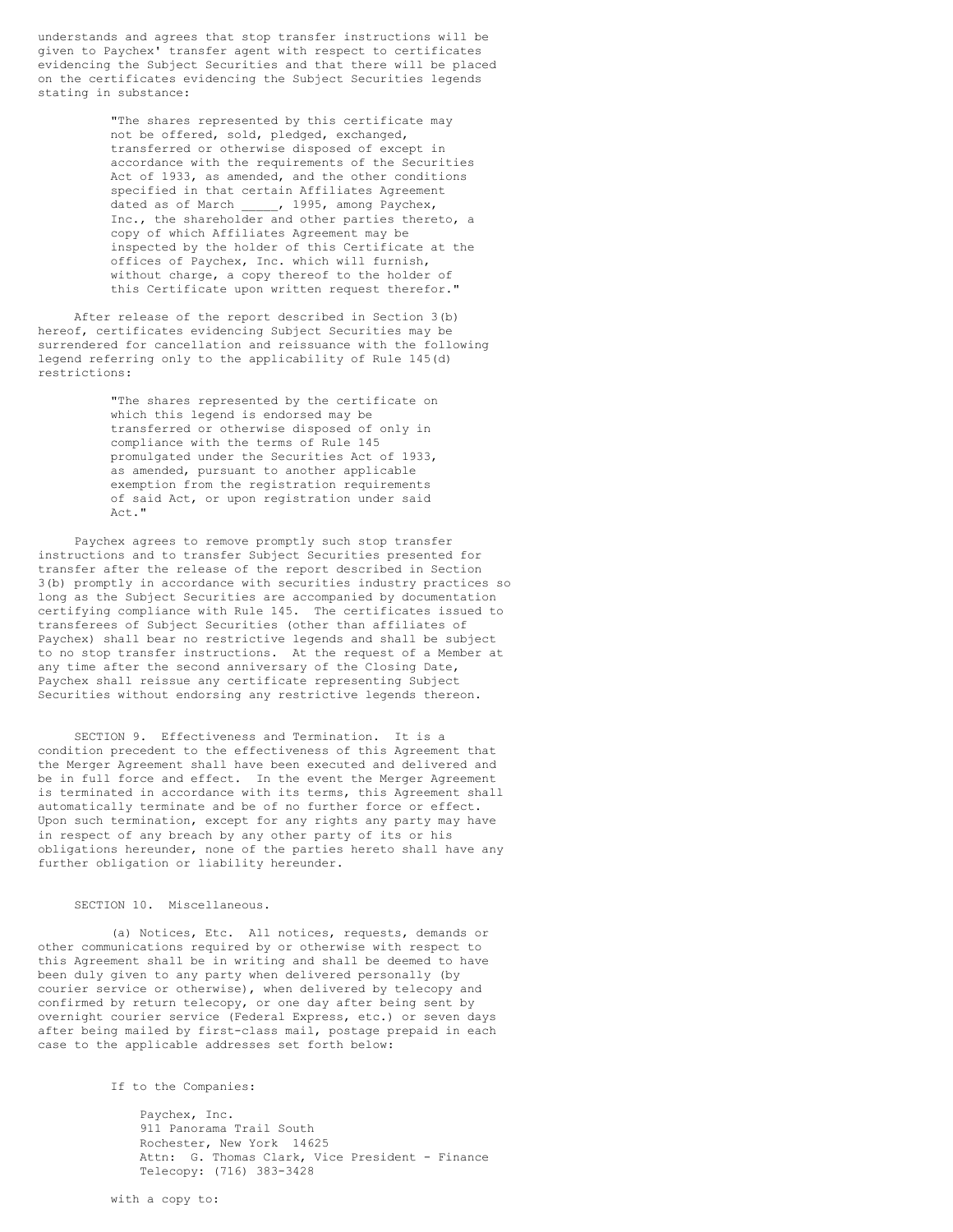Harry P. Messina, Jr., Esq. Woods, Oviatt, Gilman, Sturman & Clarke LLP 44 Exchange Boulevard Rochester, New York 14614 Telecopy: (716) 454-3968

#### and

Mark Kelton 2716 Ocean Park Boulevard Santa Monica, California 90405-5207 Telecopy: (310) 399-0062

If to any Member:

To his address, as set forth in Schedule I

with a copy to:

Alan Jacobson, Esq. Shapiro, Rosenfeld & Close 2029 Century Park East, Suite 2600 Los Angeles, California 90067 Telecopy: (310) 277-1804

and

Pay-Fone Systems Affiliates 2716 Ocean Park Boulevard, Suite 3006 Santa Monica, California 90405-5207 ATTN: Mark Kelton Telecopy: (310) 399-0062

or to such other address as such party shall have designated by notice so given to each other party.

(b) Amendments, Waivers, Etc. This Agreement may not be amended, changed, supplemented, waived or otherwise modified or terminated except by an instrument in writing signed by the Companies and each Member; provided that: without the consent of any party no such amendment, change, supplement, waiver, modification or termination shall in any way further restrict the transferability of any Shares held by a party hereto, impose any obligation on such party, diminish the benefits of such party hereunder or restrict the rights of such party as set forth herein (in each case, other than in a de minimis respect), without the consent of such party.

(c) Successors and Assigns. This Agreement shall be binding upon and shall inure to the benefit of and be enforceable by the parties and their respective successors and assigns, including without limitation in the case of any corporate party hereto any corporate successor by merger or otherwise, and in the case of any individual party hereto any trustee, executor, heir, legatee or personal representative succeeding to the ownership of such party's Shares or other securities subject to this Agreement. Notwithstanding any transfer of Shares, the transferor shall remain liable for the performance of all obligations under this Agreement of transferor.

(d) Entire Agreement. This Agreement (together with the Merger Agreement) embodies the entire agreement and understanding among the parties relating to the subject matter hereof and supersedes all prior agreements and understandings relating to such subject matter. There are no representations, warranties or covenants by the parties hereto relating to such subject matter other than those expressly set forth in this Agreement and the Merger Agreement.

(e) Severability. If any term of this Agreement or the application thereof to any party or circumstance shall be held invalid or unenforceable to any extent, the remainder of this Agreement and the application of such term to the other parties or circumstances shall not be affected thereby and shall be enforced to the greatest extent permitted by applicable law, provided that in such event the parties shall negotiate in good faith in an attempt to agree to another provision (in lieu of the term or application held to be invalid or unenforceable) that will be valid and enforceable and will carry out the parties' intentions hereunder.

(f) Specific Performance. The parties acknowledge that money damages are not an adequate remedy for violations of this Agreement and that any party may, in its sole discretion, apply to a court of competent jurisdiction for specific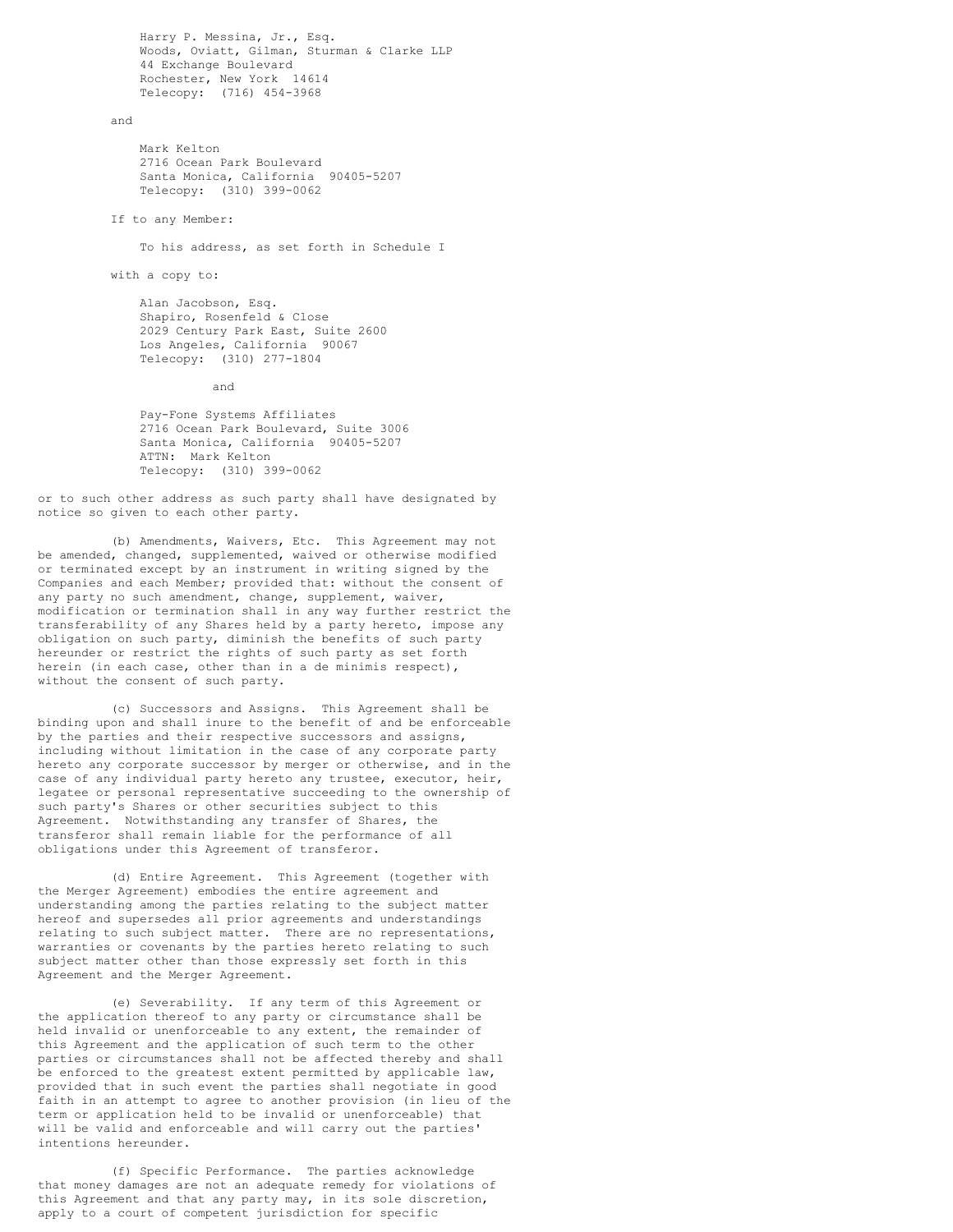performance or injunctive or such other relief as such court may deem just and proper in order to enforce this Agreement or prevent any violation hereto and, to the extent permitted by applicable law, each party waives any objection to the imposition of such relief.

(g) Remedies Cumulative. All rights, powers and remedies provided under this Agreement or otherwise available in respect hereof at law or in equity shall be cumulative and not alternative, and the exercise or beginning of the exercise of any thereof by any party shall not preclude the simultaneous or later exercise of any other such right, power or remedy by such party.

(h) No Waiver. The failure of any party hereto to exercise any right, power or remedy provided under this Agreement or otherwise available in respect hereof at law or in equity, or to insist upon compliance by any other party hereto with its obligations hereunder, and any custom or practice of the parties at variance with the terms hereof, shall not constitute a waiver by such party of its right to exercise any such or other right, power or remedy or to demand such compliance.

(i) No Third Party Beneficiaries. This Agreement is not intended to be for the benefit of and shall not be enforceable by any person or entity who or which is not a party hereto.

(j) Jurisdiction. Each party hereby irrevocably submits to the exclusive jurisdiction of the United States District Court for the Central District of California or any court of the State of California located in Los Angeles County, California in any action, suit or proceeding arising in connection with this Agreement, and agrees that any such action, suit or proceeding shall be brought only in such court (and waives any objection based on forum non conveniens or any other objection to venue therein); provided, however, that such consent to jurisdiction is solely for the purpose referred to in this paragraph (j) and shall not be deemed to be a general submission to the jurisdiction of said Courts or in the State of California other than for such purposes. Each party hereto hereby waives any right to a trial by jury in connection with any such action, suit or proceeding.

(k) Governing Law. This Agreement and all disputes hereunder shall be governed by and construed and enforced in accordance with the internal laws of the State of New York without regard to principles of conflicts of law.

(l) Name, Captions, Gender. The name assigned this Agreement and the section captions used herein are for convenience of reference only and shall not affect the interpretation or construction hereof. Whenever the context may require, any pronoun used herein shall include the corresponding masculine, feminine or neuter forms.

(m) Counterparts. This Agreement may be executed in any number of counterparts, each of which shall be deemed to be an original, but all of which together shall constitute one instrument. Each counterpart may consist of a number of copies each signed by less than all, but together signed by all, the parties hereto.

(n) Limitation on Liability. No Member shall have any liability hereunder for any actions or omissions of any other Members of the Affiliates Block. All representations and agreements of Member hereunder and any liability attaching to actions by Member shall be several and not joint.

(o) Expenses. Paychex shall bear its own expenses, and Pay-Fone shall bear the expenses of the Affiliates Block, incurred in connection with this Agreement and the transactions contemplated hereby, except that in the event of a dispute concerning the terms or enforcement of this Agreement, the prevailing party in any such dispute shall be entitled to reimbursement of reasonable legal fees and disbursements from the other party or parties to such dispute.

IN WITNESS WHEREOF, the parties have duly executed this Agreement as of the date first above written.

PAYCHEX, INC.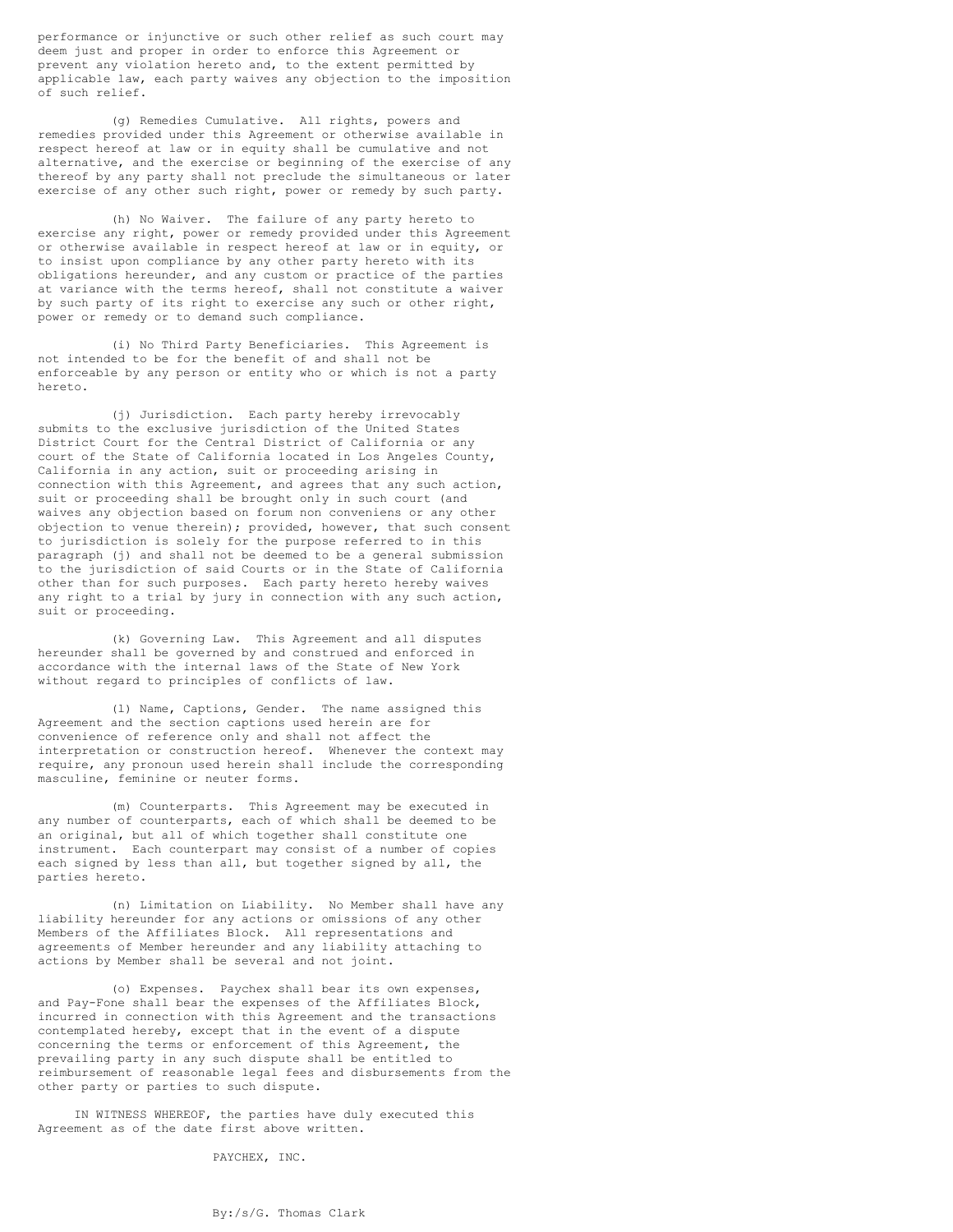```
------------------------------
  G. Thomas Clark,
     Vice President-Finance
ALLIED CONTRACTORS, INC.
By:/s/Richard Kelton
```
------------------------------ Richard Kelton, President

/s/Richard Kelton --------------------------------- Richard Kelton

/s/David Kelton --------------------------------- David Kelton

/s/Mark Kelton --------------------------------- Mark Kelton

/s/Allen Kahn, M.D. --------------------------------- Allen Kahn, M.D.

/s/Edwin Johnson --------------------------------- Edwin Johnson

/s/David L. Malcolm --------------------------------- David L. Malcolm

/s/Mark Leekley --------------------------------- Mark Leekley

--------------------------------- Michele Kehoe

--------------------------------- Adam A. Rodriguez

--------------------------------- Thomas A. Zachary

--------------------------------- Kim Spaulding

SCHEDULE I

Share Ownership

2716 Ocean Park Boulevard

No. Shares Pay-Fone Options Affiliate Owned Beneficially Currently Exercisable - --------- ------------------ ---------------------

Allied Contractors, Inc. 386,669 -0-2716 Ocean Park Boulevard Suite 3006 Santa Monica, CA 90405-5207 Richard Kelton 230,567 12,200 2716 Ocean Park Boulevard Suite 3006 Santa Monica, CA 90405-5207 David Kelton 170,688 5,000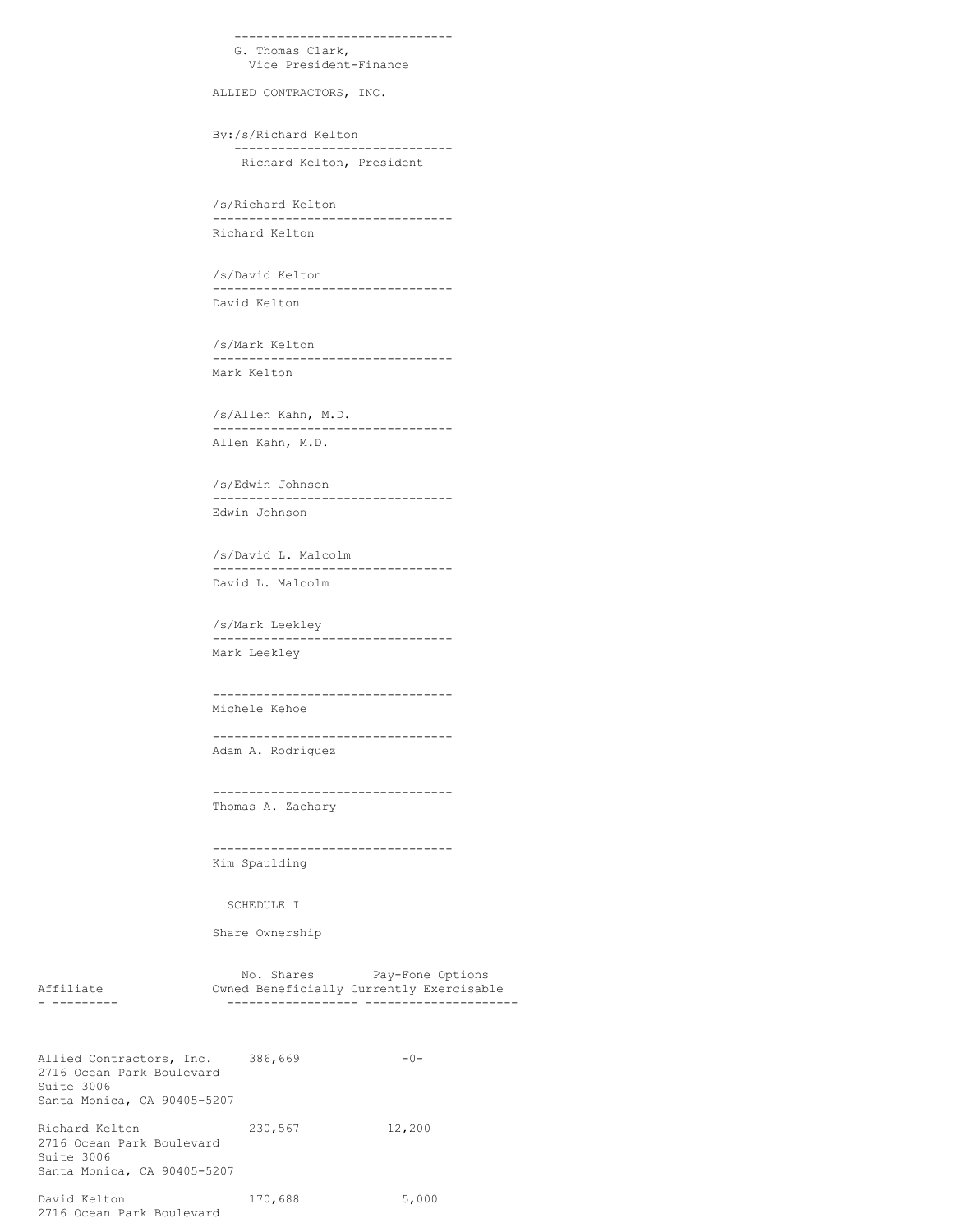Suite 3006 Santa Monica, CA 90405-5207 Mark Kelton 55,596 5,000 2716 Ocean Park Boulevard Suite 3006 Santa Monica, CA 90405-5207 Allen Kahn, M.D. 239,400 14,000 55 East Washington Street Chicago, IL 60602-2174 Edwin Johnson 29,700 14,000 P.O. Box 288 Hazelcrest, IL 60429 David L. Malcolm 23,100 -0-750 "B" Street - Suite 3130 San Diego, California 92101 Mark Leekley Michele Kehoe

Alan A. Rodriguez

Thomas A. Zachary

Kim Spaulding

ESCROW AND INDEMNITY AGREEMENT

ESCROW AND INDEMNITY AGREEMENT, dated as o March 17, 1995 among PAYCHEX, INC., a Delaware corporation ("Paychex") PAY-FONE SYSTEMS, INC., a California corporation ("Pay-Fone"), each of the individuals whose names appear on the signature page of this Agreement (collectively, the "KL Shareholders"), and MARA ESCROW COMPANY, an escrow company licensed by the state of California, as escrow agent (the "Escrow Agent"). This Agreement shall become effective at the Effective Time, as defined (as are all other capitalized terms not defined herein) in that certain Agreement and Plan of Merger dated March 17, 1995, by and among Paychex, Paychex Merger Corp., a Delaware corporation and whollyowned subsidiary of Paychex ("Subsidiary"), and Pay-Fone (the "Merger Agreement");

WHEREAS, at the Effective Time, subsidiary will be merged with and into Pay-Fone (the "Merger") pursuant to the terms of the Merger Agreement;

WHEREAS, at the Effective Time, pursuant to Section 4.1(b) of the Merger Agreement, the outstanding shares issued by Pay-Fone (except for those owned by Paychex or held by shareholders who perfect dissenters' rights under CGCL Section 1300 et seq.) shall be converted into shares of Paychex Common stock;

WHEREAS, certain claims asserted by the Internal Revenue service against Pay-Fone for fiscal years 1987 through 1991 and described in the Pay-Fone Tax Matters Certificate (the "Tax Claims"), including claims described therein under the heading Unreasonable Accumulation of Earnings (the "Accumulated Earnings Claims") are pending, and the Shareholders are willing to assume certain responsibilities with respect to the Tax Claims and related claims and to deposit certain shares of Paychex Common Stock they are receiving pursuant to the Merger Agreement in order to indemnify Paychex against certain net losses it may suffer as a result of the resolution of such Tax Claims; and

WHEREAS, as set forth in Section 8.2(l) of the Merger Agreement, the obligations of Paychex and subsidiary to consummate the transactions contemplated by the Merger Agreement are subject, among other things, to the parties hereto entering into this Agreement.

NOW, THEREFORE, the KL Shareholders, Pay-Fone, Paychex and the Escrow Agent hereby agree as follows:

1. Appointment of the Escrow Agent; Deposit of Escrow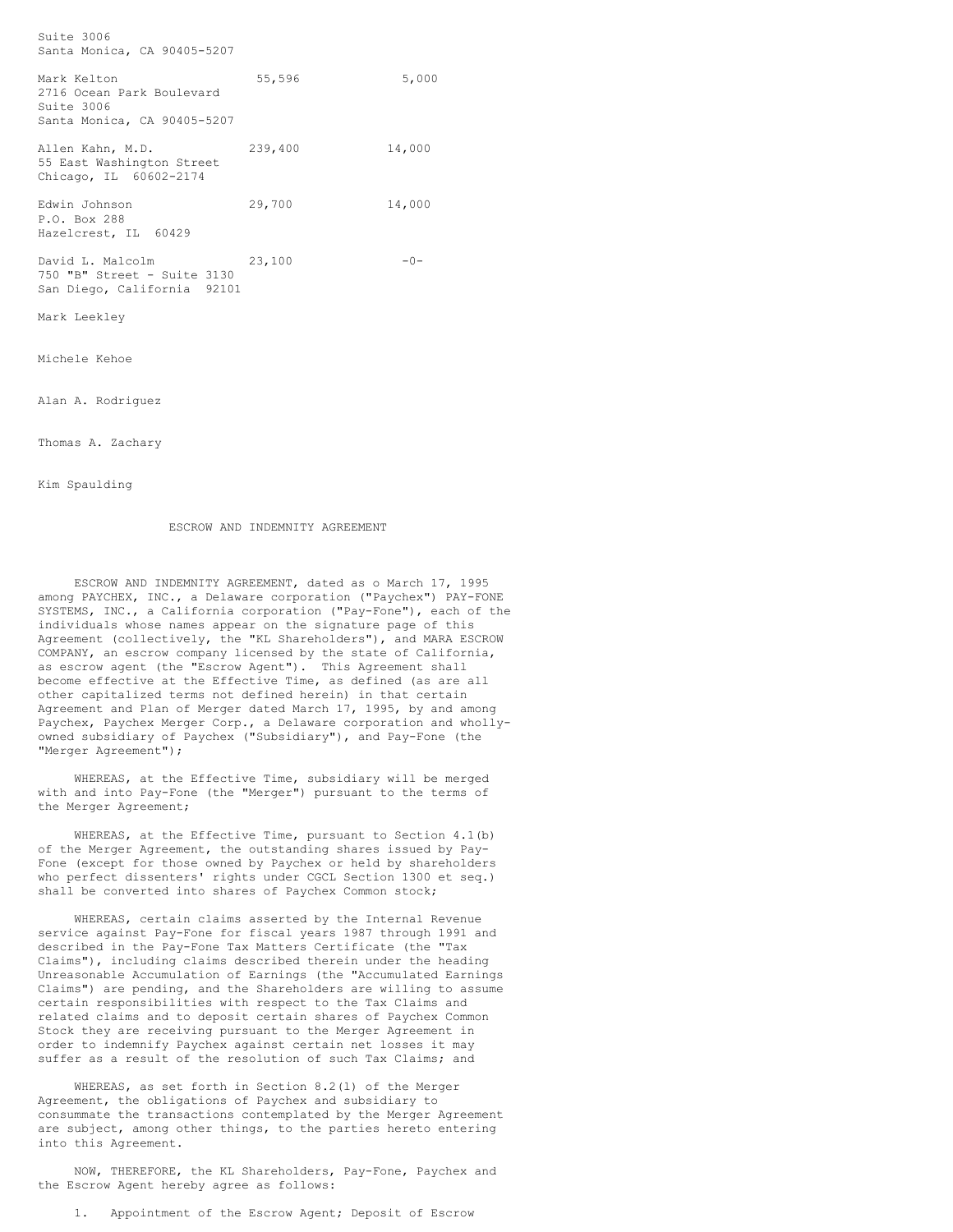Amount. Paychex, Pay-Fone and the KL Shareholders hereby constitute and appoint the Escrow Agent as, and the Escrow Agent hereby agrees to assume and perform the duties of, the escrow agent under and pursuant to this Agreement. The Escrow Agent acknowledges receipt of an executed copy of the Merger Agreement and of a certificate or certificates representing that aggregate number of shares of Paychex common Stock registered in the name of Escrow Agent (such shares being referred to herein as the "Escrow Shares" and reflecting the deposit, beneficially, by each of the KL Shareholders of the number of shares set forth opposite such shareholders' name on schedule 1 attached hereto) equal to the quotient (rounded to the nearest whole number) derived by dividing (a) \$400,000 by (b) the Paychex Closing Price as applied pursuant to Section 4.1(a) of the Merger Agreement (the "Merger Agreement Price").

2. Holding of the Escrow Shares. The Escrow Agent shall hold the Escrow shares in escrow for the benefit of, and for distribution to, the parties hereto in accordance with the terms hereof. The Escrow shares shall not be subject to lien or attachment by any creditor of any party hereto and shall be held and transferred solely in the manner and for the purpose set forth in this Agreement. The Escrow Shares or any proceeds thereof shall not be available to, and shall not be used by, the Escrow Agent to set off any obligations of any KL Shareholder, Pay-Fone, subsidiary or Paychex owing to the Escrow Agent in any capacity.

3. Dividends and Other Distributions. As soon as practicable after receipt of any dividends paid on or in respect of the Escrow shares, the Escrow Agent shall remit the same to the KL Shareholders in proportion to the number of Escrow shares beneficially deposited by the KL Shareholders, respectively (the "Proportion").

Upon receipt of any other distributions made in respect of the Escrow Shares (including shares of Paychex Common stock resulting from stock splits), the Escrow Agent shall add such distributions to, and hold the same as, Escrow Shares.

4. Voting. Prior to the Termination Date, the Escrow Agent will vote the Escrow Shares then held by Escrow Agent hereunder as directed by the KL Shareholders, respectively, in writing and will execute any written consents to shareholder action or proxies as so directed in writing by the KL Shareholders, respectively, in each case in Proportion. In the absence of such written direction, the Escrow Agent shall not vote the Escrow Shares for any purpose and will not execute any consents to shareholder action or proxies.

Resolution of Tax Claims; Delivery of Escrow Shares

(a) Following the Merger, Paychex shall cause Pay-Fone (or any successor in interest to Pay-Fone) to authorize and empower, and Pay-Fone shall take all appropriate action and execute all appropriate documents to authorize and empower, the KL Shareholders, or any one or more of them designated by the KL Shareholders, and any qualified professionals the KL Shareholders may designate (subject to the prior written approval of Paychex, which shall not be unreasonably withheld or delayed.), to negotiate or litigate the Tax Claims, and any claims asserted by the California Franchise Tax Board for state income or franchise tax liability with respect to the same periods and based on the same facts for which the KL Shareholders have responsibility hereunder (the "California Claims") to a final resolution. such authorization and empowerment shall also extend to such claims, if any, similar to the Tax Claims and the California Claims but relating to subsequent periods for which the KL Shareholders are responsible pursuant to the terms hereof. The KL Shareholders agree diligently to pursue a settlement or other resolution of the Tax Claims and, when and if they are asserted, the California Claims and any other claims for which the KL Shareholders are so responsible. The authorization, empowerment and responsibility of the KL Shareholders hereunder with respect to the Tax Claims, the California Claims and any other claims shall be effective only while the KL Shareholders remain liable for payment of amounts related thereto hereunder. Any settlement or other final consensual resolution of the Tax Claims, California Claims and such other claims for which the KL Shareholders are responsible must be approved by KL Shareholders who beneficially deposited in excess of fifty (50%) percent of the Escrow Shares.

(b) Upon settlement or other final resolution of the Tax Claims (including the expiration of any applicable statute of limitations), the KL Shareholders shall deliver to Paychex and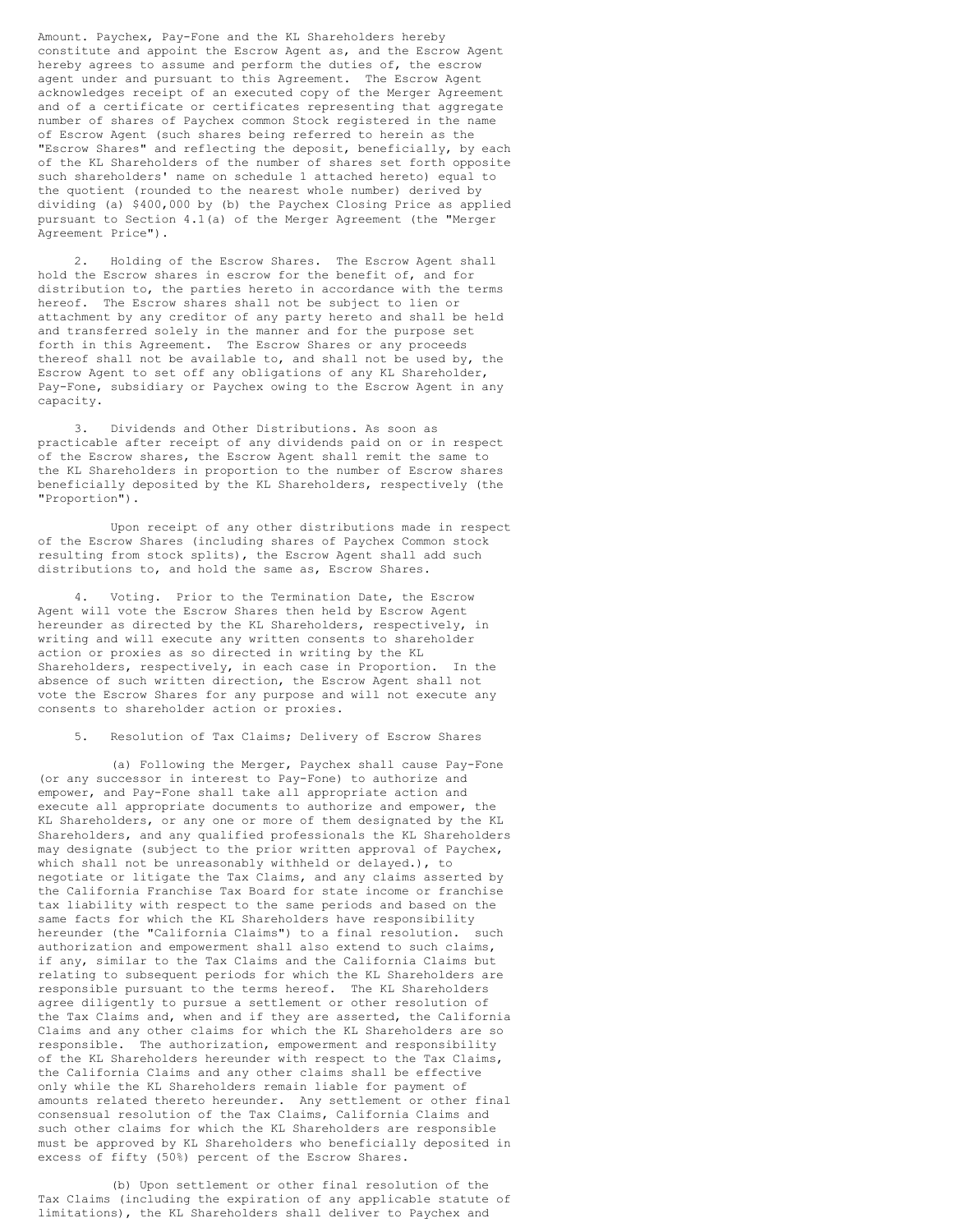Pay-Fone a notice describing the resolution (a "Resolution Notice"), to which Notice shall be attached (i) a copy of the settlement agreement, final judgment or other document embodying the resolution, (ii) an accounting of the expenses incurred by the KL Shareholders subsequent to the Effective Time with respect to the Tax Claims for which the KL Shareholders seek reimbursement (the "KL Expenses"), and (iii) the KL Shareholders' estimate (with supporting detail) of the net economic cost to Paychex and Pay-Fone (the "Tax Claim Cost"), after reasonably anticipated tax benefits and taking deferred benefits into account by discounting such benefits at the prime rate then in effect, of such resolution including reimbursement of the KL expenses referred to in item (ii) above.

(c) Promptly upon receipt of the Resolution Notice, Paychex shall cause Pay-Fone to pay, and Pay-Fone shall promptly pay, all amounts still due to the Internal Revenue Service with respect to the Tax Claims in accordance with the resolution thereof. within thirty days after receipt of the Resolution Notice, Paychex shall respond to the KL Shareholders' estimate of the Tax Claim Cost. If Paychex agrees with the KL Shareholders' estimate, such amount shall be the Tax Claim Cost. If Paychex does not so agree, Paychex and the KL Shareholders shall attempt during the ensuing thirty days to negotiate a mutually acceptable Tax Claim Cost. If they are unable to negotiate a mutually acceptable amount, Paychex and the KL Shareholders shall each promptly appoint a firm of independent public accountants, and the two firms so appointed shall attempt during the ensuing thirty days to determine jointly the Tax Claim Cost. Sf they are unable to make such a joint determination, such firms shall promptly select a third firm of independent public accountants, which third firm shall have a national reputation, to determine in consultation with the first two firms the Tax Claim Cost, and such determination shall be binding on the parties hereto.

(d) Paychex and the KL Shareholders shall jointly notify the Escrow Agent of the Tax Claim Cost promptly upon its determination. Following such determination:

(i) the Escrow Agent shall promptly deliver to Paychex that number of Escrow Shares (rounded to the nearest whole share) determined by dividing (x) the Tax Claim Cost by (y) the Merger Agreement Price;

(ii) the Escrow Agent shall promptly deliver to the KL Shareholders, in Proportion, all Escrow Shares remaining after delivery to Paychex of Escrow Shares as contemplated in Section 5(d) (i) above; and

(iii) Paychex shall cause Pay-Fone to reimburse, and Pay-Fone shall promptly reimburse, the KL Shareholders for the KL Expenses.

(e) If the quotient derived by dividing the Tax Claim Cost by the Merger Agreement Price is greater than the number of Escrow Shares, then the KL Shareholders, in Proportion, shall deliver to Paychex that aggregate number of shares of Paychex Common Stock equal to the amount by which such quotient exceeds the number of Escrow Shares or, in the event any of the KL Shareholders no longer holds shares of Paychex Common Stock with which to satisfy such KL Shareholder's proportionate obligation, in lieu of any such share of Paychex Common Stock such KL Shareholder shall deliver cash in an amount equal to said Merger Agreement Price.

6. Termination of Escrow; Continuing Obligations.

(a) Upon the delivery of the final Escrow Shares held hereunder, this Escrow shall terminate.

(b) The KL Shareholders agree that any distributions to the KL Shareholders and any exercise of rights or powers by the KL Shareholders under this Agreement shall be pro rata in proportion to the number of Escrow Shares beneficially deposited by the KL Shareholders hereunder, respectively.

(c) Notwithstanding the termination of the Escrow as contemplated above, in the event and only in the event that the amount paid to the Internal Revenue Service with respect to the Tax Claims was in excess of \$25,000, the KL Shareholders agree to indemnify Paychex and Pay-Fone and hold them harmless from and against the net economic cost of any claim, loss, liability or expense (including reasonable attorneys fees) arising out of any claim by the Internal Revenue Service for fiscal years ended June 30, 1992 through 1995 or the California Franchise Tax Board for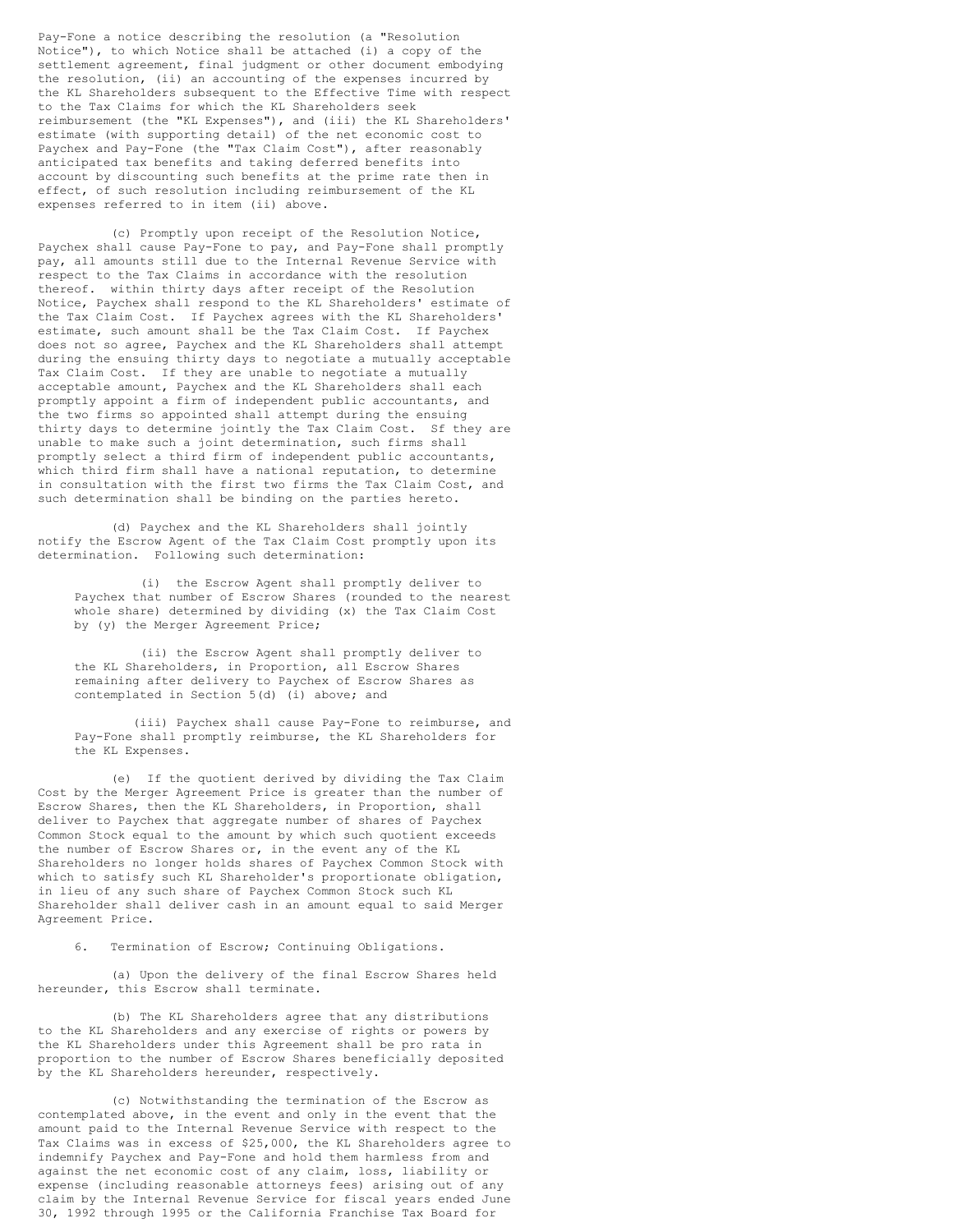fiscal years ended June 30, 1987 through 1995 for federal or state income or franchise taxes owed by Pay-Fone, which claims are based upon the same issues or facts that result in liability in connection with the Tax Claims. The net economic cost to Paychex shall be calculated after taking into account reasonably anticipated tax benefits and taking deferred benefits into account by discounting such benefits at the prime rate then in effect.

In addition, in the event and only in the event that the amount paid to the Internal Revenue Service with respect to the Tax Claims was no greater than \$25,000 but included some liability with respect to the Accumulated Earnings Claims, the KL Shareholders agree to indemnify Paychex and Pay-Fone and hold them harmless from and against the net economic cost of any claim, loss, liability or expense (including reasonable attorneys fees) arising out of any claim by the Internal Revenue Service for fiscal years ended June 30, 1992 through 1995 or the California Franchise Tax Board for fiscal years ended June 30, 1987 through 1995 for federal or state income or franchise taxes owed by Pay-Fone, which claims are based upon the same issues or facts that result in liability in connection with the Accumulated Earnings Claims. The net economic cost to Paychex shall be calculated after taking into account reasonably anticipated tax benefits and taking deferred benefits into account by discounting such benefits at the prime rate then in effect.

Such indemnity obligation shall be satisfied by the delivery of that number of shares of Paychex Common Stock equal to the quotient derived by dividing the net economic cost for which indemnification is to be made by the Merger Agreement Price, provided in the event any of the KL Shareholders no longer holds shares of Paychex Common Stock with which to satisfy such KL Shareholder's proportionate indemnification obligation, in lieu of any such share of Paychex Common stock such KL Shareholder shall deliver cash in an amount equal to said Merger Agreement Price.

(d) The obligations of the respective KL Shareholders hereunder shall be several and not joint and shall be in Proportion.

Duties and Obligations of the Escrow Agent. The duties and obligations of the Escrow Agent shall be limited to and determined solely by the provisions of this Agreement, and the Escrow Agent is not charged with knowledge of or any duties or responsibilities in respect of any other agreement or document. In furtherance and not in limitation of the foregoing:

(i) the Escrow Agent shall be fully protected in relying in good faith upon any written certification, notice, direction, request, waiver, consent, receipt or other document that the Escrow Agent reasonably believes to be genuine and duly authorized, executed and delivered;

(ii) the Escrow Agent shall not be liable for any error of judgment, or for any act done or omitted by it, or for any mistake in fact or law, or for anything that it may do or refrain from doing in connection herewith; provided, however, that notwithstanding any other provision in this Agreement, the Escrow Agent shall be liable for its willful misconduct or gross negligence or breach of this Agreement;

(iii) the Escrow Agent may seek the advice of legal counsel selected with reasonable care in the event of any dispute or question as to the construction of any of the provisions of this Agreement or its duties hereunder, and it shall incur no liability and shall be fully protected in respect of any action taken, omitted or suffered by it in good faith in accordance with the written opinion of such counsel; and

(iv) in the event that the Escrow Agent shall in any instance, after seeking the advice of legal counsel pursuant to the immediately preceding clause, in good faith be uncertain as to its duties or rights hereunder, it shall be entitled to refrain from taking any action in that instance and its sole obligation, in addition to those of its duties hereunder as to which there is no such uncertainty, shall be to keep safely all property held in escrow until it shall be directed otherwise in writing by all of the parties hereto or by a final, nonappealable order of a court of competent jurisdiction; provided, however, in the event that the Escrow Agent has not received such written direction or court order within one hundred eighty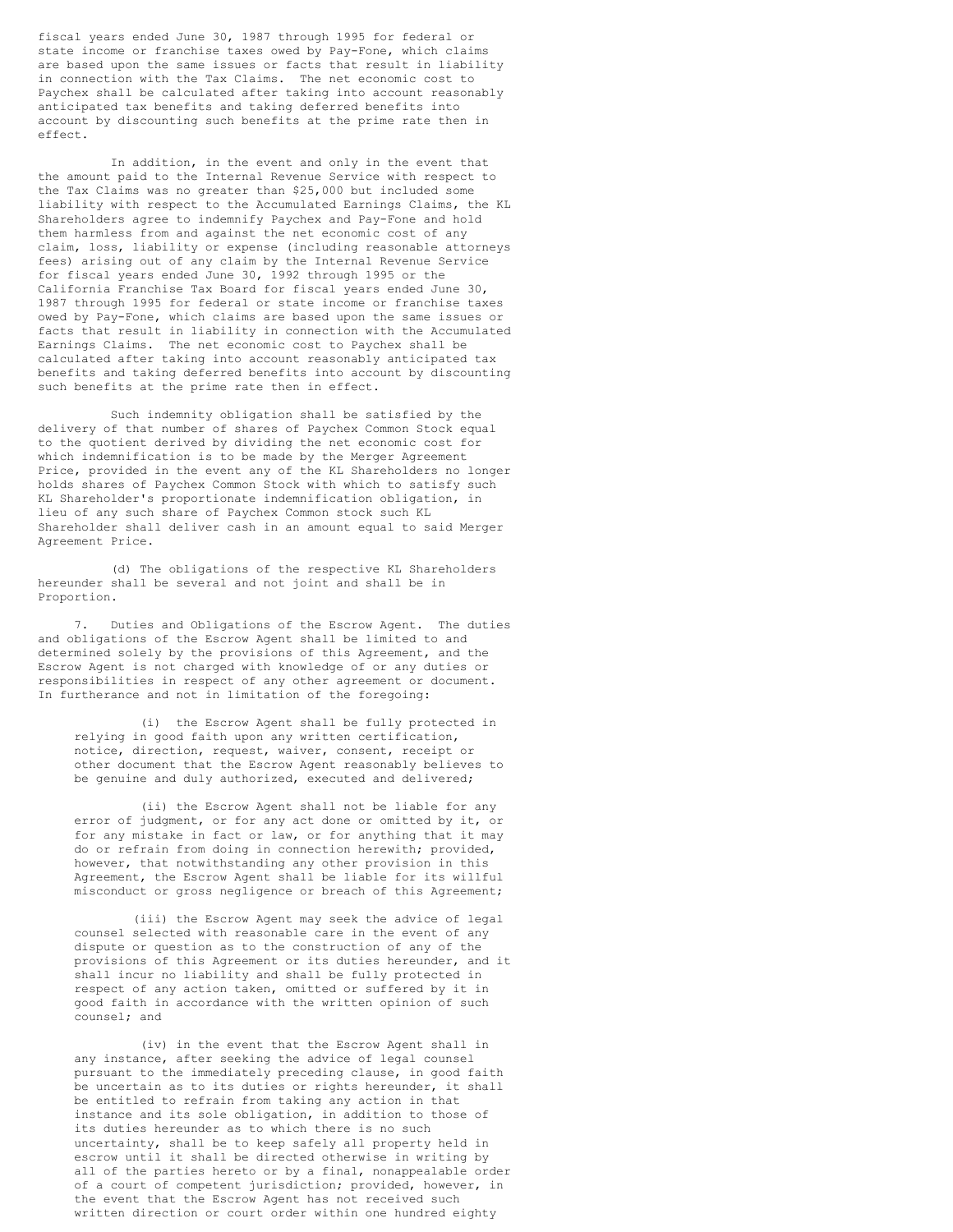(180) calendar days after requesting the same, it shall have the right to interplead the KL Shareholders, Pay-Fone and Paychex in any court of competent jurisdiction and request that such court determine its rights and duties hereunder.<br>8 Cooperation. Each of the KL Shareholders, Pay-Fone Cooperation. Each of the KL Shareholders, Pay-Fone and Paychex shall provide to the Escrow Agent all instruments and documents within their respective powers to provide that are necessary for the Escrow Agent to perform its duties and responsibilities hereunder.

9. Fees and Expenses; Indemnity. The KL Shareholders shall pay the fees of the Escrow Agent for its standard services in administering the Escrow hereunder as and when billed by the Escrow Agent. Paychex and Pay-Fone, on the one hand, and the KL Shareholders, on the other, shall in equal shares pay the fees of the Escrow Agent for any extraordinary services required hereunder and shall reimburse and indemnify the Escrow Agent for, and hold it harmless against, any loss, damages, cost or expense, including but not limited to reasonable attorneys' fees, reasonably incurred by the Escrow Agent in connection with the Escrow Agent's performance of its duties and obligations under this Agreement, as well as the reasonable costs and expenses of defending against any claim or liability relating to this Agreement; provided that notwithstanding the foregoing, Paychex, Pay-Fone and the KL Shareholders shall not be required to indemnify the Escrow Agent for any such loss, liability, cost or expense arising as a result of the Escrow Agent's willful misconduct or gross negligence or breach of this Agreement.

10. Resignation and Removal of the Escrow Agent.

(a) The Escrow Agent may resign as such thirty (30) calendar days following the giving of prior written notice thereof to Paychex, Pay-Fone and the KL Shareholders. In addition, the Escrow Agent may be removed and replaced on a date designated in a written instrument signed by Paychex, Pay-Fone and the KL Shareholders and delivered to the Escrow Agent. Notwithstanding the foregoing, no such resignation or removal shall be effective until a successor escrow agent has acknowledged its appointment as such as provided in paragraph (c) below. In either event, upon the effective date of such resignation or removal, the Escrow Agent shall deliver the Escrow Shares, any dividends and other distributions received in respect of the Escrow Shares and not previously distributed to the KL Shareholders, to such successor escrow agent, together with such records maintained by the Escrow Agent in connection with its duties hereunder and other information with respect to the Escrow Shares as such successor may reasonably request.

(b) If a successor escrow agent shall not have acknowledged its appointment as such as provided in paragraph (c) below, in the case of a resignation, prior to the expiration of thirty (30) calendar days following the date of a notice of resignation or, in the case of a removal, on the date designated for the Escrow Agent's removal, as the case may be, because Paychex and Pay-Fone, on the one hand, and the KL Shareholders, on the other, are unable to agree on a successor escrow agent, or for any other reason, the Escrow Agent may select a successor escrow agent and any such resulting appointment shall be binding upon all of the parties to this Agreement.

(c) Upon written acknowledgment by a successor escrow agent appointed in accordance with the foregoing provisions of this Section 10 of its agreement to serve as escrow agent hereunder and the receipt of the Escrow shares, dividends and other distributions received in respect of the Escrow Shares and not previously distributed to the KL Shareholders, the Escrow Agent shall be fully released and relieved of all duties, responsibilities and obligations under this Agreement, subject to the proviso contained in clause (ii) of Section 7, and such successor escrow agent shall for all purposes hereof be the Escrow Agent.

11. Notices. All notices, requests and other communications hereunder must be in writing and will be deemed to have been duly given if delivered personally or by facsimile transmission or mailed (first class postage prepaid) to the parties at the following addresses or facsimile numbers:

If to the KL Shareholders, to:

The address of each as set forth on Schedule 1 attached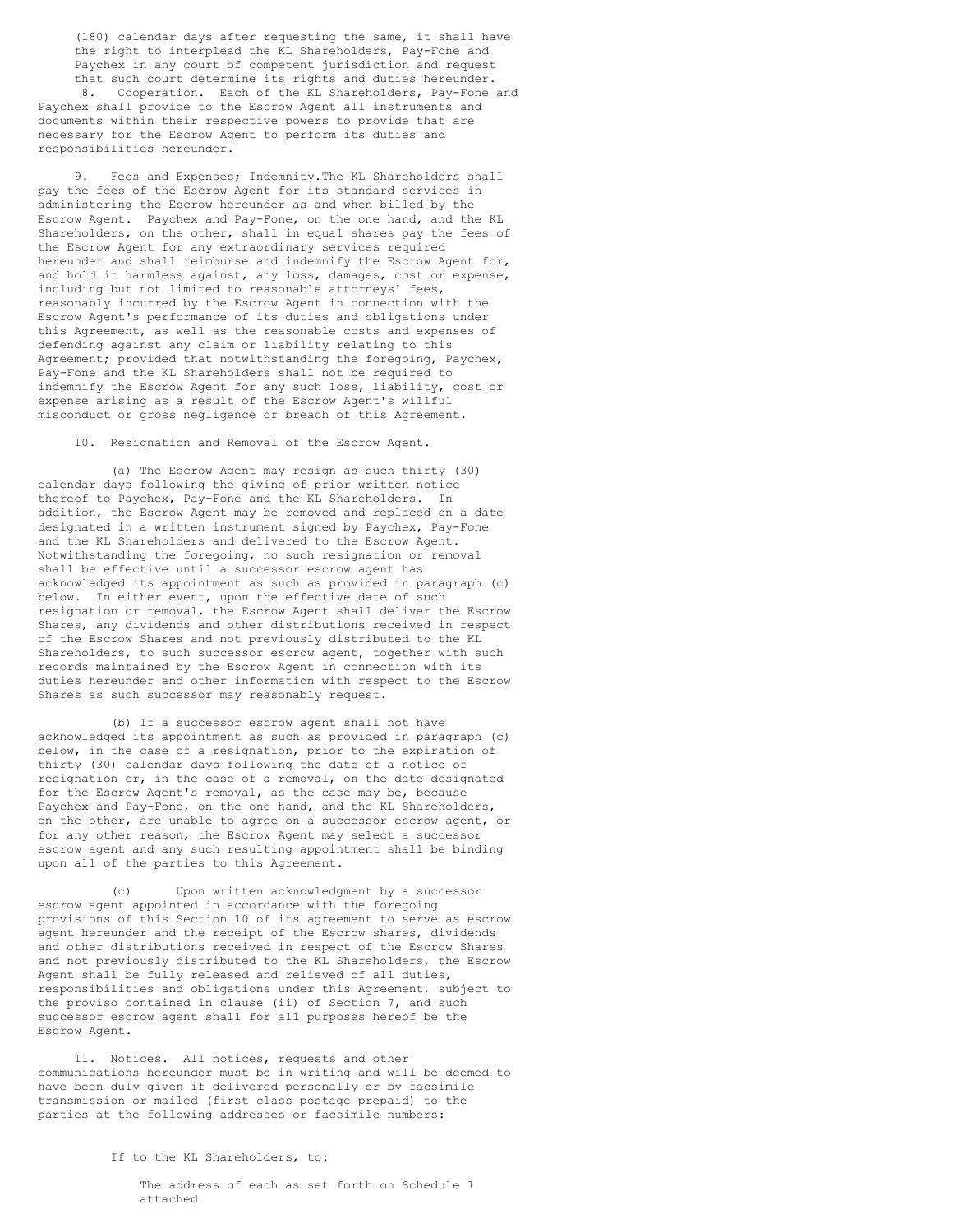Alan Jacobson, Esq. Shapiro, Rosenfeld & Close 2029 Century Park East - Suite 2600 Los Angeles, California 90067 Facsimile No.: (310) 277-1804

If to Paychex or Pay-Fone, to:

G. Thomas Clark, Vice President of Finance Paychex, Inc. 911 Panorama Trail South Rochester, New York 14625 Facsimile No.: (716) 383-3428

with a copy to:

Harry P. Messina, Jr., Esq. Woods, Oviatt, Gilman, Sturman & Clarke LLP 44 Exchange Boulevard Rochester, New York 14614 Facsimile No.: (716) 454-3968

If to the Escrow Agent, to:

Mara Escrow Company

All such notices, requests and other communications will (i) if delivered personally to the address as provided in this Section, be deemed given upon delivery, (ii) if delivered by facsimile -transmission to the facsimile number as provided in this Section, be deemed given upon receipt, and (iii) if delivered by mail in the manner described above to the address as provided in this Section, be deemed given upon receipt (in each case regardless of whether such notice, request or other communication is received by any other Person to whom a copy of such notice is to be delivered pursuant to this Section). Any party from time to time may change its address, facsimile number or other information for the purpose of notices to that party by giving notice specifying such change to the other parties hereto.

12. Amendments. Etc. This Agreement may be amended or modified, and any of the terms hereof may be waived, only by a written instrument duly executed by or on behalf of each of the KL Shareholders, Pay-Fone and Paychex and, with respect to any amendment that could adversely affect the Escrow Agent, the Escrow Agent. No waiver by any party of any term or condition contained of this Agreement, in any one or more instances, shall be deemed to be or construed as a waiver of the same or any other term or condition of this Agreement on any future occasion.

13. Governing Law. This Agreement shall be governed by and construed in accordance with the laws of the State of California applicable to a contract executed and performed in such State, without giving effect to the conflicts of laws principles thereof.

14. Anti-Dilution. Any computation hereunder involving the Merger Agreement Price shall be appropriately adjusted to give effect to any change in the capital structure of Paychex having a record date after the Effective Date and prior to the application of such computation, including without limitation stock splits, reverse stock splits, recapitalizations, reorganizations, mergers, and consolidations, such that the Merger Agreement Price shall relate to the securities into which a share of Paychex Common Stock outstanding on the Effective Date would have been transformed.

15. Miscellaneous. This Agreement is binding upon and will inure to the benefit of the parties hereto and their respective successors and permitted assigns. The headings used in this Agreement have been inserted for convenience of reference only and do not define or limit the provisions hereof. This Agreement may be executed in any number of counterparts, each of which will be deemed an original, but all of which together will constitute one and the same instrument.

16. Absence of Escrow. In the event (a) the Tax Claims are resolved before the Effective Time, so that no escrow is to be established hereunder, but Pay-Fone either paid more than \$25,000 to the Internal Revenue Service with respect to the Tax Claims or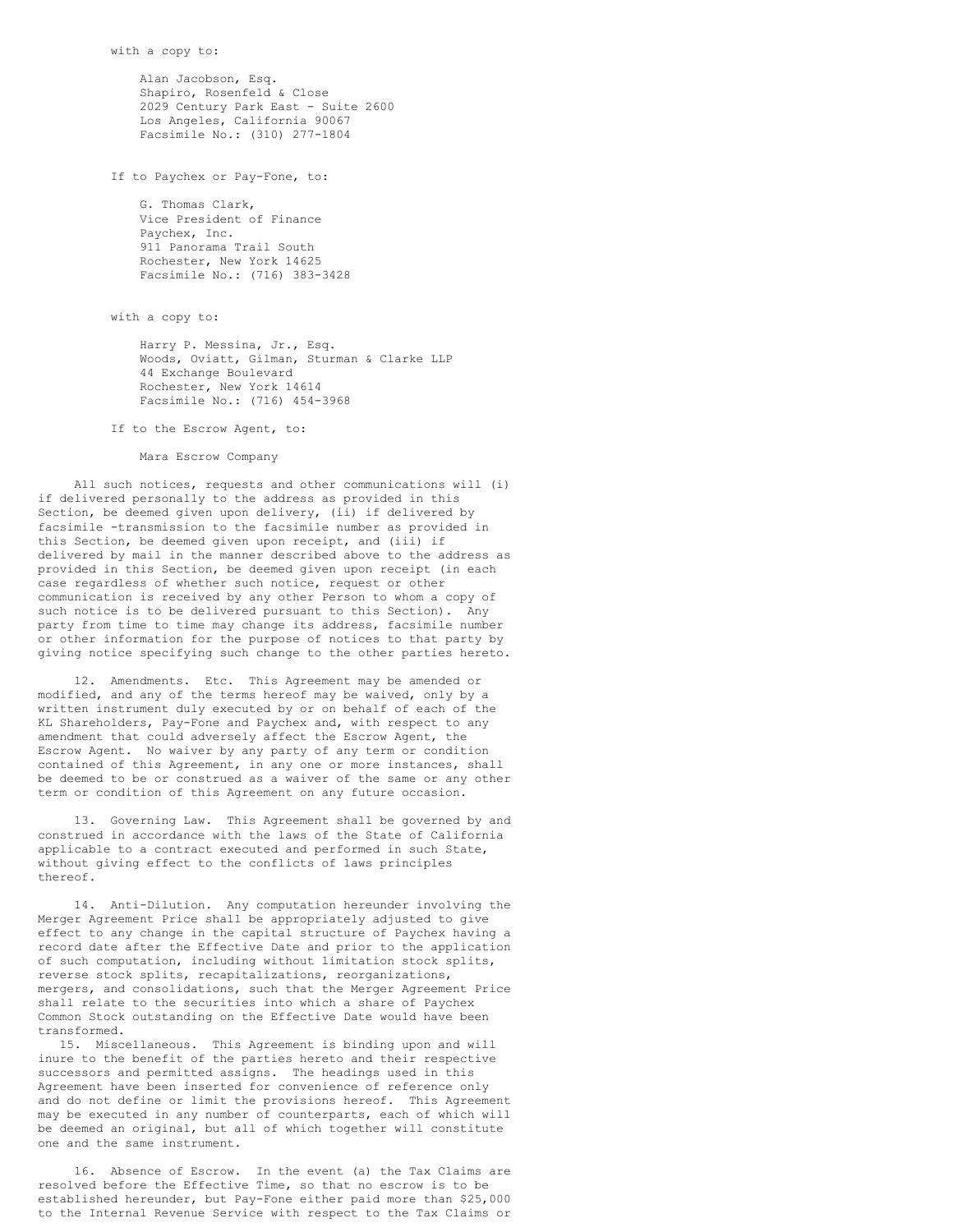paid some amount to the Internal Revenue Service with respect to the Accumulated Earnings Claims so that obligations are imposed upon the KL Shareholders pursuant to Section 6(c) hereof or (b) the Escrow is terminated in accordance with Section 6(a) hereof and Pay-Fone either paid more than \$25,000 to the Internal Revenue Service with respect to the Tax Claims or paid some amount to the Internal Revenue Service with respect to the Accumulated Earnings Claims so that obligations are imposed upon the KL Shareholders pursuant to Section 6(c) hereof, then this agreement shall be entered into or continued, as the case may be, among Paychex, Pay-Fone and the shareholders without the involvement of the Escrow Agent or the imposition or continuation, as the case may be, of any rights and obligations on the part of the Escrow Agent.

IN WITNESS WHEREOF, the parties hereto have caused this Agreement to be executed as of the date first above written.

PAYCHEX, INC.

By:/s/G. Thomas Clark --------------------------------- Name: G. Thomas Clark Title: Vice President

PAY-FONE SYSTEMS, INC.

By:/s/Mark Kelton

--------------------------------- Name: Mark Kelton Title: President

KL SHAREHOLDERS:

ALLIED CONTRACTORS, INC.

By:/s/Richard Kelton --------------------------------- Name: Richard Kelton Title: President

/s/Richard Kelton ------------------------------------ Richard Kelton

/s/David Kelton ------------------------------------ David Kelton

/s/Mark Kelton ------------------------------------ Mark Kelton

/s/Allen Kahn, M.D. ------------------------------------

Allen Kahn, M.D.

/s/Edwin Johnson ------------------------------------ Edwin Johnson

/s/David L. Malcolm ------------------------------------ David L. Malcolm

ESCROW AGENT:

Mara Escrow Company

By:

-------------------------------- Name: Title:

SCHEDULE I

ESCROW SHARES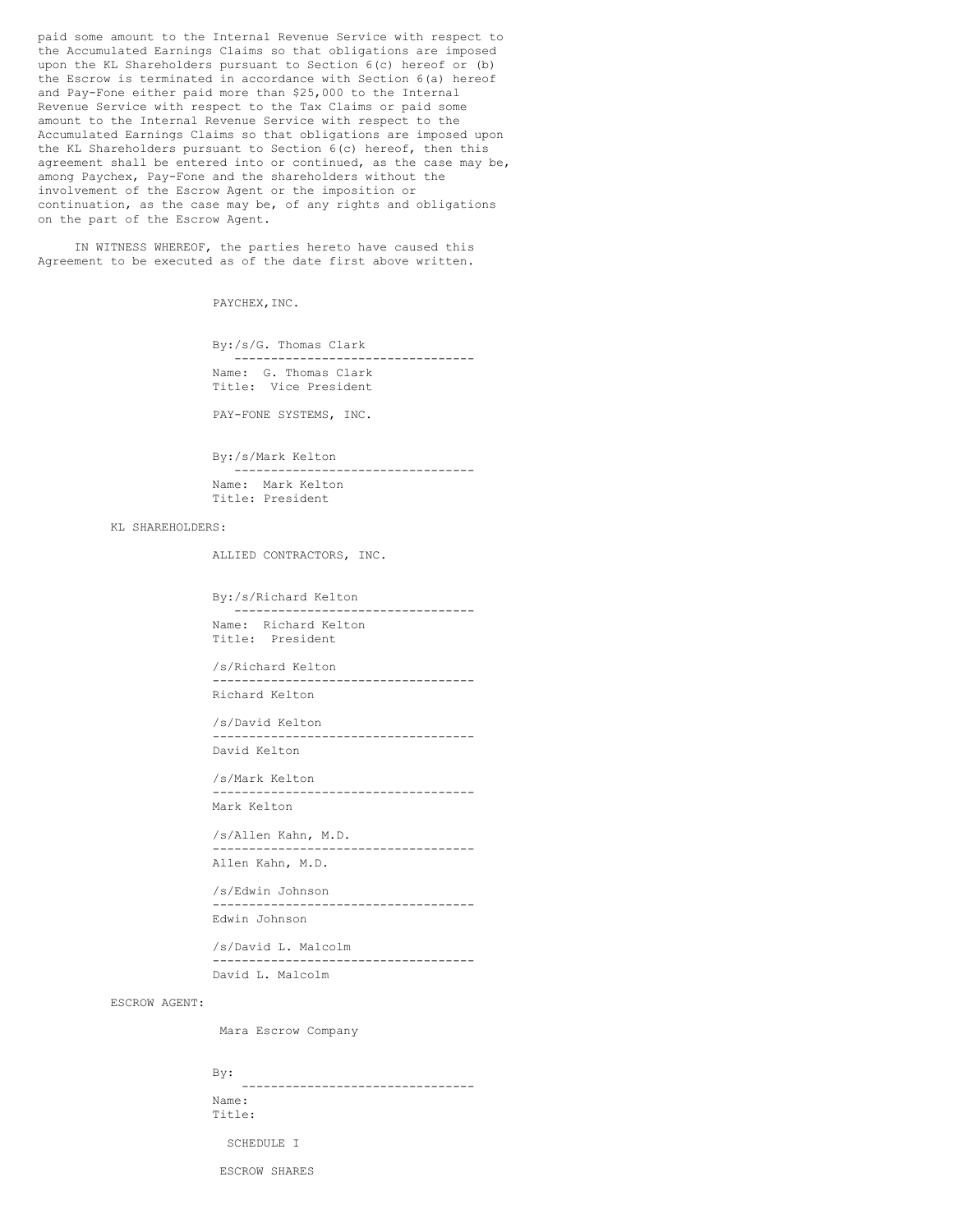KL SHAREHOLDERS Shares

--------------- ------ Deposited - ---------

Allied Contractors, Inc. 2716 Ocean Park Boulevard Suite 3006 Santa Monica, CA 90405-5207

Richard Kelton 2716 Ocean Park Boulevard Suite 3006 Santa Monica, CA 90405-5207

David Kelton 2716 Ocean Park Boulevard Suite 3006 Santa Monica, CA 90405-5207

Mark Kelton 2716 Ocean Park Boulevard Suite 3006 Santa Monica, CA 90405-5207

Allen Kahn, M.D. 55 East Washington Street Chicago, IL 60602-2174

Edwin Johnson P.O. Box 288 Hazelcrest, IL 60429

David L. Malcolm 750 "B" Street - Suite 3130 San Diego, California 92101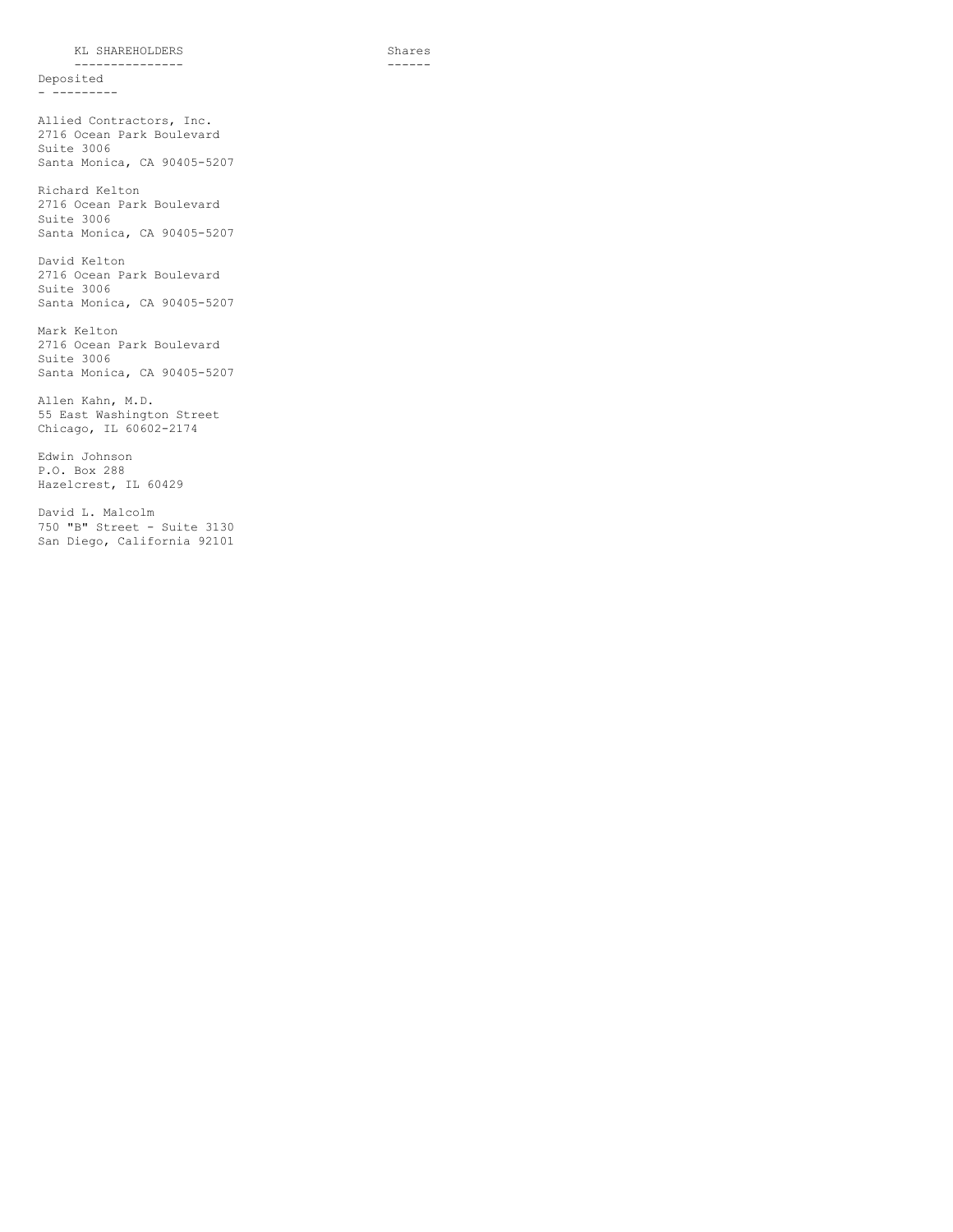#### EXHIBIT 23.1 ------------

# CONSENT OF INDEPENDENT AUDITORS

We consent to the reference to our firm under the caption "Experts" in Amendment No. 1 to the Registration Statement (Form S-4 No. 33-58963) and related Prospectus of Paychex, Inc. for the registration of 462,134 shares of its common stock and to the incorporation by reference therein of our reports dated July 1, 1994, with respect to the consolidated financial statements of Paychex, Inc. incorporated by reference in its Annual Report (Form 10-K) for the year ended May 31, 1994 and the related financial statement schedules included therein, filed with the Securities and Exchange Commission.

/s/ Ernst & Young LLP

May 15, 1995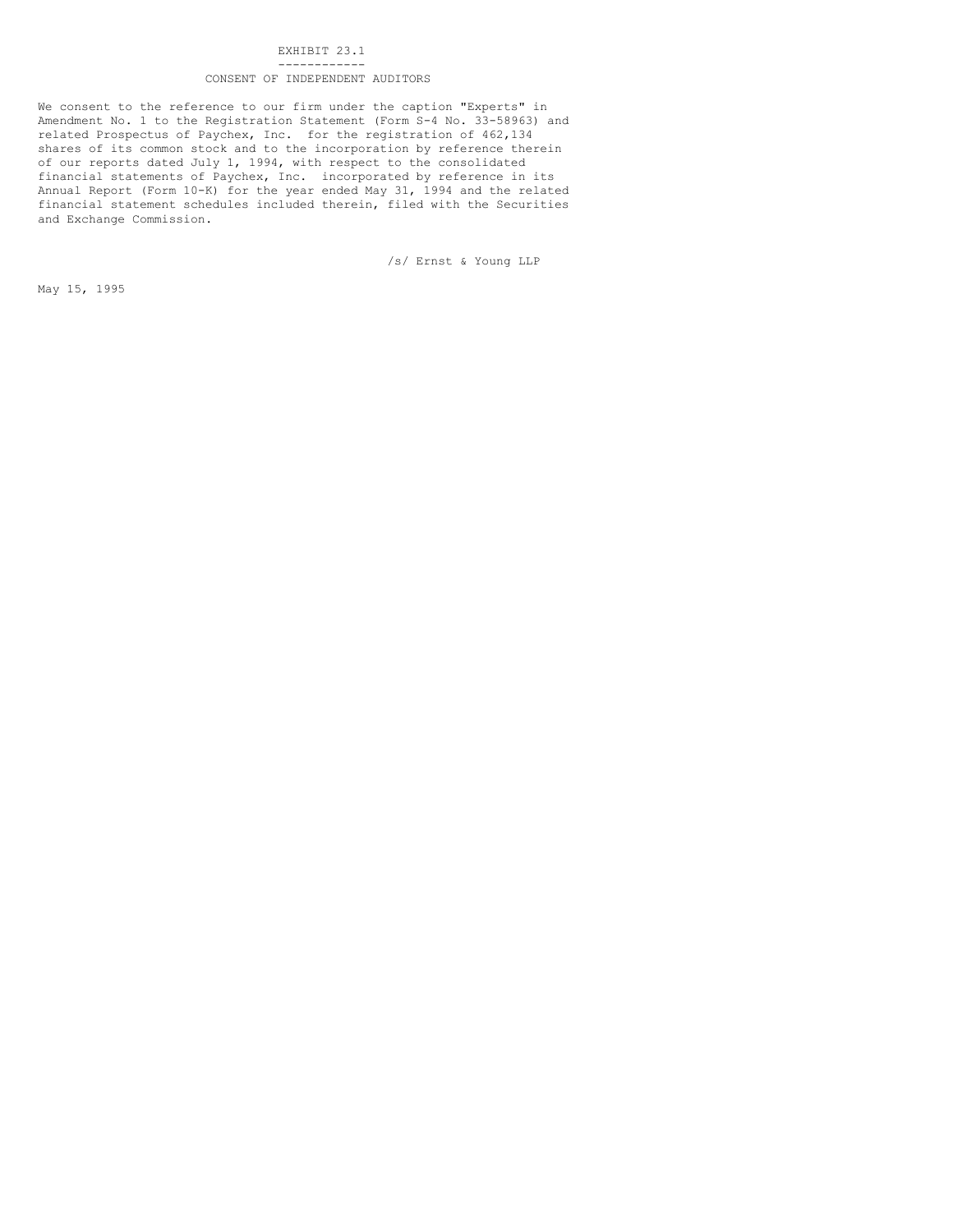The Board of Directors Pay-Fone Systems, Inc.:

We consent to the inclusion of our report dated September 1, 1994, with respect to the consolidated balance sheets of Pay-Fone Systems, Inc. and subsidiary as of June 30, 1994 and 1993, and the related consolidated statements of operations, shareholders' equity, and cash flows for the years then ended, which report appears in the Proxy Statement/Prospectus of Paychex, Inc. We also consent to the reference to our firm under the heading "Experts" in the Proxy Statement/Prospectus of Paychex, Inc.

Our report refers to a change in the method of accounting for income taxes.

/s/ KPMG Peat Marwick, LLP

Los Angles, California May 16, 1995